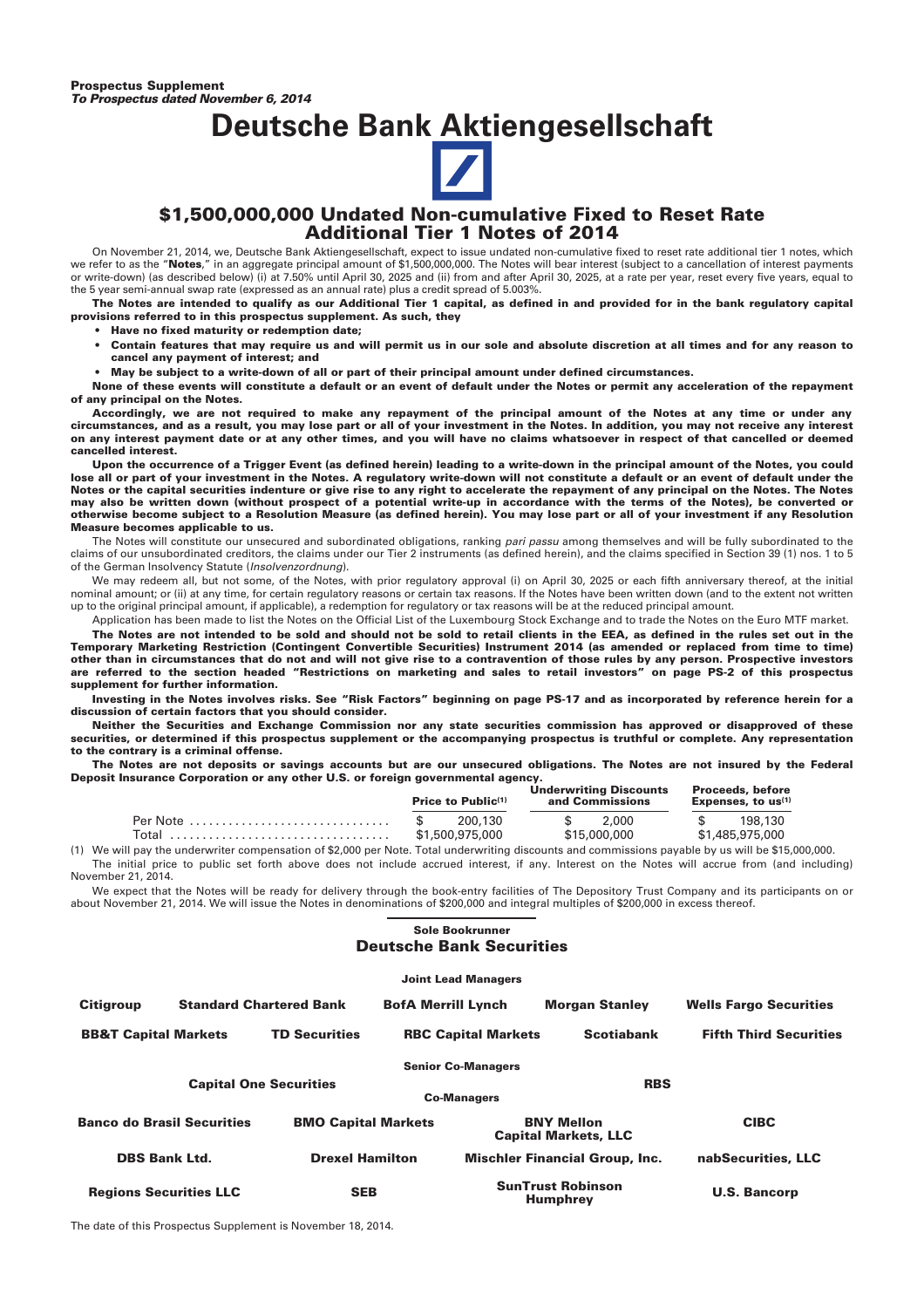### **TABLE OF CONTENTS**

|                                                      | $PS-1$         |
|------------------------------------------------------|----------------|
|                                                      | $PS-2$         |
| WHERE YOU CAN FIND ADDITIONAL INFORMATION            | $PS-4$         |
|                                                      | <b>PS-5</b>    |
| CAUTIONARY NOTE REGARDING FORWARD-LOOKING STATEMENTS | <b>PS-15</b>   |
|                                                      | <b>PS-17</b>   |
|                                                      | <b>PS-29</b>   |
|                                                      | <b>PS-30</b>   |
|                                                      | <b>PS-31</b>   |
|                                                      | <b>PS-49</b>   |
|                                                      | <b>PS-51</b>   |
|                                                      | <b>PS-53</b>   |
| CERTAIN U.S. FEDERAL INCOME TAX CONSIDERATIONS       | <b>PS-57</b>   |
| TAXATION BY GERMANY OF NON-RESIDENT HOLDERS          | <b>PS-60</b>   |
|                                                      | <b>PS-62</b>   |
|                                                      | <b>PS-64</b>   |
|                                                      | <b>PS-70</b>   |
| INDEPENDENT REGISTERED PUBLIC ACCOUNTING FIRM        | <b>PS-71</b>   |
|                                                      | $\overline{1}$ |
|                                                      | 5              |
|                                                      | 6              |
|                                                      | 8              |
| CAUTIONARY NOTE REGARDING FORWARD-LOOKING STATEMENTS | 9              |
|                                                      | 11             |
|                                                      | 12             |
|                                                      | 13             |
|                                                      | 14             |
|                                                      | 15             |
|                                                      | 16             |
|                                                      | 25             |
| PLAN OF DISTRIBUTION (CONFLICTS OF INTEREST)         | 28             |
|                                                      | 30             |
|                                                      | 31             |
|                                                      | 31             |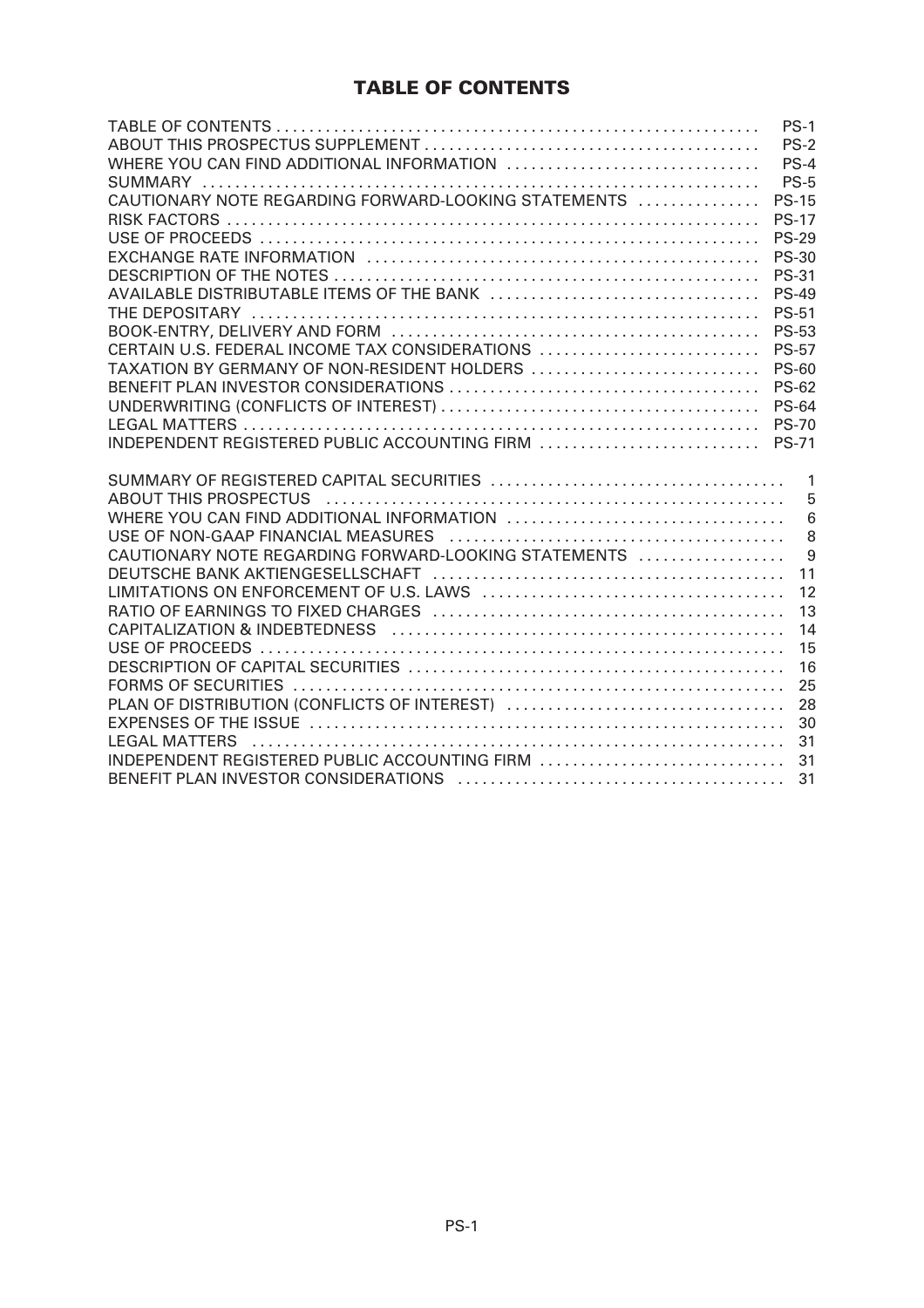#### **ABOUT THIS PROSPECTUS SUPPLEMENT**

In making your investment decision, you should rely only on the information contained or incorporated by reference in this prospectus supplement and the accompanying prospectus. We have not authorized anyone to give you any additional or different information. The information in this prospectus supplement and the accompanying prospectus may be accurate only as of the dates of each of these documents, respectively.

The Notes are not appropriate for all investors, and involve important legal and tax consequences and investment risks, which you should discuss with your professional advisers.

In this prospectus supplement, "**we**," "**us**", "**our**" and the "**Bank**" refer to Deutsche Bank AG.

**We are offering to sell, and are seeking offers to buy, the Notes only in jurisdictions where such offers and sales are permitted. Neither this prospectus supplement nor the accompanying prospectus constitutes an offer to sell, or a solicitation of an offer to buy, any Notes by any person in any jurisdiction in which it is unlawful for such person to make such an offer or solicitation. Neither the delivery of this prospectus supplement or the accompanying prospectus, nor any sale made hereunder and thereunder shall, under any circumstances, create any implication that there has been no change in the affairs of Deutsche Bank AG since the date hereof or that the information contained or incorporated by reference herein or therein is correct as of any time subsequent to the date of such information.**

**You must (i) comply with all applicable laws and regulations in force in any jurisdiction in connection with the possession or distribution of this prospectus supplement and the accompanying prospectus and the purchase, offer or sale of the Notes and (ii) obtain any consent, approval or permission required to be obtained by you for the purchase, offer or sale by you of the Notes under the laws and regulations applicable to you in force in any jurisdiction to which you are subject or in which you make such purchases, offers or sales; neither we nor the underwriters shall have any responsibility therefor.**

This prospectus supplement and the accompanying prospectus are only being distributed to and are only directed at (i) persons who are outside the United Kingdom, (ii) investment professionals falling within Article 19(5) of the Financial Services and Markets Act 2000 (Financial Promotion) Order 2005 (the "**Order**") or (iii) high net worth entities, and other persons to whom it may lawfully be communicated, falling within Article 49(2)(a) to (d) of the Order (all such persons together being referred to as "relevant persons"). The Notes are only available to, and any invitation, offer or agreement to subscribe for, purchase or otherwise acquire such Notes will be engaged only with, relevant persons. Any person who is not a relevant person should not act or rely on this prospectus supplement or the accompanying prospectus, or any of their respective contents.

#### **Restrictions on marketing and sales to retail investors**

The Notes discussed in this prospectus supplement are complex financial instruments and are not a suitable or appropriate investment for all investors. In some jurisdictions, regulatory authorities have adopted or published laws, regulations or guidance with respect to the offer or sale of securities such as the Notes to retail investors.

In particular, in August 2014, the U.K. Financial Conduct Authority (the "**FCA**") published the Temporary Marketing Restriction (Contingent Convertible Securities) Instrument 2014 (as amended or replaced from time to time, the "**TMR**") which took effect on 1 October 2014. Under the rules set out in the TMR (as amended or replaced from time to time, the "**TMR Rules**"), certain contingent write-down or convertible securities, such as the Notes, must not be sold to retail clients in the EEA and nothing may be done that would or might result in the buying of such securities or the holding of a beneficial interest in such securities by a retail client in the EEA (in each case within the meaning of the TMR Rules), other than in accordance with the limited exemptions set out in the TMR Rules.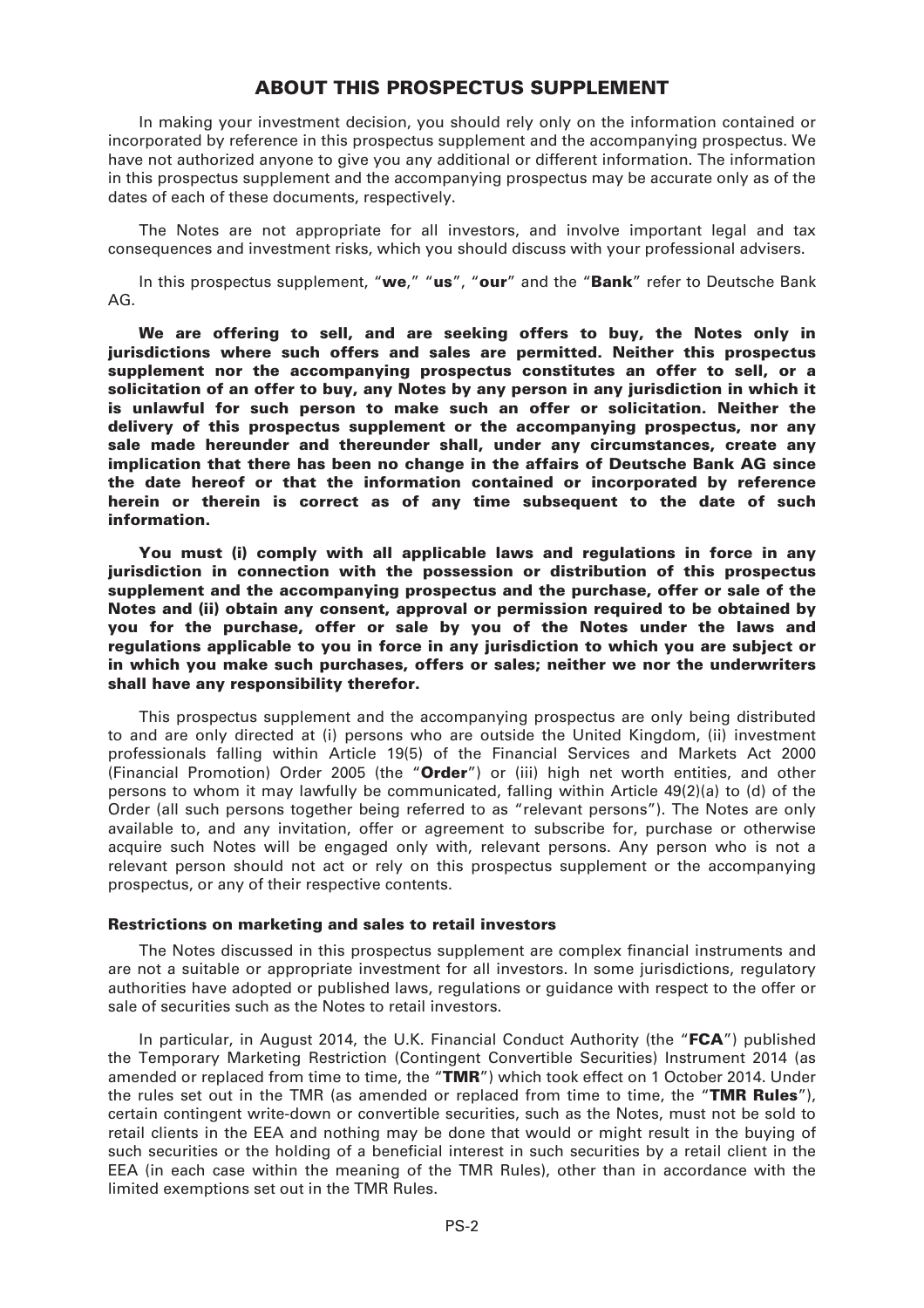Certain of the underwriters are required to comply with the TMR Rules. In addition, by purchasing, or making or accepting an offer to purchase, any Notes from us and/or the underwriters, you represent, warrant, agree with and undertake to us and each of the underwriters that:

- 1. you are not a retail client in the EEA (as defined in the TMR Rules);
- 2. whether or not you are subject to the TMR Rules, you will not sell or offer the Notes to retail clients in the EEA or do anything (including the distribution of this prospectus supplement) that would or might result in the buying of the Notes or the holding of a beneficial interest in the Notes by a retail client in the EEA (in each case within the meaning of the TMR Rules), other than (i) in relation to any sale or offer to sell Notes to a retail client in or resident in the United Kingdom, in circumstances that do not and will not give rise to a contravention of the TMR Rules by any person and/or (ii) in relation to any sale or offer to sell Notes to a retail client in any EEA member state other than the United Kingdom, where (a) you have conducted an assessment and concluded that the relevant retail client understands the risks of an investment in the Notes and is able to bear the potential losses involved in an investment in the Notes and (b) you have at all times acted in relation to such sale or offer in compliance with the Markets in Financial Instruments Directive (2004/39/EC) ("**MiFID**") to the extent it applies to you or, to the extent MiFID does not apply to you, in a manner which would be in compliance with MiFID if it were to apply to you; and
- 3. you will at all times comply with all applicable local laws, regulations and regulatory guidance (whether inside or outside the EEA) relating to the promotion, offering, distribution and/or sale of the Notes, including any such laws, regulations and regulatory guidance relating to determining the appropriateness and/or suitability of an investment in the Notes by investors in any relevant jurisdiction.

Where acting as agent on behalf of a disclosed or undisclosed client when purchasing, or making or accepting an offer to purchase, any Notes from us and/or the underwriters the foregoing representations, warranties, agreements and undertakings will be given by and be binding upon both the agent and its underlying client.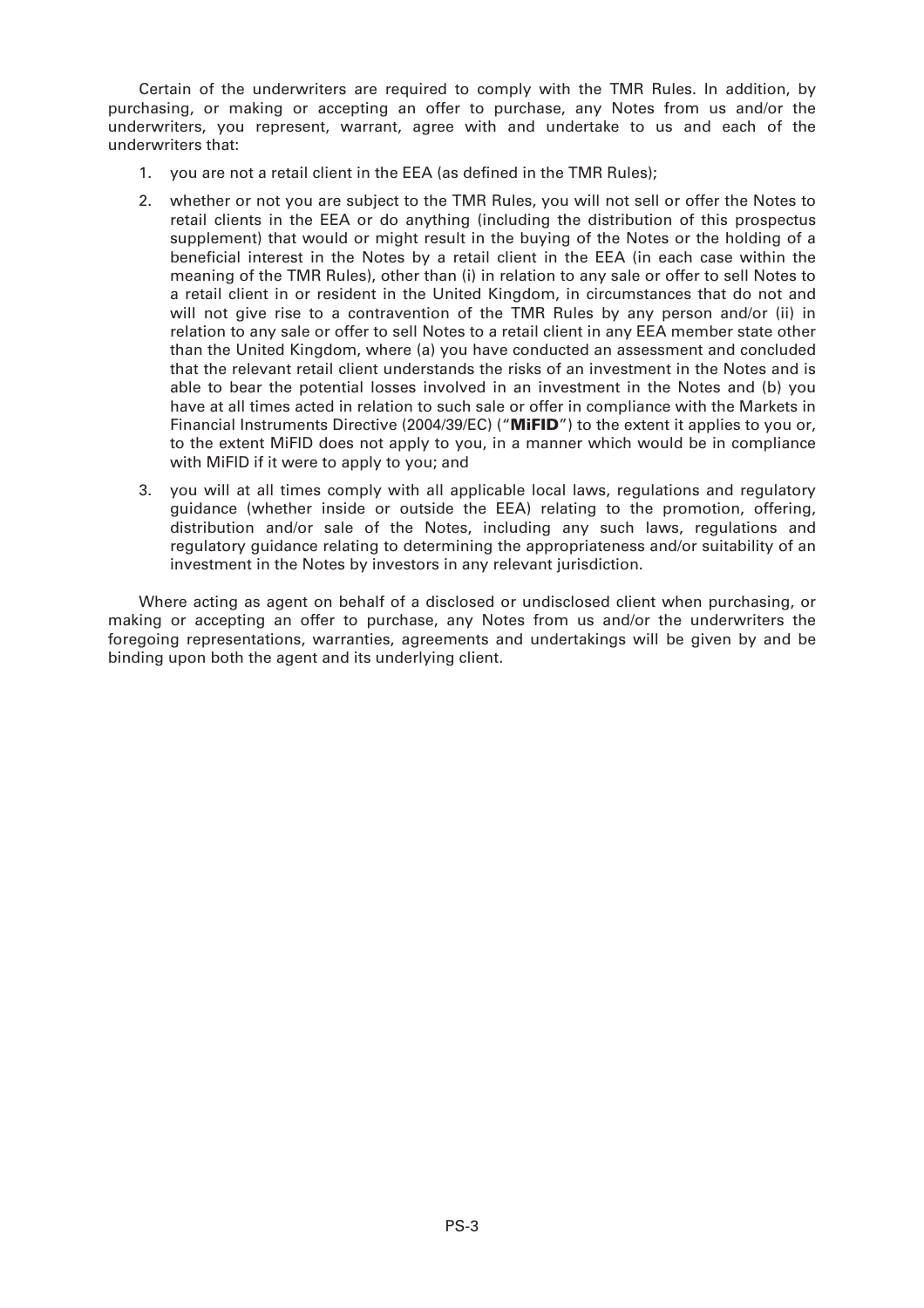#### **WHERE YOU CAN FIND ADDITIONAL INFORMATION**

This prospectus supplement is part of a registration statement on Form F-3 (File No. 333-184193) that we have filed with the SEC under the Securities Act. This prospectus supplement omits some information contained in the registration statement in accordance with SEC rules and regulations. You should review the information in and exhibits to the registration statement for further information on us and the securities we are offering. Statements in this prospectus supplement concerning any document we filed as an exhibit to the registration statement or that we otherwise filed with the SEC are not intended to be comprehensive and are qualified in their entirety by reference to these filings. You should review the complete document to evaluate these statements.

We accept responsibility for the information contained in this prospectus supplement and the accompanying prospectus and confirm that, to the best of our knowledge and belief, there are no other facts the omission of which would make any statement herein misleading in any material respect. This prospectus supplement and the accompanying prospectus may only be used for the purposes for which they have been published.

The SEC allows us to "incorporate by reference" much of the information we file with the SEC, which means that we can disclose important information to you by referring you to those publicly available documents. The information that we incorporate by reference in this prospectus supplement is an important part of this prospectus supplement. For information on the documents we incorporate by reference in this prospectus supplement and the accompanying prospectus, we refer you to "Where You Can Find Additional Information" on page 6 of the accompanying prospectus.

In addition to the specific documents incorporated by reference listed on page 6 of the accompanying prospectus, we incorporate by reference in this prospectus supplement and the accompanying prospectus the Annual Report of Deutsche Bank AG for the year ended December 31, 2013, filed on March 20, 2014. We also incorporate by reference in this prospectus supplement and the accompanying prospectus the post-effective amendment to the registration statement filed on November 6, 2014 and the Reports on Form 6-K of Deutsche Bank AG, including the exhibits if any thereto, filed on the following specified dates, but in each case only to the extent such Report on Form 6-K indicates that it is intended to be incorporated by reference in the registration statement on Form F-3 (File No. 333-184193): June 24, October 27 and October 29, 2014.

In addition to the documents listed in the accompanying prospectus and described above, we incorporate by reference in this prospectus supplement and the accompanying prospectus any future documents we file with the SEC under Section 13(a), 13(c), 14 or 15(d) of the Exchange Act from the date of this prospectus supplement until the offering is completed. Reports on Form 6-K we furnish to the SEC after the date of this prospectus supplement (or portions thereof) are incorporated by reference in this prospectus supplement only to the extent that the report expressly states that it (or such portions) is incorporated by reference in this prospectus supplement.

You may request, at no cost to you, a copy of these documents (other than exhibits not specifically incorporated by reference) by writing or telephoning us at: Deutsche Bank AG, Taunusanlage 12, 60325 Frankfurt am Main, Germany, Attention: Investor Relations (Telephone: +49-69-910-35395). Copies of this prospectus supplement, the accompanying prospectus and all documents incorporated by reference therein as of the date hereof will also be available on the Luxembourg Stock Exchange's website (www.bourse.lu) or at the office of our listing agent, Deutsche Bank Luxembourg S.A., 2 boulevard Konrad Adenauer, L-1115 Luxembourg, Luxembourg.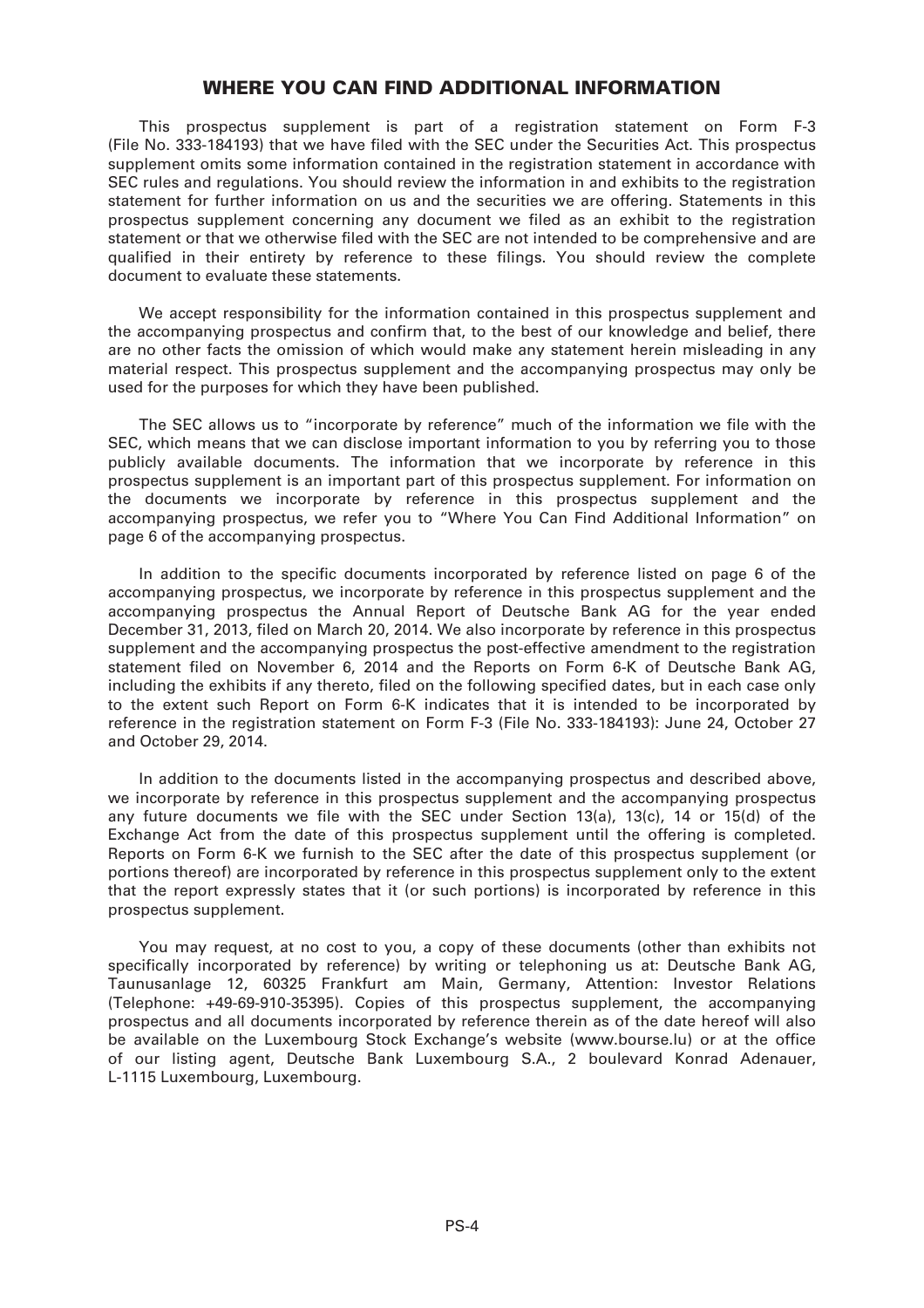### **SUMMARY**

*The following summary describes the Notes in general terms only. You should read the summary together with the more detailed information contained in this prospectus supplement and the accompanying prospectus.*

*We expect to issue the Notes under a capital securities indenture (which we refer to as the "Capital Securities Indenture") comprising a base capital securities indenture (which we refer to as the "Base Capital Securities Indenture") entered into on November 6, 2014 among us, The Bank of New York Mellon, as trustee (which we refer to as the "Trustee") and Deutsche Bank Trust Company Americas (which we refer to as "DBTCA"), as initial paying agent, calculation agent, transfer agent and registrar, and a supplement thereto (which we refer to as the "Supplemental Capital Securities Indenture") expected to be entered into on or about November 21, 2014 among us, the Trustee and DBTCA. We have filed the Base Capital Securities Indenture on November 6, 2014 as an exhibit to a post-effective amendment to the registration statement, and we will file the Supplemental Capital Securities Indenture with the SEC on or about November 21, 2014 as an exhibit to a Current Report on Form 6-K. The terms of the Notes include those stated in the Capital Securities Indenture and those terms made part of the Capital Securities Indenture by reference to the U.S. Trust Indenture Act of 1939, as amended, which we refer to as the "Trust Indenture Act."*

| <b>Issuer</b>                     | Deutsche Bank AG.                                                                                                                                                                                                                                                |
|-----------------------------------|------------------------------------------------------------------------------------------------------------------------------------------------------------------------------------------------------------------------------------------------------------------|
| <b>Securities Offered</b>         | \$1,500,000,000 aggregate principal amount of undated<br>non-cumulative fixed to reset rate additional tier 1 notes of<br>2014, which we refer to as the "Notes."                                                                                                |
| <b>Interest Commencement Date</b> | November 21, 2014.                                                                                                                                                                                                                                               |
| <b>Interest Payment Date</b>      | April 30 in each year commencing on April 30, 2015 (short<br>first coupon).                                                                                                                                                                                      |
| <b>Interest Periods</b>           | The<br>from<br>period<br>(and<br>including)<br>the<br>Interest<br>Commencement Date to (and excluding) April 30, 2015 and<br>thereafter from (and including) each Interest Payment Date<br>to (and excluding) the next following Interest Payment Date.          |
| <b>Maturity Date</b>              | None.                                                                                                                                                                                                                                                            |
| <b>Price to Public</b>            | 100.065%.                                                                                                                                                                                                                                                        |
| <b>Rate of Interest</b>           | For the period from (and including) the Interest<br>Commencement Date to (and excluding) April 30, 2025<br>(which we refer to as the "First Call Date") a fixed rate of<br>7.50% per year.                                                                       |
|                                   | For the period from (and including) the First Call Date a rate<br>which will be the Reference Rate plus an initial credit<br>spread of 5.003% per year. We describe the Reference Rate<br>in "Description of the Notes-Interest Payments on the<br>Notes" below. |
|                                   | The terms of the Notes provide that the rate of interest on<br>the Notes will reset on each Reset Date, which we describe<br>in "Description of the Notes-Interest Payments on the<br>Notes" below.                                                              |
| <b>Regular Record Dates</b>       | A holder of a Note at the close of business on the Business<br>Day immediately preceding an Interest Payment Date will<br>be entitled to receive interest payable on such Note on the                                                                            |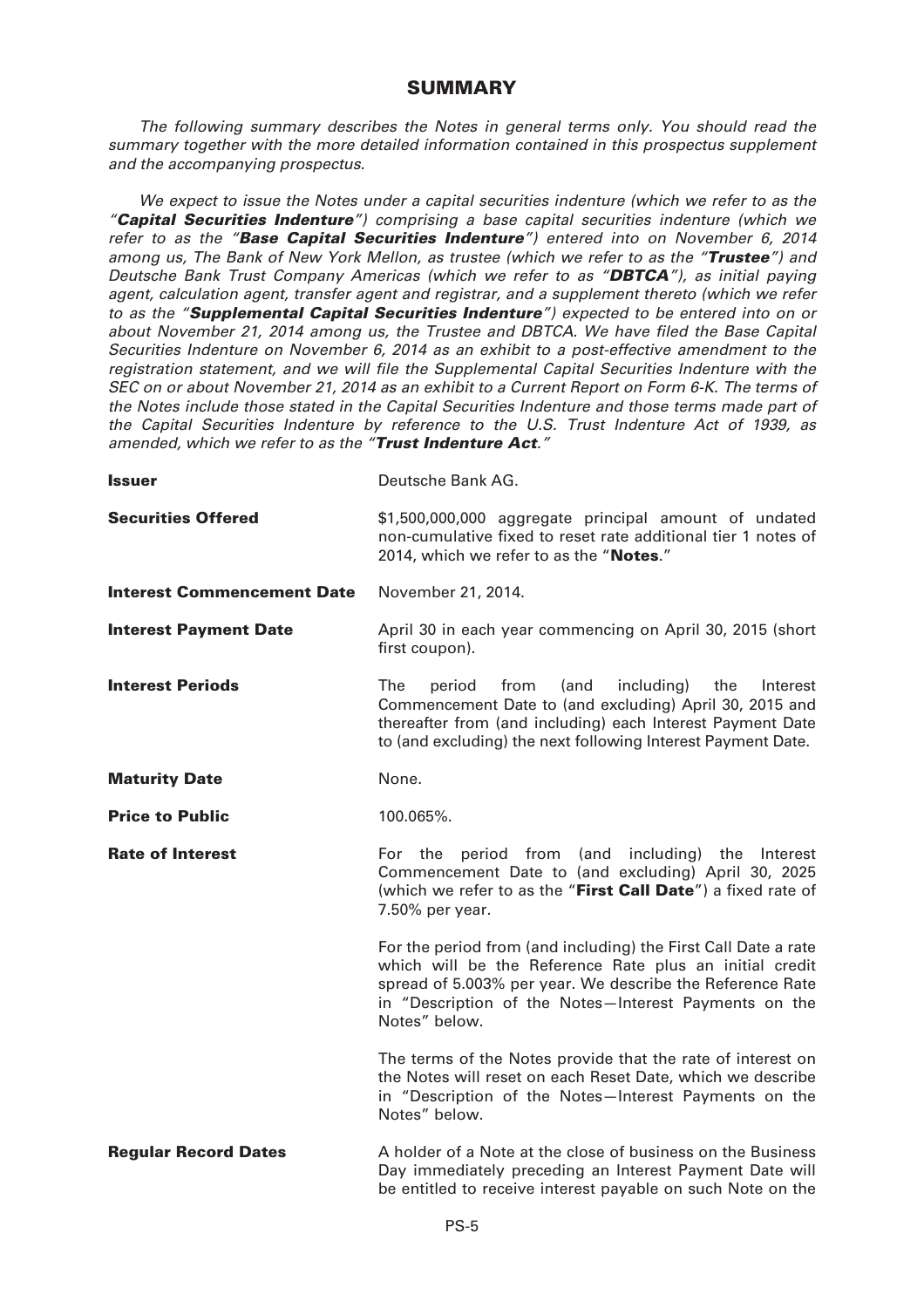corresponding Interest Payment Date. "**Business Day**" means a day (other than Saturday or Sunday) on which commercial banks and foreign exchange markets settle payments in New York and Frankfurt.

**Status; Ranking The Notes will constitute our unsecured and subordinated States** obligations, ranking *pari passu* among themselves. In the event of our dissolution, liquidation, insolvency or composition, or other proceedings for the avoidance of insolvency of, or against, us, the obligations under the Notes will be fully subordinated to the claims of our unsubordinated creditors, the claims under our Tier 2 instruments (within the meaning of the CRR), and the claims specified in Section 39 (1) nos. 1 to 5 of the German Insolvency Statute (*Insolvenzordnung*) so that in any such event no amounts will be payable in respect of the Notes until the claims of such of our unsubordinated creditors, the claims under such Tier 2 instruments, and the claims specified in Section 39 (1) nos. 1 to 5 of the German Insolvency Statute have been satisfied in full. Subject to this subordination provision, we may satisfy our obligations under the Notes also from our other distributable assets (*freies Vermögen*).

"**CRR**" means Regulation (EU) No 575/2013 of the European Parliament and the Council of 26 June 2013 on prudential requirements for credit institutions and investment firms and amending Regulation (EU) No 648/2012 (including any provisions of regulatory law supplementing this Regulation); to the extent that any provisions of the CRR are amended or replaced, the term CRR as used in the Capital Securities Indenture and the terms of the Notes also refer to such amended provisions or successor provisions.

Our payment obligations under the Notes will rank *pari passu* with the claims against us under the support undertakings, subordinated guarantees and issuances listed in the section "Description of the Notes" of this prospectus supplement.

**Resolution Measures** By subscribing for or otherwise acquiring the Notes, the holders will be bound by and will be deemed to consent to the imposition of any Resolution Measure (as defined below) by our competent resolution authority.

> Under the relevant resolution laws and regulations as applicable to us from time to time, the Notes may be subject to the powers exercised by our competent resolution authority to:

- write down, including write down to zero, the claims for payment of the principal amount, the interest amount or any other amount in respect of the Notes;
- convert the Notes into ordinary shares or other instruments qualifying as core equity tier one capital; and/or
- apply any other resolution measure, including, but not limited to, (i) any transfer of the Notes to another entity, (ii) the amendment of the terms and conditions of the Notes or (iii) the cancellation of the Notes.

PS-6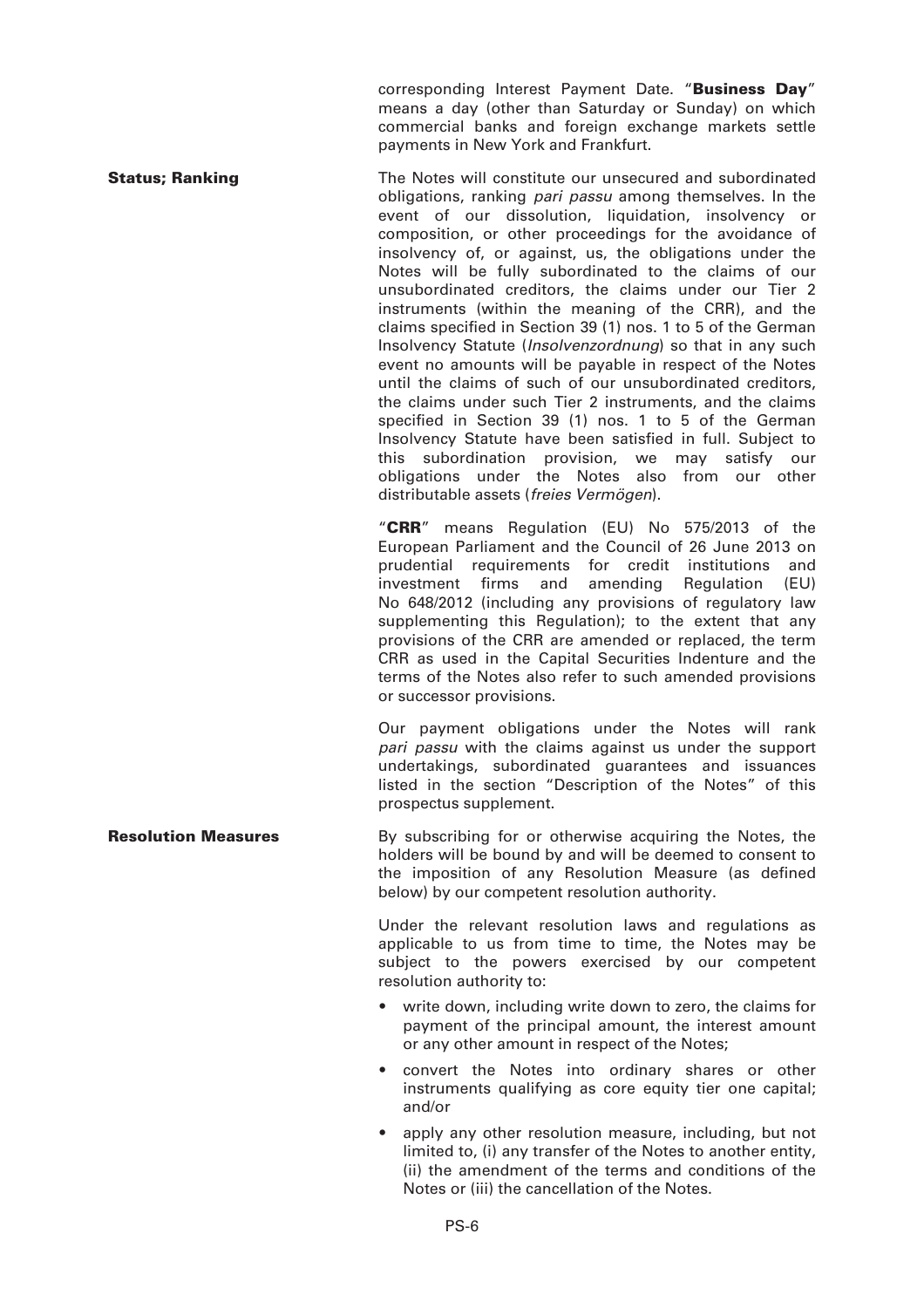We refer to each of these measures as a "**Resolution Measure**." Resolution Measures include, among others, the measures generally referred to within the meaning of the "bail-in tool" under the European directive of May 15, 2014 establishing a framework for the recovery and resolution of credit institutions and investment firms.

# **Deemed Agreement to**

By your acquisition of the Notes, you will be deemed irrevocably to have agreed, and you will agree:

- to be bound by any Resolution Measure;
- that you will have no claim or other right against us arising out of any Resolution Measure; and
- that the imposition of any Resolution Measure will not constitute a default or an event of default under the Notes, the Capital Securities Indenture or the U.S. Trust Indenture Act.

By your acquisition of the Notes, you waive, to the extent permitted by the Trust Indenture Act, any and all claims against the Trustee for, agree not to initiate a suit against the Trustee in respect of, and agree that the Trustee will not be liable for, any action that the Trustee takes, or abstains from taking, in either case in accordance with the imposition of a Resolution Measure by our competent resolution authority with respect to the Notes.

# **Cancellation of Interest**

The terms of the Notes provide that interest will be due and payable on an Interest Payment Date only if it is not cancelled or deemed to have been cancelled, and we have the sole and absolute discretion at all times and for any reason to cancel (in whole or in part) any interest payment that would otherwise be payable on any Interest Payment Date. We will also be restricted from making interest payments in the circumstances described below. As a result, you may not receive any interest on any Interest Payment Date or at any other times, and you will have no claims whatsoever in respect of that cancelled or deemed cancelled interest.

# **Discretionary Cancellation**

**of Interest Payments** We have the right, in our sole discretion, to cancel all or part of any payment of interest, including (but not limited to) if such cancellation is necessary to prevent our Common Equity Tier 1 capital ratio pursuant to Article 92 (1) (a) CRR or any successor provision, determined on a consolidated basis (which we refer to as our "**Common Equity Tier 1 Capital Ratio**") from falling below 5.125 per cent. or to meet a requirement imposed by law or our competent supervisory authority. If we make use of such right, we will give notice to the holders in accordance with the Capital Securities Indenture without undue delay, but no later than on the relevant Interest Payment Date.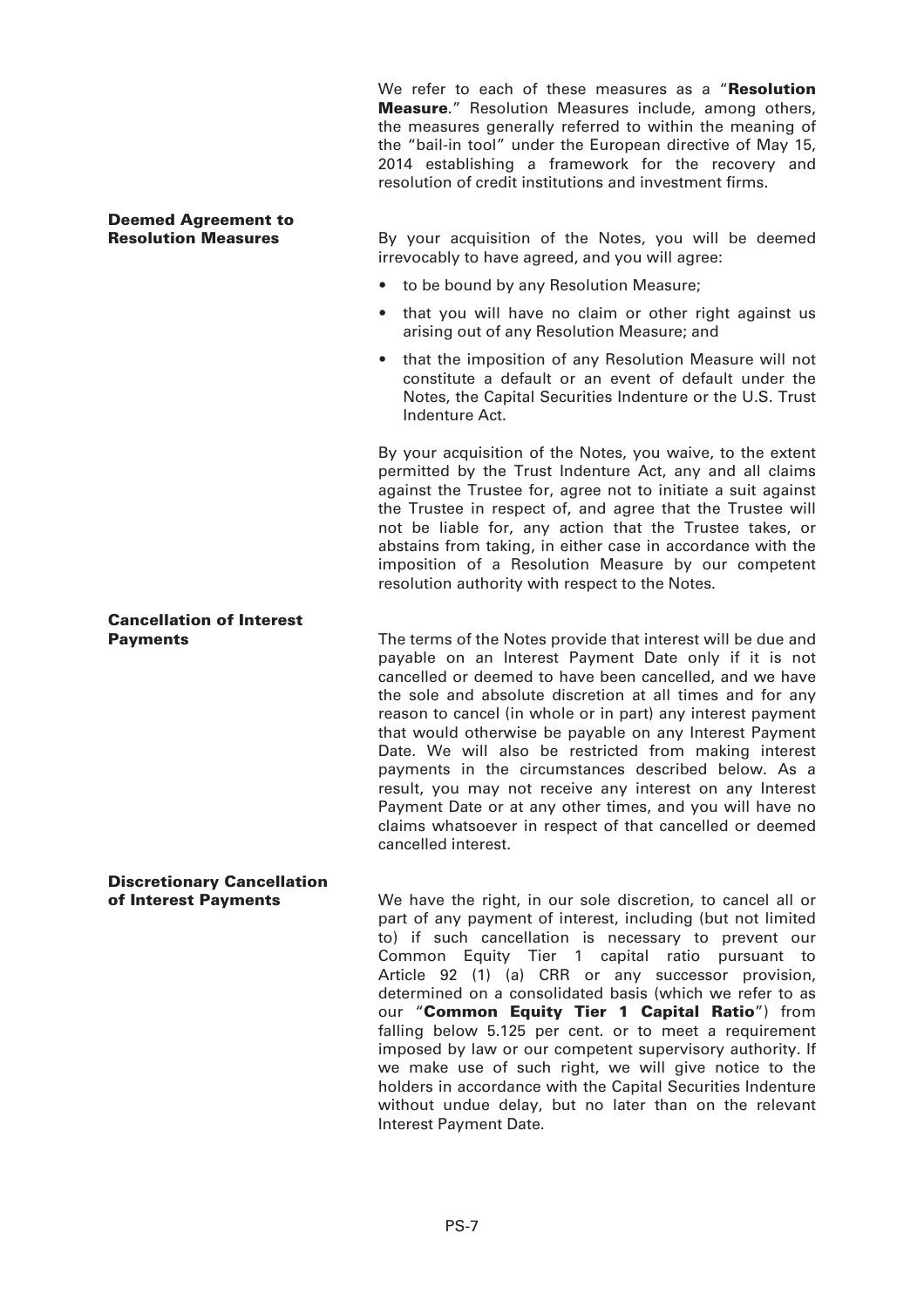## **Mandatory Cancellation of**

**Interest Payments** Payment of interest on the Notes for the relevant Interest Period will be cancelled (without prejudice to the exercise of our sole discretion pursuant to the terms described herein):

- to the extent that such payment of interest together with any additional kind of payment of dividends or interest (which we refer to as a "**Distribution**") that are simultaneously planned or made or that have been made by us on the other capital instruments which, according to the CRR, qualify as common equity Tier 1 capital or Additional Tier 1 capital (which we refer to as "**Tier 1 Instruments**") in our then current financial year would exceed the Available Distributable Items, *provided* that, for such purpose, the Available Distributable Items will be increased by an amount equal to what has been accounted for as expenses for Distributions in respect of Tier 1 Instruments (including payments of interest on the Notes) in the determination of the profit (*Gewinn*) on which the Available Distributable Items are based; or
- if and to the extent that our competent supervisory authority orders that all or part of the relevant payment of interest be cancelled or another prohibition of Distributions is imposed by law or an authority.

"**Available Distributable Items**" means, with respect to any payment of interest, the profit (*Gewinn*) as of the end of our financial year immediately preceding the relevant Interest Payment Date, and for which audited annual financial statements are available, plus (i) any profits carried forward and distributable reserves (*ausschüttungsfähige Rücklagen*), minus (ii) any losses carried forward and any profits which are non-distributable pursuant to applicable law or our Articles of Association and any amounts allocated to the non-distributable reserves, *provided* that such profits, losses and reserves will be determined on the basis of our unconsolidated financial statements prepared in accordance with accounting principles generally accepted in the Federal Republic of Germany as described in the German Commercial Code (*Handelsgesetzbuch*) and other applicable German law then in effect ("**German GAAP**") and not on the basis of our consolidated financial statements.

For more information on the calculation of Available Distributable Items, see "Available Distributable Items of the Bank" below.

**Use of Funds from Cancelled**

**Payments of Interest** We have the right to use the funds from cancelled payments of interest without restriction for the fulfillment of our own obligations when due. To the extent that payments of interest are cancelled, such cancellation includes all Additional Amounts as described in "Description of the Notes—Payment of Additional Amounts." Any payments of interest which have been cancelled will not be made or compensated at any later date.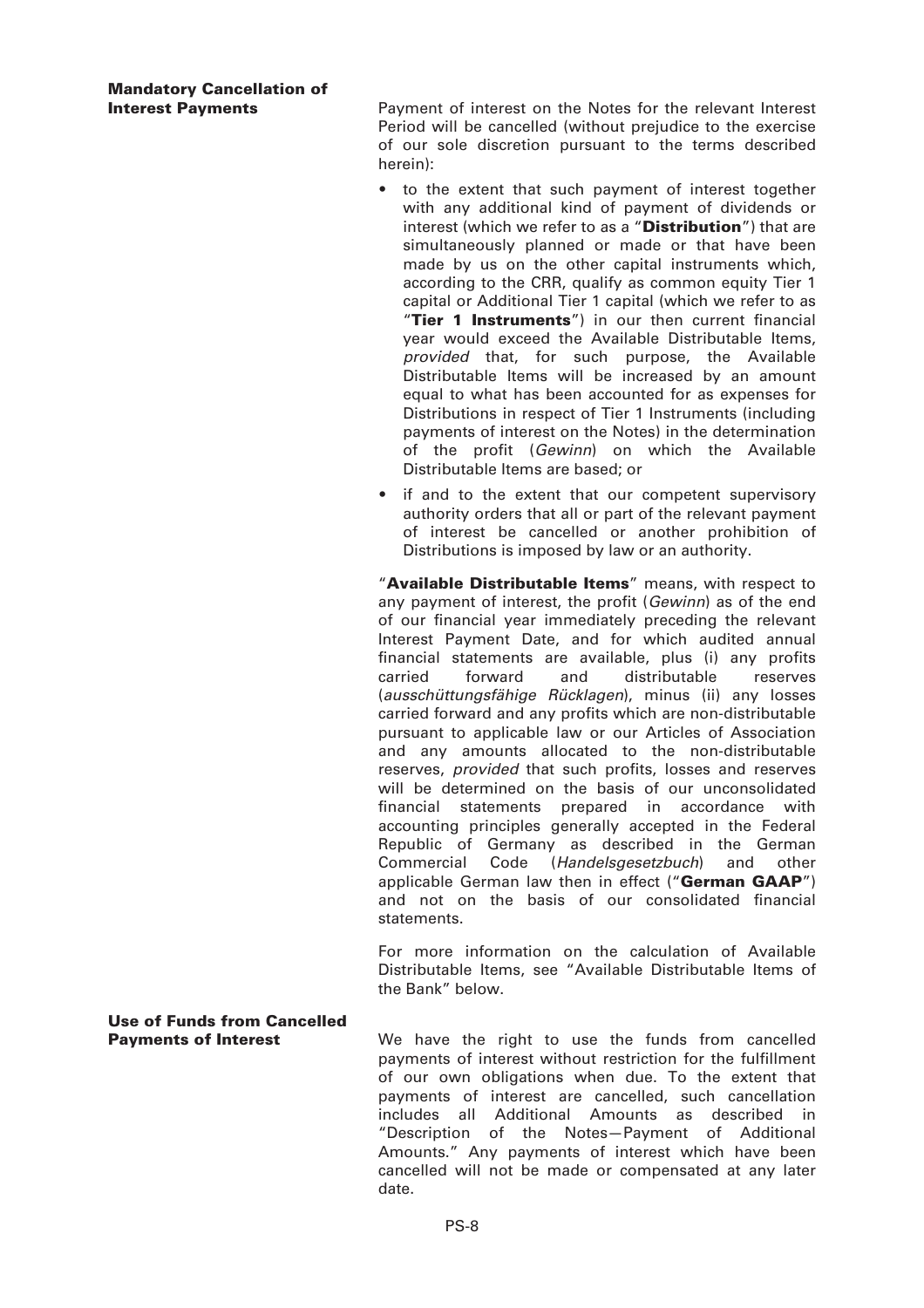### **Deemed Agreement to Cancellation of Interest**

**Payments By your acquisition of the Notes, you will be deemed** irrevocably to have agreed and, subject to any write-down as described herein, you will agree, that:

- interest is due and payable in respect of any period only if and to the extent that we have not exercised our sole discretion to cancel such payment, and no amount of interest will become due and payable in respect of any such period to the extent that it has been (i) cancelled (in whole or in part) by us at our sole discretion in accordance with the terms described in "Description of the Notes—Cancellation of Interest Payments— Discretionary Cancellation of Interest Payments," (ii) cancelled (in whole or in part) pursuant to a Resolution Measure and/or (iii) deemed cancelled (in whole or in part) pursuant to the terms described in "Description of the Notes—Cancellation of Interest Payments— Mandatory Cancellation of Interest Payments;"
- a cancellation or deemed cancellation of interest (in each case, in whole or in part) in accordance with the terms of the Notes and of the Capital Securities Indenture will not constitute a default in payment or otherwise constitute a default under, or a breach of, the terms of the Notes or the Capital Securities Indenture; and
- interest, principal or other amounts on the Notes will only be or become due and payable in accordance with the terms described in "Description of the Notes— Cancellation of Interest Payments—Interest on the Notes Only Due and Payable if Not Cancelled or Deemed Cancelled" and the section "Description of the Notes—Cancellation of Interest Payments—Deemed Agreement to Cancellation of Interest Payments."

#### **Amount of the Notes** Upon the occurrence of a Trigger Event (as defined below), the redemption amount and the nominal amount of the Notes will be reduced by the amount of the relevant writedown (as further described below). Accordingly, under the terms of the Notes, upon the occurrence of a Trigger Event leading to a write-down in the principal amount of the Notes, you could lose all or part of the value of your investment in the Notes. A regulatory write-down will not constitute a default or an event of default under the Notes or the Capital Securities Indenture or give rise to any right to accelerate the repayment of any principal on the Notes.

A "**Trigger Event**" will occur if, at any time, our Common Equity Tier 1 Capital Ratio falls below the 5.125 per cent.

Upon the occurrence of a Trigger Event, a write-down will be effected pro rata with all other Additional Tier 1 instruments within the meaning of the CRR (Additional Tier 1 capital), the terms of which provide for a write-down (whether permanent or temporary) upon the occurrence of the Trigger Event. For such purpose, the total amount of the write-downs to be allocated pro rata will be equal to the amount required to restore fully our Common Equity

# **Write-downs of the Principal**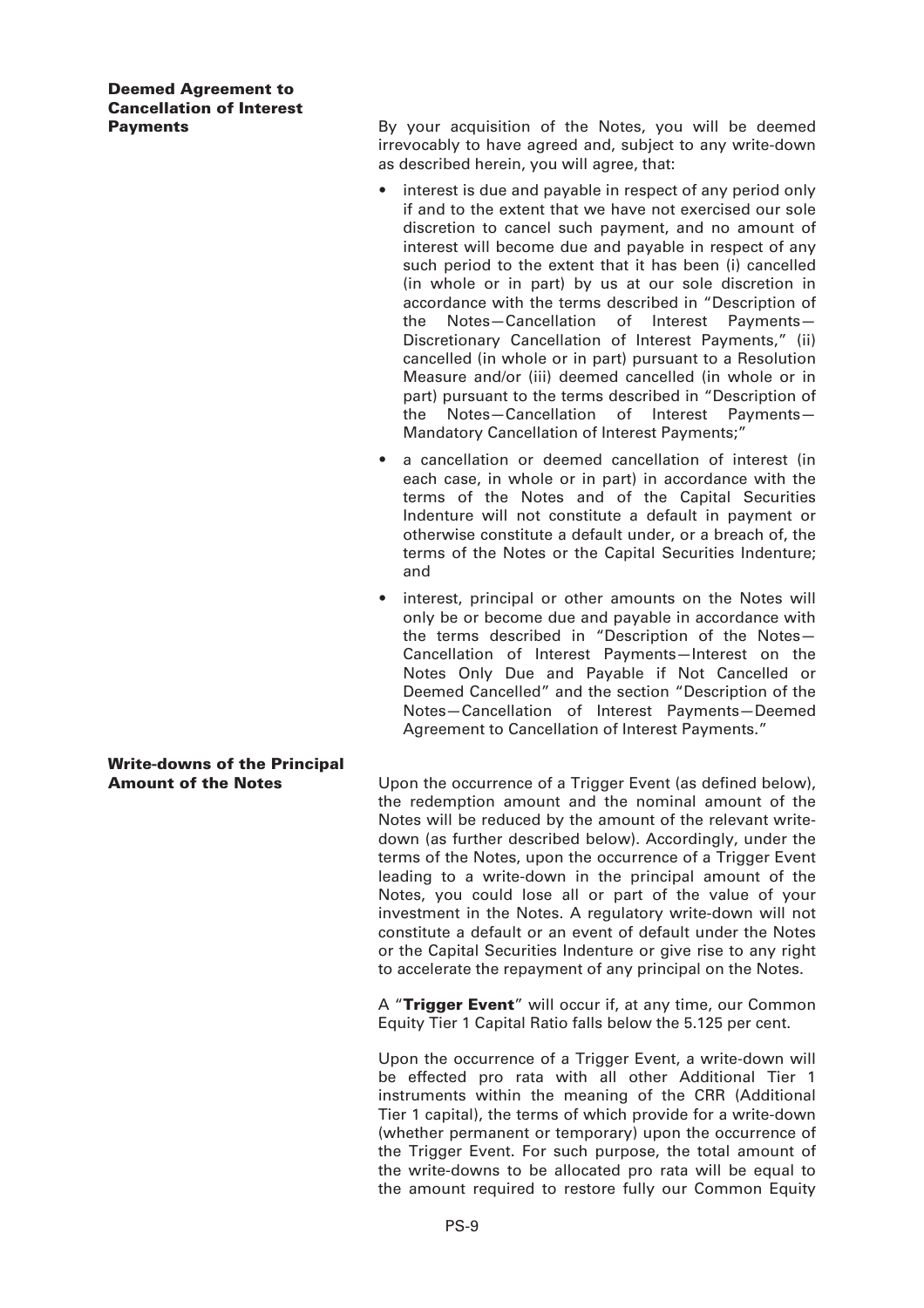Tier 1 Capital Ratio to 5.125 per cent. but will not exceed the sum of the nominal amounts of the relevant instruments outstanding at the time of occurrence of the Trigger Event.

The sum of the write-downs to be effected with respect to the Notes will be limited to the outstanding aggregate nominal amount of the Notes at the time of occurrence of the relevant Trigger Event.

# **Deemed Agreement to**

**Principal Write-down** By your acquisition of the Notes, you will be deemed irrevocably to have agreed and, subject to any interest cancellation (see "Description of the Notes—Cancellation of Interest Payments"), you will agree, that:

- interest is not due and payable on any portions of the aggregate nominal amount of the Notes written down in accordance with the terms described in "Description of the Notes—Write-downs and Write-ups of the Principal Amount of the Notes—Write-downs of the Principal Amount of the Notes" (to the extent not subsequently written up in accordance with the terms described in "Description of the Notes—Write-downs and Write-ups of the Principal Amount of the Notes— Write-ups of the Principal Amount of the Notes");
- a write down of the nominal amount of the Notes (in whole or in part) in accordance with the terms of the Capital Securities Indenture will not constitute a default in payment or otherwise constitute a default under, or a breach of, the terms of the Notes or the Capital Securities Indenture; and
- interest or principal on the Notes will only be or become due and payable on an Interest Payment Date or other relevant date to the extent the nominal amount of the Notes at the time of such payment has not been written down in accordance with the terms described in "Description of the Notes—Write-downs and Write-ups of the Principal Amount of the Notes—Write-downs of the Principal Amount of the Notes" (in whole or in part, and to the extent not subsequently written up pursuant to the terms described in "Description of the Notes— Write-downs and Write-ups of the Principal Amount of the Notes—Write-ups of the Principal Amount of the Notes.") Any interest, principal or other amounts unpaid as a result of a write-down (in whole or in part) in accordance with the terms described in "Description of the Notes—Write-downs and Write-ups of the Principal Amount of the Notes—Write-downs of the Principal Amount of the Notes" will not be due and will not accumulate or be payable at any time thereafter, and you will have no rights thereto or in connection therewith or any claim therefor, and you will not be entitled to any additional interest or compensation as a result of or in connection with such write-down.

**Write-ups of the Principal**

**Amount of the Notes** After a write-down has been effected, the nominal amount and the redemption amount of each Note, unless previously redeemed or repurchased and cancelled, may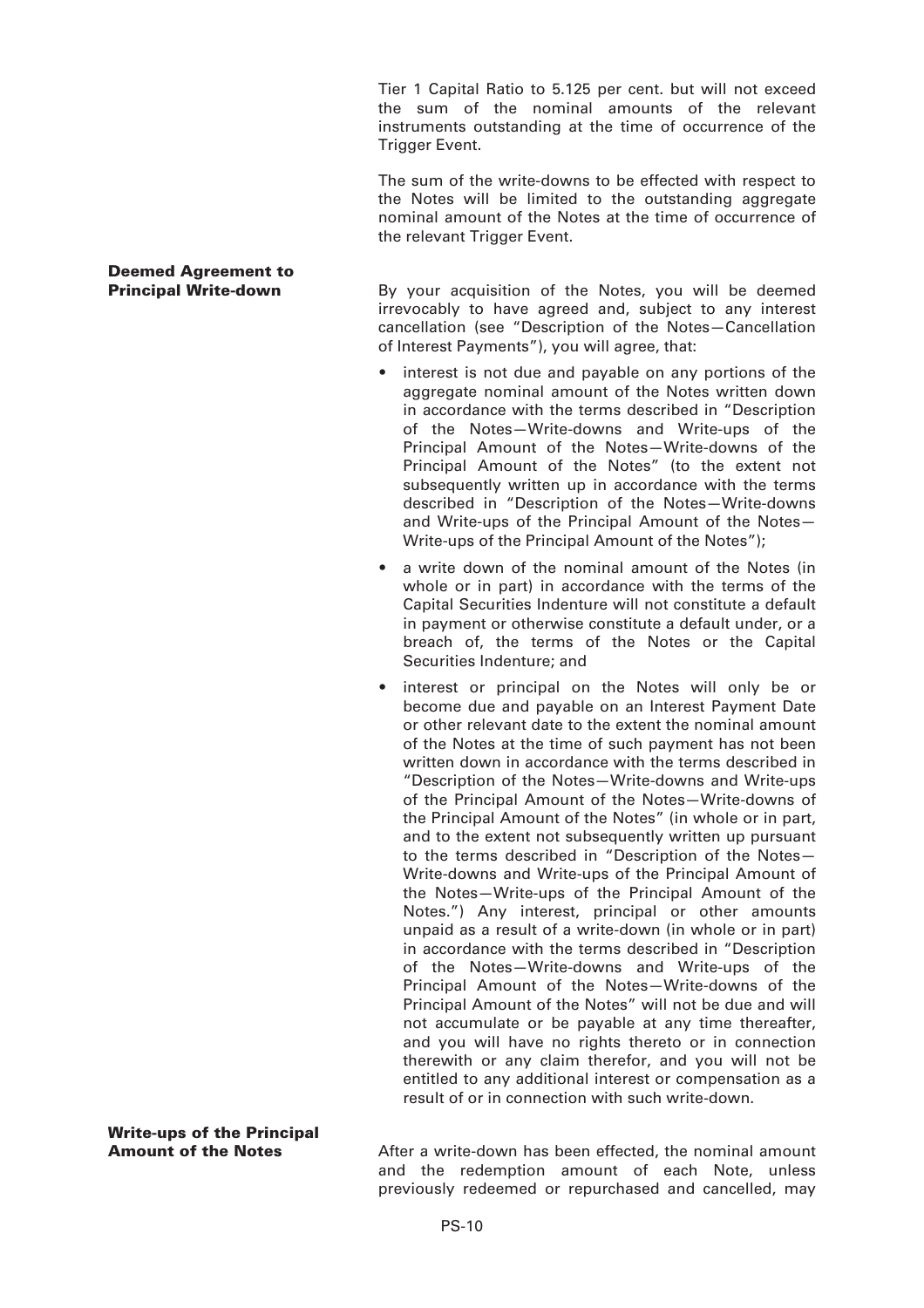be written up in accordance with the following provisions in each of our financial years, subsequent to the occurrence of such write-down, until the full initial nominal amount has been reached, to the extent that a corresponding annual profit (*Jahresüberschuss*, calculated in accordance with German law and accounting principles) is recorded, and the write-up will not give rise to or increase an annual loss (*Jahresfehlbetrag*, calculated in accordance with German law and accounting principles). The write-up will occur with effect as of (and including) the Interest Payment Date immediately following our financial year for which the above-mentioned annual profit (*Jahresüberschuss*) was determined.

The write-up will be effected *pari passu* with write-ups of other Additional Tier 1 instruments within the meaning of the CRR, unless this would cause us to be in breach of any of our contractual obligations that we have assumed, or with any statutory or regulatory obligations.

Subject to the conditions described in "Description of the Notes—Write-downs and Write-ups of the Principal Amount of the Notes—Write-ups of the Principal Amount of the Notes," which may limit the extent of any write-up, it will be at our discretion to effect a write-up. In particular, we may effect a write-up only in part or effect no write-up at all, even if a corresponding annual profit is recorded and the conditions described in "Description of the Notes—Write-downs and Write-ups of the Principal Amount of the Notes—Write-ups of the Principal Amount of the Notes" are fulfilled.

### **No Right to Accelerate Repayment of the Principal**

**of the Notes** There are no defaults or events of default under the Notes, and under no circumstances may the holders or the Trustee declare the principal amount of the Notes and interest accrued thereon to be due and payable.

> By your acquisition of the Notes, you will be deemed irrevocably to have agreed that (i) the imposition of a Resolution Measure by our competent resolution authority with respect to the Notes (ii) a cancellation of interest pursuant to the terms described in "—Cancellation of Interest Payments" or (iii) a write-down pursuant to the terms described in "—Write-downs and Write-ups of the Principal Amount of the Notes" will not give rise to a default for purposes of Section 315(b) (*Notice of Default*) and Section 315(c) (*Duties of the Trustee in Case of Default*) of the Trust Indenture Act.

**No Set-Off; No Security** No holder may set off his claims arising under the Notes against any of our claims. No security or guarantee of whatever kind is, or will at any time be, provided by us or any other person securing rights of the holders under the Notes.

**Further Issues** We may from time to time, without the consent of the holders, issue further Notes having the same terms and conditions as the Notes in all respects (or in all respects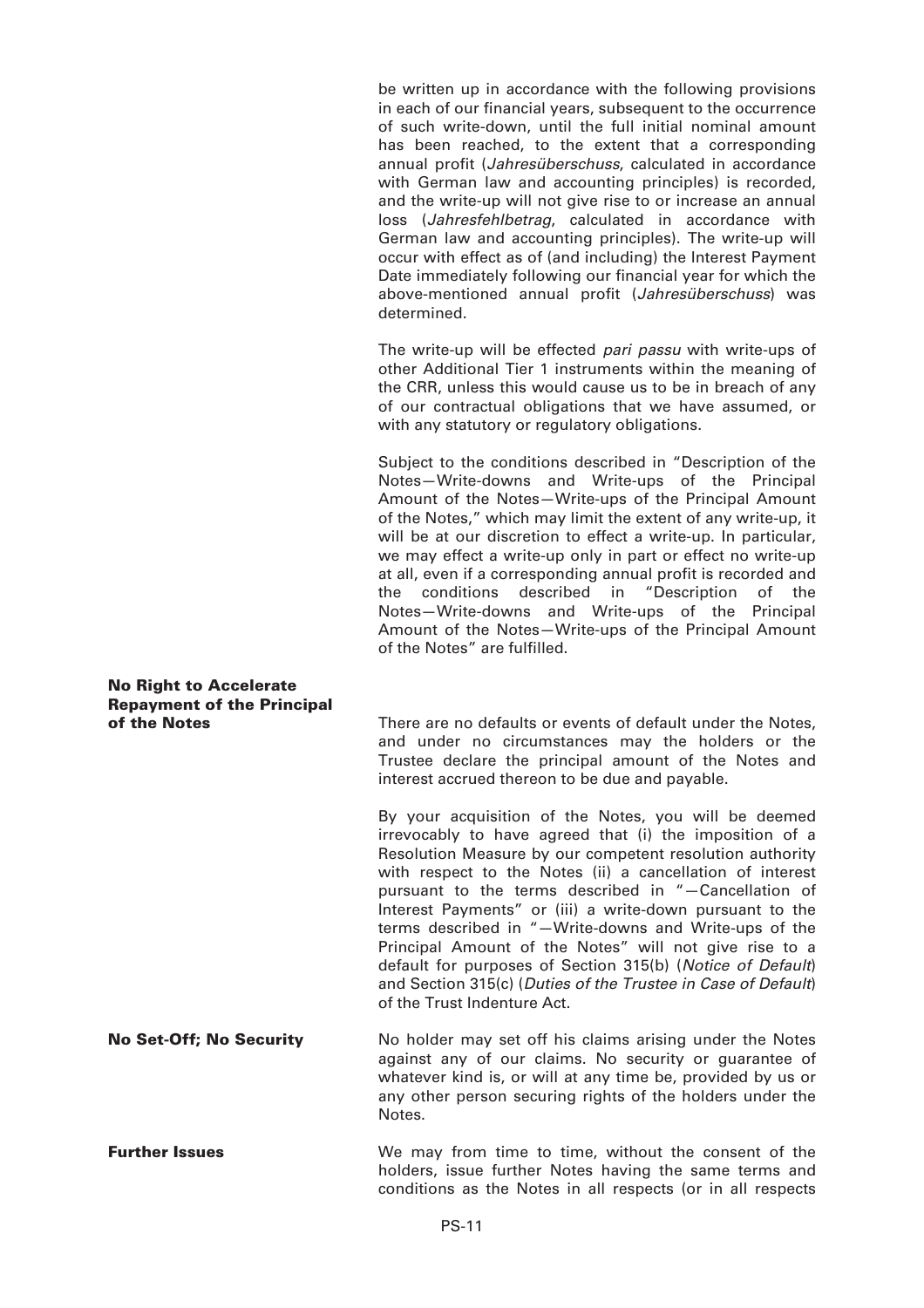except for the issue date, interest commencement date and/or issue price) so as to form a single series with the Notes.

**Optional Early Redemption** We may redeem all, but not some, of the Notes, subject to the prior consent of our competent supervisory authority, upon not less than 25 days' notice of redemption with effect as of the First Call Date and any fifth anniversary of the immediately preceding Early Redemption Date which we together refer to as the "**Early Redemption Date**." The redemption price of each Note so redeemed, unless previously redeemed in whole or in part or repurchased and cancelled, will be the initial nominal amount of the Note together with interest (if any, and subject to a cancellation of the interest payment accrued to (and excluding) the Early Redemption Date), unless such Note is written down in whole or in part pursuant to a Resolution Measure, in which case the redemption price will be the

write-down.

## **Early Redemption for**

**Early Redemption for**

**Regulatory Reasons** We may redeem all, but not some, of the Notes at our option at any time that (i) the percentage of the aggregate principal amount of the Notes outstanding at such time that may be treated as Additional Tier 1 capital for the purposes of our own funds in accordance with applicable law has been reduced or (ii) we are subject to any other form of less advantageous regulatory own funds treatment with respect to the Notes than that as of the Interest Commencement Date. Such redemption will be subject to any required prior consent of our competent supervisory authority, and will be made upon not less than 25 and not more than 60 days' prior notice of redemption. The redemption price of each Note so redeemed, unless previously redeemed in whole or in part or repurchased and cancelled, will be the then current nominal amount of the Note, as reduced by any write-downs (to the extent not made up for by any write-up(s)), together with interest (if any, and subject to a cancellation of the interest payment accrued to (and excluding) the date fixed for redemption).

nominal amount of the Note after giving effect to such

**Reasons of Taxation** We may redeem all, but not some, of the Notes at our option, if the tax treatment of the Notes changes, due to a change in applicable legislation, including a change in any fiscal or regulatory legislation, rules or practices, or a change in the official application or official interpretation of such legislation or rules, which takes effect after the Interest Commencement Date (including but not limited to the tax deductibility of interest payable on the Notes or the obligation to pay Additional Amounts (as defined herein)), and we determine, in our own discretion, that such change has a material adverse effect on us. Such redemption will be subject to the prior consent of our competent supervisory authority, and will be made upon not less than 25 and not more than 60 days' prior notice of redemption. The redemption price of each Note so redeemed, unless previously redeemed in whole or in part or repurchased and cancelled, will be the then current nominal amount of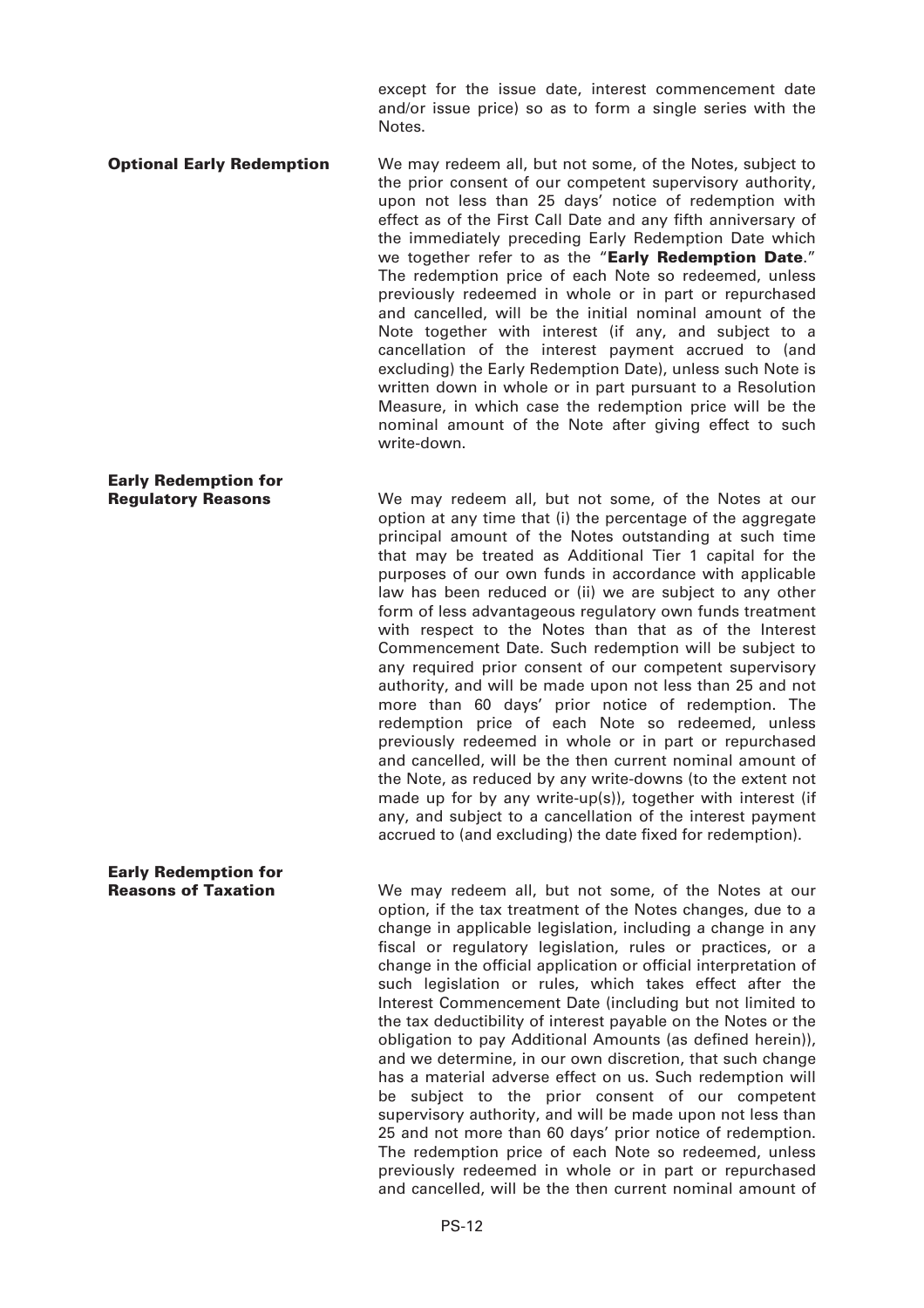the Note, as reduced by any write-downs (to the extent not made up for by any write-up(s)), together with interest (if any, and subject to a cancellation of the interest payment accrued to (and excluding) the date fixed for redemption).

**Purchases** We may (subject to the prior consent of our competent supervisory authority, if required) purchase Notes in a regulated market or otherwise at any price. Notes purchased by us may, at our option, be held, resold or surrendered to the paying agent for cancellation. If purchases are made by public tender, tenders for such Notes must be made available to all holders of such Notes alike in accordance with the Capital Securities Indenture.

- **Book-Entry Issuance,** We will issue the Notes in fully registered form in denominations of \$200,000 and integral multiples of \$200,000 in excess thereof. The Notes will be represented by one or more global securities registered in the name of a nominee of the Depositary. You will hold beneficial interests in the Notes through The Depository Trust Company (which we refer to as the "**Depositary**") and its direct and indirect participants, including Clearstream Banking, société anonyme (which we refer to as "**Clearstream, Luxembourg**") and Euroclear Bank SA/NV (which we refer to as "**Euroclear**"), and the Depositary and its direct and indirect participants will record your beneficial interest on their books. We will not issue certificated notes except as described in the accompanying prospectus. Settlement of the Notes will occur through the Depositary in same day funds. For information on the Depositary's book-entry system, see "The Depositary" and "Book-Entry, Delivery and Form."
- **ISIN** US251525AN16

**CUSIP** 251525AN1

**Common Code** 114329657

**Conflicts of Interest Deutsche Bank Securities Inc., the lead book-running** manager for this offering, is a subsidiary of ours. Accordingly, the offering of the Notes will conform with the requirements addressing conflicts of interest when distributing the securities of an affiliate set forth in Rule 5121 of the Financial Industry Regulatory Authority, Inc., which we refer to as "**FINRA**." FINRA Rule 5121 requires that a "qualified independent underwriter" participate in the preparation of this prospectus supplement and exercise the usual standards of due diligence with respect thereto. Citigroup Global Markets Inc. has assumed the responsibilities of acting as the qualified independent underwriter in this offering. Citigroup Global Markets Inc. will not receive any additional fees for serving as a qualified independent underwriter in connection with this offering. We have agreed to indemnify Citigroup Global Markets Inc. against liabilities incurred in connection with acting as qualified independent underwriter, including liabilities under the Securities Act. Additionally, client accounts over which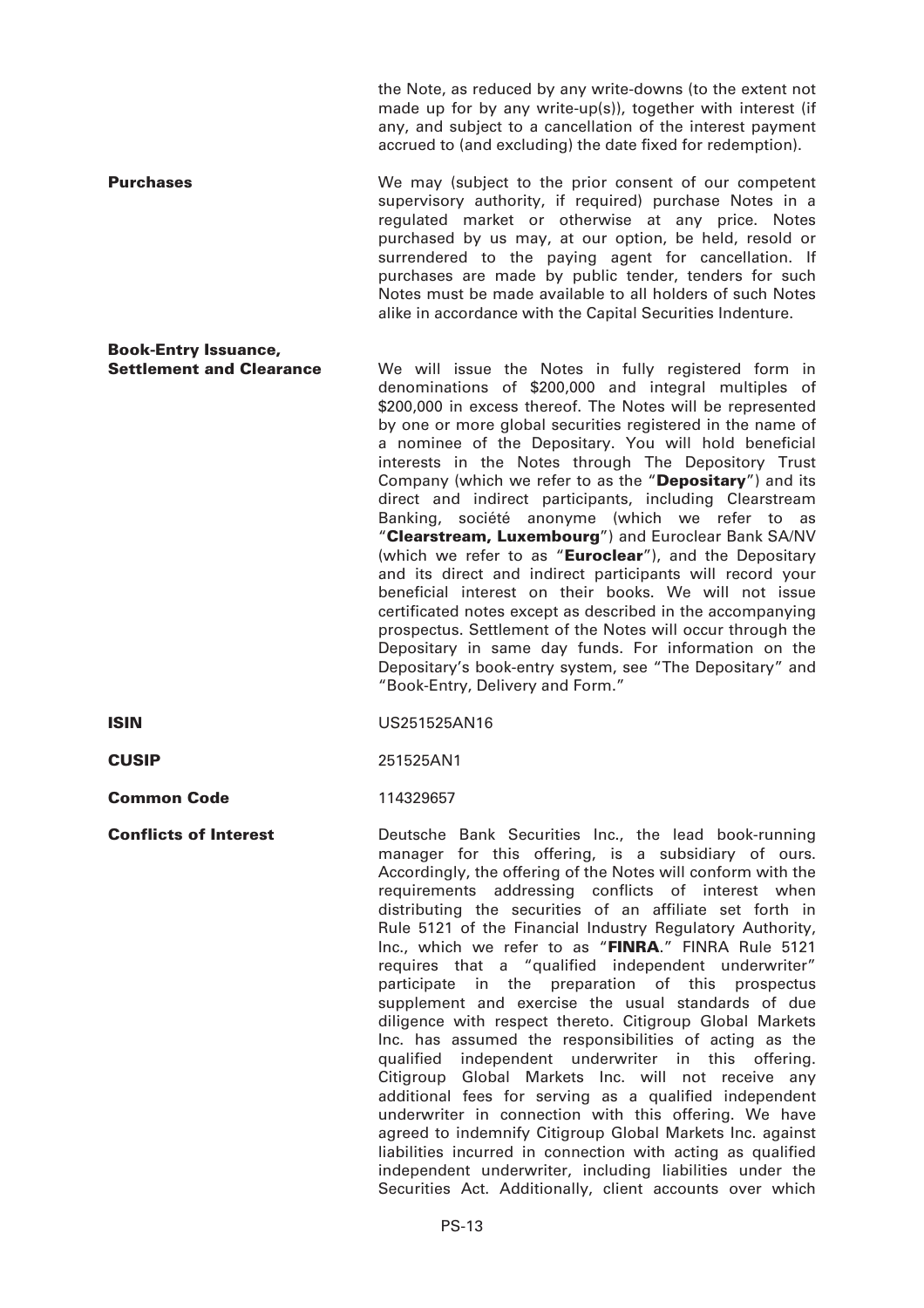Deutsche Bank Securities Inc. or any affiliate has investment discretion are not permitted to purchase the Notes, either directly or indirectly, without the specific written approval of the accountholder. For more information, see the "Underwriting (Conflicts of Interest)" section of this prospectus supplement.

**Listing and Trading Application has been made to list the Notes on the Official** List of the Luxembourg Stock Exchange and to trade the Notes on the Euro MTF market. The Euro MTF Market of the Luxembourg Stock Exchange is not a regulated market for purposes of the Markets in Financial Investments Directive (Directive 2004/39/EC). We cannot guarantee that our application will be approved, and settlement of the Notes is not conditional on obtaining the listing.

### **Trustee, Principal Paying Agent, Calculation Agent, Transfer Agent and Registrar**

**and Authenticating Agent** The Bank of New York Mellon, a banking corporation duly organized and existing under the laws of the state of New York, having its corporate trust office at The Bank of New York Mellon, One Canada Square, London, E14 5AL, United Kingdom, will act as the trustee for the Notes. Deutsche Bank Trust Company Americas will act as initial paying agent, calculation agent, transfer agent and registrar and authenticating agent for the Notes.

#### **Timing and Delivery** We currently expect delivery of the Notes to occur on November 21, 2014.

**Use of Proceeds** We intend to use the net proceeds of the offering for general corporate purposes and to further strengthen our regulatory capital base.

**Governing Law** The Notes and the Capital Securities Indenture will be governed by and construed in accordance with the laws of the State of New York, except for the subordination provisions of each of the Notes and the Capital Securities Indenture, which will be governed by and construed in accordance with the laws of the Federal Republic of Germany.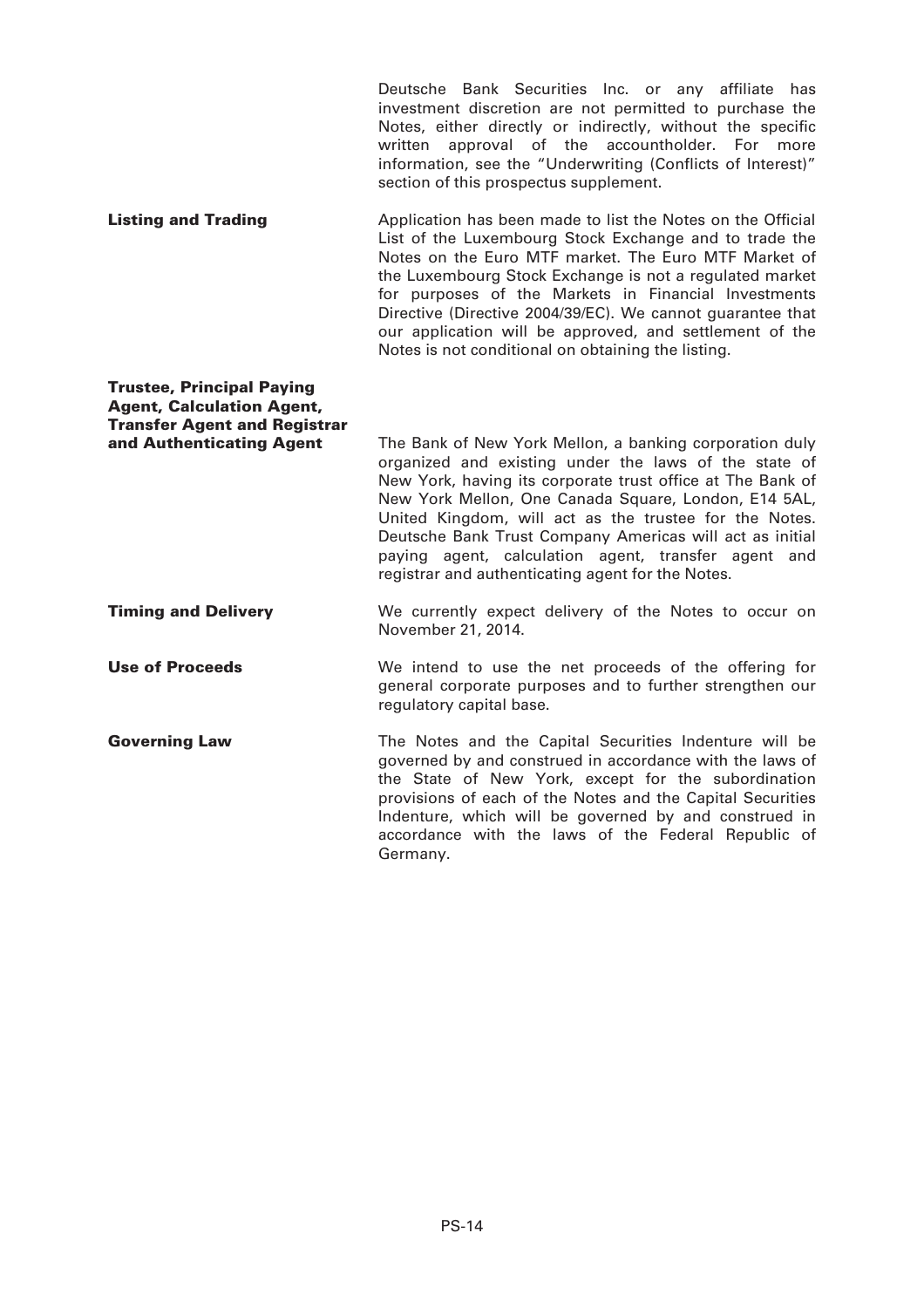### **CAUTIONARY NOTE REGARDING FORWARD-LOOKING STATEMENTS**

This prospectus supplement, including the information incorporated by reference, contains forward-looking statements within the meaning of Section 27A of the Securities Act of 1933, as amended, which we refer to as the "**Securities Act**," and Section 21E of the Securities Exchange Act of 1934, as amended, which we refer to as the "**Exchange Act**." Forward-looking statements are statements that are not historical facts, including statements about our beliefs and expectations. We use words such as "believe", "anticipate", "expect", "intend", "seek", "estimate", "project", "should", "potential", "reasonably possible", "plan", "aim" and similar expressions to identify forward-looking statements. In addition, we may from time to time make forward-looking statements in our periodic reports to the U.S. Securities and Exchange Commission (which we refer to as the "**SEC**") on Forms 20-F and 6-K, annual and interim reports, invitations to annual shareholders' meetings and other information sent to shareholders, offering circulars and prospectuses, press releases and other written materials. Our Management Board, Supervisory Board, officers and employees may also make oral forward-looking statements to third parties, including financial analysts.

Such forward-looking statements may include, without limitation, statements relating to the following:

- the potential development and impact on us of economic and business conditions and the legal and regulatory environment to which we are subject;
- the implementation of our strategic initiatives and other responses to the conditions and environment referenced above;
- the aspirations and targets we have announced in connection with our "Strategy 2015+":
- the measures we intend to implement in connection with our "Strategy 2015+":
- the development of aspects of our results of operations;
- our expectations of the impact of risks that affect our business, including the risks of losses on our trading processes and credit exposures; and
- other statements relating to our future business development and economic performance.

By their very nature, forward-looking statements involve risks and uncertainties, both general and specific. We base these statements on our current plans, estimates, projections and expectations. You should therefore not place too much reliance on them. Our forward-looking statements speak only as of the date we make them, and we undertake no obligation to update any of them in light of new information or future events.

We caution you that a number of important factors could cause our actual results to differ materially from those we describe in any forward-looking statement. These factors include, among others, the following:

- the potential development and impact on us of economic and business conditions;
- other changes in general economic and business conditions;
- changes and volatility in currency exchange rates, interest rates and asset prices;
- changes in governmental policy and regulation, including measures taken in response to economic, business, political and social conditions;
- changes in our competitive environment;
- the success of our acquisitions, divestitures, mergers and strategic alliances;
- our success in implementing our strategic initiatives, including our "Strategy 2015+", and other responses to economic and business conditions and the legal and regulatory environment and realizing the benefits anticipated therefrom;
- the impact on us of litigation, investigations and regulatory enforcement actions to which we are or may in the future become subject; and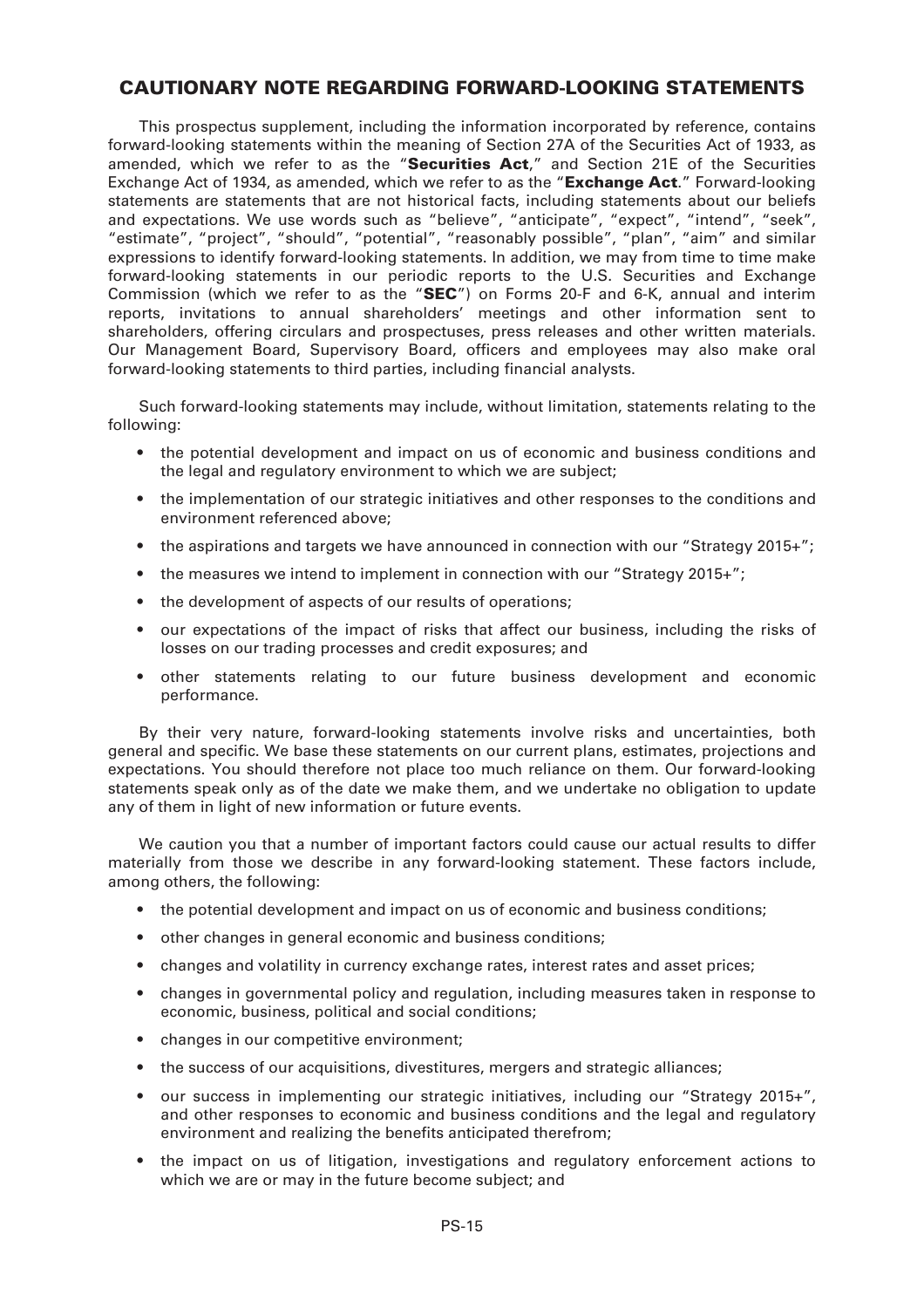• other factors, including those we refer to in "Item 3: Key Information—Risk Factors" of our most recent Annual Report on Form 20-F, elsewhere in that Annual Report on Form 20-F, in Exhibit 99.1 to our current report on Form 6-K filed on June 24, 2014, this prospectus supplement or the accompanying prospectus, and others to which we do not refer.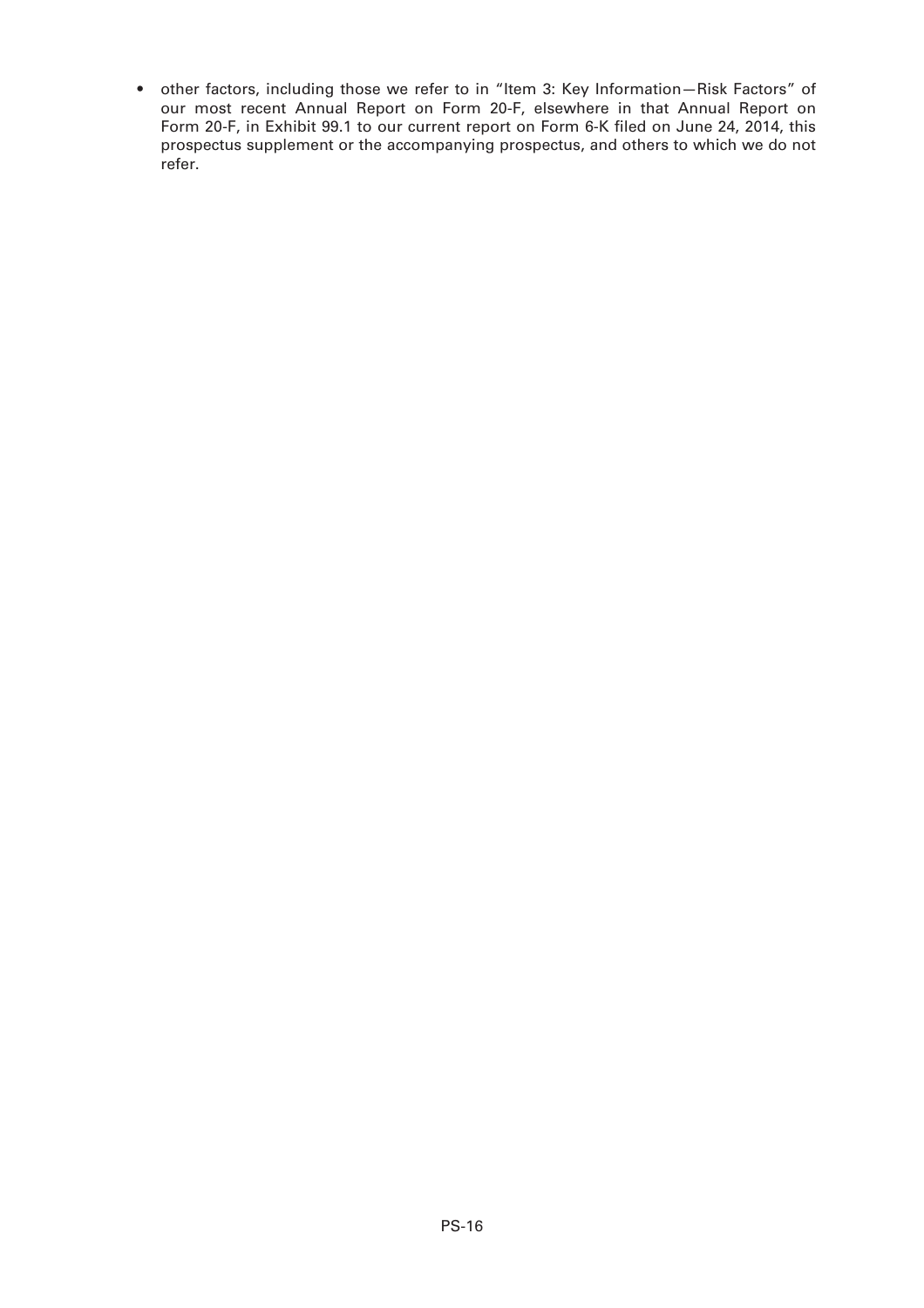#### **RISK FACTORS**

*For a discussion of the risk factors affecting Deutsche Bank AG and its business, see "Item 3: Key Information—Risk Factors" of our most recent Annual Report on Form 20-F, Exhibit 99.1 to our current report on Form 6-K filed on June 24, 2014 and our other current and periodic reports filed with the Securities and Exchange Commission that are incorporated by reference into this prospectus supplement.*

*In addition, you should consider carefully the following discussion of risks before you decide that an investment in the Notes is suitable for you.*

#### **The Notes have no fixed maturity and no fixed redemption date, there are no defaults or events of default under the Notes and you do not have any right to accelerate the repayment of the principal amount of the Notes. Accordingly, you may lose your investment in the Notes.**

The Notes are perpetual securities, and have no fixed maturity and no fixed redemption date. This means that we have no obligation to return the principal amount of the Notes to you. In addition, there are no defaults or events of default under the Notes, and under no circumstances will you or the Trustee be able to declare the principal amount of the Notes and interest accrued thereon to be due and payable. There is no right of acceleration in the case of any non-payment of principal of, interest on or other amounts owing under the Notes or in the case of a failure by us to perform any other covenant under the Notes or under the Capital Securities Indenture. In addition, you will have no right to call the Notes for redemption. Accordingly, we are not required to make any repayment of the principal amount of the Notes or accrued interest at any time or under any circumstances. The principal amount of the Notes may also be written down in part or in full due to shortfalls in our regulatory capital as described below. The operation of any of these provisions may cause you to lose part or all of your investment in the Notes.

#### **Interest on the Notes will be due and payable on an Interest Payment Date only if it is not cancelled or deemed to have been cancelled. We have the sole and absolute discretion at all times and for any reason to cancel (in whole or in part) any interest payment that would otherwise be payable on any Interest Payment Date, and interest payments may be restricted or prohibited in other circumstances.**

Interest on the Notes will become due and payable only if it has not been cancelled or deemed cancelled in accordance with the terms of Notes. Any interest, principal or other amounts so cancelled or deemed cancelled will not be due and will not accumulate or be payable at any time thereafter. Accordingly, we will be under no obligation to make up for such non-payment at any later point in time. You will have no rights in connection with such cancelled interest, and you will not be entitled to any additional interest or compensation. In particular, any such cancellation will not constitute a default or an event of default under the Notes and will not permit any acceleration of the repayment of any principal on the Notes. As a result, you may not receive any interest on any Interest Payment Date or at any other times, and you will have no claims whatsoever in respect of that cancelled or deemed cancelled interest.

We have the sole and absolute discretion at all times and for any reason to cancel (in whole or in part) any interest payment that would otherwise be payable on any Interest Payment Date, including, without limitation, if such cancellation is necessary to prevent our Common Equity Tier 1 Capital Ratio from falling below the Minimum CET1 Ratio (each as defined below). While it is our current intention to take the ranking of the Notes into consideration when exercising our discretion with respect to interest payments, we are not bound to do so and may cancel interest payments in whole or in part even if we pay or expect to pay dividends on our ordinary shares, and our shareholders, who under German law have the power to decide at our annual general meeting on the payment of dividends, may determine to pay dividends on our ordinary shares even if we have cancelled one or more interest payments on the Notes. In addition to our right to cancel (in whole or in part) interest payments at any time, the terms of the Notes also restrict or prohibit us from making interest payments on the Notes to the extent that we do not have sufficient distributable amounts, as calculated pursuant to the terms of the Notes, available to us to do so or if the payment is prohibited in part or in full by law or by a regulatory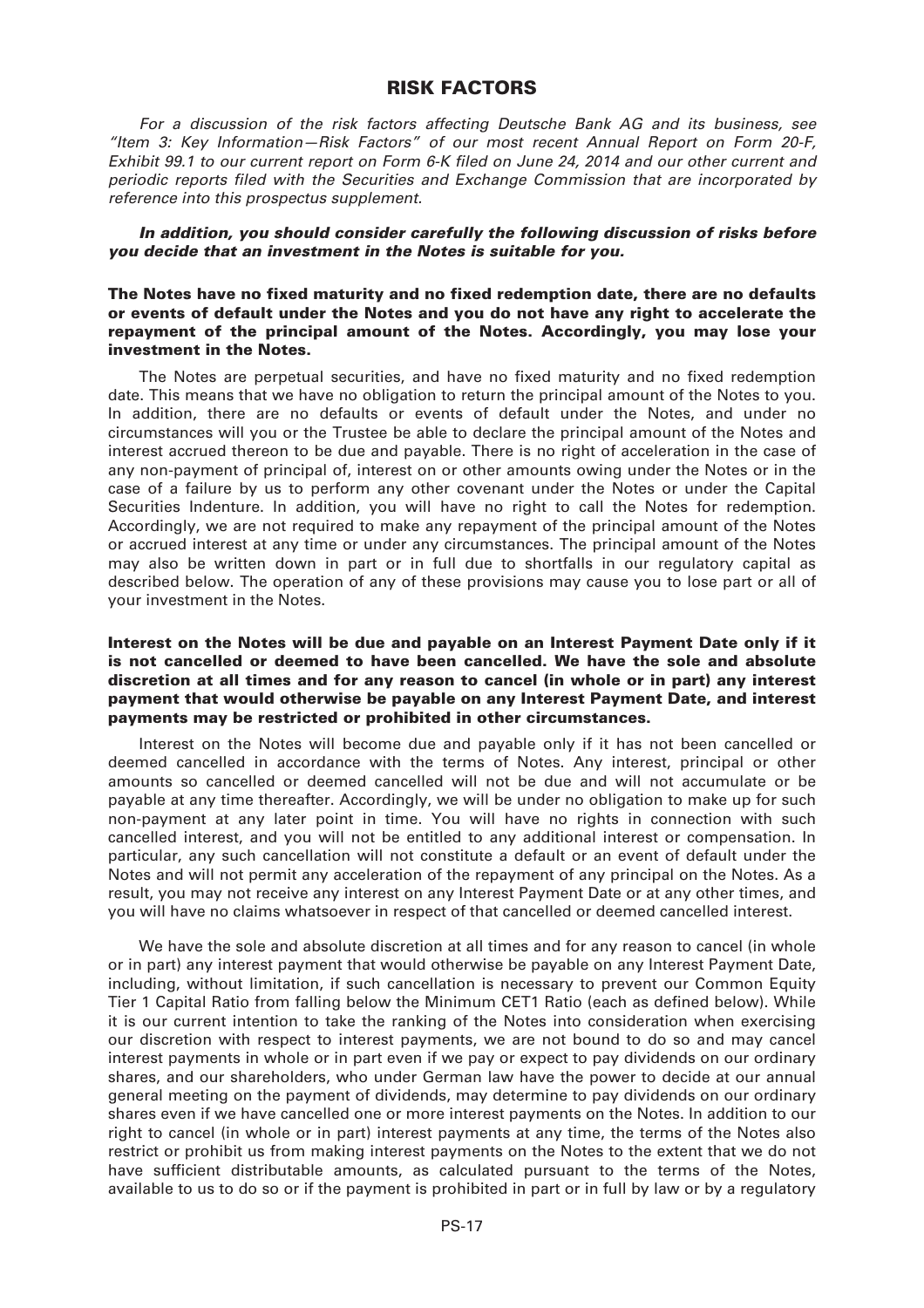body. In particular, we may be prohibited from making distributions if we are not in compliance with applicable regulatory capital, liquidity or other requirements. The banking and supervisory regulations restricting us from making interest payments on the Notes are complex. In addition, certain portions of these regulations leave a significant degree of discretion for our competent resolution authority and a number of important interpretational issues to be resolved through binding technical standards that have only recently been adopted or remain to be adopted in the future, and leave certain other matters to the discretion of our competent supervisory regulator.

Our competent supervisory authority also has the power to instruct us to cancel interest payments on the Notes under certain circumstances, and we may not make an interest payment if it is prohibited by law or an administrative order.

In any of these cases, the interest payments affected would also be cancelled. However, since we are entitled to cancel interest payments in our sole and absolute discretion, we may do so even if we could have made such payments without exceeding the restrictions described above.

Any payment of Interest that is cancelled will not be due and will also not accumulate or be payable at any time thereafter, and you will have no rights thereto. We have the right to use the funds from such cancelled payments of interest without restriction to pay other obligations when they are due. Even if we cancel interest payments, and even though the Notes rank senior to our ordinary shares, we may use funds that could have been applied to make such cancelled interest payments to pay dividends on our ordinary shares. Unless we are prevented from doing so for regulatory reasons, we may also use these funds for payments on other obligations, even those that rank equally with the Notes (such as any other series of capital securities under the Capital Securities Indenture) or junior to the Notes.

#### **Upon the occurrence of a Trigger Event leading to a write-down in the principal amount of the Notes, you could lose all or part of the value of your investment in the Notes, and you will have no right to the principal of the Notes that has been written down.**

The terms of the Notes provide that upon the occurrence of a Trigger Event, the principal amount of the Notes will be written down in part or in full, and as a result, you could lose all or part of the value of your investment in the Notes. A "**Trigger Event**" will occur if, at any time, our Common Equity Tier 1 capital ratio pursuant to the bank regulatory capital rules applicable to us, determined on a consolidated basis, which we refer to as our "**Common Equity Tier 1 Capital Ratio**," falls below 5.125 per cent.

If a Trigger Event occurs, a write-down will be effected *pro rata* with all other of our instruments that qualify as Additional Tier 1 capital pursuant to those rules and the terms of which provide for a write-down (whether permanent or temporary) upon the occurrence of the Trigger Event. The total amount of the write-downs will be the amount required to restore our Common Equity Tier 1 Capital Ratio to 5.125 per cent., except that they will not exceed the sum of the principal amounts of the relevant instruments outstanding at the time of occurrence of the Trigger Event. Holders of our ordinary shares may even continue to receive dividends after a write-down in respect of the Notes and other Additional Tier 1 capital instruments has occurred. Although we may, subject to certain conditions in the terms of the Notes that may limit the extent of a write-up, in our sole discretion write-up the Notes after any write-down, we are under no obligation to do so, and you will have no claim to any such write-up or, if we in our sole discretion write up the Notes, with respect to the amount thereof. Moreover, even if the Notes have been written up following a write-down, they are subject to a Trigger Event leading to a renewed write-down.

Such a regulatory write-down will not constitute a default or an event of default under the Notes or the Capital Securities Indenture or give rise to any right to accelerate the repayment of any principal on the Notes. Accordingly, any principal written down may be permanently lost to you. In addition, if the Notes are written down, they will only bear interest on the principal amount remaining after the write-down for the entire interest period in which the write-down occurs. In addition, if we redeem the Notes for certain taxation and regulatory reasons as permitted under the terms of the Notes, the redemption amount will be the then-current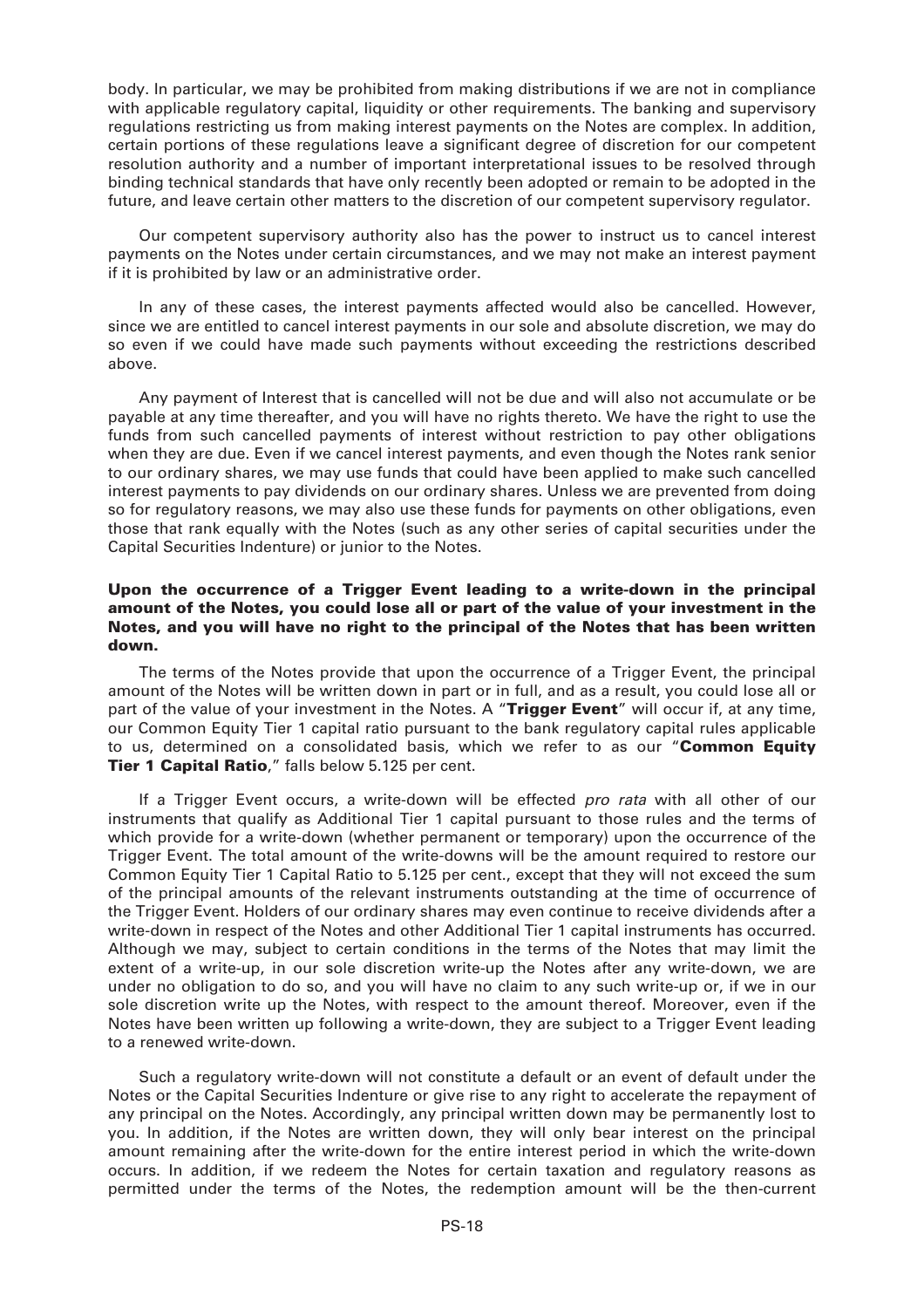principal amount of the Note, as reduced by any write-downs (to the extent not made up for by any write-up(s)). Similarly, if we are subject to German insolvency proceedings, holders' claims for principal will be based on the then-current principal amount of the Note, as reduced by any write-downs (to the extent not made up for by any write-up(s)). As a result, any interest payable on, or any redemption or liquidation amount in respect of, the Notes after a write-down may be substantially less than that initially payable under the Notes, and as a result, you may lose part or all of your investment in the Notes.

#### **Our Common Equity Tier 1 Capital Ratio and our funds available for distributions will be affected by our business decisions and, in making such decisions, our and your interests may not be aligned.**

Our Common Equity Tier 1 Capital Ratio could be affected by a number of factors, including decisions we make relating to our businesses and operations as well as the management of our capital position, of our risk-weighted assets and of our balance sheet in general, and external factors, such as regulations regarding the risk weightings we are permitted to allocate to our assets, commercial and market risks or the costs of our legal proceedings. We will have no obligation to consider your interests in connection with such decisions, including in respect of our capital management. We may decide not to take any measures, including raising capital at a time when it is feasible to do so, even if our failure to take such an action would result in the occurrence of a Trigger Event. Our decisions could cause you to lose all or part of the value of your investment in the Notes due to their effect on our Common Equity Tier 1 Capital Ratio, and you will not have any claim against us relating to such decisions, even if they result in the occurrence of a Trigger Event.

In addition, our annual profit and distributable reserves form an important part of the funds available for us to make interest payments, as determined pursuant to the terms of the Notes, and any adverse change in our financial prospects, financial position or profitability, or our distributable reserves, as calculated on an unconsolidated basis, may have a material adverse effect on our ability to make interest payments on the Notes. In addition, German law may not permit annual profits and distributable reserves, as calculated on an unconsolidated basis, to be distributed to Holders of the Notes. Our management has, subject to applicable law, broad discretion under the applicable accounting principles to influence all amounts relevant for calculating funds available for distribution. As a result, we are legally able to influence, to your detriment, our ability to make interest payments under the terms of the Notes.

#### **We are subject to supervisory regulation that will restrict us from making interest payments on the Notes in certain circumstances and that provides our competent supervisory authority with the power to restrict us from making such interest payments. You may not be able to anticipate whether or when we will be required to cancel such interest payments.**

We are subject to regulatory supervision under the European regulation on the prudential requirements for credit institutions and investment firms, which we refer to as "**CRR**," and a separate European directive on the prudential supervision of credit institutions and investment firms, which we refer to as "**CRD IV**," as well as other European and German laws that will restrict or prohibit us from making interest payments on the Notes in certain circumstances. The circumstances described in the applicable regulations are complex and our regulators have substantial discretion in their application. In addition, the European Central Bank, which we refer to as the "**ECB**," has assumed the primary supervisory role over us on November 4, 2014, replacing the German Federal Financial Supervisory Authority (*Bundesanstalt für Finanzdienstleistungsaufsicht*, which we refer to as the "**BaFin**") in that role with respect to us. This shift in primary supervisory competency may add additional uncertainties to interpretations of the regulatory requirements as applied to us and to the Notes.

Our competent supervisory authority's power to issue an order to cancel all or part of the interest payments under the Notes is stipulated in the German Banking Act (as amended by the German law implementing CRD IV). Under the relevant provisions, regulatory action can be taken in cases of inadequate own funds or inadequate liquidity. Cases of inadequate liquidity include any breach of the applicable liquidity requirements, including the liquidity requirements under the German Banking Act. Cases of inadequacy of own funds within the meaning of the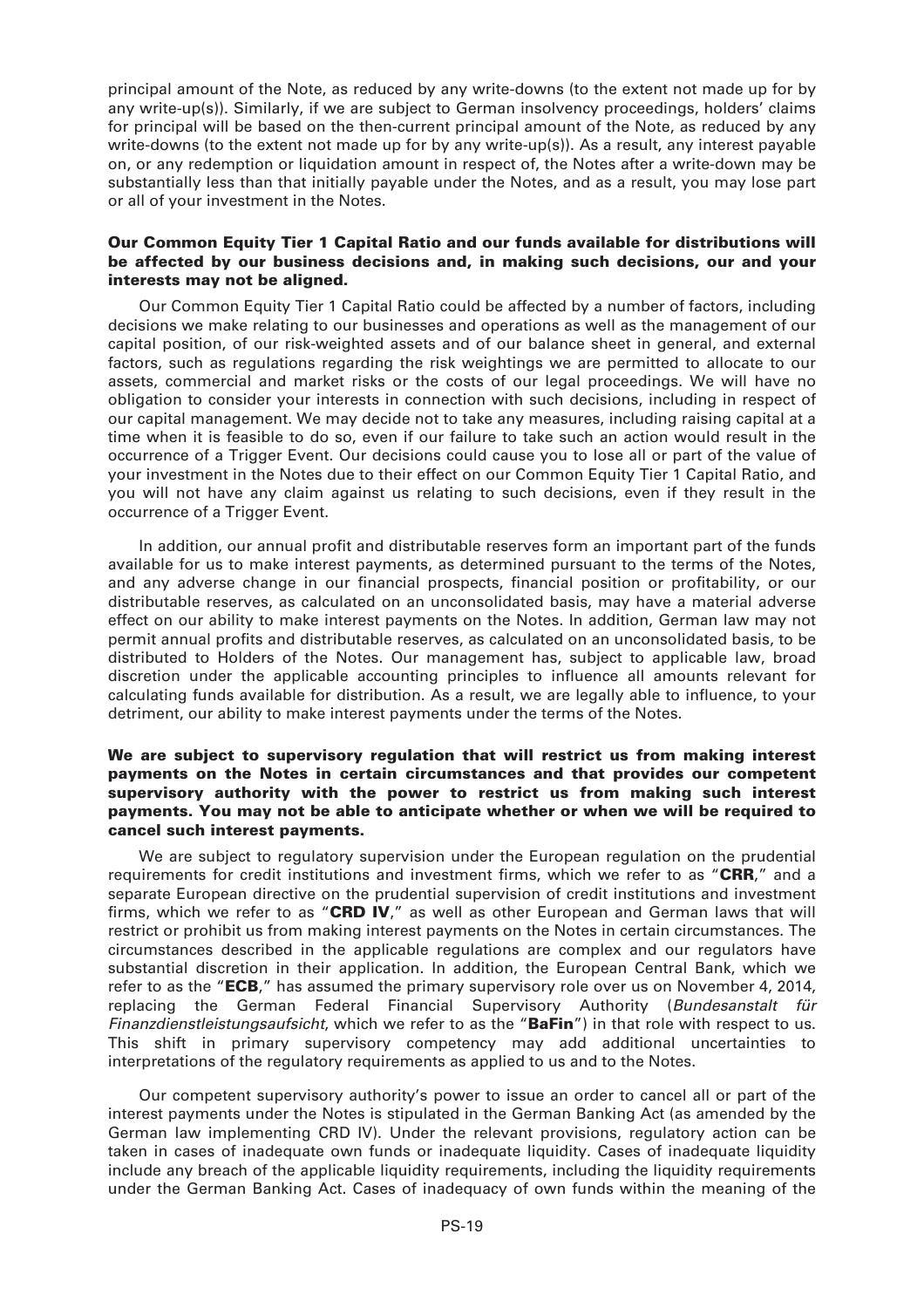German Banking Act exist if an institution or the relevant group do not meet the minimum own funds requirements stipulated by CRR or, if applicable, the additional capital requirements established under the German Banking Act. More specifically, CRR requires a minimum amount of total regulatory capital of 8% of the risk weighted assets of an institution or the relevant group and also imposes minimum requirements for Tier 1 capital and Common Equity Tier 1 capital (all within the meaning of the CRR), which are subject to a phased-in implementation. The German Banking Act allows the competent supervisory authority to require a higher minimum of regulatory capital under certain circumstances.

CRD IV also introduces capital buffer requirements that apply or may apply (as the case may be), which are amounts of capital that we are required to maintain, in addition to the minimum capital requirements described above and that are required to be met with Common Equity Tier 1 capital. If we fail to meet the capital buffer requirements, we would likely become subject to restrictions on payments and distributions on our shares and our other Tier 1 capital instruments (including our Additional Tier 1 instruments, such as the Notes), and on the payment of certain bonuses to employees. The amendments to the German Banking Act implementing CRD IV into German law have introduced the following capital buffers: (i) the capital conservation buffer, (ii) the institution-specific counter-cyclical capital buffer, (iii) the global systemically important institutions buffer or, depending on the institution, the other systemically important institutions buffer, and (iv) the systemic risk buffer. While the capital conservation buffer is expected, after a phase-in period, to become applicable to us, we expect one or more of the other buffers, including the globally systemically important financial institutions buffer, also to become applicable to us. All applicable buffers will be aggregated in a combined buffer, which will be calculated in accordance with the German Banking Act. If we do not meet the combined buffer requirement, we will be restricted from making interest payments on the Notes in certain circumstances until our competent supervisory authority has approved a capital conservation plan under which any interest payments and certain other discretionary payments, including distributions on Common Equity Tier 1 instruments and variable compensation payments, may not exceed a maximum distributable amount. The maximum distributable amount is calculated as a percentage of the profits of the institution since the last distribution of profits in accordance with the German Solvency Regulation. The applicable percentage is scaled according to the extent of the breach of the combined buffer requirement. For example, if the scaling is in the bottom quartile of the combined buffer requirement, no discretionary distributions will be permitted to be paid. As a consequence, in the event of breach of the combined buffer requirement, it may be necessary to reduce discretionary payments, and we may, in such circumstance, be required to exercise our discretion to cancel (in whole or in part) interest payments on the Notes. Accordingly, you may not receive any interest on any Interest Payment Date.

These capital requirements, by their nature and under applicable regulation, are calculated by reference to a number of factors and you may not be able easily to observe or calculate any one of them, or observe or calculate them in various combinations. As a result, you may not be able to anticipate whether we will need to reduce discretionary payments, including by cancelling interest payments (in whole or in part) in respect of the Notes. This uncertainty may affect the secondary market for the Notes.

It is currently expected that the capital buffer requirements will be fully implemented on a phased basis from 2016 to 2019. As a result, any potential impact of the maximum distributable amount on the Notes is likely to change over time.

In addition, further changes to CRD IV, CRR or to binding regulatory technical standards adopted or to be developed by the European Banking Authority or changes to the way in which our relevant competent supervisory authority interprets and applies these requirements to German banks (including with respect to individual model approvals granted under the predecessors to CRD IV) could further adversely affect your right to receive interest payments on any interest payment date.

These issues and other possible issues of interpretation create uncertainty and complexity with respect to any future restrictions on payments and distribution under the Notes, which may adversely impact the trading price and liquidity of the Notes.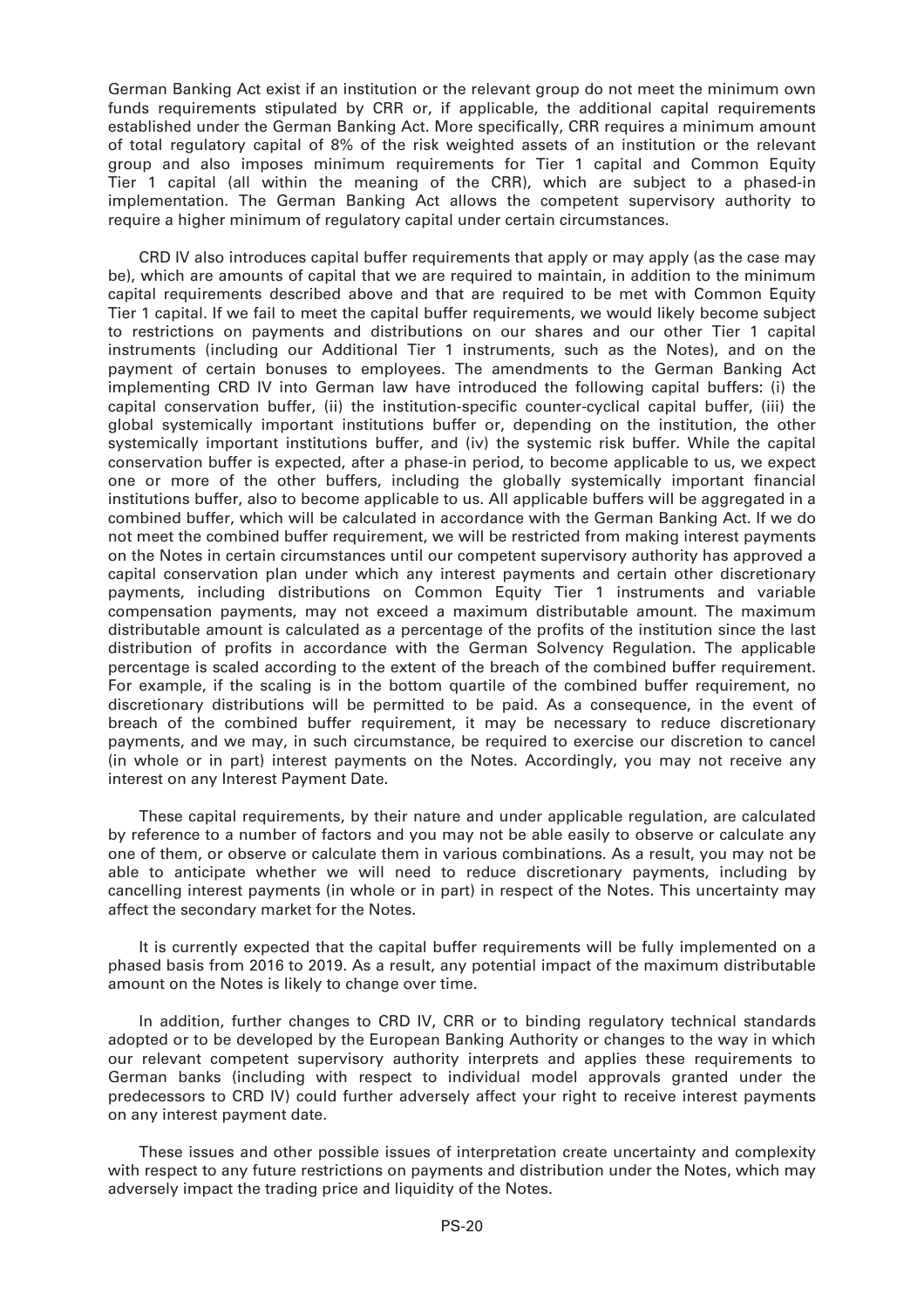The Financial Stability Board is contemplating the introduction of a total loss absorbing capacity (commonly referred to as "**TLAC**") for global systemically important banks (commonly referred to as "**G-SIBs**"). If introduced as contemplated, the TLAC requirement could require us to maintain a ratio of (i) our regulatory capital plus certain types of debt to (ii) our assets and exposures (potentially on a risk-weighted basis). The TLAC requirement might apply in addition to or replace the requirement to maintain a minimum amount of eligible liabilities and own funds (commonly referred to as "**MREL**") pursuant to the Bank Recovery and Resolution Directive as it is implemented in Germany. Failure to comply with the TLAC requirement and the MREL, once applicable to us, could also affect our ability to pay interest on any interest payment date.

#### **The circumstances surrounding or causing a Trigger Event may be unpredictable.**

A Trigger Event could occur on any date, even though we currently publicly report our Common Equity Tier 1 Capital Ratio only as of the end of each quarterly period. Our competent supervisory authority may instruct us to calculate such ratio as of any date, or we may otherwise, at any time, calculate our Common Equity Tier 1 Capital Ratio in our own discretion. Under the terms of the Notes, a Trigger Event will occur on any such date when our Common Equity Tier 1 Capital Ratio is calculated and is below 5.125%.

Separately, because changes in our Common Equity Tier 1 Capital Ratio may be caused by underlying changes in our Common Equity Tier 1 capital and our risk weighted assets, our Common Equity Tier 1 Capital Ratio may be adversely affected by changes to our business and our future earnings, dividend payments, losses arising from our legal proceedings, regulatory changes (including changes to definitions, interpretations and calculations of regulatory capital ratios and their components, including Common Equity Tier 1 capital), actions that we are required to take at the discretion of our competent supervisory authority, accounting rule changes, our ability to manage risk weighted assets in both our ongoing businesses and those we may seek to exit, and foreign currency movements (due to changes in exchange rates resulting in changes to the euro equivalent value of capital resources and risk weighted assets not denominated in euros).

Applicable accounting rules, or changes to regulatory adjustments that modify the regulatory impact of accounting rules, may affect the calculation of our Common Equity Tier 1 Capital Ratio. Moreover, even if changes in applicable accounting rules, or changes to regulatory adjustments that modify the regulatory impact of accounting rules, are not yet in force as of the relevant calculation date, our competent supervisory authority could require us to reflect such changes in any particular calculation of our Common Equity Tier 1 Capital Ratio. In addition, there is still uncertainty with respect to how our competent supervisory authority will ultimately interpret the applicable provisions of the CRR, the German Banking Act implementing CRD IV, and applicable regulatory technical standards. A change in interpretation could materially affect our Common Equity Tier 1 Capital Ratio, even if the underlying laws and regulations do not change.

Because of the inherent uncertainty regarding whether a Trigger Event leading to a write-down in the principal amount of the Notes will occur, the trading behavior of the Notes, including their prices, volatility and liquidity, may be affected by any threat of a Trigger Event and, as a result, the Notes are not necessarily expected to follow the trading behavior associated with other types of securities, including our debt securities. As a result, you may not be able to sell your Notes easily, or at all, or at prices that will provide them with a yield comparable to other types of subordinated securities.

#### **The Notes may be written down (without prospect of a potential write-up in accordance with the terms of the Notes), be converted or become subject to other resolution measures. You may lose part or all of your investment if any such measure becomes applicable to us.**

Anticipated changes to German law implementing the European directive of May 15, 2014 establishing a framework for the recovery and resolution of credit institutions and investment firms (commonly referred to as the "**Bank Recovery and Resolution Directive**") may result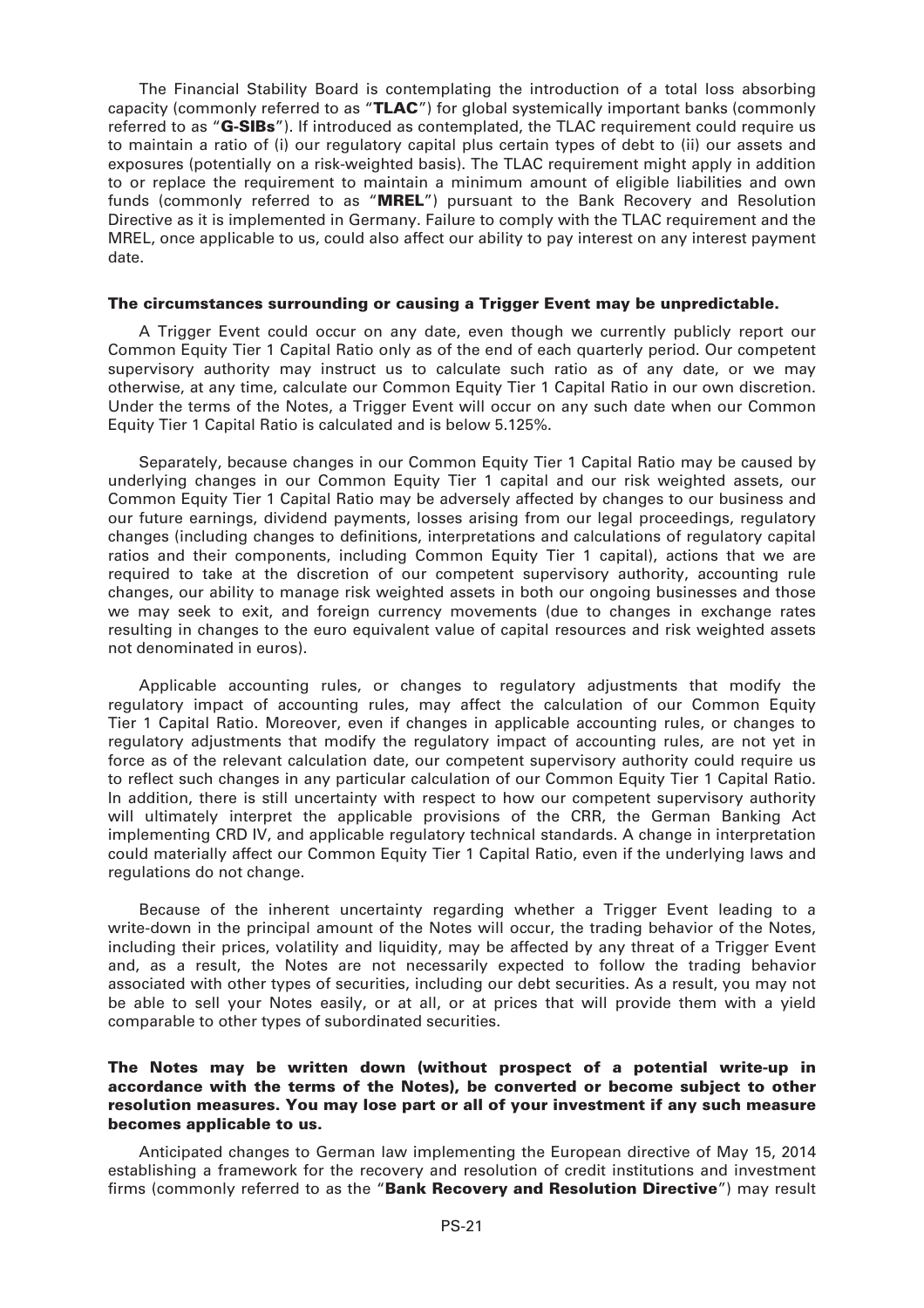in the Notes being subject to the powers exercised by our competent resolution authority to write down, including to zero, the claims for payment of the principal, interest or any other amount in respect of the Notes, to convert the Notes into ordinary shares or other instruments qualifying as core equity tier 1 capital, or to apply any other resolution measure including (but not limited to) a transfer of the Notes to another entity, an amendment to the terms and conditions of the Notes or a cancellation of the Notes. We refer to each of these measures pursuant to German and European law as applicable to us from time to time in effect, as a "**Resolution Measure**." Resolution Measures include, among others, the measures generally referred to within the meaning of the "bail-in tool" under the Bank Recovery and Resolution Directive. We expect the German implementing statute to become effective on January 1, 2015. Other European laws relating to Resolution Measures are also expected to become applicable to us, for example, when the European regulation of July 15, 2014 relating to the resolution of credit institutions and certain investment firms in the framework of a Single Resolution Mechanism and a Single Resolution Fund (commonly referred to as the SRM Regulation) becomes effective on January 1, 2016.

You would have no claim or other right against us arising out of any Resolution Measure, and we would have no obligation to make payments under the Notes following the imposition of a Resolution Measure. In particular, the imposition of any Resolution Measure will not constitute a default or an event of default under the Notes, the Capital Securities Indenture or the Trust Indenture Act. Such an outcome would likely occur if we become, or are deemed by our respective competent authorities to have become, "non-viable" (as defined under the thenapplicable law) and are unable to continue our regulated banking activities without a Resolution Measure becoming applicable to us. In addition, in the case of a Resolution Measure, the terms of the Notes permitting a write-up of the principal amount of the Notes after a write-down would not be applicable, and it is likely that any write-down due to a Resolution Measure would not be subsequently written up.

There is some uncertainty as to what protections, if any, will be available to holders of securities (such as the Notes) that are subject to a Resolution Measure and to the broader resolution powers that are anticipated to be granted to our competent resolution authority. Under current draft legislation in Germany, there are certain limited judicial proceedings available to challenge any resolution measures taken by our competent resolution authority. Limited judicial proceedings to challenge resolution measures under European regulation (including possible proceedings before the European Court of Justice) may also be available. However, proceedings such as these may not be available under German law or regulation that enters into force, and it remains unclear what remedies may be available to holders commencing such proceedings. In addition, by your acquisition of the Notes, you waive, to the extent permitted by the Trust Indenture Act, any and all claims against the Trustee for, agree not to initiate a suit against the Trustee in respect of, and agree that the Trustee will not be liable for, any action that the Trustee takes, or abstains from taking, in either case in accordance with the imposition of a Resolution Measure by our competent resolution authority with respect to the Notes. Accordingly, you may have limited or circumscribed rights to challenge any decision of our competent resolution authority to impose any Resolution Measure.

Other than if a Trigger Event occurs, the terms of the Notes do not themselves contain a provision which requires them to be written down upon our becoming "non-viable" or otherwise. However, changes to applicable supervisory law are expected to result in the Resolution Measures becoming applicable by operation of law despite the absence of an explicit clause in the terms of the Notes and despite the fact that no Trigger Event has occurred. The extent to which the principal amount of the Notes may be subject to a Resolution Measure may depend on a number of factors that may be outside our control, and it will be difficult to predict when, if at all, a Resolution Measure might become applicable to us in our individual case. Accordingly, secondary market trading in the Notes may not follow the trading behavior associated with other types of securities issued by other financial institutions which may be or have been subject to a Resolution Measure. You may lose part or all of your investment in the Notes if a Resolution Measure becomes applicable to us, even though the Notes (other than their subordination provisions) are governed by New York law.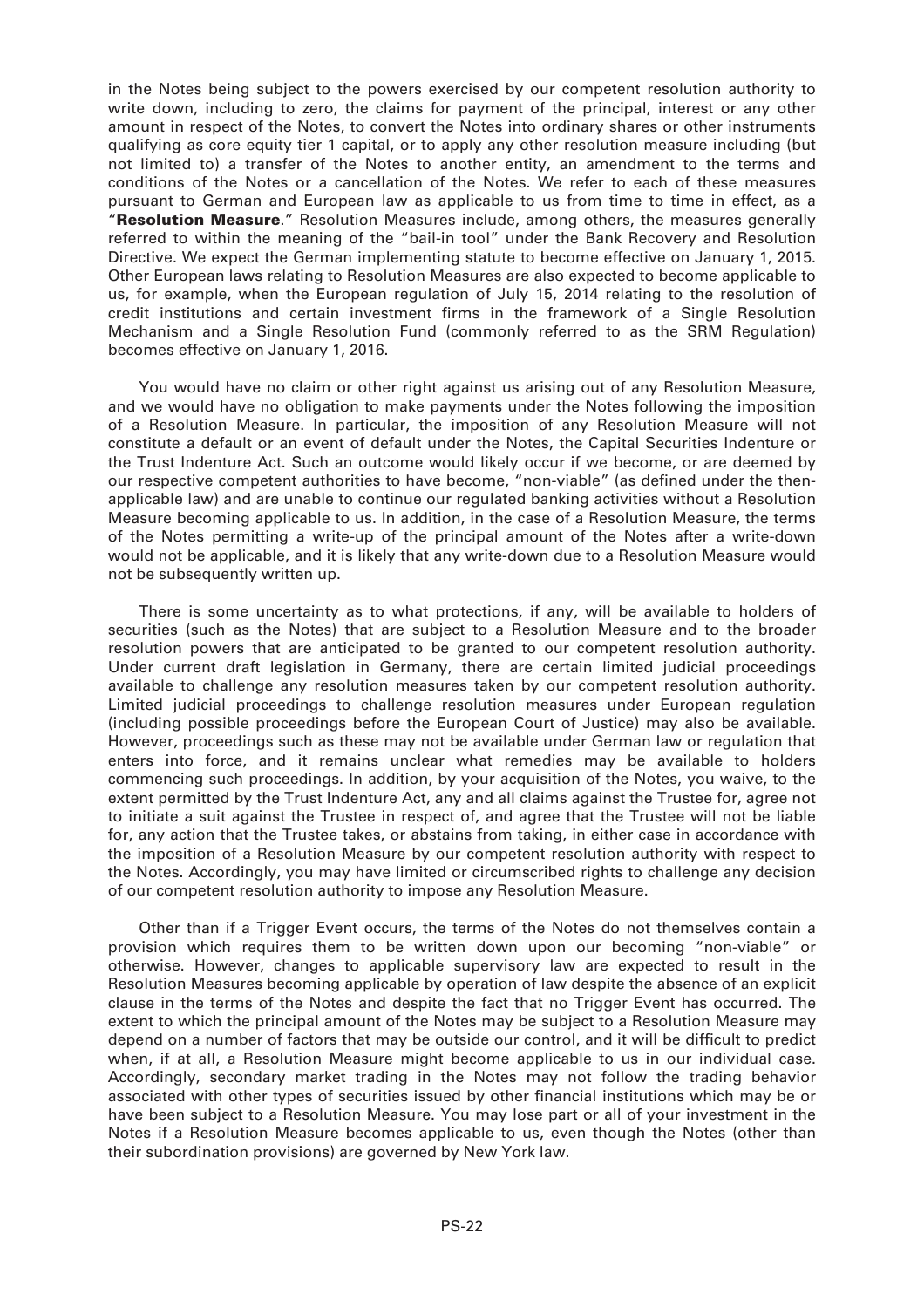#### **In the absence of a fixed maturity and a fixed redemption date, you may be dependent on liquidity in the market for the Notes and developments in the market value of the Notes to recover your investment in the Notes. The features of the Notes as well as external factors may cause the market for the Notes to become illiquid and the market price to decline. This may lead to your inability to sell your Notes at or near their principal amount or at all.**

The Notes are perpetual securities, and have no fixed maturity and no fixed redemption date. Their principal amount may be written down upon the occurrence of a Trigger Event and is subject to any Resolution Measures that may become applicable to us. Any interest payment may be cancelled. There are no defaults or events of default under the terms of the Notes, and there is no right of acceleration in the case of any non-payment of principal, interest or other amounts owing under the Notes that may result. In accordance with the capital securities indenture under which the Note are issued, which we refer to as the "**Capital Securities Indenture**," the Trustee may proceed to protect and enforce its rights and the rights of the holders whether in connection with (a) any failure by us under the terms of the Capital Securities Indenture to make any payment of principal of, interest on, or other amounts owing under the Notes at such time as such payment is required to be made pursuant to the terms of the Notes or (b) any breach by us of our obligations under Notes, the Capital Securities Indenture or otherwise, by such judicial proceedings as the Trustee will deem most effective as directed by the holders. Other than these limited remedies, no remedy against us will be available to the Trustee or the holders whether for the recovery of amounts owing in respect of the Notes or under the Capital Securities Indenture or in respect of any breach by us of our obligations under the Capital Securities Indenture or in respect of the Notes, except that the Trustee and the holders will have such rights and powers as they are required to have under the Trust Indenture Act.

Given these features of the Notes, you may seek to sell your Notes in the secondary market for the Notes as a means to recover your investment in the Notes. However, in addition to the customary risks of illiquidity in the market for a new issue of securities such as the Notes, which we describe below, the Notes may be especially susceptible to illiquid secondary markets and declining prices. If we fail to redeem the Notes at times when the markets may expect us to do so, or if their principal amount is written down, or if a Resolution Measure becomes applicable to us or is threatened or appears likely to become applicable to us, or if interest payments are cancelled, the value of the Notes may decline, and you may not find buyers for your notes at prices close to their principal amount or at any price. You may as a result lose part or all of your investment in the Notes.

Factors external to us may also affect the liquidity of the secondary market for the Notes and their market value. In addition to market conditions generally, perceptions regarding our financial health and the financial health of financial institutions in Europe or globally may affect market liquidity and prices. In particular, if securities similar to the Notes issued by other banks are not redeemed when the market expects redemption, are written down, or are subject to a Resolution Measure, or if interest payments are cancelled, the liquidity of the market for, and market prices of, the Notes may be adversely affected.

In addition, the market may have certain expectations with respect to our making interest payments in the future on the basis of past practice, and these expectations may be reflected in the price of the Notes on the secondary market. Any failure by us to meet these expectations, whether for regulatory reasons or otherwise, would likely result in a material adverse effect on the market value and liquidity of the Notes.

#### **You will bear the risk of changes to our Common Equity Tier 1 Capital Ratio.**

The value of your investment in the Notes is expected to be affected by changes in our Common Equity Tier 1 Capital Ratio. As described above, the principal amount of the Notes will be written down in part or in full if a Trigger Event occurs. Any indication that our Common Equity Tier 1 Capital Ratio is moving towards a Trigger Event may have an adverse effect on the value of the Notes. Additionally, we currently only publicly report our Common Equity Tier 1 Capital Ratio as of the end of each quarterly period, and therefore, you may have no prior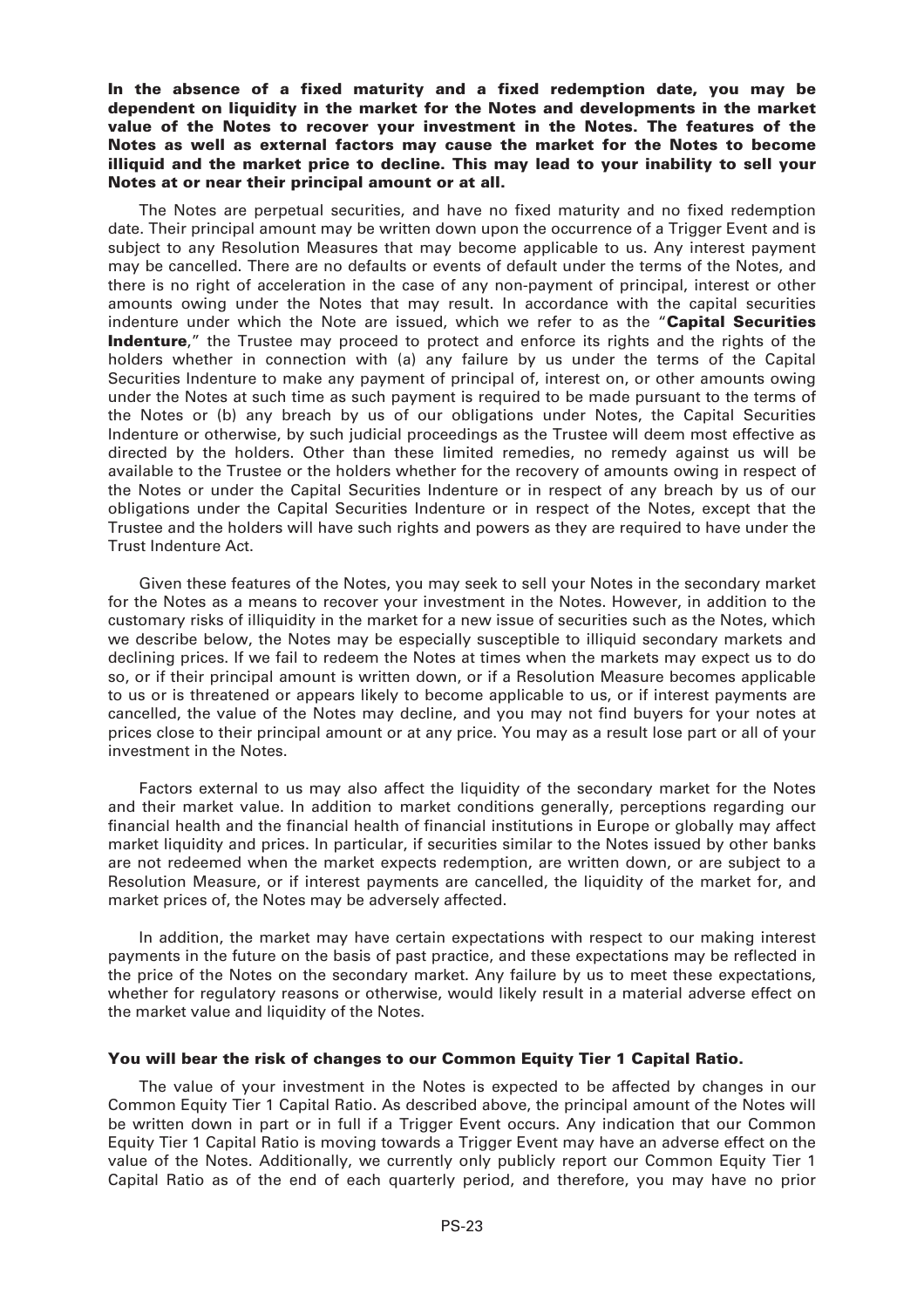warning of adverse changes with respect to our Common Equity Tier 1 Capital Ratio. Any unexpected change in our Common Equity Tier 1 Capital Ratio that we report or anticipate to report in our quarterly or annual reports or otherwise, or that is anticipated by the market, may lead to an immediate and significant decrease in the value of the Notes.

#### **The Notes may trade with accrued interest even though interest may not be paid on the relevant Interest Payment Date.**

The Notes are expected to trade, and their prices are expected to appear, on the Euro MTF market of the Luxembourg Stock Exchange and in other trading systems with accrued interest. However, if a payment of interest on any interest payment date is cancelled or deemed to have been cancelled (in each case, in whole or in part) and thus is not due and payable, you will not be entitled to that interest payment (in whole or in part, as applicable) on the relevant Interest Payment Date. This may affect your ability to sell the Notes in the secondary market and, as a result, the value of your investment in the Notes.

#### **The interest rate on the Notes will reset on each Reset Date.**

The Notes will bear interest for the period from (and including) the Interest Commencement Date to (and excluding) April 30, 2025 (which we refer to as the "**First Call Date**") at a fixed rate of 7.50% per year, and for the period from (and including) the First Call Date at a rate which will be the Reference Rate plus an initial credit spread of 5.003% per year. On the First Call Date and any fifth anniversary of the immediately preceding Reset Date, which we refer to in each case, as a "**Reset Date**," the Reference Rate will be determined. As a result, the interest rate following any Reset Date may be less than the initial interest rate on the Notes or the interest rate that is applicable immediately prior to such Reset Date, which would affect the amount of any interest payments under the Notes and, by extension, could affect their market value.

#### **Movements of the market interest rate and the credit risk premium can adversely affect the price of the Notes and lead to losses upon a sale.**

You will be exposed to the risk that the price of the Notes decreases as a result of changes in the premium the market applies to the risks relating to us or our capital. We refer to this kind of premium as the "**credit risk premium**." You will also be exposed to interest rates as determined on a particular day on the capital markets, which we refer to as a "**market interest rate**." Although the interest rate of the Notes is initially fixed, the interest rate applicable to the Notes for any period following the First Call Date will be determined by the calculation agent on the basis of the initial credit spread (the credit risk premium) and the then-prevailing the 5 year USD swap rate (the market interest rate), which will be annualized for purposes of this calculation. As the market interest rate or the credit risk premium changes, the price of the Notes would typically be expected to change in the opposite direction. For example, if either the market interest rate or the credit risk premium increases, the price of the Notes on the secondary market would typically be expected to fall in response. Movements of the market interest rate and the credit risk premium are independent of each other, and such movements can adversely affect the price of the Notes and can accordingly lead to losses on your investment in the Notes.

#### **The Notes may be redeemed on each Early Redemption Date, or at any time for certain regulatory and taxation reasons.**

The terms of the Notes permit us to redeem all, but not some, of the Notes, subject to the prior consent of our competent supervisory authority, with effect as of the April 30, 2025 or any fifth anniversary thereof at a redemption price equal to the initial principal amount of the Note, unless such Note is written down in whole or in part pursuant to a Resolution Measure, in which case the redemption price will be the nominal amount of the Note after giving effect to such write-down. We are also permitted to redeem all, but not some, of the Notes, subject to certain consents of our competent supervisory authority, for certain tax and regulatory reasons as permitted under the terms of the Notes at a redemption amount that will be the then-current principal amount of the Note, as reduced by any write-downs (to the extent not made up for by any write-up(s)). The tax reasons that would permit redemption include changes in the tax treatment of the Notes, due to a change in applicable legislation, including a change in any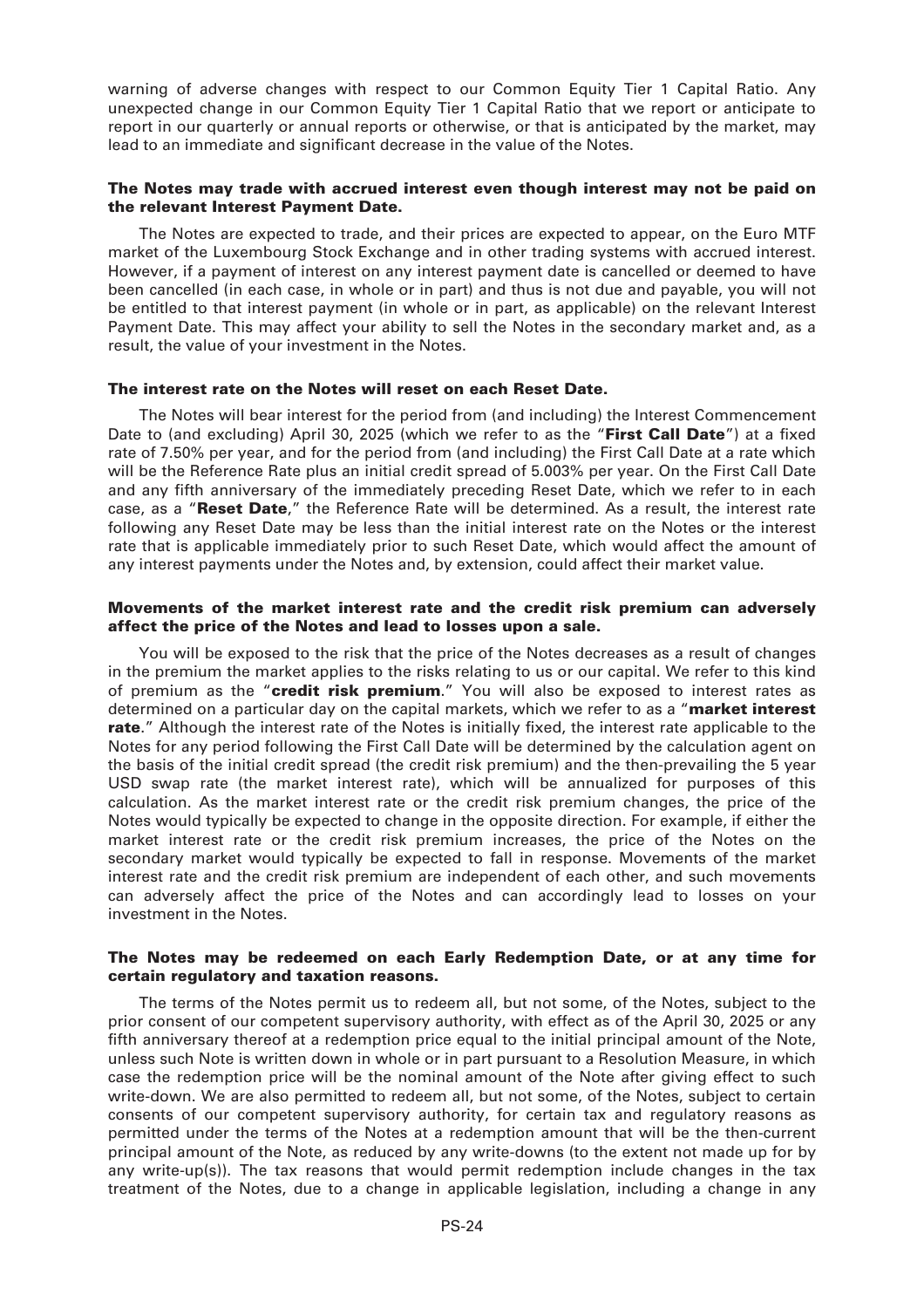fiscal or regulatory legislation, rules or practices, or a change in the official application or official interpretation of such legislation or rules, which takes effect after the Interest Commencement Date (including but not limited to the tax deductibility of interest payable on the Notes or the obligation to pay additional amounts on the Notes), and we determine, in our own discretion, that such change has a material adverse effect on us. It is unclear at this time to what extent draft legislation that was recently recommended by the finance committee of the German Bundesrat would impact our ability to deduct interest on the Notes for tax purposes. If deductibility of interest were limited, we could conclude that this change would have a material effect, and we may in that case ask our competent supervisory authority for its consent to our redemption of the Notes for tax reasons. The regulatory reasons that would permit redemption include if at any time (i) the percentage of the aggregate principal amount of the Notes outstanding at such time that may be treated as Additional Tier 1 capital for the purposes of our own funds in accordance with applicable law has been reduced or (ii) we are subject to any other form of less advantageous regulatory own funds treatment with respect to the Notes than that as of the Interest Commencement Date. Our discretion to decide whether a tax or regulatory reason exists that would permit us to redeem the Notes is very broad, and we may redeem the Notes at a time that may result in a loss to you on any hedging or other associated transactions in which you may have engaged.

The redemption amount in respect of the Notes after a write-down may be substantially less than the initial principal amount of the Notes, and as a result, you may lose part or all of your investment in the Notes. In addition, our optional redemption on any Note may limit the market value of the Notes to the redemption price during the period shortly before the optional redemption date. Moreover, if we redeem the Notes, you may not be able to reinvest the amounts you receive upon redemption at a rate that will provide the same rate of return as did the investment in the Notes.

The market may have certain expectations with respect to our redemption of the Notes in the future on the basis of market practice, and these expectations may be reflected in the price of the Notes on the secondary market. Any failure by us to meet these expectations, whether for regulatory reasons or otherwise, would likely result in a material adverse effect on the market value and liquidity of the Notes.

#### **The U.S. federal income tax treatment of a write-down or write-up of the Notes is uncertain.**

No statutory, judicial or administrative authority directly addresses the U.S. federal income tax treatment of a write-down of the Notes, including the effect of the potential for a future write-up of the Notes. Among other matters, there is no authority addressing whether you would be entitled to a deduction for loss at the time of a write-down. You may, for example, be required to wait to take a deduction until it is certain that no write-up can occur, or until there is an actual or deemed sale, exchange or other taxable disposition of the Notes. It is also possible that, if you take a deduction at the time of a write-down, you may be required to recognize gain at the time of a future write-up. See "Certain U.S. Federal Income Tax Consequences—Taxation of Notes—Write-Down or Write-Up of the Notes". We urge you to consult your tax advisers to determine the U.S. federal income tax consequences of a write-down or write-up of the Notes.

#### **Loss recognized upon a sale or other disposition of the Notes may be long-term capital loss for U.S. federal income tax purposes, even if the holder has held the Notes for less than one year.**

Regardless of your holding period, any loss recognized upon a sale or other disposition of the Notes if you are a non-corporate U.S. holder will be long-term capital loss to the extent you receive any payments of interest that constitute qualified dividend income and are considered "extraordinary dividends." A payment of interest on the Notes will be considered an extraordinary dividend if the amount of such payment exceeds 5 percent of the holder's adjusted basis in the Notes. This special rule generally should not affect a holder that acquires its Notes in the original offering at the offering price on the cover hereof, because the amount of the initial interest payment will be less than 5 percent of the holder's basis in the Notes and subsequent interest payments would be payable after the holder has a long-term holding period for the Notes. However, a U.S. holder that is treated as having a short-term holding period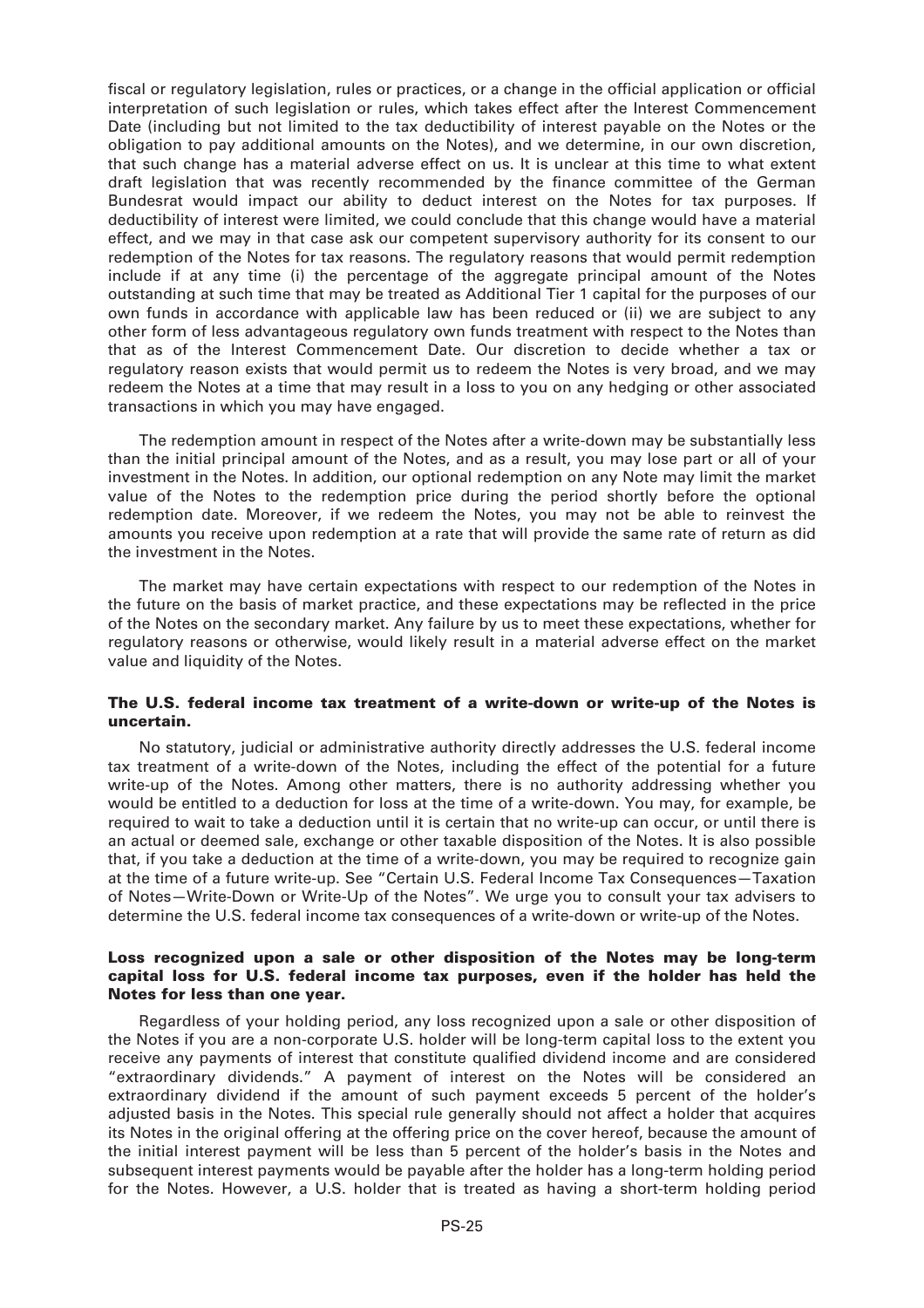because it hedges its position in the Notes or otherwise substantially diminishes its risk of loss on the Notes, or that is treated as having a short-term holding period in the Notes for any other reason, may be subject to this rule. In that case, gain on the sale or other taxable disposition of the Notes generally would be short-term capital gain, while loss on the sale or other taxable disposition of the Notes that would otherwise be short-term capital loss would be treated as long-term capital loss to the extent of the extraordinary dividends received by the U.S. holder. See "Certain U.S. Federal Income Tax Consequences—Taxation of Notes—Sale or Disposition of the Notes". We urge you to consult your tax advisers concerning the U.S. federal income tax consequences of an investment in the Notes.

#### **Our obligations under the Notes are subordinated.**

The Notes will constitute our unsecured and subordinated obligations, ranking *pari passu* among themselves. In the event of our dissolution, liquidation, insolvency or composition, or other proceedings for the avoidance of insolvency of, or against, us, the obligations under the Notes will be fully subordinated to the claims of our unsubordinated creditors, the claims under our Tier 2 instruments (within the meaning of the CRR), and the claims specified in Section 39 (1) nos. 1 to 5 of the German Insolvency Statute (*Insolvenzordnung*) so that in any such event no amounts will be payable in respect of the Notes until the claims of such of our unsubordinated creditors, the claims under such Tier 2 instruments, and the claims specified in Section 39 (1) nos. 1 to 5 of the German Insolvency Statute have been satisfied in full. Our payment obligations under the Notes will rank *pari passu* with all claims in respect of existing (a list of which as of the issue date are included in the section "Description of the Notes" of this prospectus supplement) and future instruments classified as our Additional Tier 1 capital and the payment of interest payments thereunder. We expect from time to time to incur additional indebtedness or other obligations that will constitute unsubordinated indebtedness, and the Capital Securities Indenture does not contain any provisions restricting our ability to incur unsubordinated indebtedness. Although the Notes may pay a higher rate of interest than comparable notes which are not so subordinated, there is a real risk that you may lose all or some of your investment should we become insolvent since our assets would be available to pay such amounts only after all of our unsubordinated creditors have been paid in full.

#### **There is no restriction on the amount or type of further securities or indebtedness that we may issue, incur or guarantee.**

There is no restriction on the amount or type of further securities or indebtedness that we may issue, incur or guarantee, as the case may be, that rank senior to, or on parity with, the Notes offered hereby. The issue or guaranteeing of any such further securities or indebtedness may reduce the amount recoverable by holders of the Notes on a liquidation or winding-up of the Bank and may limit our ability to meet our obligations under the Notes. In addition, the Notes do not contain any restriction on our issuing securities that may have preferential rights to the Notes or securities with similar, different or no redemption provisions.

#### **The Notes may not be a suitable investment for all investors.**

You must determine the suitability (either alone or with the help of a financial adviser) of an investment in the Notes in light of your own circumstances. The Notes discussed in this prospectus supplement are complex financial instruments and are not a suitable or appropriate investment for all investors. In some jurisdictions, regulatory authorities have adopted or published laws, regulations or guidance with respect to the offer or sale of securities such as the Notes to retail investors. The adoption of such and similar future laws, regulations and guidance may adversely affect the ability of retail investors to acquire, offer or sell the Notes. In particular, you should:

- have sufficient knowledge and experience to make a meaningful evaluation of the Notes, the merits and risks of investing in the Notes and the information contained or incorporated by reference in this prospectus supplement or any applicable supplement to this prospectus supplement;
- have access to, and knowledge of, appropriate analytical tools to evaluate, in the context of your particular financial situation, an investment in the Notes and the impact such investment will have on your overall investment portfolio;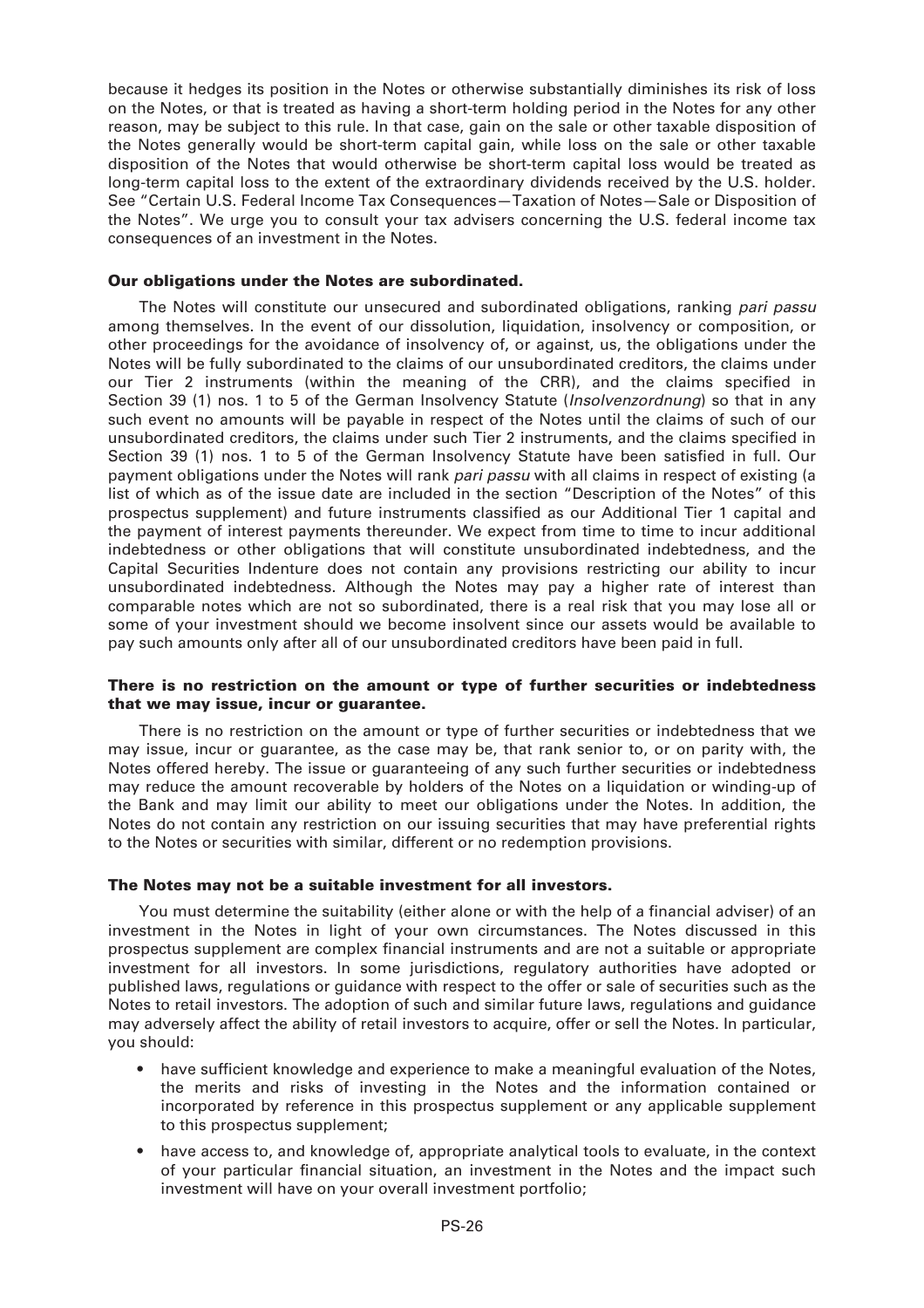- have sufficient financial resources and liquidity to bear all of the risks of an investment in the Notes, including those arising if the currency for principal or interest payments on the Notes, i.e., U.S. dollars, is different from the currency in which your financial activities are principally denominated;
- understand thoroughly the terms of the Notes and be familiar with the behavior of any relevant indices and financial markets; and
- be able to evaluate possible scenarios for economic, interest rate and other factors that may affect your investment and your ability to bear the applicable risks.

You should not invest in the Notes unless you have the knowledge and expertise (either alone or with a financial advisor) to evaluate how the Notes will perform under changing conditions, the resulting effects on the likelihood of and the value of the Notes, and the impact this investment will have on your overall investment portfolio. Prior to making an investment decision, you should consider carefully, in light of your own financial circumstances and investment objectives, all the information contained in this prospectus supplement and the accompanying prospectus or incorporated by reference herein.

#### **There may not be any active trading market for the Notes.**

The Notes are a new issue of securities and have no established trading market. Although application has been made to have the Notes listed on the Official List of the Luxembourg Stock Exchange and traded on the Euro MTF market, no assurances can be given that the application for listing will be approved or that an active trading market will develop. Even if an active trading market does develop, it may not be liquid and may not continue for the term of the Notes. The liquidity and the market prices for the Notes can be expected to vary with changes in market and economic conditions, our financial condition and prospects and other factors that generally influence the market prices of securities. If the secondary market for the Notes is limited, you may not be able to sell your Notes easily or at prices that will provide them with a yield comparable to similar investments that have a developed secondary market. Illiquidity may have a material adverse effect on the market value of the Notes.

The underwriters may or may not make a market in the Notes but, in any case, are not obligated to do so and may discontinue market making at any time, without notice.

#### **A downgrade, suspension or withdrawal of the rating assigned by any rating agency to the Notes could cause the liquidity or market value of the Notes to decline.**

Upon issuance, the Notes will be rated by nationally recognized statistical ratings organizations. However, we are under no obligation to ensure that the Notes remain rated by any rating agency and any rating initially assigned to the Notes may be lowered or withdrawn entirely by a rating agency if, in that rating agency's judgment, circumstances relating to the basis of the rating, such as adverse changes to our business, so warrant. Any lowering or withdrawal of a rating by a rating agency could reduce the liquidity or market value of the Notes.

Moreover, the rating agencies that currently, or may in the future, publish a rating for us or the Notes may change the methodologies that they use for analyzing securities with features similar to the Notes. Real or expected downgrades, suspensions or withdrawals of, or changes in the methodology used to determine, credit ratings assigned to us or the Notes could cause the liquidity or trading prices of the Notes to decline significantly. Additionally, any uncertainty about the extent of any anticipated changes to the credit ratings assigned to us or the Notes may adversely affect the market value of the Notes.

#### **The Notes are not investment grade and are subject to the risks associated with noninvestment grade securities.**

The Notes, upon issuance, will not be considered to be investment grade securities, and as such will be subject to a higher risk of price volatility than higher-rated securities. Furthermore, increases in our leverage or deteriorating outlooks for us, or volatile markets, could lead to a significant deterioration in market prices of below-investment grade rated securities such as the Notes.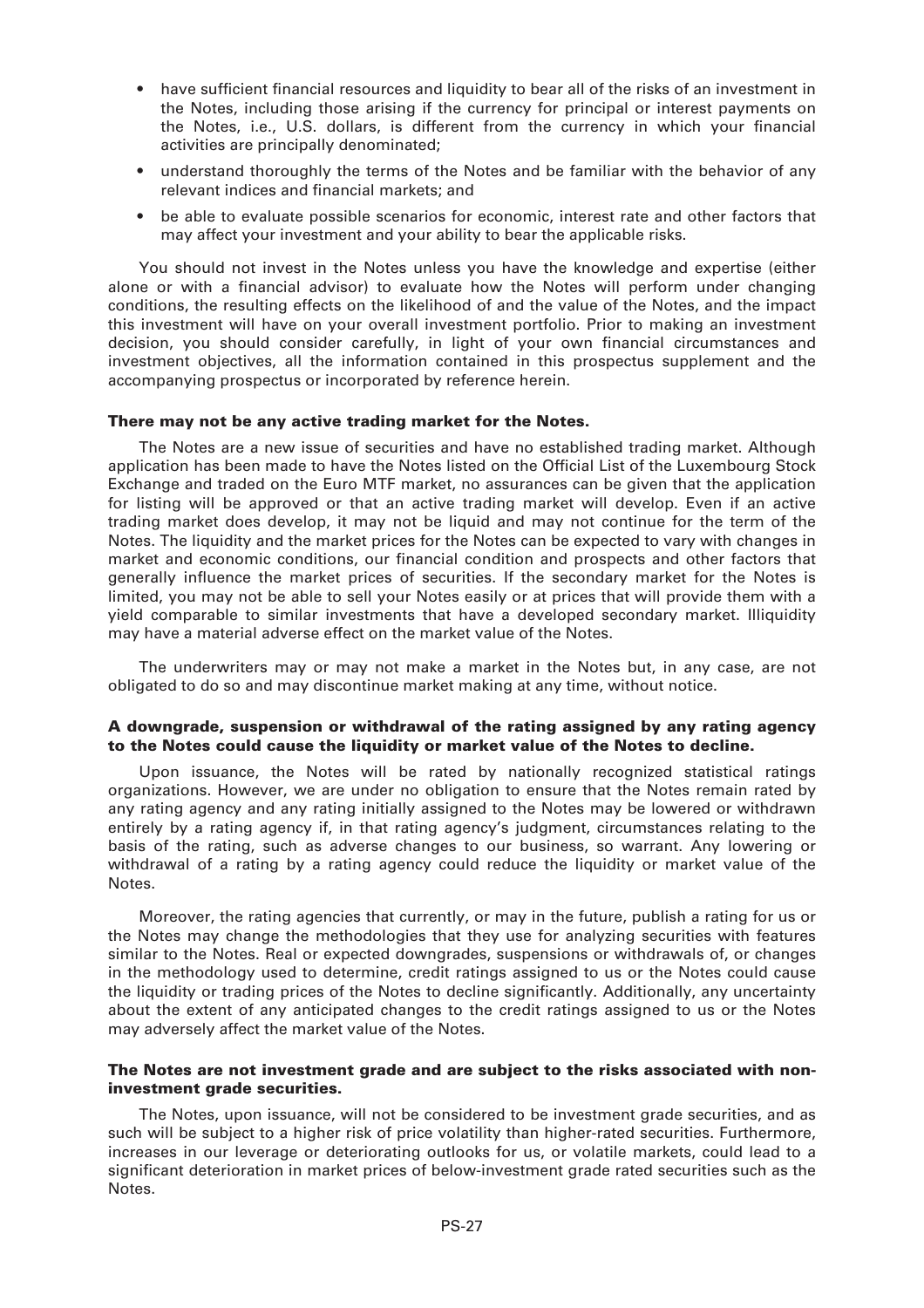#### **The Notes are not deposit liabilities of the Bank.**

The Notes are not deposit liabilities of the Bank and will not be insured by the United States Federal Deposit Insurance Corporation or any other governmental agency of the United States, Germany or any other jurisdiction. The value of your investment will likely fluctuate and you may lose some or all of your entire investment in the event of a Resolution Measure becoming applicable to us if we should become non-viable or in the event of a voluntary or involuntary liquidation, dissolution or winding up of the Bank.

#### **The consents of holders may not be required for certain majority decisions, modifications of the terms of the Notes or the Capital Securities Indenture, or for waivers.**

The terms of the Notes contain certain voting provisions for holders of Notes regarding matters affecting their interests generally. These provisions permit defined majorities to bind all holders, including holders who did not vote and holders who voted in a manner contrary to the majority.

Additionally, we and the Trustee may amend, modify or supplement the Capital Securities Indenture or the Notes without the consent of any holder to, for example, evidence the succession of another corporation to us, to cure any ambiguity or to correct or supplement any provision contained in the Capital Securities Indenture or the Notes which may be defective or inconsistent with any other provision contained therein, or to make such other provisions as we may deem necessary or desirable, provided that no such action shall adversely affect the interests of the holders.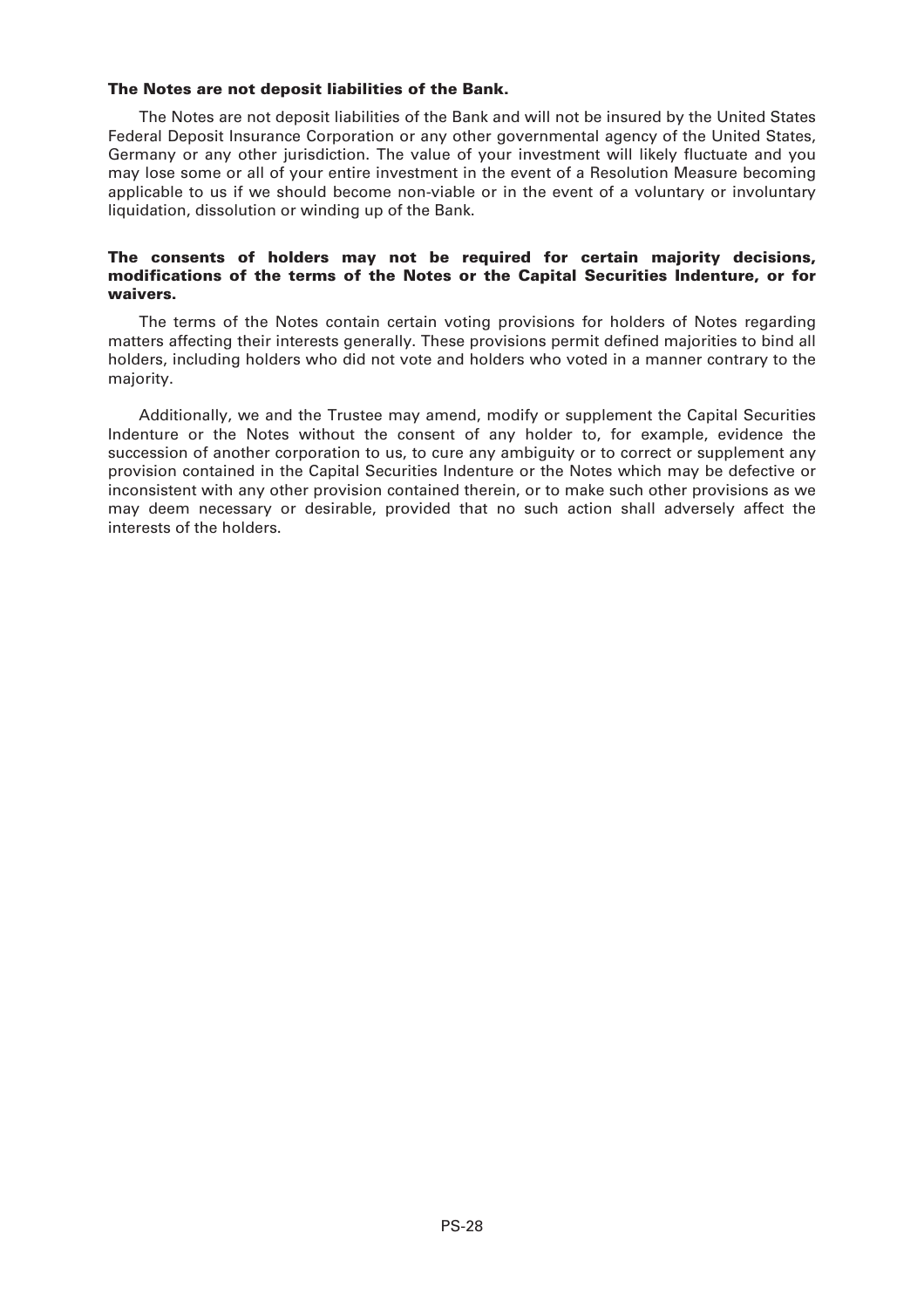### **USE OF PROCEEDS**

The net proceeds from the sale of the Notes, less the underwriting compensation stated on the cover of this prospectus supplement and expenses payable by us estimated at \$815,500 are estimated to be \$1,485,159,500. We will use these proceeds for general corporate purposes and to further strengthen our regulatory capital base.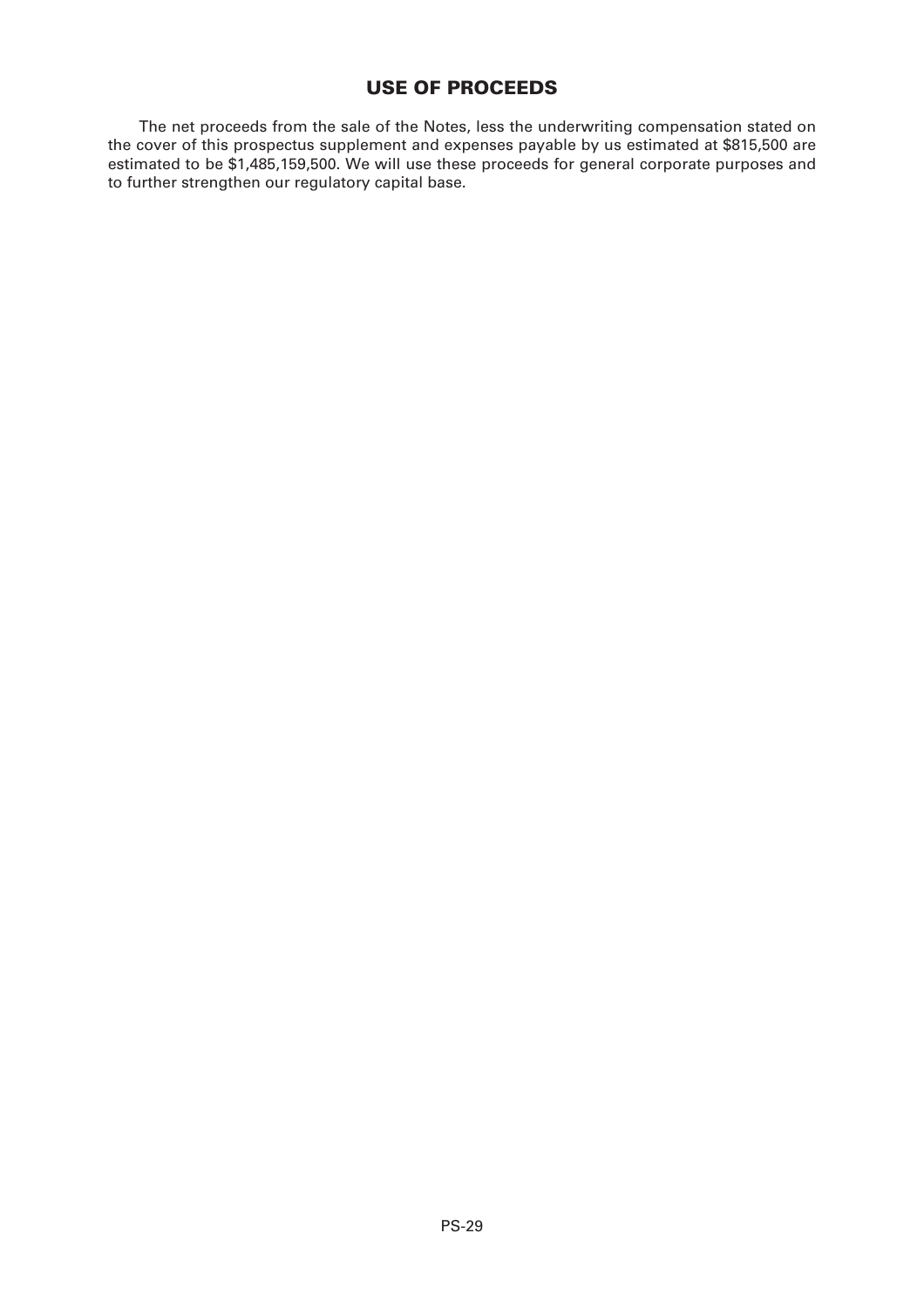### **EXCHANGE RATE INFORMATION**

Our financial statements are expressed in euro, which is Germany's currency. For convenience, we translate some amounts denominated in euro appearing in certain documents incorporated by reference herein into U.S. dollars. Fluctuations in the exchange rate between the euro and the U.S. dollar will affect the U.S. dollar equivalent of the euro amounts expressed in our financial statements and elsewhere. Past fluctuations in foreign exchange rates may not necessarily be predictive of future fluctuations.

The following table shows the period-end, high and low exchange rates for the euro, as reported by the European Central Bank.

| in U.S.\$ per $\epsilon$                     | Period-end <sup>1</sup> | <b>High</b>   | Low           |
|----------------------------------------------|-------------------------|---------------|---------------|
| 2014:                                        |                         |               |               |
| November (through and including November 18) | 1.2514                  | 1.2517 1.2393 |               |
|                                              | 1.2524                  | 1.2823 1.2524 |               |
|                                              | 1.2583                  | 1.3151 1.2583 |               |
|                                              | 1.3188                  |               | 1.3422 1.3177 |
|                                              | 1.3379                  |               | 1.3688 1.3379 |
|                                              | 1.3658                  |               | 1.3658 1.3528 |
| Mav                                          | 1.3607                  | 1.3953 1.3607 |               |

<sup>1</sup> Period-end rate is the rate announced for the last business day of the period.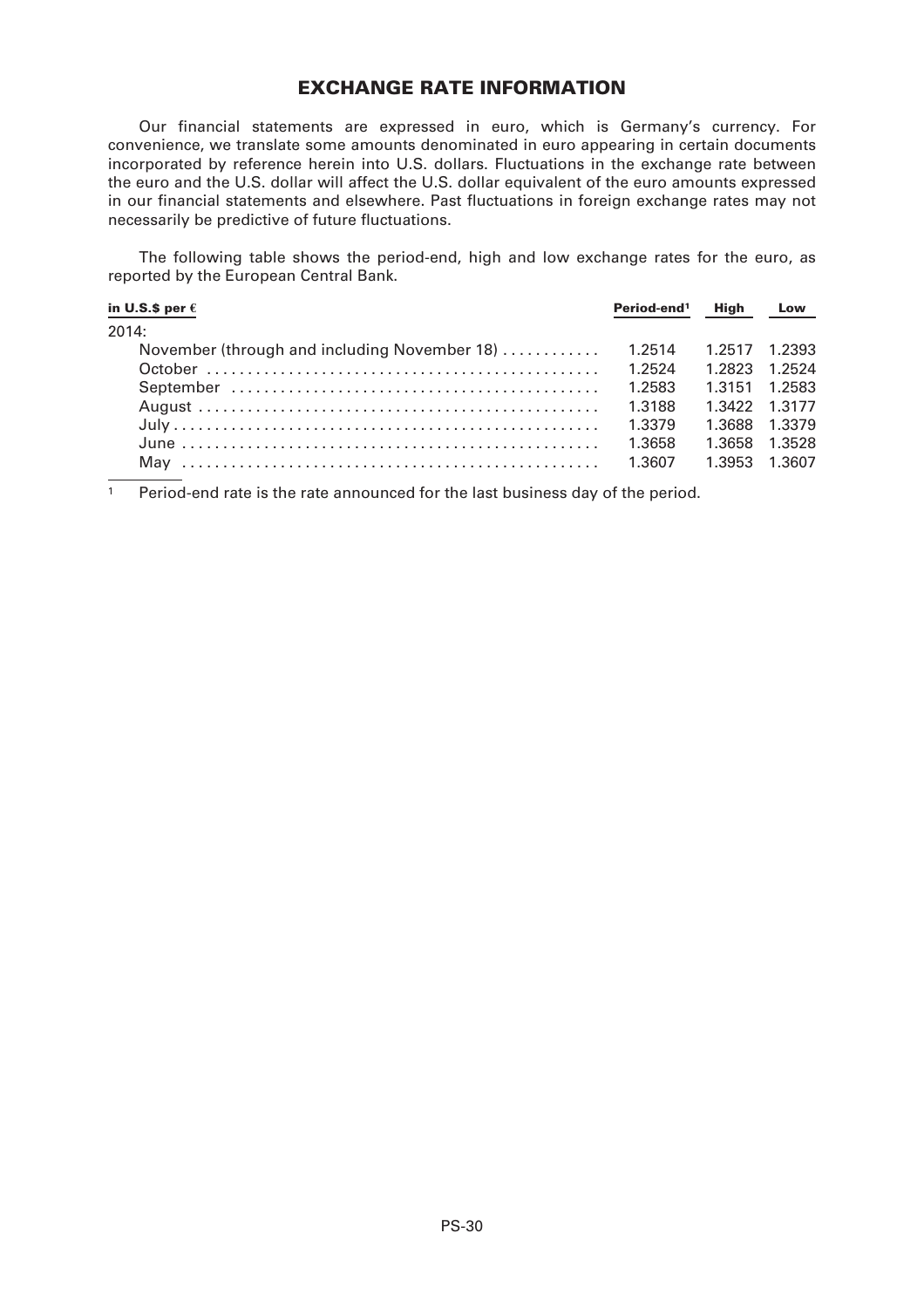#### **DESCRIPTION OF THE NOTES**

*The following is a summary of certain terms of the Notes. It supplements the description of the general terms of the capital securities of any series we may issue contained in the accompanying prospectus under the heading "Description of Capital Securities." If there is any inconsistency between the following summary and the description in the accompanying prospectus, the following summary governs.*

#### **General**

On November 21, 2014, which we refer to as the "**Interest Commencement Date**," we, Deutsche Bank Aktiengesellschaft, expect to issue undated non-cumulative fixed to reset rate additional tier 1 notes, which we refer to as the "**Notes**," in an aggregate principal amount of \$1,500,000,000. The Notes are intended to qualify as our Additional Tier 1 capital (*zusätzliches Kernkapital*) for an indefinite period of time.

The Notes will constitute a separate series of capital securities issued under a capital securities indenture (which we refer to as the "**Capital Securities Indenture**") comprising a base capital securities indenture (which we refer to as the "**Base Capital Securities Indenture**") entered into on November 6, 2014 among us, The Bank of New York Mellon, as trustee (which we refer to as the "**Trustee**") and Deutsche Bank Trust Company Americas (which we refer to as "**DBTCA**"), as initial paying agent, calculation agent, transfer agent and registrar, and a supplement thereto (which we refer to as the "**Supplemental Capital Securities Indenture**") expected to be entered into on or about November 21, 2014 among us, the Trustee and DBTCA. We have filed the Base Capital Securities Indenture on November 6, 2014 as an exhibit to a post-effective amendment to the registration statement, and we will file the Supplemental Capital Securities Indenture with the SEC on or about November 21, 2014 as an exhibit to a Current Report on Form 6-K. The terms of the Notes include those stated in the Capital Securities Indenture and those terms made part of the Capital Securities Indenture by reference to the U.S. Trust Indenture Act of 1939, as amended, which we refer to as the "**Trust Indenture Act**."

The issuance of the Notes and our execution of all relevant documents in connection therewith are expected to be duly approved by resolutions of our management board and the Chairman's Committee of our supervisory board prior to the bookbuilding for, and the pricing of, the Notes.

The principal corporate trust office of Deutsche Bank Trust Company Americas in New York City is designated as the paying agent, calculation agent, transfer agent and registrar and authenticating agent for the Notes. We may at any time designate additional paying agents or rescind the designation of paying agents or approve a change in the office through which any paying agent acts.

The Notes are intended to qualify as our Additional Tier 1 capital, as defined in and provided for in the bank regulatory capital provisions referred to in this prospectus supplement. As such, they

- Have no fixed maturity or redemption date;
- Contain features that may require us and will permit us in our sole and absolute discretion at all times and for any reason to cancel any payment of interest; and
- May be subject to a write-down of all or part of their principal amount under defined circumstances.

None of these events will constitute a default or an event of default under the Notes or permit any acceleration of the repayment of any principal on the Notes. The Notes have additional features, as described below, that differentiate them from subordinated debt not intended to qualify as Additional Tier 1 capital.

**Accordingly, you may lose part or all of your investment in the Notes or receive reduced or no interest payments on the Notes. You should carefully consider these features and their potential effects before making an investment in the Notes, and read the risk factors appearing in this prospectus supplement under "Risk Factors."**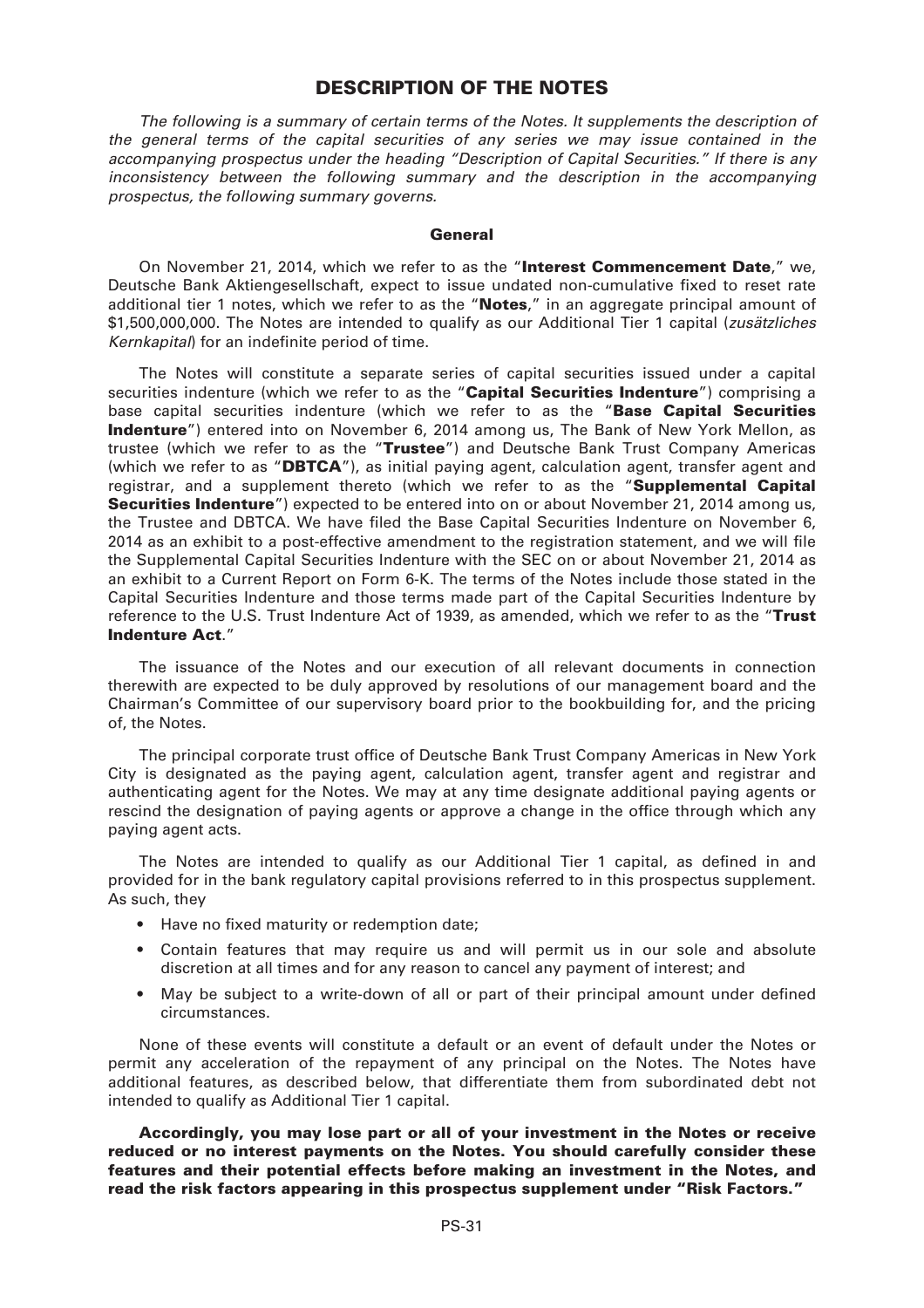#### **Status; Ranking**

The Notes will constitute our unsecured and subordinated obligations, ranking *pari passu* among themselves. In the event of our dissolution, liquidation, insolvency or composition, or other proceedings for the avoidance of insolvency of, or against, us, the obligations under the Notes will be fully subordinated to the claims of our unsubordinated creditors, the claims under our Tier 2 instruments (within the meaning of the CRR), and the claims specified in Section 39 (1) nos. 1 to 5 of the German Insolvency Statute (*Insolvenzordnung*) so that in any such event no amounts will be payable in respect of the Notes until the claims of such of our unsubordinated creditors, the claims under such Tier 2 instruments, and the claims specified in Section 39 (1) nos. 1 to 5 of the German Insolvency Statute have been satisfied in full. Subject to this subordination provision, we may satisfy our obligations under the Notes also from our other distributable assets (*freies Vermögen*).

"**CRR**" means Regulation (EU) No 575/2013 of the European Parliament and the Council of 26 June 2013 on prudential requirements for credit institutions and investment firms and amending Regulation (EU) No 648/2012 (including any provisions of regulatory law supplementing this Regulation); to the extent that any provisions of the CRR are amended or replaced, the term CRR as used in the Capital Securities Indenture and the terms of the Notes also refer to such amended provisions or successor provisions.

The term "**unsubordinated creditors**" means the holders of any indebtedness or other payment obligation of ours that is not expressed to be subordinated by means of contractual agreement or as a matter of law.

Claims under the Notes will rank *pari passu* with the claims against us under, as of the date of this prospectus supplement, the following:

- the support undertaking entered into in relation with the issuance by Deutsche Bank Capital Funding Trust I of its U.S.\$ 650,000,000 Non-cumulative Trust Preferred Securities (ISIN US251528AA34),
- the support undertaking entered into in relation with the issuance by Deutsche Bank Capital Funding Trust V of its EUR 300,000,000 Non-cumulative Trust Preferred Securities (ISIN DE000A0AA0X5),
- the support undertaking entered into in relation with the issuance by Deutsche Bank Capital Funding Trust VI of its EUR 900,000,000 Non-cumulative Trust Preferred Securities (ISIN DE000A0DTY34),
- the support undertaking entered into in relation with the issuance by Deutsche Bank Capital Funding Trust VII of its U.S.\$ 800,000,000 Non-cumulative Trust Preferred Securities (ISIN US25153RAA05).
- the subordinated guarantee given by us in relation with the issuance by Deutsche Bank Capital Funding Trust VIII of its U.S.\$ 600,000,000 Non-cumulative Trust Preferred Securities (ISIN US25153U2042),
- the subordinated guarantee given by us in relation with the issuance by Deutsche Bank Capital Funding Trust IX of its U.S.\$ 1,150,000,000 Non-cumulative Trust Preferred Securities (ISIN US25153Y2063),
- the subordinated guarantee given by us in relation with the issuance by Deutsche Bank Capital Funding Trust XI of its EUR 1,300,000,000 Non-cumulative Trust Preferred Securities (ISIN DE000A1ALVC5),
- the support undertaking entered into in relation with the issuance by Deutsche Bank Capital Trust I of its U.S.\$ 318,000,000 Non-cumulative Trust Preferred Securities (ISIN XS0095376439),
- the support undertaking entered into in relation with the issuance by Deutsche Bank Capital Trust II of its JPY 20,000,000,000 Non-cumulative Trust Preferred Securities (loan format),
- the support undertaking entered into in relation with the issuance by Deutsche Bank Capital Trust IV of its U.S.\$ 162,000,000 Non-cumulative Trust Preferred Securities (ISIN XS0099377060),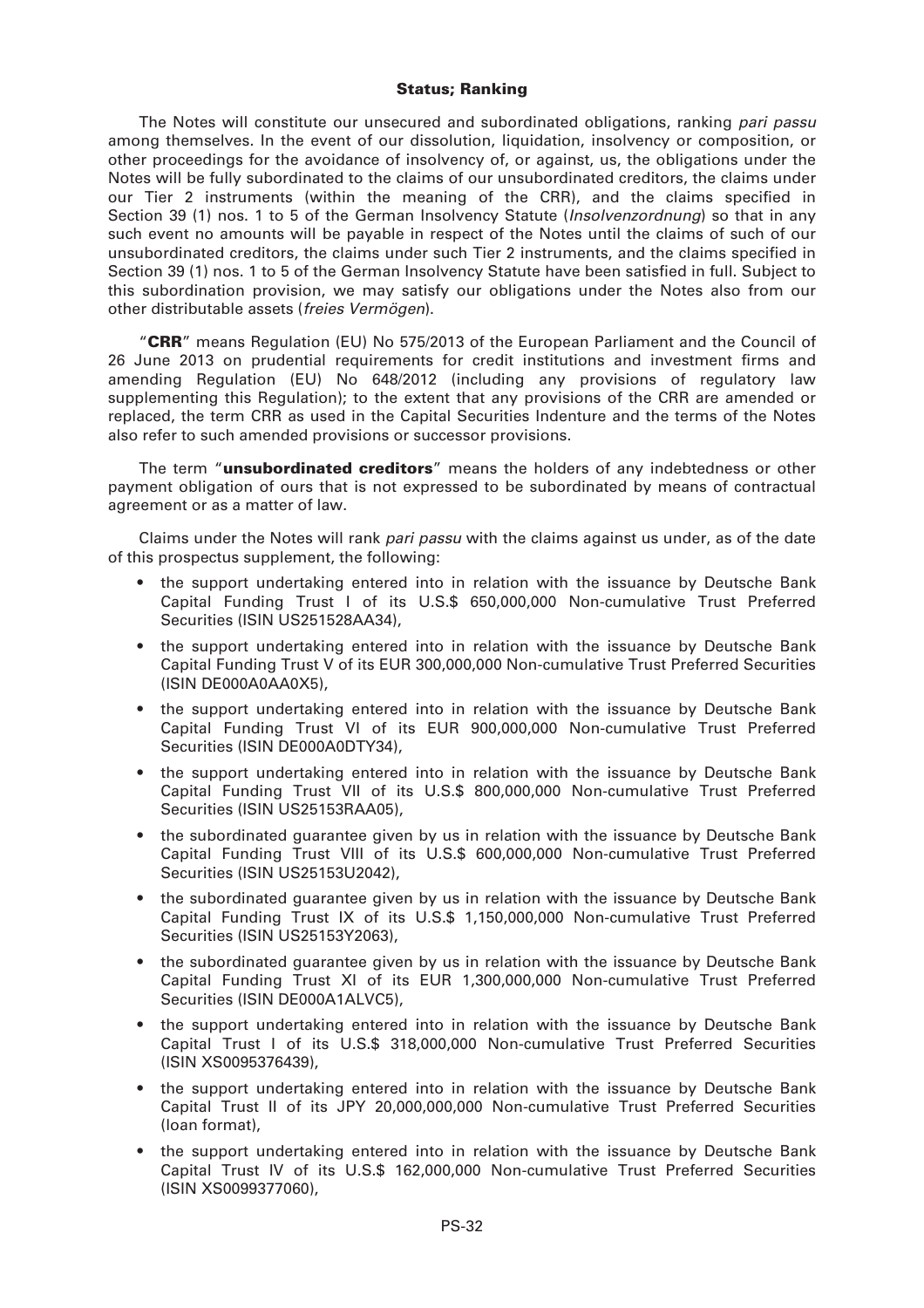- the support undertaking entered into in relation with the issuance by Deutsche Bank Capital Trust V of its U.S.\$ 225,000,000 Non-cumulative Trust Preferred Securities (ISIN XS0105748387),
- the subordinated guarantee given by us in relation with the issuance by Deutsche Bank Contingent Capital Trust II of its U.S.\$ 800,000,000 Non-cumulative Trust Preferred Securities (ISIN US25153X2080),
- the subordinated guarantee given by us in relation with the issuance by Deutsche Bank Contingent Capital Trust III of its U.S.\$ 1,975,000,000 Non-cumulative Trust Preferred Securities (ISIN US25154A1088),
- the subordinated guarantee given by us in relation with the issuance by Deutsche Bank Contingent Capital Trust IV of its EUR 1,000,000,000 Non-cumulative Trust Preferred Securities (ISIN DE000A0TU305) and
- the subordinated guarantee given by us in relation with the issuance by Deutsche Bank Contingent Capital Trust V of its U.S.\$ 1,385,000,000 Non-cumulative Trust Preferred Securities (ISIN US25150L1089),

as well as the following of our issuances:

- the EUR 1,750,000,000 Undated Non-cumulative Fixed to Reset Rate Additional Tier 1 Notes (ISIN DE000DB7XHP3),
- the U.S.\$ 1,250,000,000 Undated Non-cumulative Fixed to Reset Rate Additional Tier 1 Notes (ISIN XS1071551474) and
- the GBP 650,000,000 Undated Non-cumulative Fixed to Reset Rate Additional Tier 1 Notes (ISIN XS1071551391).

#### *No Limitation of Subordination; No Set-Off*

No subsequent agreement may limit the subordination of the Notes or shorten the term of the Notes or any applicable notice period.

No holder may set off his claims arising under the Notes against any of our claims. No security or guarantee of whatever kind is, or will at any time be, provided by us or any other person securing rights of the holders under the Notes.

#### **Resolution Measures**

By subscribing for or otherwise acquiring the Notes, the holders will be bound by and will be deemed to consent to the imposition of any Resolution Measure (as defined below) by our competent resolution authority.

Under the relevant resolution laws and regulations as applicable to us from time to time, the Notes may be subject to the powers exercised by our competent resolution authority to:

- write down, including write down to zero, the claims for payment of the principal amount, the interest amount or any other amount in respect of the Notes;
- convert the Notes into ordinary shares or other instruments qualifying as core equity tier one capital; and/or
- apply any other resolution measure, including, but not limited to, (i) any transfer of the Notes to another entity, (ii) the amendment of the terms and conditions of the Notes or (iii) the cancellation of the Notes.

We refer to each of these measures as a "**Resolution Measure**." Resolution Measures include, among others, the measures generally referred to within the meaning of the "bail-in tool" under the European directive of May 15, 2014 establishing a framework for the recovery and resolution of credit institutions and investment firms. For the avoidance of doubt, any non-payment by us arising out of any such Resolution Measure will not constitute a failure by us under the terms of the Notes or the Capital Securities Indenture to make a payment of principal of, interest on, or other amounts owing under the Notes.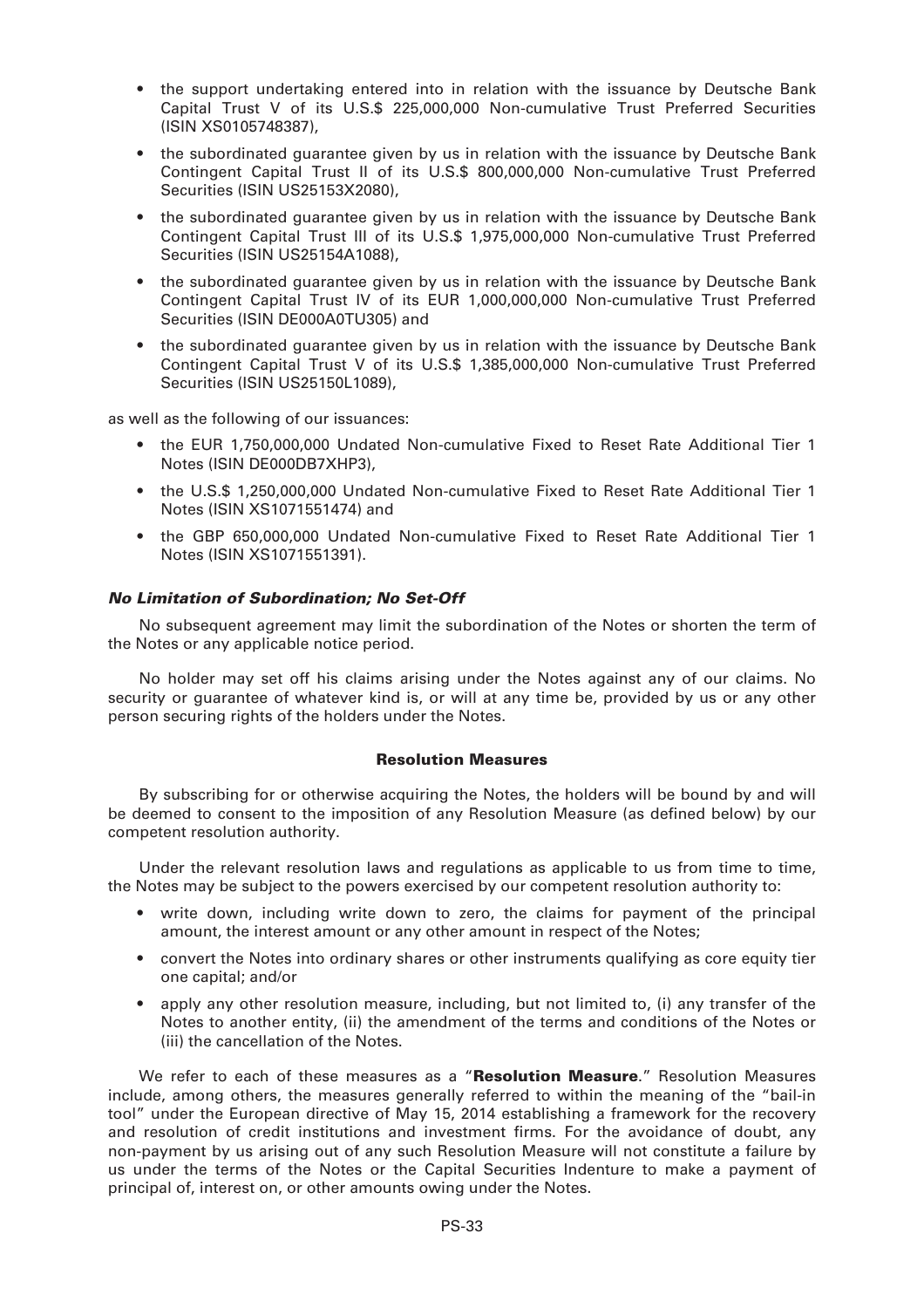The terms and conditions of the Notes will continue to apply in relation to the residual principal amount of, or outstanding amount payable in respect of, the Notes, subject to any modification of the amount of interest payable to reflect the reduction of the principal amount, and any further modification of the terms that our competent resolution authority may decide in accordance with applicable laws and regulations relating to the resolution of banks, banking group companies, credit institutions and/or investment firms incorporated in the Federal Republic of Germany.

No repayment of the then-current principal amount of the Notes or payment of interest thereon (to the extent of the portion thereof affected by the imposition of a Resolution Measure) shall become due and payable after the imposition of any Resolution Measure by the competent resolution authority, unless such repayment or payment would be permitted to be made by us under the laws and regulations of the Federal Republic of Germany then applicable to us.

Upon the imposition of a Resolution Measure by our competent resolution authority with respect to the Notes, we will provide a written notice directly to the holders in accordance with the the Capital Securities Indenture as soon as practicable regarding such imposition of a Resolution Measure for purposes of notifying holders of such occurrence. We will also deliver a copy of such notice to the Trustee and the paying agent for information purposes. Any delay or failure by us to give notice will not affect the validity or enforceability of any Resolution Measure nor the effects thereof on the Notes.

Upon the imposition of any Resolution Measure by our competent resolution authority, the Trustee will not be required to take any further directions from holders of the Notes under Section 5.09 of the Base Capital Securities Indenture, which section authorizes holders of a majority in aggregate outstanding principal amount of the Notes to direct certain actions relating to the Notes, and if any such direction was previously given under Section 5.09 of the Base Capital Securities Indenture to the Trustee by the holders, it will automatically cease to be effective, be null and void and have no further effect. The Capital Securities Indenture shall impose no duties upon the Trustee or the paying agent, calculation agent, transfer agent and registrar (which we refer to as the "**agents**") whatsoever with respect to the imposition of any Resolution Measure by our competent resolution authority. Notwithstanding the foregoing, if, following the completion of the imposition of a Resolution Measure by the competent resolution authority, the Notes remain outstanding (for example, if the imposition of a Resolution Measure results in only a partial write-down of the principal of the Notes), then the Trustee's and the paying agent's duties under the Capital Securities Indenture will remain applicable with respect to the Notes following such completion to the extent that we, the Trustee and agents agree pursuant to a supplemental indenture, unless we, the Trustee and the agents agree that a supplemental indenture is not necessary.

If our competent resolution authority imposes a Resolution Measure with respect to less than the total outstanding principal amount of the Notes, unless the Trustee or the agents are otherwise instructed by the Issuer or the competent resolution authority, any cancellation, write-off or conversion into equity made in respect of the Notes pursuant to the Resolution Measure will be made on a substantially *pro rata* basis among the Notes.

#### *Deemed Agreement to Resolution Measures*

By your acquisition of the Notes, you will be deemed irrevocably to have agreed, and you will agree:

- to be bound by any Resolution Measure;
- that you will have no claim or other right against us arising out of any Resolution Measure; and
- that the imposition of any Resolution Measure will not constitute a default or an event of default under the Notes, the Capital Securities Indenture or the Trust Indenture Act.

By your acquisition of the Notes, you waive, to the extent permitted by the Trust Indenture Act, any and all claims against the Trustee for, agree not to initiate a suit against the Trustee in respect of, and agree that the Trustee shall not be liable for, any action that the Trustee takes, or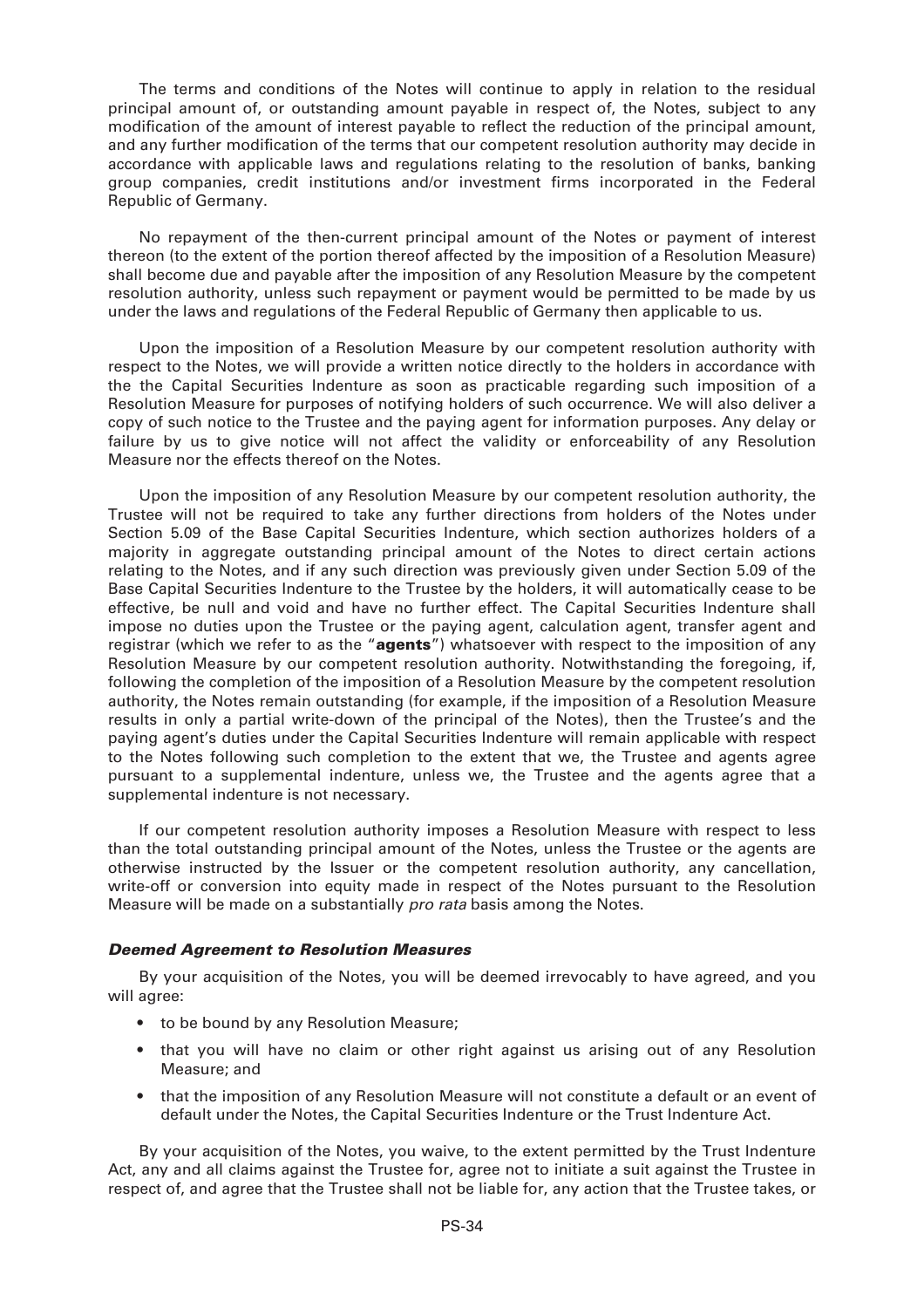abstains from taking, in either case in accordance with the imposition of a Resolution Measure by our competent resolution authority with respect to the Notes.

By your acquisition of the Notes, you will be deemed irrevocably to have (i) consented to the imposition of any Resolution Measure as it may be imposed without any prior notice by the competent resolution authority of its decision to exercise such power with respect to the Notes and (ii) authorized, directed and requested the Depositary and any direct participant in the Depositary or other intermediary through which you hold such Notes to take any and all necessary action, if required, to implement the imposition of any Resolution Measure with respect to the Notes as it may be imposed, without any further action or direction on your part of the Notes, the Trustee or the Agents.

#### **Form, Ownership and Denomination of the Notes**

We will issue the Notes in fully registered, global (*i.e.*, book-entry) form without coupons. Book-entry interests in the Notes will be issued in minimum denominations of \$200,000 and in integral multiples of \$200,000 in excess thereof, which we refer to as the "**Specified Denomination**." We refer to U.S. dollars as the "**Specified Currency**." The Notes will be represented by global securities in the name of a nominee of the Depositary. You will hold beneficial interest in the Notes through the Depositary and its participants. The underwriters expect to deliver the Notes through the facilities of the Depositary on November 21, 2014. For a more detailed summary of the form of the Notes and settlement and clearance arrangements, please see "The Depositary" and "Book-Entry, Delivery and Form" in this prospectus supplement and "Forms of Securities" in the accompanying prospectus. Indirect holders trading their beneficial interests in the Notes through the Depositary must trade in the Depositary's same-day funds settlement system and pay in immediately available funds. Secondary market trading will occur in the ordinary way following the applicable rules and operating procedures of Clearstream, Luxembourg and Euroclear.

Definitive debt securities will only be issued in limited circumstances described under "The Depositary" and "Book-Entry, Delivery and Form" in this prospectus supplement and "Forms of Securities—Limitations on Issuance of Bearer Securities" in the accompanying prospectus.

#### **Interest Payments on the Notes**

Subject to a cancellation of interest payments (see "—Cancellation of Interest Payments") or write-down (see "—Write-downs and Write-ups of the Principal Amount of the Notes"), the Notes will bear interest on their aggregate nominal amount from (and including) the Interest Commencement Date to (but excluding) April 30, 2015 (short first interest period), and thereafter from (and including) April 30 in each year (which we refer to as an "**Interest Payment Date**") to (and excluding) the next following Interest Payment Date. A holder of a Note at the close of business on the Business Day immediately preceding an Interest Payment Date will be entitled to receive interest payable on such Note on the corresponding Interest Payment Date.

Unless expressly provided otherwise below, the rate of interest (which we refer to as the "**Rate of Interest**") will, for any Interest Period, be (i) for the period from (and including) the Interest Commencement Date to (and excluding) April 30, 2025 (which we refer to as the "**First Call Date**") a fixed rate of 7.50% per year, and (ii) for the period from (and including) the First Call Date a rate which will be the Reference Rate plus an initial credit spread of 5.003% per year. In relation to the period from (and including) the First Call Date and any fifth anniversary of the immediately preceding Reset Date, which we refer to in each case, as a "**Reset Date**," to (and excluding) the following Reset Date, the Reference Rate will be determined on the second Business Day preceding the Reset Date on which such period commences, which we refer to as the "**Determination Date**." The terms of the Notes provide that the Rate of Interest on the Notes will reset on each Reset Date. See "Risk Factors—The interest rate on the Notes will reset on each Reset Date."

"**Interest Period**" means the period from (and including) the Interest Commencement Date to (and excluding) April 30, 2015 and thereafter from (and including) each Interest Payment Date to (and excluding) the next following Interest Payment Date.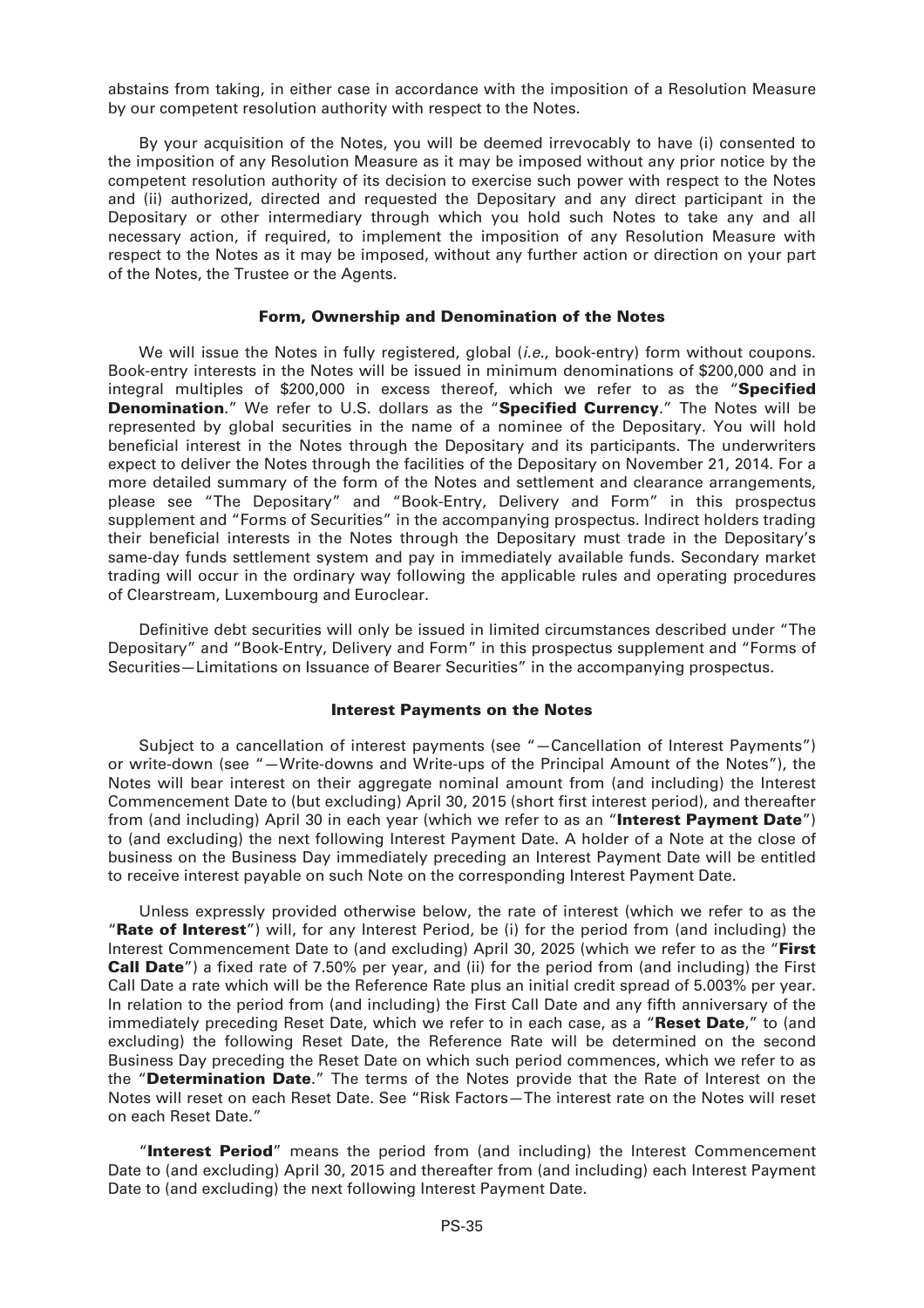"**Reference Rate**" means the 5 year semi-annual swap rate for U.S. dollar swap transactions, expressed as an annual rate, as displayed on the Reuters screen "ISDAFIX1" (or any successor page) (which we refer to as the "**Screen Page**") under the heading "11:00 AM" (as such heading may appear from time to time) as at 11:00 a.m. New York time on the relevant Determination Date.

If any Interest Payment Date would otherwise fall on a day which is not a Business Day, it will be postponed to the next day which is a Business Day. Holders will not be entitled to further interest or other payment in respect of such postponement. If the date for payment of principal in respect of any the Notes is not a Business Day then the holders will not be entitled to payment until the next Business Day and will not be entitled to further interest or other payment in respect of such delay.

"**Business Day**" means a day (other than Saturday or Sunday) on which commercial banks and foreign exchange markets settle payments in New York and Frankfurt.

In the event that the Reference Rate does not appear on the Screen Page on the relevant Determination Date, Reference Rate will mean the percentage rate, expressed as an annual rate, determined on the basis of the 5 year Swap Rate Quotations provided by the Reference Banks to the Calculation Agent at approximately 11.00 a.m. New York time on the Determination Date. If at least three quotations are provided, the rate for that Determination Date will be the arithmetic mean of the quotations, eliminating the highest quotation (or, in the event of equality, one of the highest) and the lowest quotation (or, in the event of equality, one of the lowest). If only two quotations are provided, the Reference Rate will be the arithmetic mean of the quotations provided. If only one quotation is provided, the Reference Rate will be the quotation provided. If no quotations are provided, the Reference Rate will be equal to the last available 5 year semi-annual swap rate for U.S. dollar swap transactions on the Screen Page, expressed as an annual rate.

"**5 year Swap Rate Quotations**" means the arithmetic mean of the bid and offered rates for the semi-annual fixed leg (calculated on the basis of a 360-day year of twelve 30-day months) of a fixed-for-floating U.S. dollar interest rate swap transaction which (i) has a term of 5 years commencing on the relevant Reset Date, (ii) is in an amount that is representative of a single transaction in the relevant market at the relevant time with an acknowledged dealer of good credit in the swap market and (iii) has a floating leg based on the 3-months U.S. dollar LIBOR rate (calculated on the basis of the actual number of days elapsed in a 360-day year).

"**Reference Banks**" means five leading swap dealers in the interbank market.

The Calculation Agent will, forthwith after the determination of the Reference Rate, determine the applicable Rate of Interest and calculate the amount of interest payable on Notes in respect of the Specified Denomination (which we refer to as the "**Interest Amount**") for the relevant Interest Periods. The Interest Amount will be calculated by applying the Rate of Interest and the Day Count Fraction to the Specified Denomination and rounding the resultant figure to the nearest unit of the Specified Currency, with 0.5 of such unit being rounded upwards. The Calculation Agent will cause the Rate of Interest and the Interest Amount for the Interest Periods up to the next Reset Date to be notified (i) to us, to the paying agent, to the other agents, to the Trustee and to the holders as soon as possible after their determination, but in no event later than the fourth Business Day thereafter and (ii), if required by the rules of any stock exchange on which the Notes are listed from time to time at our request, to such stock exchange as soon as possible after their determination, but in no event later than the first day of the Interest Period in relation to which the relevant Rate of Interest and the relevant Interest Amount applies.

"**Day Count Fraction**" means with regard to the calculation of an Interest Amount on the Notes for any period of time (which we refer to as the "**Calculation Period**") the number of days in the Calculation Period divided by the actual number of days in the respective interest year (*i.e.*, from (and including April 30 in any year to (and excluding) the next April 30).

Reference to principal in respect of the Notes will be deemed to include, as applicable, the following amounts: the redemption amount of the Notes, any premium and any other amounts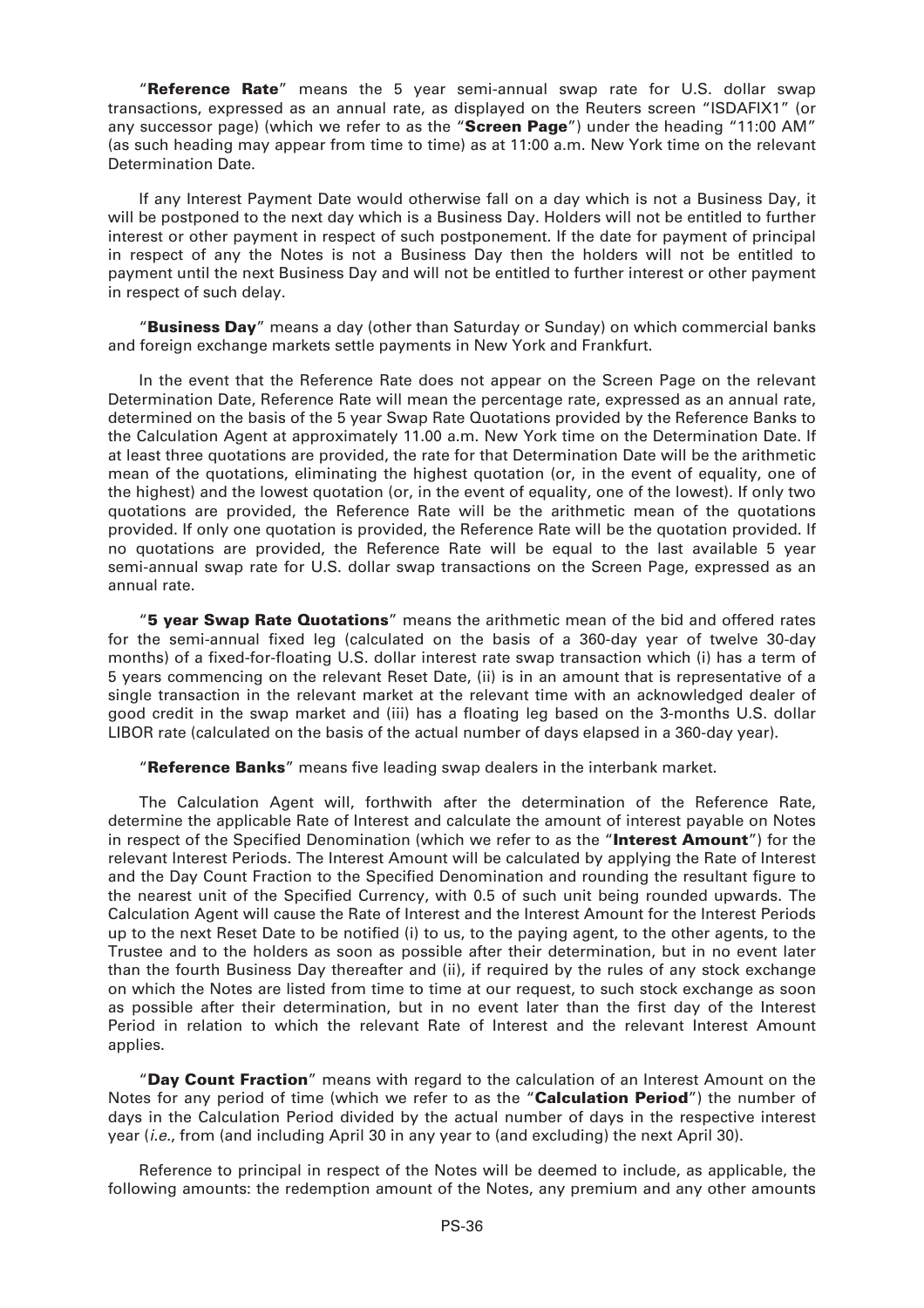which may be payable under or in respect of the Notes. Reference to interest in respect of the Notes will be deemed to include, as applicable, any Additional Amounts (see "—Payment of Additional Amounts").

Payment of principal of, interest on and other amounts owing under the Notes, so long as the Notes are represented by global securities, will be made to the account of the Depositary, as holder of the global notes, by wire transfer of immediately available funds. We expect that the Depositary, upon receipt of any payment, will immediately credit its participants' accounts in amounts proportionate to their respective beneficial interests in the global notes as shown on the records of the Depositary. We also expect that payments by the Depositary's participants to owners of beneficial interests in the global notes will be governed by standing customer instructions and customary practices and will be the responsibility of those participants.

# **Cancellation of Interest Payments**

**The terms of the Notes provide that interest will be due and payable on an Interest Payment Date only if it is not cancelled or deemed to have been cancelled, and we have the sole and absolute discretion at all times and for any reason to cancel (in whole or in part) any interest payment that would otherwise be payable on any Interest Payment Date. We will also be restricted from making interest payments in the circumstances described below. As a result, you may not receive any interest on any Interest Payment Date or at any other times, and you will have no claims whatsoever in respect of that cancelled or deemed cancelled interest.**

#### *Discretionary Cancellation of Interest Payments*

We have the right, in our sole discretion, to cancel all or part of any payment of interest, including (but not limited to) if such cancellation is necessary to prevent our Common Equity Tier 1 capital ratio pursuant to Article 92 (1) (a) CRR or any successor provision, determined on a consolidated basis (which we refer to as our "**Common Equity Tier 1 Capital Ratio**") from falling below 5.125 per cent. or to meet a requirement imposed by law or our competent supervisory authority. If we make use of such right, we will give notice to the holders in accordance with the Capital Securities Indenture without undue delay, but no later than on the relevant Interest Payment Date.

Interest that is cancelled will not be due and will not accumulate or be payable at any time thereafter. For more information on the cancellation of interest payments, see "Risk Factors—Interest on the Notes will be due and payable on an Interest Payment Date only if it is not cancelled or deemed to have been cancelled. We have the sole and absolute discretion at all times and for any reason to cancel (in whole or in part) any interest payment that would otherwise be payable on any Interest Payment Date, and interest payments may be restricted or prohibited in other circumstances."

# *Mandatory Cancellation of Interest Payments*

In addition to our right to cancel (in whole or in part) interest payments at any time, the terms of the Notes also restrict us from making interest payments on the Notes in certain circumstances described below, in which case, such interest will be cancelled. Interest that is cancelled will not be due and will not accumulate or be payable at any time thereafter, and you will have no rights thereto. See "Risk Factors—Interest on the Notes will be due and payable on an Interest Payment Date only if it is not cancelled or deemed to have been cancelled. We have the sole and absolute discretion at all times and for any reason to cancel (in whole or in part) any interest payment that would otherwise be payable on any Interest Payment Date, and interest payments may be restricted or prohibited in other circumstances."

Payment of interest on the Notes for the relevant Interest Period will be cancelled (without prejudice to the exercise of our sole discretion pursuant to the terms described in "—Discretionary Cancellation of Interest Payments"):

• to the extent that such payment of interest together with any additional kind of payment of dividends or interest (which we refer to as a "**Distribution**") that are simultaneously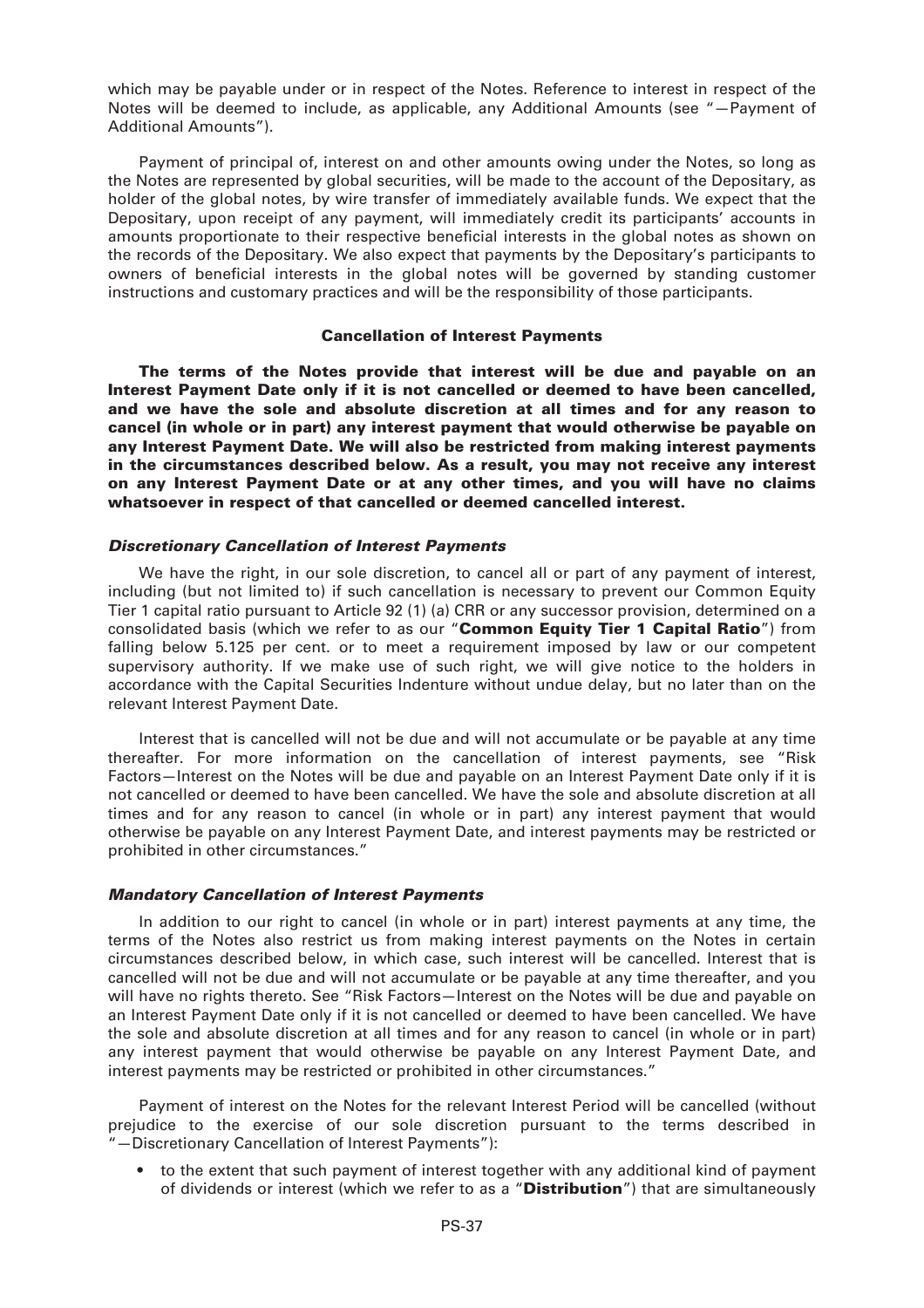planned or made or that have been made by us on the other capital instruments which, according to the CRR, qualify as common equity Tier 1 capital or Additional Tier 1 capital (which we refer to as "**Tier 1 Instruments**") in our then current financial year would exceed the Available Distributable Items, *provided* that, for such purpose, the Available Distributable Items will be increased by an amount equal to what has been accounted for as expenses for Distributions in respect of Tier 1 Instruments (including payments of interest on the Notes) in the determination of the profit (*Gewinn*) on which the Available Distributable Items are based; or

• if and to the extent that our competent supervisory authority orders that all or part of the relevant payment of interest be cancelled or another prohibition of Distributions is imposed by law or an authority.

"**Available Distributable Items**" means, with respect to any payment of interest, the profit (*Gewinn*) as of the end of our financial year immediately preceding the relevant Interest Payment Date, and for which audited annual financial statements are available, plus (i) any profits carried forward and distributable reserves (*ausschüttungsfähige Rücklagen*), minus (ii) any losses carried forward and any profits which are non-distributable pursuant to applicable law or our Articles of Association and any amounts allocated to the non-distributable reserves, *provided* that such profits, losses and reserves will be determined on the basis of our unconsolidated financial statements prepared in accordance with accounting principles generally accepted in the Federal Republic of Germany as described in the German Commercial Code (*Handelsgesetzbuch*) and other applicable German law then in effect ("**German GAAP**") and not on the basis of our consolidated financial statements.

For more information on the calculation of Available Distributable Items, see "Available Distributable Items of the Bank" in this prospectus supplement.

# *Interest on the Notes Only Due and Payable if Not Cancelled or Deemed Cancelled*

Interest on the Notes will only be or become due and payable on an Interest Payment Date to the extent it has not been cancelled or deemed cancelled (in each case, in whole or in part) in accordance with the provisions described in this section "—Cancellation of Interest Payments." To the extent any payment of interest that would otherwise have been paid has been cancelled or deemed cancelled, then the interest that would otherwise have been payable absent such cancellation will not be due and payable and no holder will have any claim whatsoever in respect thereof. In addition, principal, interest or other amounts on the Notes will only be or become due and payable to the extent that such amounts are not subject to any Resolution Measure. Any interest, principal or other amounts so cancelled or deemed cancelled (in each case, in whole or in part) pursuant to such sections will not be due and will not accumulate or be payable at any time thereafter, and holders will have no rights thereto or in connection therewith or any claim therefor and will not be entitled to any additional interest or compensation as a result of or in connection with such cancellation or deemed cancellation. For the avoidance of doubt, any such cancellation or deemed cancellation (in whole or in part) will not constitute a failure by us under the terms of the Notes or the Capital Securities Indenture to make a payment of interest owing under the Notes.

# *Use of Funds from Cancelled Payments of Interest*

We have the right to use the funds from cancelled payments of interest without restriction for the fulfillment of our own obligations when due. To the extent that payments of interest are cancelled, such cancellation includes all Additional Amounts as described in "—Payment of Additional Amounts." Any payments of interest which have been cancelled will not be made or compensated at any later date.

# *Deemed Agreement to Cancellation of Interest Payments*

By your acquisition of the Notes, you will be deemed irrevocably to have agreed and, subject to any write-down as described in "—Write-downs and Write-ups of the Principal Amount of the Notes—Write-downs of the Principal Amount of the Notes," you will agree, that:

• interest is due and payable in respect of any period only if and to the extent that we have not exercised our sole discretion to cancel such payment, and no amount of interest will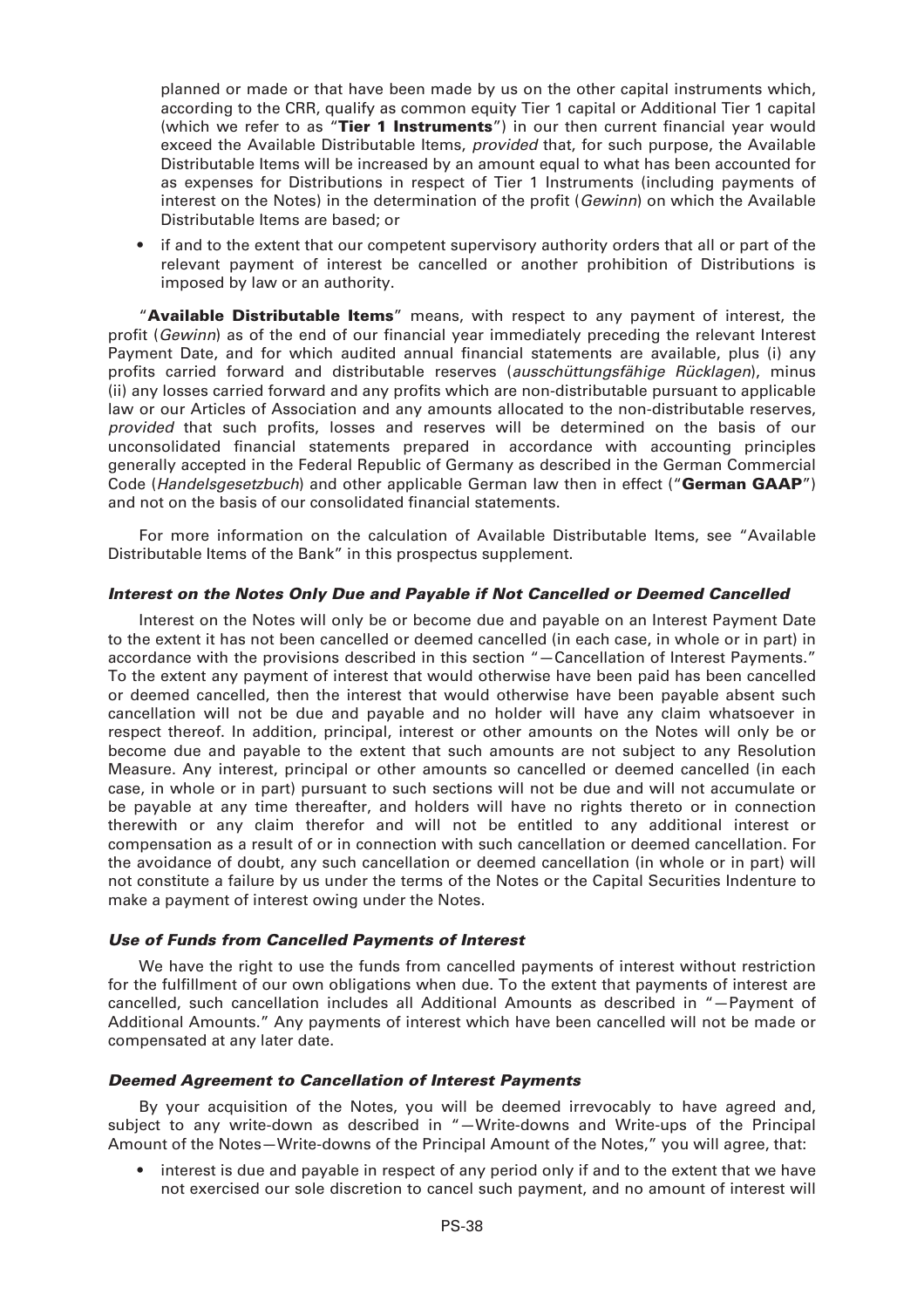become due and payable in respect of any such period to the extent that it has been (i) cancelled (in whole or in part) by us at our sole discretion in accordance with the terms described in "—Discretionary Cancellation of Interest Payments," (ii) cancelled (in whole or in part) pursuant to a Resolution Measure and/or (iii) deemed cancelled (in whole or in part) pursuant to the terms described in "—Mandatory Cancellation of Interest Payments;"

- a cancellation or deemed cancellation of interest (in each case, in whole or in part) in accordance with the terms of the Notes and of the Capital Securities Indenture will not constitute a default in payment or otherwise constitute a default under, or a breach of, the terms of the Notes or the Capital Securities Indenture; and
- interest, principal or other amounts on the Notes will only be or become due and payable in accordance with the terms described in "—Interest on the Notes Only Due and Payable if Not Cancelled or Deemed Cancelled" and this section "—Deemed Agreement to Cancellation of Interest Payments."

# **Write-downs and Write-ups of the Principal Amount of the Notes**

# *Write-downs of the Principal Amount of the Notes*

Upon the occurrence of a Trigger Event (as defined below), the redemption amount and the nominal amount of the Notes will be reduced by the amount of the relevant write-down (as further described below). **Accordingly, under the terms of the Notes, upon the occurrence of a Trigger Event leading to a write-down in the principal amount of the Notes, you could lose all or part of the value of your investment in the Notes. A regulatory write-down will not constitute a default or an event of default under the Notes or the Capital Securities Indenture or give rise to any right to accelerate the repayment of any principal on the Notes. See "Risk Factors—Upon the occurrence of a Trigger Event leading to a write-down in the principal amount of the Notes, you could lose all or part of the value of your investment in the Notes, and you will have no right to the principal of the Notes that has been written down."**

A "**Trigger Event**" will occur if, at any time, our Common Equity Tier 1 Capital Ratio falls below 5.125 per cent.

For more information on the circumstances that may surround or cause a Trigger Event, see "Risk Factors—The circumstances surrounding or causing a Trigger Event may be unpredictable."

Upon the occurrence of a Trigger Event, a write-down will be effected pro rata with all other Additional Tier 1 instruments within the meaning of the CRR (Additional Tier 1 capital), the terms of which provide for a write-down (whether permanent or temporary) upon the occurrence of the Trigger Event. For such purpose, the total amount of the write-downs to be allocated *pro rata* will be equal to the amount required to restore fully our Common Equity Tier 1 Capital Ratio to 5.125 per cent. but will not exceed the sum of the nominal amounts of the relevant instruments outstanding at the time of occurrence of the Trigger Event.

The sum of the write-downs to be effected with respect to the Notes will be limited to the outstanding aggregate nominal amount of the Notes at the time of occurrence of the relevant Trigger Event.

Upon the occurrence of a Trigger Event, we will:

- inform our competent supervisory authority that is responsible for us and, in accordance with the Capital Securities Indenture, provide notice to the Trustee, the agents and the holders of the Notes without undue delay about the occurrence of such Trigger Event and the fact that a write-down will have to be effected, and
- determine the write-down to be effected without undue delay, but not later than within one month (unless our competent supervisory authority shortens such period), and notify such write-down (i) to the competent supervisory authority, (ii) to the holders of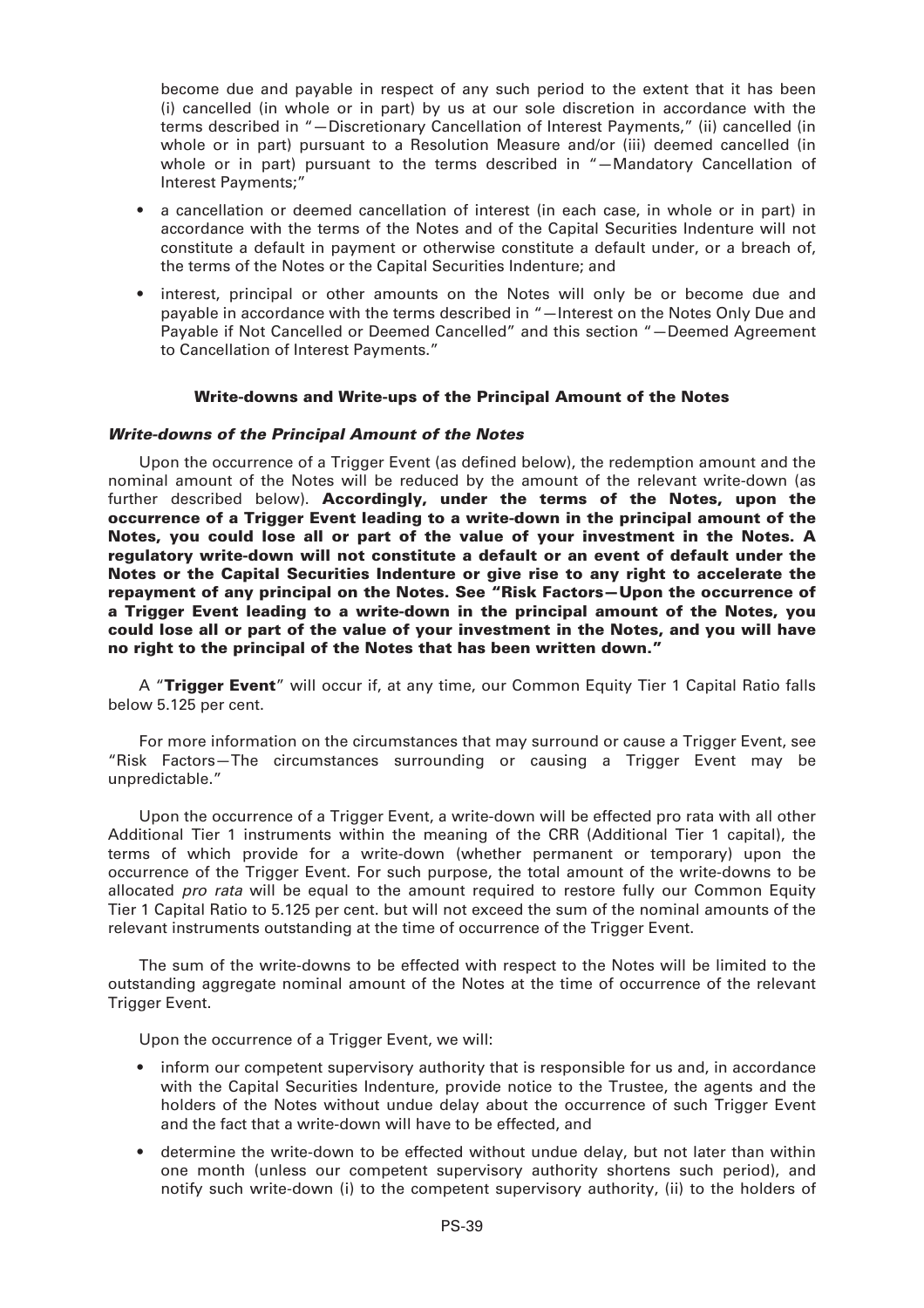the Notes in accordance with the Capital Securities Indenture, (iii) to the calculation agent and the paying agent, the other agents and the Trustee and (iv), if required by the rules of any stock exchange on which the Notes are listed from time to time at our request, to such stock exchange.

The write-down will be deemed to be effected at the time when the notices above are given, and the nominal amount of each Note in the Specified Denomination (including the redemption amount) will be deemed to be reduced at such time by the amount of such write-down.

Neither the Trustee nor the paying agent will be liable with respect to (i) the calculation or accuracy of the Common Equity Tier 1 Capital Ratio in connection with the occurrence of a Trigger Event and the timing of such Trigger Event, (ii) our failure to post or deliver the underlying Common Equity Tier 1 Capital Ratio calculations of a Trigger Event to the Depositary or the holders or (iii) any aspect of our decision to deliver a notice of a write-down.

# *Deemed Agreement to Principal Write-down*

By your acquisition of the Notes, you will be deemed irrevocably to have agreed and, subject to any interest cancellation (see "—Cancellation of Interest Payments"), you will agree, that:

- interest is not due and payable on any portions of the aggregate nominal amount of the Notes written down in accordance with the terms described in "—Write-downs of the Principal Amount of the Notes" (to the extent not subsequently written up in accordance with the terms described in "-Write-ups of the Principal Amount of the Notes");
- a write down of the nominal amount of the Notes (in whole or in part) in accordance with the terms of the Capital Securities Indenture will not constitute a default in payment or otherwise constitute a default under, or a breach of, the terms of the Notes or the Capital Securities Indenture; and
- interest or principal on the Notes will only be or become due and payable on an Interest Payment Date or other relevant date to the extent the nominal amount of the Notes at the time of such payment has not been written down in accordance with the terms described in "—Write-downs of the Principal Amount of the Notes" (in whole or in part, and to the extent not subsequently written up pursuant to the terms described in "—Write-ups of the Principal Amount of the Notes.") Any interest, principal or other amounts unpaid as a result of a write-down (in whole or in part) in accordance with the terms described in "—Write-downs of the Principal Amount of the Notes" will not be due and will not accumulate or be payable at any time thereafter, and you will have no rights thereto or in connection therewith or any claim therefor, and you will not be entitled to any additional interest or compensation as a result of or in connection with such writedown. For the avoidance of doubt, any such write-down (in whole or in part) will not constitute a failure by us under the terms of the Notes or the Capital Securities Indenture to make a payment of principal of, interest on, or other amounts owing under the Notes.

# *Write-ups of the Principal Amount of the Notes*

After a write-down has been effected, the nominal amount and the redemption amount of each Note, unless previously redeemed or repurchased and cancelled, may be written up in accordance with the following provisions in each of our financial years, subsequent to the occurrence of such write-down, until the full initial nominal amount has been reached, to the extent that a corresponding annual profit (*Jahresüberschuss*, calculated in accordance with German law and accounting principles) is recorded, and the write-up will not give rise to or increase an annual loss (*Jahresfehlbetrag*, calculated in accordance with German law and accounting principles). The write-up will occur with effect as of (and including) the Interest Payment Date immediately following our financial year for which the above-mentioned annual profit (*Jahresüberschuss*) was determined.

The write-up will be effected *pari passu* with write-ups of other Additional Tier 1 instruments within the meaning of the CRR, unless this would cause us to be in breach of any of our contractual obligations that we have assumed, or with any statutory or regulatory obligations.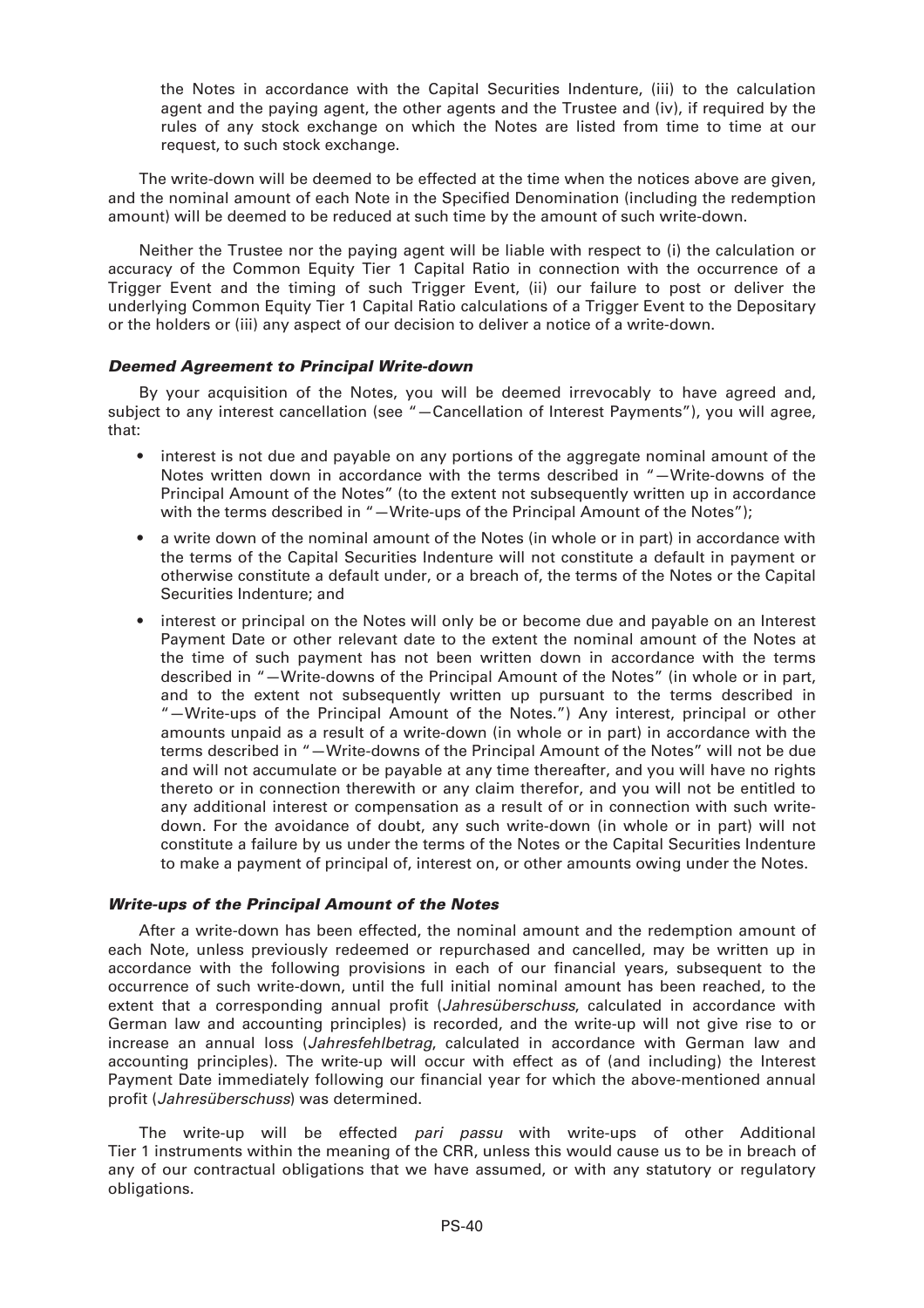Subject to the conditions (1) to (5) below, which may limit the extent of any write-up, it will be at our discretion to effect a write-up. In particular, we may effect a write-up only in part or effect no write-up at all, even if a corresponding annual profit is recorded and the conditions (1) to (5) are fulfilled.

- (1) To the extent that the annual profit determined or to be determined is to be used for a write-up of the Notes (*i.e.*, a write-up of the nominal amount and of the redemption amount) and of other Additional Tier 1 instruments within the meaning of the CRR, the terms of which provide for a similar Trigger Event (also if such terms provide for a different Tier 1 capital ratio as trigger), which we refer to together with the Notes as the "**AT1 Instruments**," and is available in accordance with (2) and (3) below, such write-up will be effected *pro rata* in proportion to the initial nominal amounts of the instruments.
- (2) The maximum total amount that may be used for a write-up of the Notes and of other AT1 Instruments that have been written down and for the payment of interest and any Distributions on AT1 Instruments that have been written down will be calculated, subject to the regulatory technical standards applicable at the time when the write-up is effected, in accordance with the following formula:

 $H = J \times S/T1$ 

"**H**" means the maximum amount available for the write-up of the AT1 Instruments and Distributions on AT1 Instruments that have been written down;

"**J**" means the annual profit determined or to be determined for the previous year;

"**S**" means the sum of the initial nominal amounts of the AT1 Instruments (*i.e.*, before write-downs due to a Trigger Event or other comparable event are effected);

"**T1**" means the amount of our Tier 1 capital immediately before the write-up is effected.

The maximum amount "H" will be determined in accordance with the regulatory technical standards as applicable from time to time, which are currently available in the "Commission Delegated Regulation (EU) No 241/2014 of 7 January 2014 supplementing Regulation (EU) No 575/2013 of the European Parliament and of the Council with regard to regulatory technical standards for Own Funds requirements for institutions." The maximum amount "H" will be determined by us in accordance with the requirements applicable at the time of determination, and the write-up will be based on the amount so determined without requiring any amendment to the terms described in this paragraph (2).

(3) In total, the sum of the amounts of the write-ups of AT1 Instruments together with the amounts of any dividend payments and other Distributions on our shares and other Common Equity Tier 1 instruments (including payment of interests and other Distributions on AT1 Instruments that have been written down) for the relevant financial year must not exceed the maximum distributable amount within the meaning of Article 141 (2) CRD IV or any successor provision (which we refer to as "**Maximum Distributable Amount**") as transposed into national law.

"**CRD IV**" means Directive 2013/36/EU of the European Parliament and of the Council of 26 June 2013 on access to the activity of credit institutions and the prudential supervision of credit institutions and investment firms, amending Directive 2002/87/EC and repealing Directives 2006/48/EC and 2006/49/EC.

- (4) Write-ups of the Notes do not have priority over dividend payments and other Distributions on our shares and other Common Equity Tier 1 instruments, *i.e.*, such payments and Distributions are permitted even if no full write-up has been effected.
- (5) At the time of a write-up, there must not exist any Trigger Event that is continuing. A write-up is also excluded if such write-up would give rise to the occurrence of a Trigger Event.

If we elect to effect a write-up in accordance with the provisions described in this section "—Write-ups of the Principal Amount of the Notes," we will notify the holders of the Notes in accordance with the Capital Securities Indenture, the calculation agent, the paying agent, the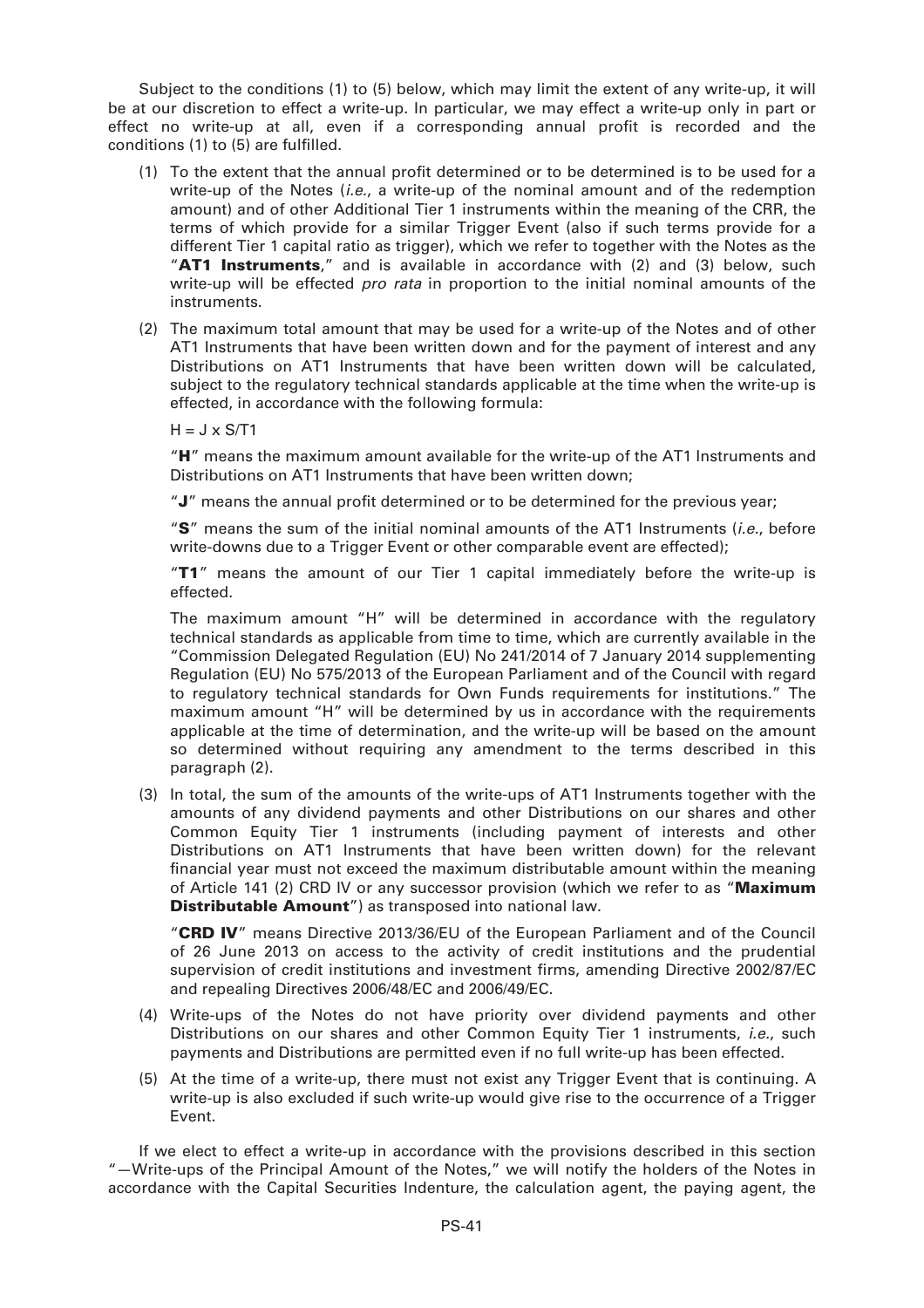other agents, the Trustee and, if required by the rules of any stock exchange on which the Notes are listed from time to time at our request, such stock exchange, of the write-up as of the relevant Interest Payment Date (including the amount of the write-up as a percentage of the initial nominal amount of the Notes and the effective date of the write-up (which we refer to in each case as a "**Write-up Date**") no later than 10 calendar days prior to the relevant Interest Payment Date. The write-up will be deemed to be effected at the time when the notice to the holders is given in accordance with the Capital Securities Indenture and the nominal amount of each Note in their Specified Denomination (including the redemption amount) will be deemed to be increased by the amount specified in the notice with effect as of the Write-up Date.

# *Interest Payments after Write-downs and Write-ups of the Principal Amount of the Notes*

In the event of a write-down pursuant to the terms described in "—Write-downs and Writeups of the Principal Amount of the Notes—Write-downs of the Principal Amount of the Notes," the Notes will, for the full respective Interest Period in which such write-down occurs, only bear interest on the aggregate nominal amount which has been reduced accordingly. A potential write-up, which may occur on the relevant Interest Payment Date, will not be taken into account for such Interest Period, and will only become effective from the Interest Period commencing on the Interest Payment Date on which the write-up occurs.

#### **Redemption**

**The Notes have no scheduled maturity date. Holders will have no right to call the Notes for redemption. Under the terms of the Notes, the Notes have no fixed maturity and no fixed redemption date, and we are not required to make any repayment of the principal amount of the Notes at any time or under any circumstances. See "Risk Factors—The Notes have no fixed maturity and no fixed redemption date, there are no defaults or events of default under the Notes and you do not have any right to accelerate the repayment of the principal amount of the Notes. Accordingly, you may lose your investment in the Notes."**

If we redeem or repurchase the Notes otherwise than in the circumstances described "—Status; Ranking" or as a result of a redemption pursuant to the terms described in this section "—Redemption," then the amounts redeemed or paid must be returned to us irrespective of any agreement to the contrary unless our competent supervisory authority has given its consent to such redemption or repurchase. A termination or redemption of the Notes or a repurchase of the Notes requires, in any event, the prior consent of our competent supervisory authority.

The Notes will cease to bear interest from the beginning of the day on which they are due for redemption. If we fail to redeem the Notes when due, interest will continue to accrue on the outstanding aggregate nominal amount of the Notes from (and including) the due date to (and excluding) the date of actual redemption of the Notes at the default rate of interest established by law.

No holder will have any claim against us in connection with or arising out of the reduction of the redemption amount in connection with any write-down or any Resolution Measure.

If we have elected to redeem any Notes but prior to the payment of the redemption amount (i) our competent resolution authority has imposed a Resolution Measure with respect to the Notes or (ii) a Trigger Event has occurred, the relevant redemption notice shall be automatically rescinded and shall be of no force and effect, and no payment of the redemption amount will be due and payable.

# *Optional Early Redemption*

We may redeem all, but not some, of the Notes, subject to the prior consent of our competent supervisory authority, upon not less than 25 days' notice of redemption with effect as of the First Call Date and any fifth anniversary of the immediately preceding Early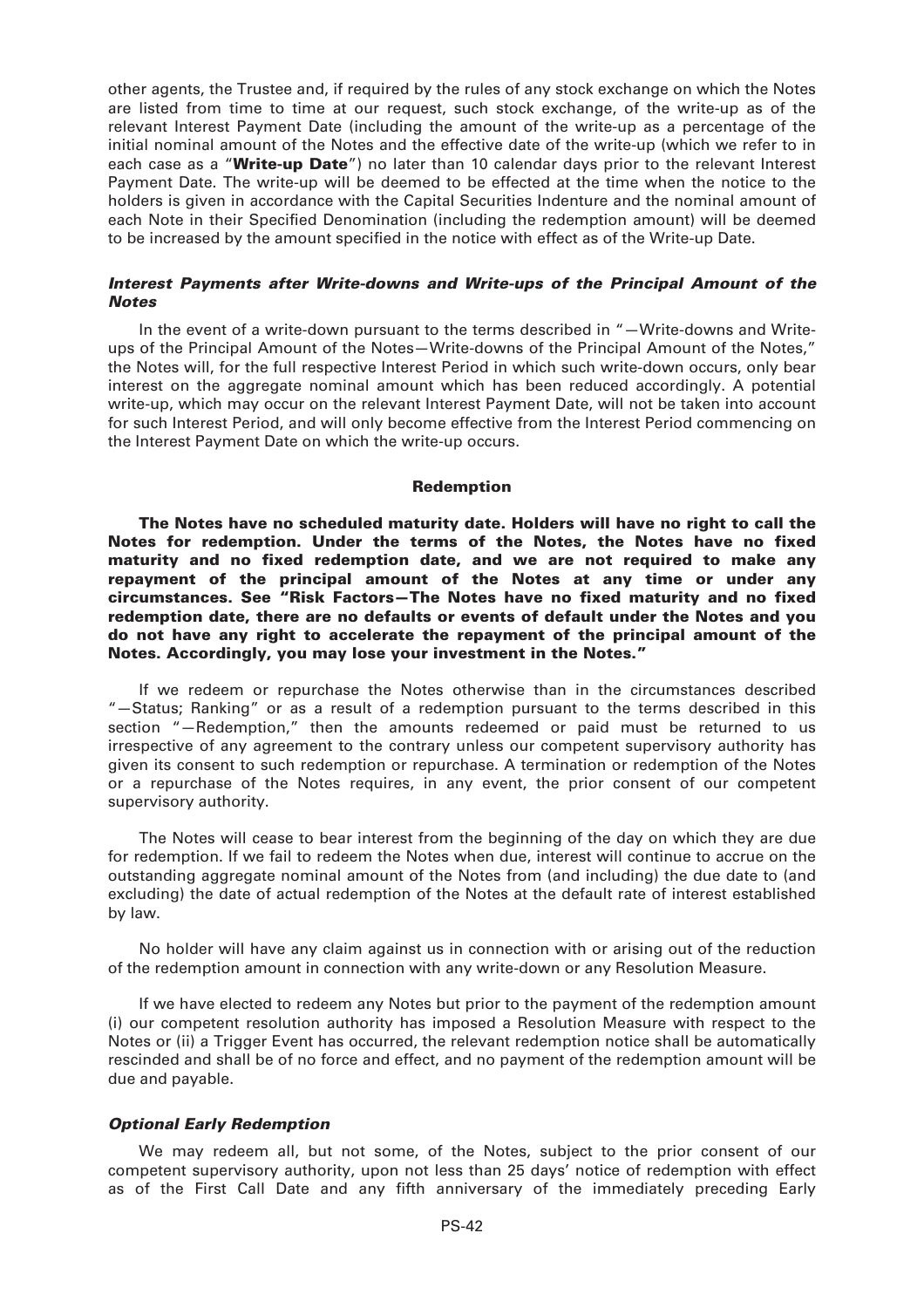Redemption Date, which we together refer to as the "**Early Redemption Date**." The redemption price of each Note redeemed in accordance with the terms described in this section "—Optional Early Redemption," unless previously redeemed in whole or in part or repurchased and cancelled, will be the initial nominal amount of the Note together with interest (if any, and subject to a cancellation of the interest payment accrued to (and excluding) the Early Redemption Date), unless such Note is written down in whole or in part pursuant to a Resolution Measure, in which case the redemption price will be the nominal amount of the Note after giving effect to such write-down.

# *Early Redemption for Regulatory Reasons*

We may redeem all, but not some, of the Notes at our option at any time that (i) the percentage of the aggregate principal amount of the Notes outstanding at such time that may be treated as Additional Tier 1 capital for the purposes of our own funds in accordance with applicable law has been reduced or (ii) we are subject to any other form of less advantageous regulatory own funds treatment with respect to the Notes than that as of the Interest Commencement Date. Such redemption will be subject to any required prior consent of our competent supervisory authority, and will be made upon not less than 25 and not more than 60 days' prior notice of redemption. The redemption price of each Note redeemed in accordance with the terms described in this section "-Early Redemption for Regulatory Reasons," unless previously redeemed in whole or in part or repurchased and cancelled, will be the then current nominal amount of the Note, as reduced by any write-downs (to the extent not made up for by any write-up(s)), together with interest (if any, and subject to a cancellation of the interest payment accrued to (and excluding) the date fixed for redemption).

# *Early Redemption for Reasons of Taxation*

We may redeem all, but not some, of the Notes at our option, if the tax treatment of the Notes changes, due to a change in applicable legislation, including a change in any fiscal or regulatory legislation, rules or practices, or a change in the official application or official interpretation of such legislation or rules, which takes effect after the Interest Commencement Date (including but not limited to the tax deductibility of interest payable on the Notes or the obligation to pay Additional Amounts), and we determine, in our own discretion, that such change has a material adverse effect on us. Such redemption will be subject to the prior consent of our competent supervisory authority, and will be made upon not less than 25 and not more than 60 days' prior notice of redemption. The redemption price of each Note redeemed in accordance with the terms described in this section "—Early Redemption for Reasons of Taxation," unless previously redeemed in whole or in part or repurchased and cancelled, will be the then current nominal amount of the Note, as reduced by any write-downs (to the extent not made up for by any write-up(s)), together with interest (if any, and subject to a cancellation of the interest payment accrued to (and excluding) the date fixed for redemption).

# *Redemption after Write-up*

We may only exercise our ordinary redemption right pursuant to the terms described in the section "—Optional Early Redemption" only if any write-downs pursuant to the terms described in "—Write-downs and Write-ups of the Principal Amount of the Notes—Write-downs of the Principal Amount of the Notes" have been fully written up. However, if any Note is written down in whole or in part pursuant to a Resolution Measure, we will be permitted to exercise our ordinary redemption right pursuant to the terms described in the section "—Optional Early Redemption" without subsequently writing up any such write-down. Otherwise, the exercise of our redemption rights pursuant to the terms described in "—Optional Early Redemption," "—Early Redemption for Regulatory Reasons" and "—Early Redemption for Reasons of Taxation" will be at our sole discretion.

# **No Right to Accelerate Repayment of the Principal of the Notes; Limited Remedies**

# *No Right to Accelerate Repayment of the Principal of the Notes*

There are no defaults or events of default under the Notes, and under no circumstances may the holders or the Trustee declare the principal amount of the Notes and interest accrued thereon to be due and payable.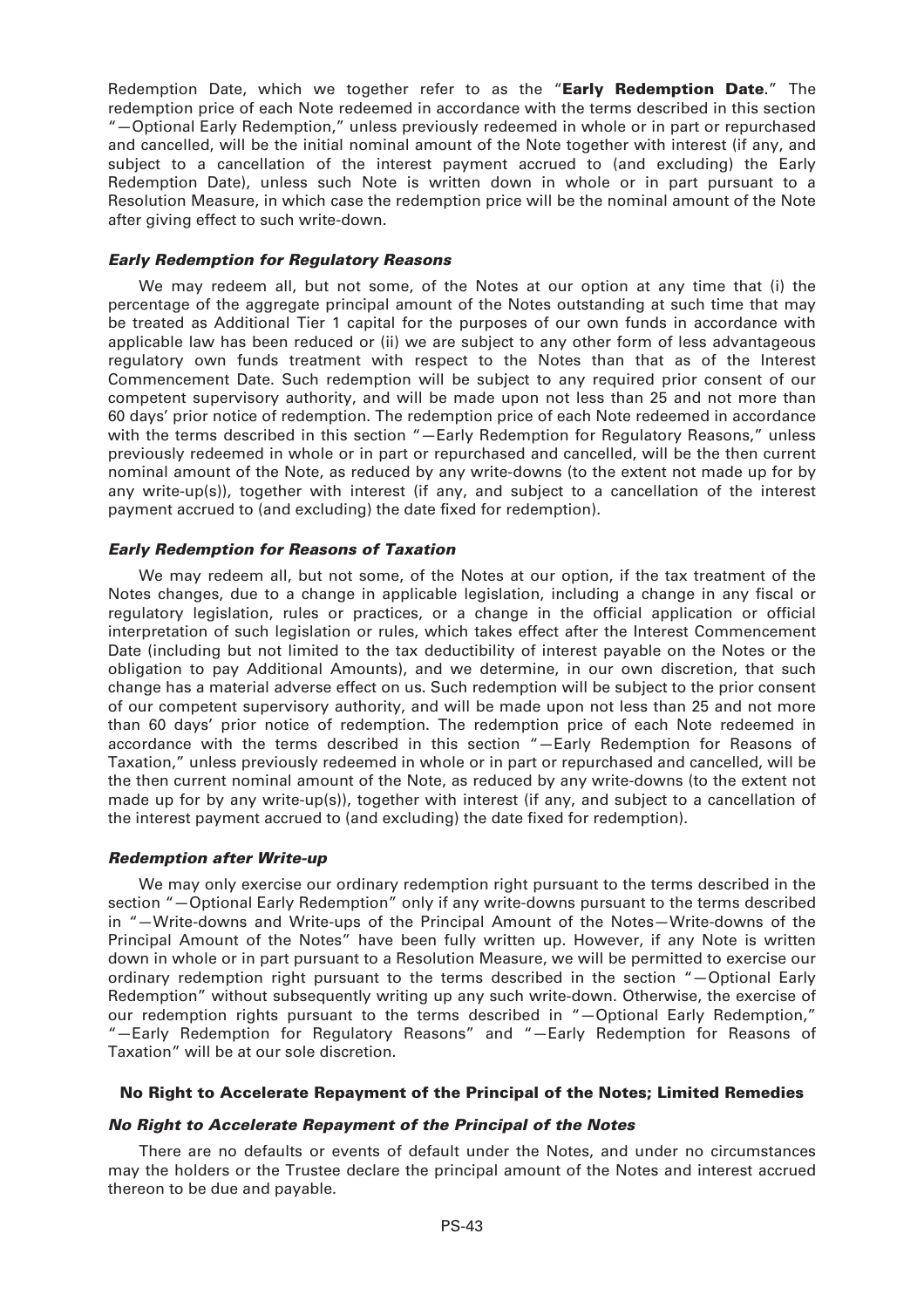**Under the terms of the Notes, we are not required to make any repayment of the principal amount of the Notes at any time or under any circumstances. Accordingly, you may lose part or all of your investment in the Notes. See "Risk Factors—The Notes have no fixed maturity and no fixed redemption date, there are no defaults or events of default under the Notes and you do not have any right to accelerate the repayment of the principal amount of the Notes. Accordingly, you may lose your investment in the Notes."**

If we do not make payments of principal of, interest on, or other amounts owing under the Notes (i) pursuant to the subordination provisions of the Notes, (ii) due to a Resolution Measure, (iii) as a result of any cancellation of interest in accordance with the terms described in "—Cancellation of Interest Payments" or (iv) as a result of any write-down pursuant to the terms described in "—Write-downs and Write-ups of the Principal Amount of the Notes," we will not be in default, and none of the Trustee and the holders will be permitted to demand repayment of the Notes. Moreover, in the event of a Resolution Measure, a cancellation of interest pursuant to the terms described in "—Cancellation of Interest Payments" or a write-down pursuant to the terms described in "—Write-downs and Write-ups of the Principal Amount of the Notes," the holders of the Notes may permanently lose the right to receive such payments. If we do not make payments of principal of, interest on, or other amounts owing under the Notes when due for reasons other than (i) pursuant to the subordination provisions of the Notes, (ii) due to a Resolution Measure, (iii) as a result of any cancellation of interest pursuant to the terms described in "—Cancellation of Interest Payments" or (iv) as a result of any write-down pursuant to the terms described in "-Write-downs and Write-ups of the Principal Amount of the Notes," we will be in breach of our obligations under the Capital Securities Indenture. Nevertheless, neither the Trustee nor the holders may demand repayment of the Notes in any such case. Furthermore, if we become subject to German insolvency proceedings, the Trustee and holder of the Notes will have no right to file a claim against us unless the competent insolvency court allows the filing of subordinated claims.

By your acquisition of the Notes, you will be deemed irrevocably to have agreed that (i) the imposition of a Resolution Measure by our competent resolution authority with respect to the Notes (ii) a cancellation of interest pursuant to the terms described in "—Cancellation of Interest Payments" or (iii) a write-down pursuant to the terms described in "—Write-downs and Writeups of the Principal Amount of the Notes" will not give rise to a default for purposes of Section 315(b) (Notice of Default) and Section 315(c) (Duties of the Trustee in Case of Default) of the Trust Indenture Act.

# *Limited Remedies*

Upon the occurrence of any non-payment of principal of, interest on, or other amounts owing under the Notes (other than (i) pursuant to the subordination provisions of the Notes, (ii) due to a Resolution Measure, (iii) as a result of any cancellation of interest pursuant to the terms described in "—Cancellation of Interest Payments" or (iv) as a result of any write-down pursuant to the terms described in "—Write-downs and Write-ups of the Principal Amount of the Notes"), we will give prompt written notice to the Trustee and the paying agent. In such case and subject to the waiver in "—Resolution Measures—Deemed Agreement to Resolution Measures," the Trustee may proceed to protect and enforce its rights and the rights of the holders in accordance with the Capital Securities Indenture whether in connection with (a) any failure by us under the terms of the Base Capital Securities Indenture to make any payment of principal of, interest on, or other amounts owing under the Notes at such time as such payment is required to be made pursuant to the terms of the Notes or (b) any breach by us of our obligations under Notes, the Capital Securities Indenture or otherwise, by such judicial proceedings as the Trustee will deem most effective as directed by the Holders, provided that we will not, as a result of the bringing of such judicial proceedings, be required to pay any amount representing or measured by reference to principal or interest on the Notes prior to any date on which the principal of, or any interest on, the Notes would have otherwise been payable.

Other than the limited remedies specified above, no remedy against us will be available to the Trustee or the holders whether for the recovery of amounts owing in respect of the Notes or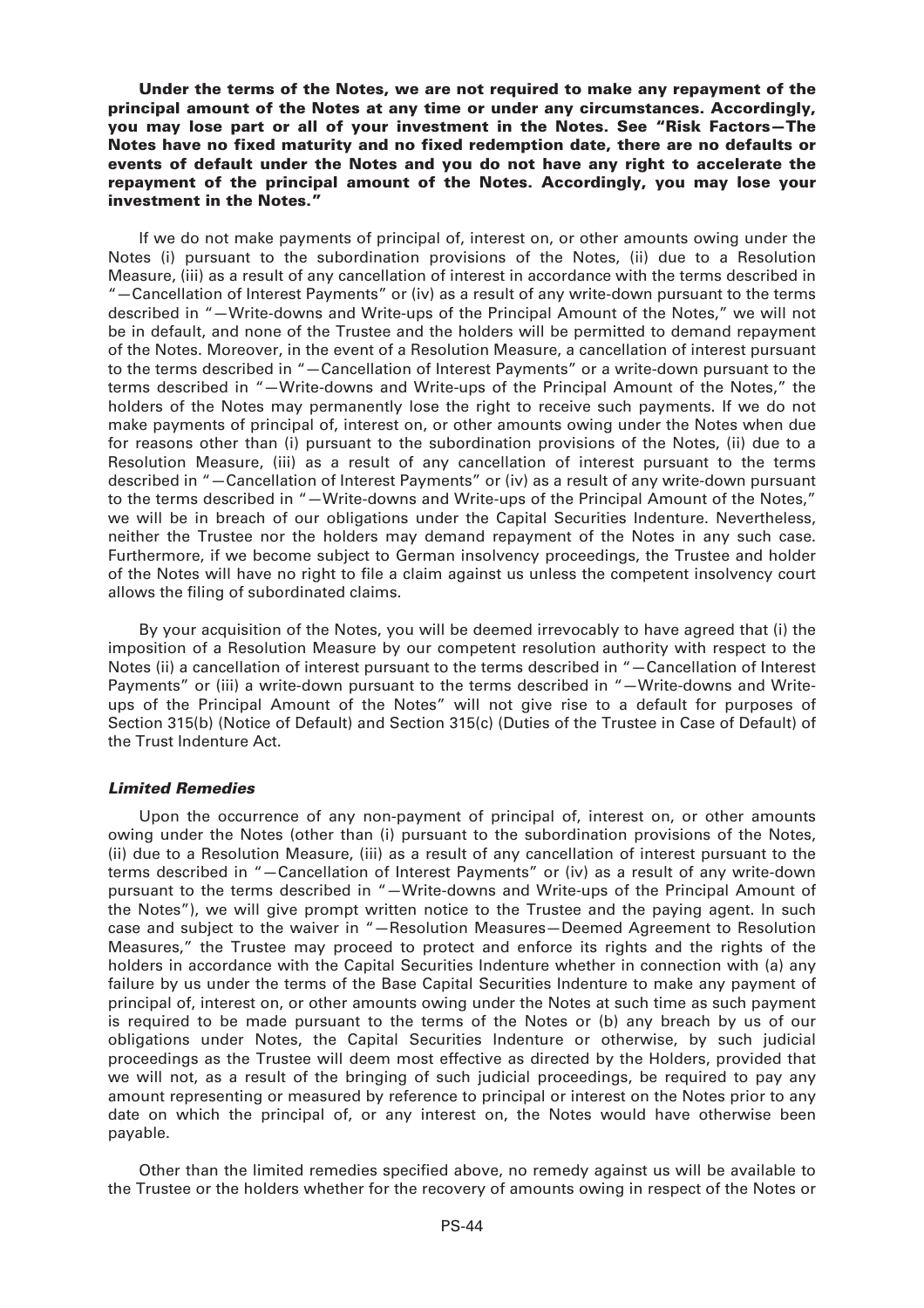under the Capital Securities Indenture or in respect of any breach by us of our obligations under the Capital Securities Indenture or in respect of the Notes, except that the Trustee and the holders will have such rights and powers as they are required to have under the Trust Indenture Act, and provided that any payments are subject to the subordination provisions of the Notes. any Resolution Measure, a cancellation of interest pursuant to the terms described in "—Cancellation of Interest Payments" or a write-down pursuant to the terms described in "—Write-downs and Write-ups of the Principal Amount of the Notes."

# **Amendments to the Capital Securities Indenture and the Notes**

# *Modification without Consent of Holders*

We and the Trustee may amend, modify or supplement the Capital Securities Indenture or the Notes without the consent of any holder of the Notes to:

- evidence the assumption by a successor corporation of our obligations;
- add covenants for the protection of the holders of the Notes:
- cure any ambiguity or correct any inconsistency or manifest error;
- to give effect to any variation to the terms of the Notes as a result of any exercise of any Resolution Measure;
- establish the forms or terms of the Notes of any series; or
- evidence the acceptance of appointment by a successor trustee.

# *Modification Requiring Consent of Each Holder*

We and the Trustee may not make any of the following changes to any outstanding Note without the consent of each holder that would be affected by such change:

- reduce the principal amount of such Note in any manner not permitted pursuant to the terms of the Notes;
- reduce the rate or change the time of payment of interest of the Notes in any manner not permitted pursuant to the terms of the Notes;
- reduce any amount payable on redemption;
- change the currency in which the principal, premium, or interest thereon is payable;
- modify the provisions of the Capital Securities Indenture with respect to the subordination of the Notes in a manner adverse to the holders;
- reduce the percentage of Notes the consent of whose holders is required for modification of the Capital Securities Indenture; or
- to the extent required by the Trust Indenture Act and subject to the subordination and other provisions of the Notes, impair the right of any holder to institute actions to receive payment of the principal of and interest on the Notes on or after the respective due dates expressly provided for pursuant to the terms of the Notes.

# *Modification with Consent of Holders of a Majority*

We and the Trustee may make any other change to the Capital Securities Indenture and to the rights of the holders of the Notes, if we obtain the consent of the holders of not less than a majority in aggregate principal amount of all affected series of outstanding Notes, voting as one class.

# **Payments Subject to Fiscal Laws**

All payments in respect of the Notes are subject in all cases to (i) any applicable fiscal or other laws and regulations in the place of payment, but without prejudice to the terms described in "—Payment of Additional Amounts," and (ii) any withholding or deduction required pursuant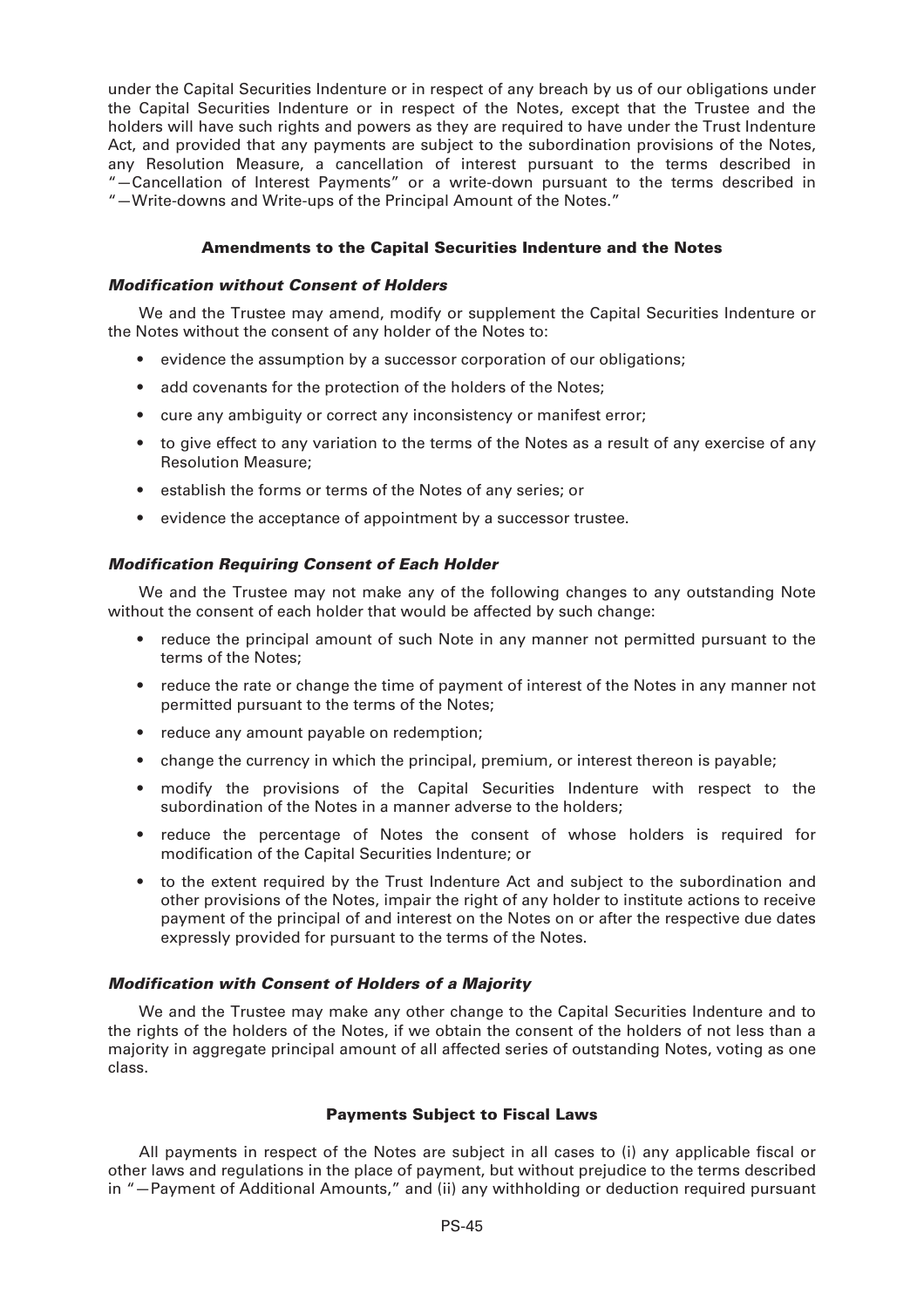to an agreement described in Section 1471(b) of the U.S. Internal Revenue Code of 1986 (which we refer to as the "**Code**") or otherwise imposed pursuant to Sections 1471 through 1474 of the Code, (or any regulations or agreements thereunder or official interpretations thereof) or an intergovernmental agreement between the United States and another jurisdiction facilitating the implementation thereof (or any law implementing such an intergovernmental agreement) (which we refer to collectively as collectively, "**FATCA**").

# **Payment of Additional Amounts**

All amounts payable in respect of the Notes will be paid without withholding or deduction for or on account of any present or future taxes or duties of whatever nature imposed or levied by way of withholding or deduction by or in or for the account of the Federal Republic of Germany or any political subdivision or any authority thereof or therein having power to tax unless such withholding or deduction is required by law. In such event, we will pay such additional amounts (which we refer to as "**Additional Amounts**") as will be necessary in order that the net amounts received by the holders, after such withholding or deduction, will equal the respective amounts which would otherwise have been receivable by the holders in the absence of such withholding or deduction; except that no such Additional Amounts will be payable on account of any taxes or duties which:

- are payable by any person acting as custodian bank or collecting agent on behalf of a holder, or otherwise in any manner which does not constitute a deduction or withholding by us or our paying agent from payments of principal or interest made by it; or
- are payable by reason of the holder having, or having had, some personal or business connection with the Federal Republic of Germany and not merely by reason of the fact that payments in respect of the Notes are, or for purposes of taxation are deemed to be, derived from sources in, or are secured in, the Federal Republic of Germany; or
- are deducted or withheld pursuant to (i) any European Union Directive or Regulation concerning the taxation of interest income, or (ii) any international treaty or understanding relating to such taxation and to which the Federal Republic of Germany or the European Union is a party, or (iii) any provision of law implementing, or complying with, or introduced to conform with, such Directive, Regulation, treaty or understanding; or
- where presentation of the Notes is required, are withheld or deducted by a paying agent from a payment if the payment could have been made by another paying agent without such withholding or deduction; or
- are payable by reason of a change in a law that becomes effective more than 30 days after the relevant payment of principal or interest becomes due, or is duly provided for and notice thereof is published in accordance with the Capital Securities Indenture, whichever occurs later; or
- are avoidable or would have been avoidable through fulfillment of statutory requirements or through the submission of a declaration of non-residence or by otherwise enforcing a claim for exemption vis à vis the relevant tax authority; or
- are deducted or withheld in respect of FATCA; or
- are deducted or withheld because the beneficial owner of the Notes is not himself the legal owner (holder) of the Notes and the deduction or withholding in respect of payments to the beneficial owner would not have been made or the payment of Additional Amounts in respect of a payment to the beneficial owner in accordance with the above provisions could have been avoided if the latter had also been the legal owner (holder) of the Notes.

For the avoidance of doubt, no Additional Amounts will be payable in respect of (i) principal, interest or other amounts written down pursuant to a Resolution Measure, (ii) interest cancelled pursuant to the terms described in "—Cancellation of Interest Payments" or (iii) principal written down pursuant to the terms described in "—Write-downs and Write-ups of the Principal Amount of the Notes"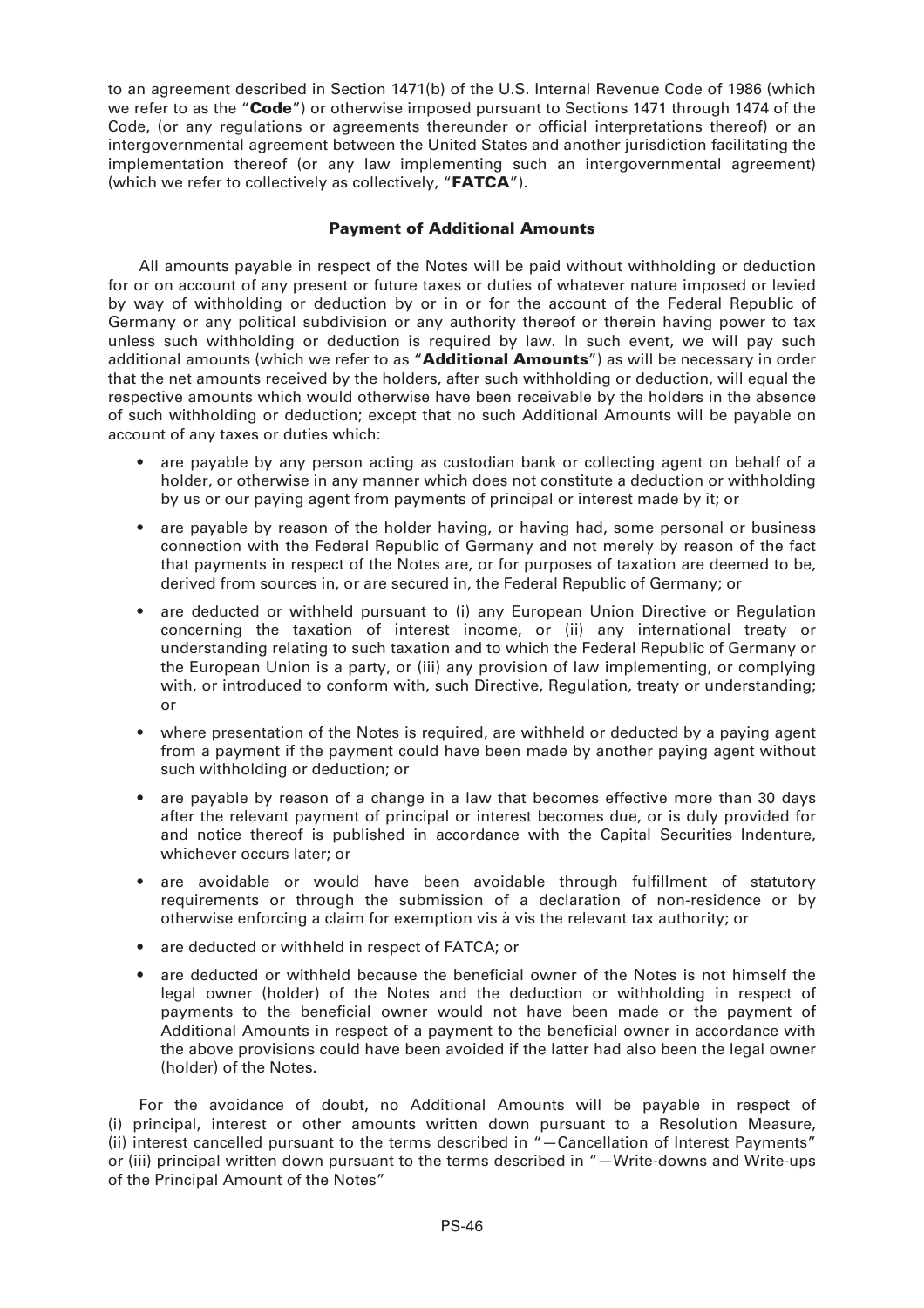#### **Other Currencies**

If any amounts with respect to any instrument are not expressed in our functional currency, for the purposes of the Notes and the Capital Securities Indenture such amounts will be converted into such functional currency at the then-prevailing exchange rate, as determined by us in our reasonable discretion, or such other procedure as provided by applicable capital regulations.

#### **Further Issues, Purchases, Cancellation and Prescription Period**

#### *Further Issues*

We may from time to time, without the consent of the holders, issue further Notes having the same terms and conditions as the Notes in all respects (or in all respects except for the issue date, interest commencement date and/or issue price) so as to form a single series with the Notes.

#### *Purchases*

We may (subject to the prior consent of our competent supervisory authority, if required) purchase Notes in a regulated market or otherwise at any price. Notes purchased by us may, at our option, be held, resold or surrendered to the paying agent for cancellation. If purchases are made by public tender, tenders for such Notes must be made available to all holders of such Notes alike in accordance with the Capital Securities Indenture.

#### *Cancellation*

All Notes redeemed in full will be cancelled forthwith and may not be reissued or resold.

#### *Prescription Period*

Under the laws of New York, claims relating to principal and interest payable under the terms of the Notes will be prescribed according to the applicable statute of limitations, which would bar any such claim no earlier than 6 years after the payment date.

#### **Other Currencies**

If any amounts with respect to any instrument are not expressed in our functional currency, for the purposes of the Notes and the Capital Securities Indenture, such amounts will be converted into such functional currency at the then-prevailing exchange rate, as determined by us in our reasonable discretion, or such other procedure as provided by applicable capital regulations.

#### **Replacement of Notes**

At the expense of the holder, we may, in our discretion, replace any Notes that become mutilated, destroyed, lost or stolen or are apparently destroyed, lost or stolen. The mutilated Notes must be delivered to the Trustee, the paying agent and the registrar or satisfactory evidence of the destruction, loss or theft of the Notes must be delivered to us, the paying agent, the registrar and the Trustee. At the expense of the holder, an indemnity that is satisfactory to us, the principal paying agent, the registrar, in the case of registered Notes, and the Trustee may be required before a replacement Note will be issued.

# **Notices**

Notices to be given to holders of Notes represented by a global note will be given only to the Depositary, as the registered holder, in accordance with its applicable policies as in effect from time to time. We expect that any such notices will be passed on by the Depositary to the beneficial owners of interests in the Notes in accordance with the standard rules and procedures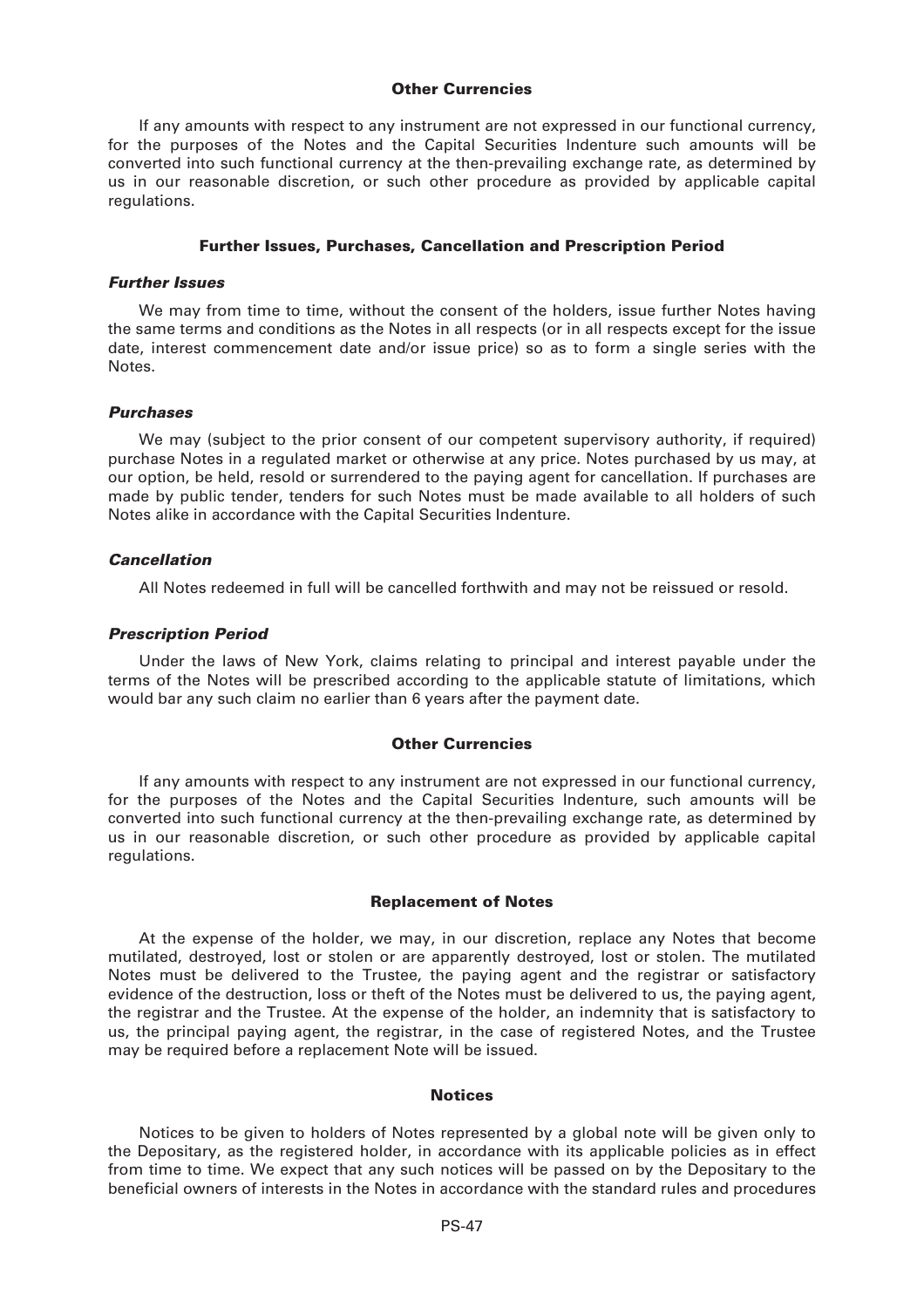of the Depositary and its direct and indirect participants, including Clearstream, Luxembourg and the Euroclear operator. Notices to be given in respect of Notes held in street name will be given only to the bank, broker or other financial institution in whose name the Notes are registered, and not the owner of any beneficial interests. Notices to be given to holders of certificated (i.e., definitive) Notes will be sent by mail to the respective addresses of the holders as they appear in the note register, and will be deemed given when mailed. In addition, so long as the Notes are listed on the Official List of the Luxembourg Stock Exchange, notices that we are required to publish on a website or newspaper of general circulation pursuant to Luxembourg Stock Exchange rules will be made available on the Luxembourg Stock Exchange's website (www.bourse.lu).

For the avoidance of doubt, notices to the holders with respect to the imposition of a Resolution Measure, a cancellation of interest pursuant to "—Cancellation of Interest Payments" or a write-down pursuant to "—Write-downs and Write-ups of the Principal Amount of the Notes" will be given directly by us to the Depositary.

# **Governing Law**

The Notes and the Capital Securities Indenture will be governed by and construed in accordance with the laws of the State of New York, except for the subordination provisions of each of the Notes and the Capital Securities Indenture, which will be governed by and construed in accordance with the laws of the Federal Republic of Germany.

### **Listing**

Application has been made to list the Notes on the Official List of the Luxembourg Stock Exchange and to trade the Notes on the Euro MTF market. The Euro MTF Market of the Luxembourg Stock Exchange is not a regulated market for purposes of the Markets in Financial Investments Directive (Directive 2004/39/EC). We cannot guarantee that our application will be approved, and settlement of the Notes is not conditional on obtaining the listing.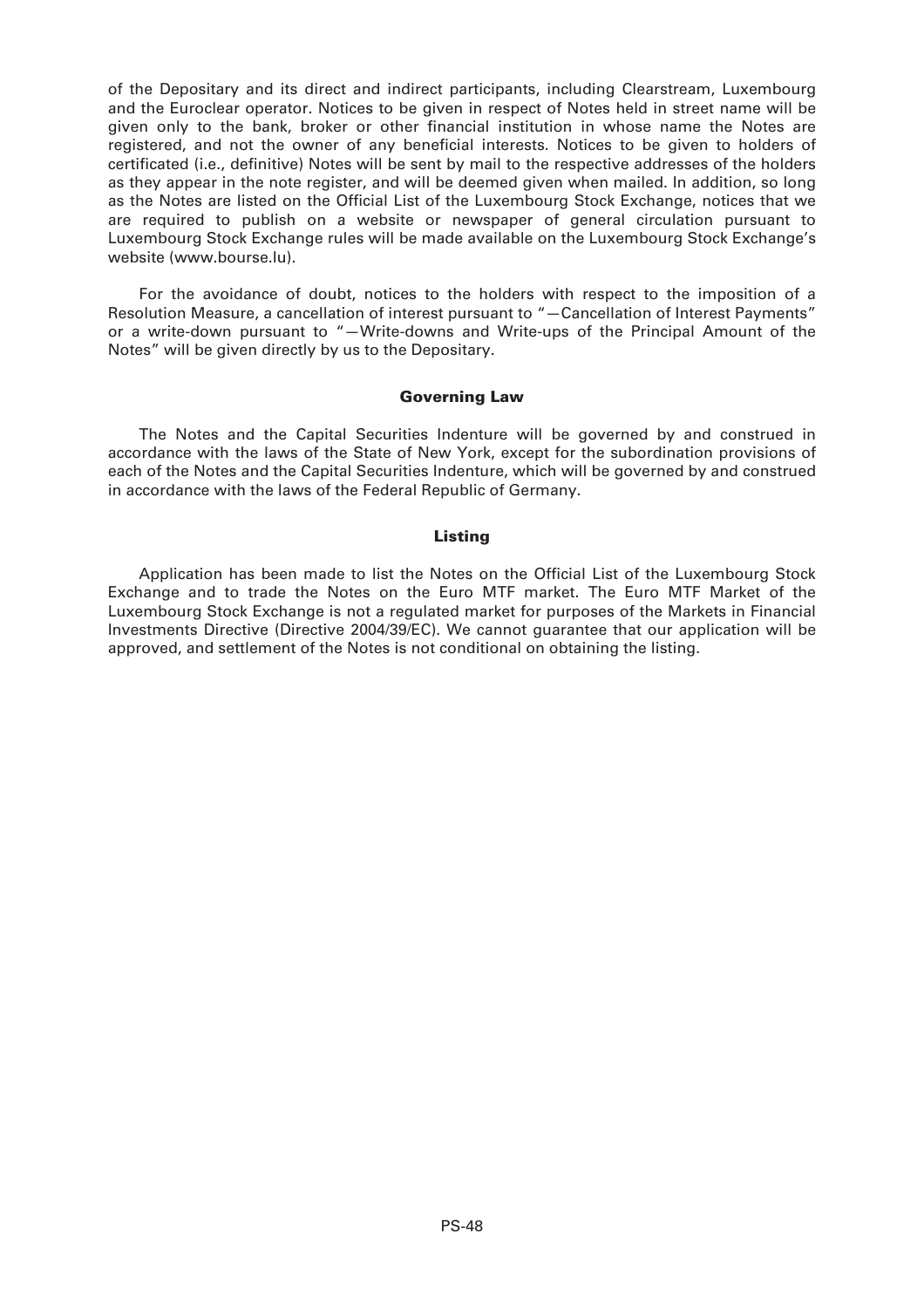# **AVAILABLE DISTRIBUTABLE ITEMS OF THE BANK**

The terms of the Notes restrict us from making interest payments on the Notes in certain circumstances when the Distributions that are simultaneously planned or made or that have been made by us on our other Tier 1 Instruments during the relevant financial year would exceed our Available Distributable Items.

In order to determine whether we would be permitted, pursuant to the terms of the Notes, to make an Interest Payment on the Notes on any Interest Payment Date, we will first determine our Available Distributable Items in accordance with the terms of the Notes by determining:

- our profit (*Gewinn*) as of the end of the financial year immediately preceding the relevant Interest Payment Date on the basis of our relevant unconsolidated financial statements for such financial year;
- plus, as applicable, any profits carried forward and distributable reserves (*ausschüttungsfähige Rücklagen*) on the basis of our unconsolidated financial statements for our financial year immediately preceding the relevant Interest Payment Date; and
- minus, as applicable, any losses carried forward and any profits which are nondistributable pursuant to applicable law or our Articles of Association and any amounts allocated to the non-distributable reserves, each as determined on the basis of our unconsolidated financial statements for our financial year immediately preceding the relevant Interest Payment Date.

With respect to the determination above, the CRR uses the term "profit (*Gewinn*)" and accordingly, we have used the term in the Capital Securities Indenture and the terms of the Notes. The corresponding line item in our unconsolidated financial statements is "net income (*Jahresüberschuss*)."

After making the determination above, we will then increase such amount by the aggregate amount of interest reflected as expenses for distributions in respect of Tier 1 Instruments included in our unconsolidated financial statements for our financial year immediately preceding the relevant Interest Payment Date. Tier 1 Instruments will include capital instruments which, according to the CRR, qualify as common equity Tier 1 capital or Additional Tier 1 capital (including the Notes) and will also include expenses in respect of payment obligations by us under support undertakings and subordinated guarantees entered into in relation to certain legacy Tier 1 instruments (previously issued in the form of non-cumulative preferred securities by certain of our consolidated subsidiaries).

We will then subtract in chronological order every gross payment we will make on our other Tier 1 Instruments from the sum resulting from the above calculation. On the basis of this calculation, we will determine whether, by the time we intend to make an interest payment on the Notes, the remaining amount will be sufficient to cover such interest payment.

Available Distributable Items are determined on the basis of our audited unconsolidated financial statements prepared in accordance with German GAAP and other applicable German law then in effect. German GAAP differs in certain respects from IFRS, in accordance with which Deutsche Bank Group prepares its consolidated financial statements. Available Distributable Items in respect of any financial year include, in addition to annual profits, transfers made by us, in our discretion, of amounts denoted below as "Other revenue reserves after net income attribution (*Andere Gewinnrücklagen (nach Einstellungen in Gewinnrücklagen*))." In addition, in determining the Available Distributable Items for any financial year, the amounts shown below as "Profit carried forward from previous year (*Gewinnvortrag aus dem Vorjahr*)" may be transferred in our discretion to offset any losses which may be incurred by us.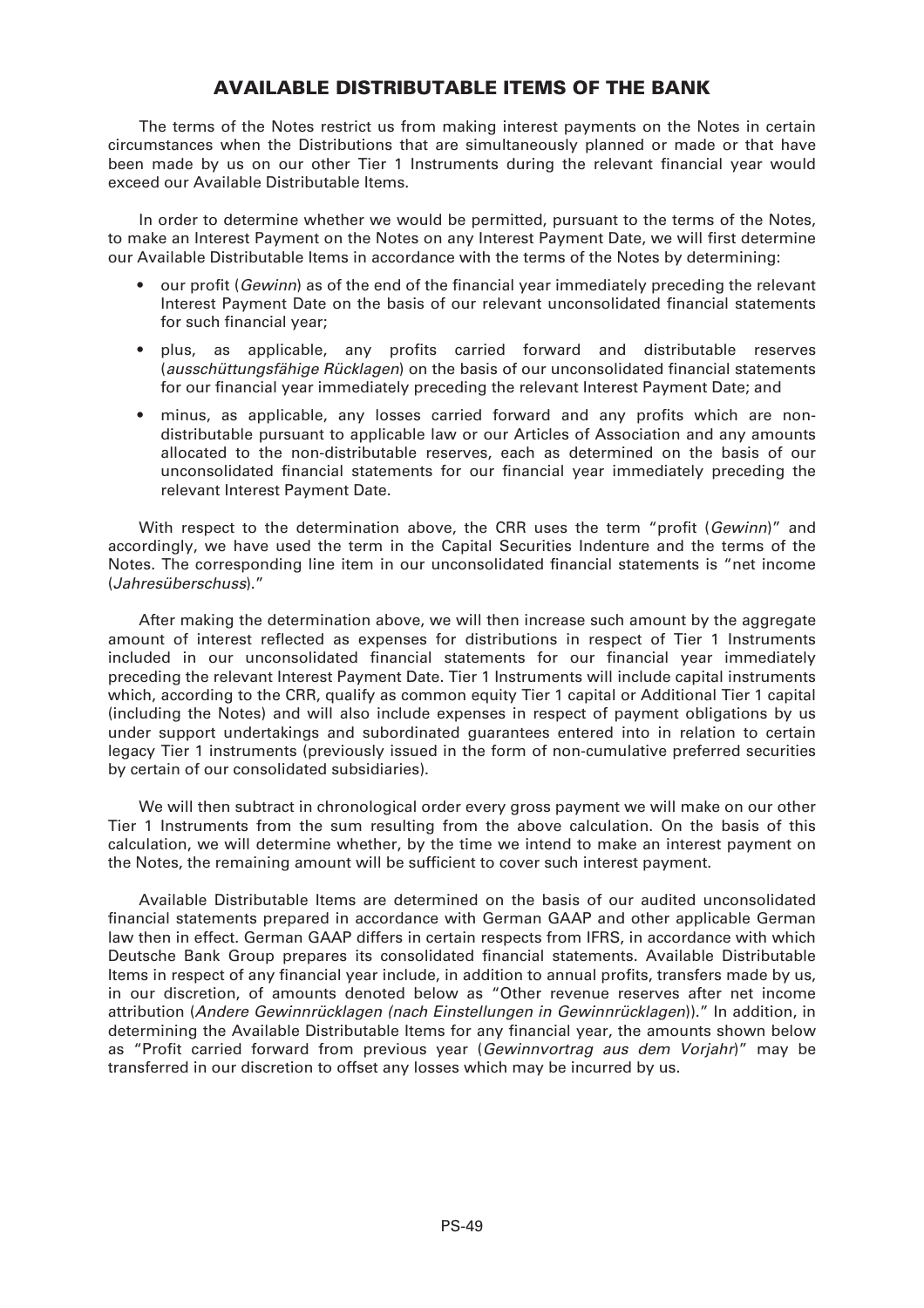The following table sets forth, for the financial years ended December 31, 2013, 2012 and 2011, the items derived from our unconsolidated income statement and balance sheet for the respective financial year as well as from the notes to the balance sheet of the respective audited financial statements that affect the calculation of our Available Distributable Items as well as interest expenses on Tier 1 Instruments that relate to the foregoing discussion:

|                                                                                                                                                                                                                                                                          | For the financial year ended<br>December 31. |          |         |
|--------------------------------------------------------------------------------------------------------------------------------------------------------------------------------------------------------------------------------------------------------------------------|----------------------------------------------|----------|---------|
|                                                                                                                                                                                                                                                                          | 2013                                         | 2012     | 2011    |
|                                                                                                                                                                                                                                                                          | (in $\epsilon$ millions)                     |          |         |
| Distributable Profit (Bilanzgewinn)                                                                                                                                                                                                                                      | 920                                          | 792      | 852     |
| Net income (Jahresüberschuss)<br>Profits carried forward from previous year (Gewinnvortrag aus                                                                                                                                                                           | 893                                          | 729      | 1,426   |
| Net income attribution to revenue reserves (Einstellungen in                                                                                                                                                                                                             | 28                                           | 163      | 126     |
|                                                                                                                                                                                                                                                                          |                                              | (100)    | (700)   |
| Other revenue reserves after net income attribution to<br>revenue reserves (Andere Gewinnrücklagen (nach                                                                                                                                                                 |                                              |          |         |
| Einstellungen in Gewinnrücklagen)                                                                                                                                                                                                                                        | 6,111                                        | 6,114    | 5,434   |
| <b>Total dividend potential before amount blocked </b><br>Minus profits non-distributable pursuant to applicable law,<br>including dividend amount blocked under section 268 (8) of the<br>German Commercial Code (ausschüttungsgesperrte Beträge                        | 7.031                                        | 6,906    | 6,286   |
|                                                                                                                                                                                                                                                                          | (5,064)                                      | (6, 115) | (5,453) |
| Available Distributable Items<br>Plus aggregate amount of interest expenses relating to                                                                                                                                                                                  | 1.967                                        | 791      | 833     |
| Distributions on Tier 1 Instruments                                                                                                                                                                                                                                      | 756                                          | 791      | 753     |
| Total amount referred to in "Description of the Notes-<br><b>Cancellation of Interest Payments-Mandatory</b><br><b>Cancellation of Interest Payments" as being available to</b><br>cover Interest Payments on the Notes and Distributions<br>on other Tier 1 Instruments | 2,723                                        | 1,582    | 1,586   |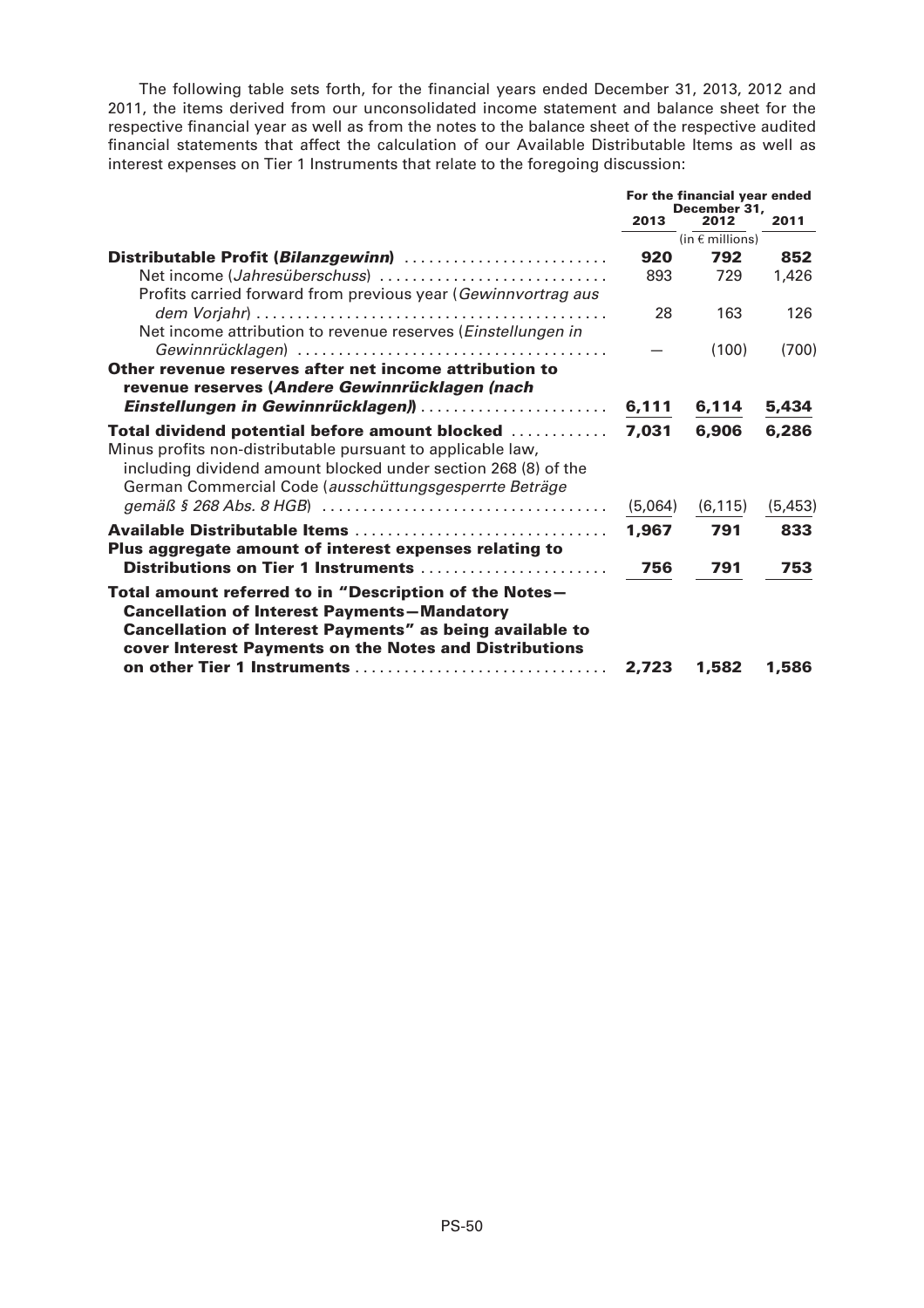# **THE DEPOSITARY**

The Depository Trust Company, New York, New York will be designated as the depositary for each registered global note. Each registered global note will be registered in the name of Cede & Co., the Depositary's nominee.

**What Is the Depositary?** The Depositary is a limited-purpose trust company organized under the New York Banking Law, a "banking organization" within the meaning of the New York Banking Law, a member of the Federal Reserve System, a "clearing corporation" within the meaning of the New York Uniform Commercial Code, and a "clearing agency" registered pursuant to the provisions of Section 17A of the Exchange Act. The Depositary holds securities deposited with it by its direct participants, and it facilitates the settlement of transactions among its direct participants in those securities through electronic computerized book-entry changes in participants' accounts, eliminating the need for physical movement of securities certificates. The Depositary's direct participants include both U.S. and non-U.S. securities brokers and dealers, including the agents, banks, trust companies, clearing corporations and other organizations, some of whom and/or their representatives own the Depositary. Access to the Depositary's book-entry system is also available to others, including both U.S. and non-U.S. brokers and dealers, banks, trust companies and clearing corporations that clear through or maintain a custodial relationship with a participant, either directly or indirectly. The rules applicable to the Depositary and its participants are on file with the SEC.

**Beneficial Ownership Interests and the Depositary's Book-Entry System.** Purchases of the Notes under the Depositary's system must be made by or through its direct participants, which will receive a credit for the Notes on the Depositary's records. The ownership interest of each actual purchaser of each Note (the "beneficial owner") is in turn to be recorded on the records of direct and indirect participants. Beneficial owners will not receive written confirmation from the Depositary of their purchase, but beneficial owners are expected to receive written confirmations providing details of the transaction, as well as periodic statements of their holdings, from the direct or indirect participants through which the beneficial owner entered into the transaction. Transfers of ownership interests in the Notes are to be made by entries on the books of direct and indirect participants acting on behalf of beneficial owners. Beneficial owners will not receive certificates representing their ownership interests in Notes, except in the event that use of the book-entry system for the Notes is discontinued.

To facilitate subsequent transfers, all Notes deposited with the Depositary are registered in the name of Cede & Co, or such other name as may be requested by the Depositary. The deposit of Notes with the Depositary and their registration in the name of Cede & Co. or such other nominee of the Depositary do not effect any change in beneficial ownership. The Depositary has no knowledge of the actual beneficial owners of the Notes; the Depositary's records reflect only the identity of the direct participants to whose accounts the Notes are credited, which may or may not be the beneficial owners. The participants will remain responsible for keeping account of their holdings on behalf of their customers.

**Notices and Communications.** Conveyance of notices and other communications by the Depositary to direct participants, by direct participants to indirect participants, and by direct participants and indirect participants to beneficial owners will be governed by arrangements among them, subject to any statutory or regulatory requirements as may be in effect from time to time.

**Voting.** Neither the Depositary nor Cede & Co. (nor such other nominee of the Depositary) will consent or vote with respect to the Notes unless authorized by a direct participant in accordance with the Depositary's procedures. Under its usual procedures, the Depositary mails an omnibus proxy to us as soon as possible after the applicable record date. The omnibus proxy assigns Cede & Co.'s consenting or voting rights to those direct participants identified in a listing attached to the omnibus proxy to whose accounts the Notes are credited on the record date.

**Payments.** Redemption proceeds, distributions, and other payments on the Notes will be made to Cede & Co or such other nominee as may be requested by the Depositary. The Depositary's practice is to credit direct participants' accounts upon the Depositary's receipt of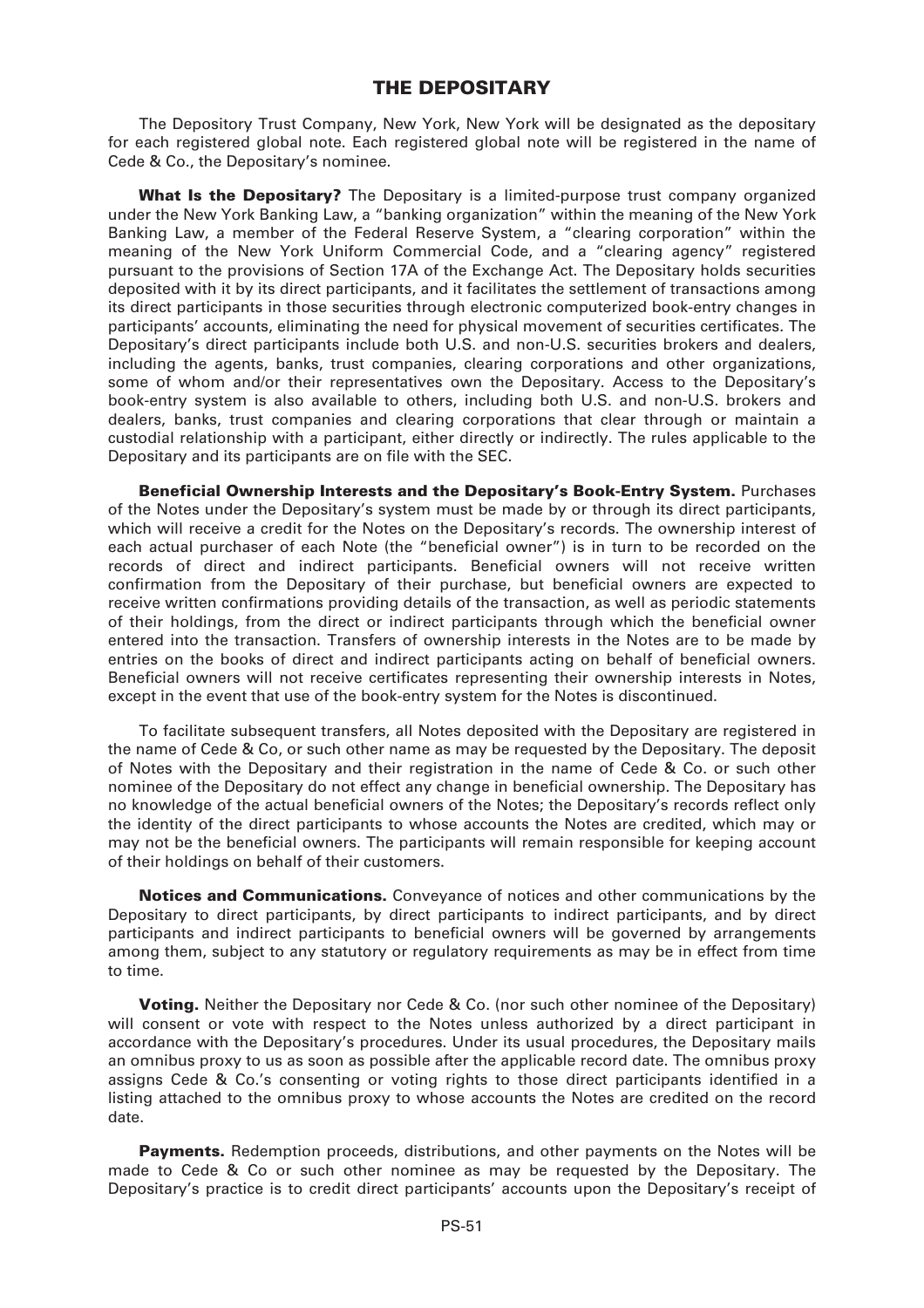funds or other property and corresponding detail information from us or any agent of ours, on the date payable in accordance with their respective holdings shown on the Depositary's records. Payments by participants to beneficial owners will be governed by standing instructions and customary practices and will be the responsibility of such participant and not of the Depositary or its nominee, the Trustee, any agent of ours, or us, subject to any statutory or regulatory requirements that may be in effect from time to time. Payments of redemption proceeds, distributions, and other payments to Cede & Co. or such other nominee as may be requested by the Depositary are our responsibility or the responsibility of any paying agent of ours, disbursement of such payments to direct participants will be the responsibility of the Depositary, and disbursement of such payments to the beneficial owners will be the responsibility of direct and indirect participants.

**Discontinuance of the Depositary.** The Depositary may discontinue providing its services as depositary with respect to the Notes at any time by giving reasonable notice to us or our agent. Under such circumstances, in the event that a successor depositary is not obtained by us within 90 days, security certificates are required to be printed and delivered. See "Forms of Securities—Global Securities" in the accompanying prospectus.

We may decide to discontinue use of the system of book-entry transfers through the Depositary or any successor depositary. In that event, security certificates will be printed and delivered. See "Forms of Securities—Global Securities" in the accompanying prospectus.

*According to the Depositary, the foregoing information relating to the Depositary has been provided to the financial community for informational purposes only and is not intended to serve as a representation, warranty or contract modification of any kind. The information in this section concerning the Depositary and its book-entry system has been obtained from sources we believe to be reliable, but we take no responsibility for the accuracy thereof. The Depositary may change or discontinue the foregoing procedures at any time. See "Form of Securities" in the accompanying prospectus for additional information about the form of the Notes.*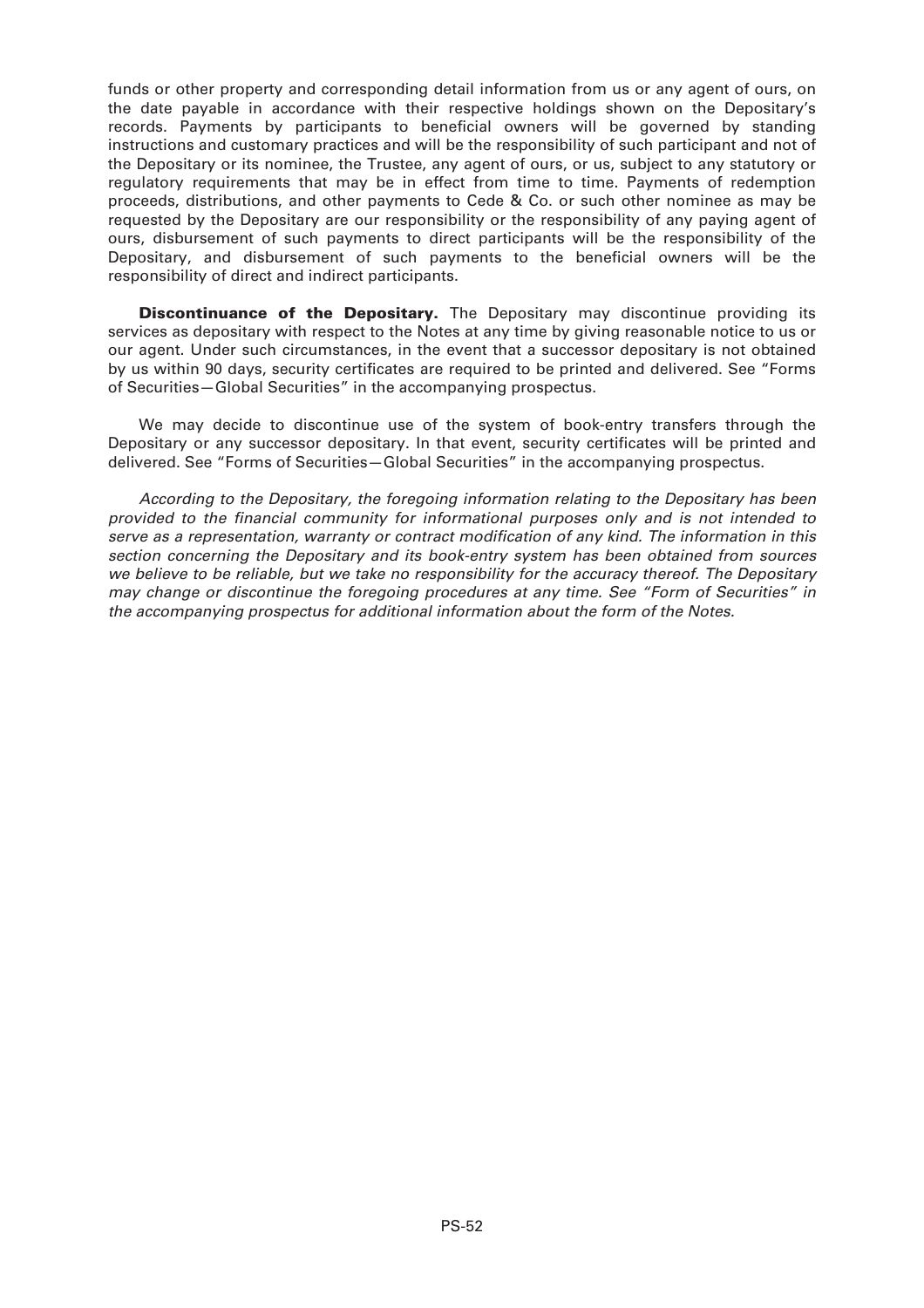# **BOOK-ENTRY, DELIVERY AND FORM**

The Notes will be issued in the form of one or more fully registered global notes which will be deposited with, or on behalf of, the Depositary and registered in the name of Cede & Co., the Depositary's nominee. Beneficial interests in the registered global notes will be represented through book-entry accounts of financial institutions acting on behalf of beneficial owners as direct and indirect participants in the Depositary. Investors may elect to hold interests in the registered global notes held by the Depositary through Clearstream, Luxembourg or the Euroclear operator if they are participants in those systems, or indirectly through organizations which are participants in those systems. Clearstream, Luxembourg and the Euroclear operator will hold interests on behalf of their participants through customers' securities accounts in Clearstream, Luxembourg's and the Euroclear operator's names on the books of their respective depositaries, which in turn will hold such interests in the registered global notes in customers' securities accounts in the depositaries' names on the books of the Depositary. Citibank N.A. will act as depositary for Clearstream, Luxembourg and JPMorgan Chase Bank, N.A. will act as depositary for the Euroclear operator. We refer to each of Citibank, N.A. and JPMorgan Chase Bank, N.A., acting in this depositary capacity, as the "U.S. depositary" for the relevant clearing system. Except as set forth below, the registered global notes may be transferred, in whole but not in part, only to the Depositary, another nominee of the Depositary or to a successor of the Depositary or its nominee.

Clearstream, Luxembourg advises that it is incorporated under the laws of Luxembourg as a bank. Clearstream, Luxembourg holds securities for its customers, "Clearstream, Luxembourg customers," and facilitates the clearance and settlement of securities transactions between Clearstream, Luxembourg customers through electronic book-entry transfers between their accounts, thereby eliminating the need for physical movement of securities. Clearstream, Luxembourg provides to Clearstream, Luxembourg customers, among other things, services for safekeeping, administration, clearance and settlement of internationally traded securities and securities lending and borrowing. Clearstream, Luxembourg interfaces with domestic securities markets in over 30 countries through established depository and custodial relationships. As a bank, Clearstream, Luxembourg is subject to regulation by the Luxembourg Commission for the Supervision of the Financial Sector (Commission de Surveillance du Secteur Financier). Clearstream, Luxembourg customers are world-wide financial institutions, including underwriters, securities brokers and dealers, banks, trust companies and clearing corporations. Clearstream, Luxembourg's U.S. customers are limited to securities brokers and dealers and banks. Indirect access to Clearstream, Luxembourg is also available to other institutions such as banks, brokers, dealers and trust companies that clear through or maintain a custodial relationship with a Clearstream, Luxembourg customer. Clearstream, Luxembourg has established an electronic bridge with the Euroclear operator to facilitate settlement of trades between Clearstream, Luxembourg and the Euroclear operator.

Distributions with respect to the Notes held through Clearstream, Luxembourg will be credited to cash accounts of Clearstream, Luxembourg customers in accordance with its rules and procedures, to the extent received by the U.S. depositary for Clearstream, Luxembourg.

The Euroclear operator advises that the Euroclear System was created in 1968 to hold securities for its participants, "Euroclear participants," and to clear and settle transactions between Euroclear participants through simultaneous electronic book-entry delivery against payment, thereby eliminating the need for physical movement of certificates and any risk from lack of simultaneous transfers of securities and cash. The Euroclear System is owned by Euroclear Clearance System Public Limited Company and operated through a license agreement by the Euroclear operator, a bank incorporated under the laws of the Kingdom of Belgium. The Euroclear operator is regulated and examined by the Belgian Banking and Finance Commission and the National Bank of Belgium.

The Euroclear operator holds securities and book-entry interests in securities for participating organizations and facilitates the clearance and settlement of securities transactions between Euroclear participants and between Euroclear participants and participants of certain other securities intermediaries through electronic book-entry changes in accounts of such participants or other securities intermediaries.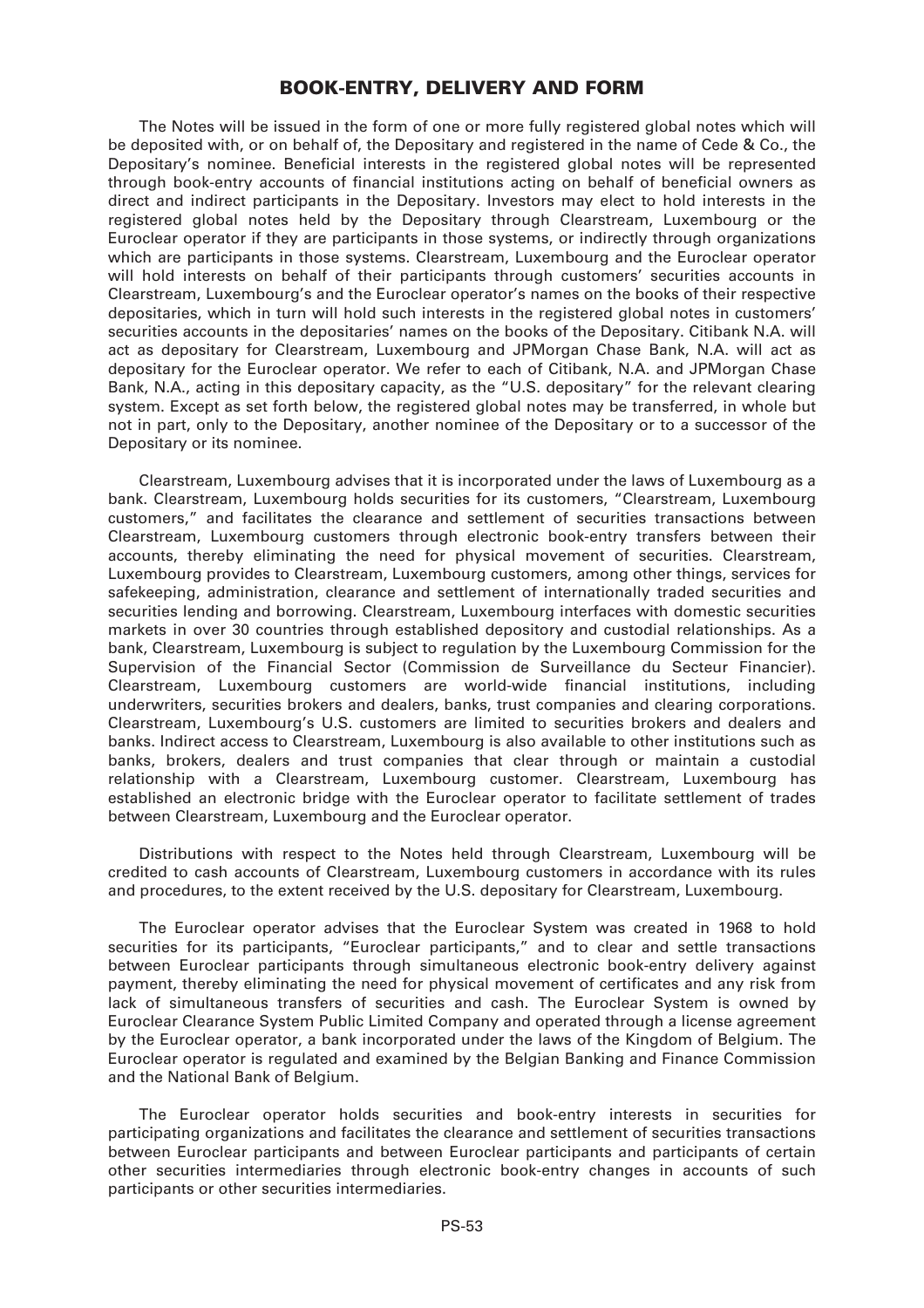The Euroclear operator provides Euroclear participants with, among other things, safekeeping, administration, clearance and settlement, securities lending and borrowing and related services.

Non-participants of Euroclear may acquire, hold and transfer book-entry interests in Notes through accounts with a direct participant of Euroclear or any other securities intermediary that holds a book-entry interest in the Notes through one or more securities intermediaries standing between such other securities intermediary and the Euroclear operator.

Securities clearance accounts and cash accounts with the Euroclear operator are governed by the Terms and Conditions Governing Use of Euroclear and the related Operating Procedures of the Euroclear System, and applicable Belgian law, collectively, the "terms and conditions." The terms and conditions govern transfers of securities and cash within the Euroclear System, withdrawals of securities and cash from the Euroclear System, and receipts of payments with respect to securities in the Euroclear System. All securities in the Euroclear System are held on a fungible basis without attribution of specific certificates to specific securities clearance accounts. The Euroclear operator acts under the terms and conditions only on behalf of Euroclear participants and has no record of or relationship with persons holding through Euroclear participants.

Distributions with respect to the Notes held beneficially through the Euroclear System will be credited to the cash accounts of Euroclear participants in accordance with the terms and conditions, to the extent received by the U.S. depositary for the Euroclear operator.

Although the Euroclear operator has agreed to the procedures provided below in order to facilitate transfers of securities among Euroclear participants and between Euroclear participants and participants of other intermediaries, it is under no obligation to perform or continue to perform in accordance with such procedures, and such procedures may be modified or discontinued at any time.

Investors electing to acquire securities through an account with the Euroclear operator or some other securities intermediary must follow the settlement procedures of such an intermediary with respect to the settlement of new issues of securities. Investors electing to acquire, hold or transfer securities through an account with the Euroclear operator or some other securities intermediary must follow the settlement procedures of such an intermediary with respect to the settlement of secondary market transactions of such securities.

Investors who are Euroclear participants may acquire, hold or transfer interests in securities by book-entry to accounts with the Euroclear operator. Investors who are not Euroclear participants may acquire, hold or transfer interests in securities by book-entry to accounts with a securities intermediary who holds a book-entry interest in these securities through accounts with Euroclear.

The Euroclear operator further advises that investors that acquire, hold and transfer interests in securities by book-entry through accounts with the Euroclear operator or any other securities intermediary are subject to the laws and contractual provisions governing their relationship with their intermediary, as well as the laws and contractual provisions governing the relationship between their intermediary and each other intermediary, if any, standing between themselves and the securities.

The Euroclear operator further advises that, under Belgian law, investors that are credited with securities on the records of the Euroclear operator have a co-property right in the fungible pool of interests in securities on deposit with the Euroclear operator in an amount equal to the amount of interests in securities credited to their accounts. In the event of the insolvency of the Euroclear operator, Euroclear participants would have a right under Belgian law to the return of the amount and type of interests in securities credited to their accounts with the Euroclear operator. If the Euroclear operator does not have a sufficient amount of interests in securities on deposit of a particular type to cover the claims of all participants credited with interests in securities of that type on the Euroclear operator's records, all participants having an amount of interests in securities of that type credited to their accounts with the Euroclear operator will have the right under Belgian law to the return of their *pro rata* share of the amount of interests in securities actually on deposit.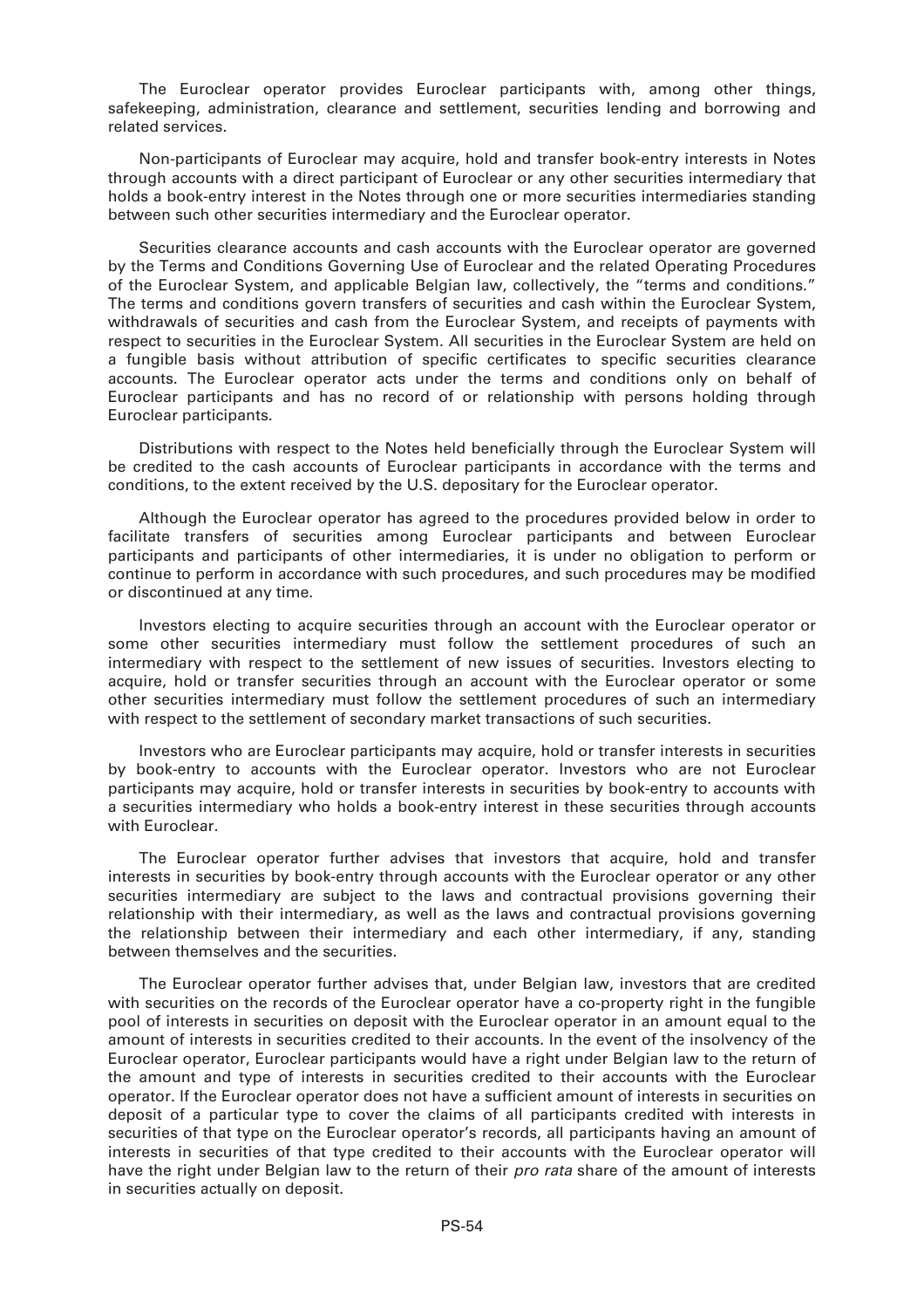Under Belgian law, the Euroclear operator is required to pass on the benefits of ownership in any interests in securities on deposit with it (such as dividends, voting rights and other entitlements) to any person credited with those interests in securities on its records.

Individual certificates in respect of the Notes will not be issued in exchange for the registered global notes, except in very limited circumstances. If the Depositary notifies us that it is unwilling or unable to continue as a clearing system in connection with the registered global notes or ceases to be a clearing agency registered under the Exchange Act, and a successor clearing system is not appointed by us within 90 days after receiving that notice from the Depositary or upon becoming aware that the Depositary is no longer so registered, we will issue or cause to be issued individual certificates in registered form on registration of transfer of, or in exchange for, book-entry interests in the Notes represented by registered global notes upon delivery of those registered global notes for cancellation.

Title to book-entry interests in the Notes will pass by book-entry registration of the transfer within the records of Clearstream, Luxembourg, the Euroclear operator or the Depositary, as the case may be, in accordance with their respective procedures. Book-entry interests in the Notes may be transferred within Clearstream, Luxembourg and within the Euroclear System and between Clearstream, Luxembourg and the Euroclear System in accordance with procedures established for these purposes by Clearstream, Luxembourg and the Euroclear operator. Bookentry interests in the Notes may be transferred within the Depositary in accordance with procedures established for this purpose by the Depositary. Transfers of book-entry interests in the Notes among Clearstream, Luxembourg and the Euroclear operator and the Depositary may be effected in accordance with procedures established for this purpose by Clearstream, Luxembourg, the Euroclear operator and the Depositary.

A further description of the Depositary's procedures with respect to the registered global notes is set forth in this prospectus supplement under "The Depositary." The Depositary has confirmed to us, Deutsche Bank Securities Inc. and the Trustee that it intends to follow those procedures.

# **Global Clearance and Settlement Procedures**

Initial settlement for the Notes offered on a global basis will be made in immediately available funds. Secondary market trading between the Depositary's participants will occur in the ordinary way in accordance with the Depositary's rules and will be settled in immediately available funds using the Depositary's Same-Day Funds Settlement System. Secondary market trading between Clearstream, Luxembourg customers and/or Euroclear participants will occur in the ordinary way in accordance with the applicable rules and operating procedures of Clearstream, Luxembourg and the Euroclear System and will be settled using the procedures applicable to conventional Eurobonds in immediately available funds.

Cross-market transfers between persons holding directly or indirectly through the Depositary on the one hand, and directly or indirectly through Clearstream, Luxembourg customers or Euroclear participants, on the other, will be effected through the Depositary in accordance with the Depositary's rules on behalf of the relevant European international clearing system by its U.S. depositary; however, these cross-market transactions will require delivery of instructions to the relevant European international clearing system by the counterparty in the clearing system in accordance with its rules and procedures and within its established deadlines (European time). The relevant European international clearing system will, if the transaction meets its settlement requirements, deliver instructions to its U.S. depositary to take action to effect final settlement on its behalf by delivering interests in the Notes to or receiving interests in the Notes from the Depositary, and making or receiving payment in accordance with normal procedures for same-day funds settlement applicable to the Depositary. Clearstream, Luxembourg customers and Euroclear participants may not deliver instructions directly to their respective U.S. depositaries.

Because of time-zone differences, credits of interests in the Notes received in Clearstream, Luxembourg or the Euroclear System as a result of a transaction with a Depositary participant will be made during subsequent securities settlement processing and dated the business day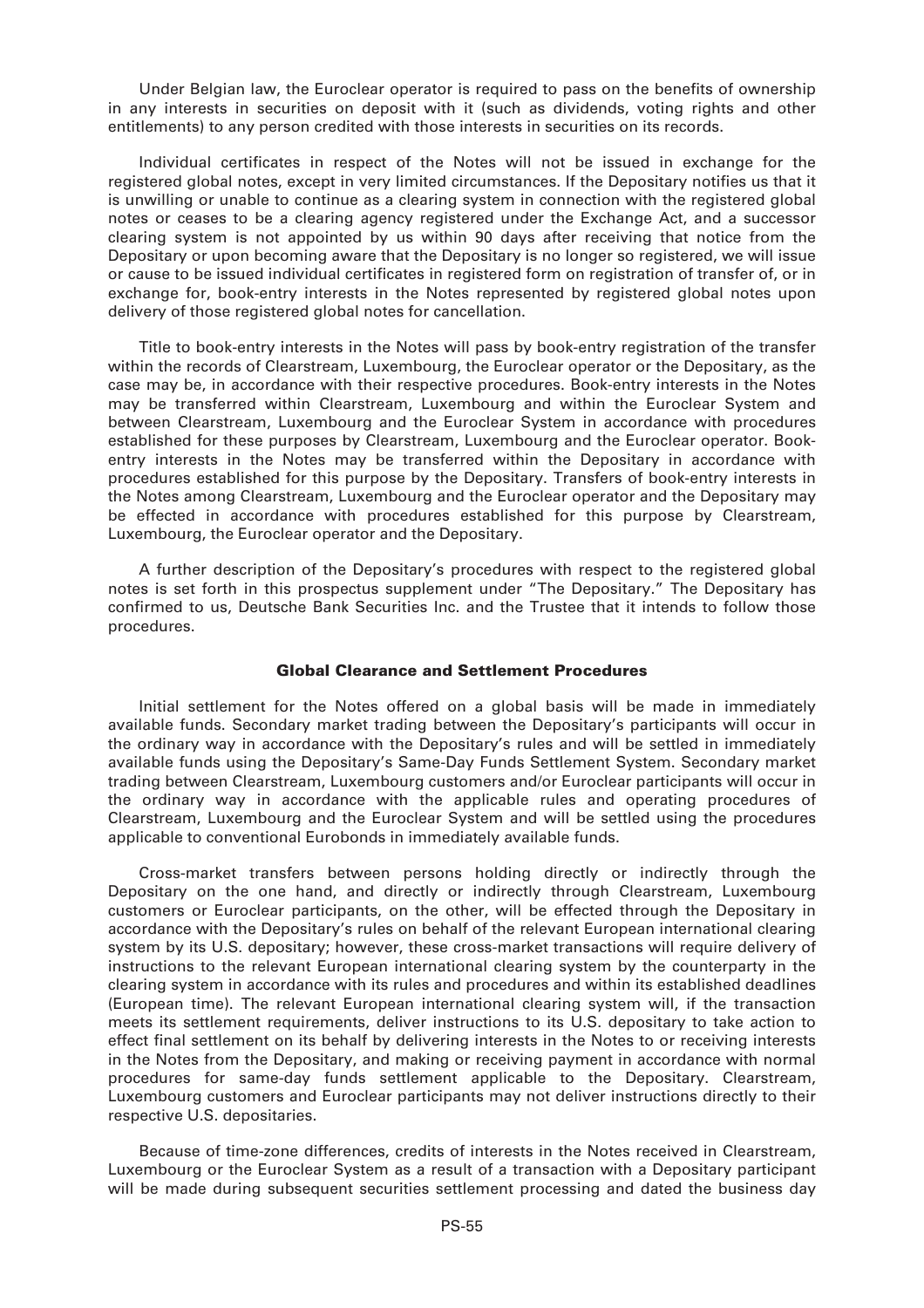following the Depositary settlement date. Credits of interests or any transactions involving interests in the Notes received in Clearstream, Luxembourg or the Euroclear System as a result of a transaction with a Depositary participant and settled during subsequent securities settlement processing will be reported to the relevant Clearstream, Luxembourg customers or Euroclear participants on the business day following the Depositary settlement date. Cash received in Clearstream, Luxembourg or the Euroclear System as a result of sales of interests in the Notes by or through a Clearstream, Luxembourg customer or a Euroclear participant to a Depositary participant will be received with value on the Depositary settlement date but will be available in the relevant Clearstream, Luxembourg or Euroclear cash account only as of the business day following settlement in the Depositary.

Although the Depositary, Clearstream, Luxembourg and the Euroclear operator have agreed to the foregoing procedures in order to facilitate transfers of interests in the Notes among participants of the Depositary, Clearstream, Luxembourg and Euroclear, they are under no obligation to perform or continue to perform the foregoing procedures and these procedures may be changed or discontinued at any time.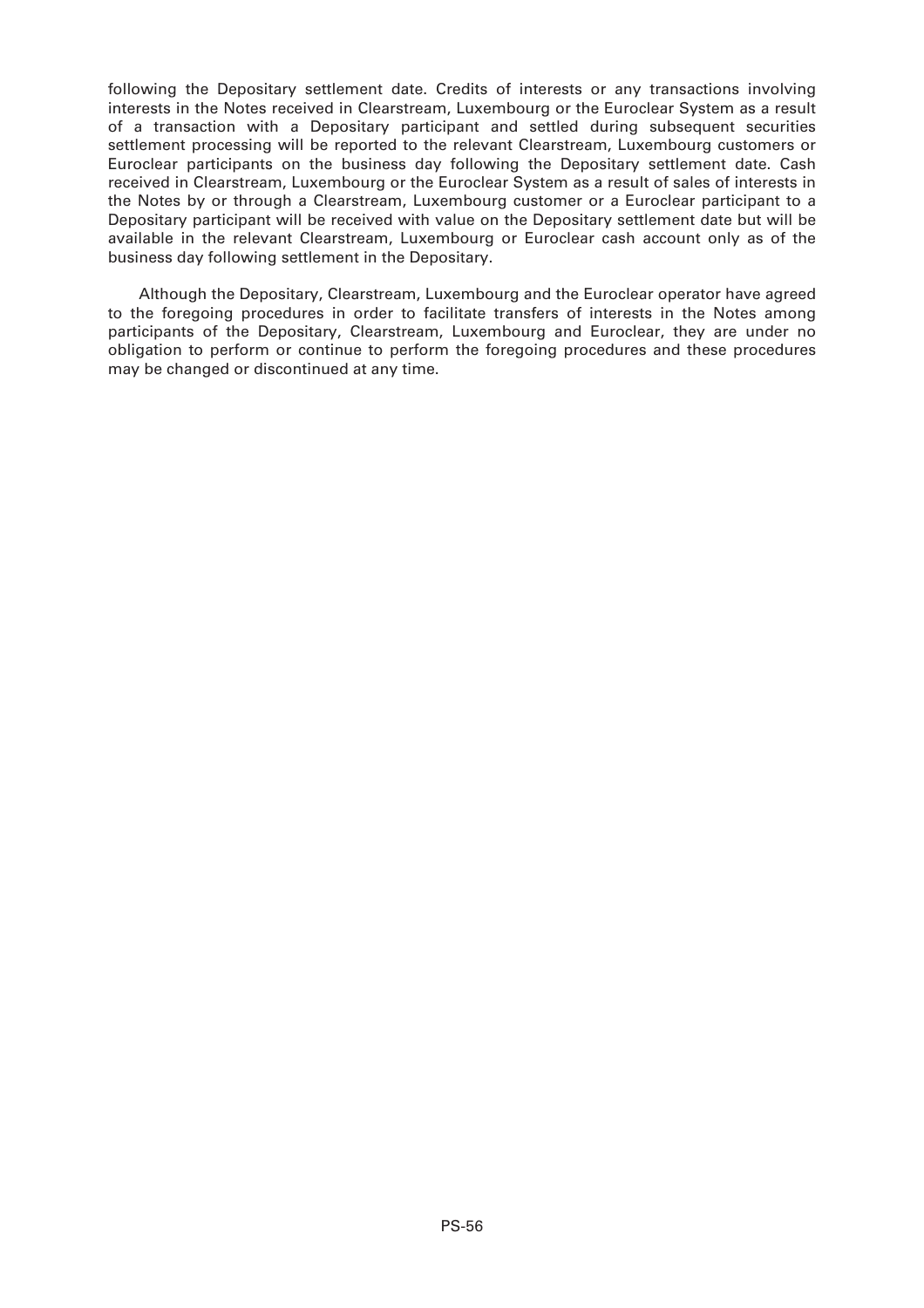# **CERTAIN U.S. FEDERAL INCOME TAX CONSIDERATIONS**

*The following summary sets forth certain material U.S. federal income tax consequences of the ownership and sale or other disposition of the Notes by a U.S. Holder (as defined below) (and solely to the extent described below under "—Backup Withholding and Information Reporting" and "—Possible FATCA Consequences Relating to the Notes," to a non-U.S. person) that acquires the Notes in connection with this offering. This summary is based upon the U.S. Internal Revenue Code of 1986, as amended (the "Code"), its legislative history, existing and proposed regulations, published rulings and court decisions, as well as on the income tax convention between the United States and Germany, all as of the date hereof. These laws are subject to change, possibly with retroactive effect, and different interpretations. This summary does not purport to discuss all aspects of U.S. federal income taxation which may be relevant to the particular circumstances of investors, or that may be relevant to a particular person's decision to acquire such Notes, and does not describe all the tax consequences which may apply to investors subject to special tax rules, such as certain financial institutions, insurance companies, entities classified as partnerships for U.S. federal income tax purposes or partners therein, dealers in securities, traders in securities electing to mark their positions to market, regulated investment companies, certain U.S. expatriates, tax-exempt organizations, persons holding the Notes as part of a position in a "straddle" or as part of a hedging transaction, constructive sale or conversion transaction for U.S. tax purposes, investors whose functional currency is not the U.S. dollar, persons who own, directly or indirectly, 10 percent or more of our voting power, or persons holding the Notes in connection with a trade or business outside the United States. In addition, this summary does not discuss any foreign, state or local tax considerations, the Medicare tax or alternative minimum tax, or any aspect of U.S. federal tax law other than income taxation. This summary only applies to holders that own our Notes as "capital assets" (generally, property held for investment) within the meaning of the Code.*

*A "U.S. Holder" in this discussion is an individual citizen or resident of the United States, a U.S. corporation, or an estate or trust the income of which is subject to U.S. federal income taxation regardless of its source.*

*This discussion assumes that we were not a passive foreign investment company for U.S. federal income tax purposes (a "PFIC") for our most recent taxable year, and that we will not be a PFIC for the current taxable year or in the foreseeable future. Please see the discussion under "—Passive Foreign Investment Company Considerations" below.*

*Investors should consult their tax advisers concerning the U.S. federal, state, local and foreign tax consequences of acquiring, owning and disposing of Notes in their particular circumstances.*

# **Taxation of the Notes**

**Payments**. The Notes will be treated as equity for U.S. federal income tax purposes. Accordingly, payments of interest on the Notes generally will be taxable as foreign source dividend income at the time of actual or constructive receipt by a U.S. Holder, to the extent paid out of our current or accumulated earnings and profits, as determined for U.S. federal income tax purposes. Because we do not maintain calculation of earnings and profits under U.S. federal income tax principles, it is expected that interest generally will be reported to U.S. Holders as dividends. Such dividends will not be eligible for the dividends received deduction allowed to certain corporations under the Code. Under current law, dividends paid to certain non-corporate U.S. Holders constitute qualified dividend income, which will generally be taxable at a lower rate than other ordinary income provided that the U.S. Holder meets certain holding period requirements. Dividends paid on the Notes generally will be qualified dividend income.

**Sale or Disposition of the Notes**. If a U.S. Holder sells or otherwise disposes of the Notes, it will recognize capital gain or loss for U.S. federal income tax purposes equal to the difference between the U.S. dollar value of the amount that it realizes and its tax basis in the Notes that are disposed of, provided that, in the case of a redemption, the U.S. Holder does not own, and is not deemed to own, any of our ordinary shares. Special rules may apply to a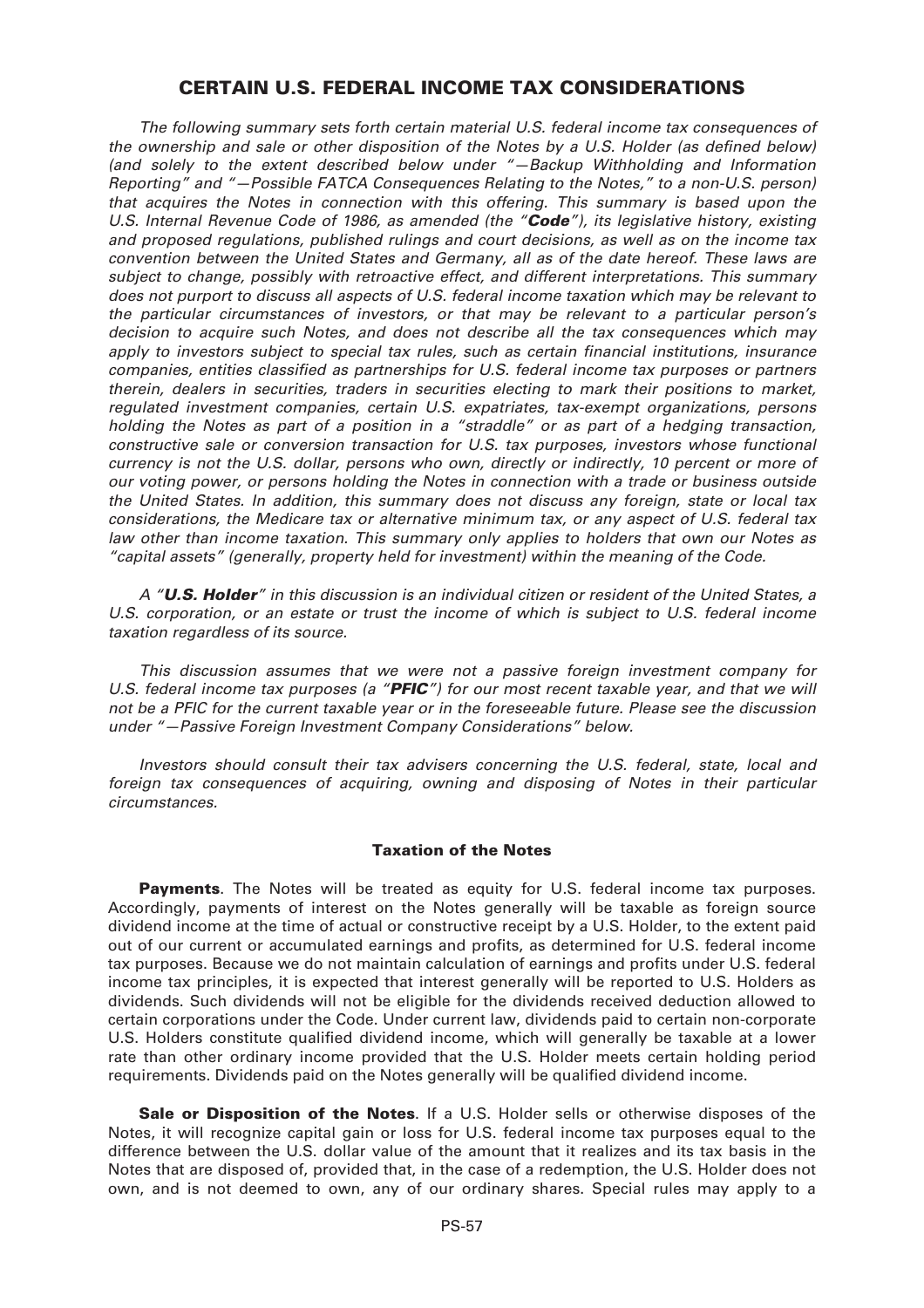U.S. Holder who owns or is deemed to own any of our ordinary shares at the time of a redemption. U.S. Holders holding our ordinary shares should consult their tax advisers regarding the application of these rules in their particular circumstances.

Gain or loss recognized upon a sale or other disposition of the Notes will generally be long-term capital gain or loss if the Notes are held for more than one year. Additionally, even if the Notes are held or treated as held for less than one year, loss recognized upon a sale or other disposition of the Notes by certain non-corporate U.S. Holders will be long-term capital loss to the extent of any payments of interest received by the U.S. Holder which constitute qualified dividend income and are considered "extraordinary dividends." A payment of interest on the Notes will be considered an extraordinary dividend if the amount of such payment exceeds 5 percent of the U.S. Holder's adjusted basis in the Notes. This special rule generally should not affect a U.S. Holder that acquires its Notes in the original offering at the offering price on the cover hereof, because the amount of the initial interest payment will be less than 5 percent of the Holder's basis in the Notes and subsequent interest payments would be payable after the Holder has a long-term holding period for the Notes. However, a U.S. Holder that is treated as having a short-term holding period because it hedges its position in the Notes or otherwise substantially diminishes its risk of loss on the Notes, or that is treated as having a short-term holding period in the Notes for any other reason, may be subject to this rule. In that case, gain on the sale or other taxable disposition of the Notes generally would be short-term capital gain, while loss on the sale or other taxable disposition of the Notes that would otherwise be short-term capital loss would be treated as long-term capital loss to the extent of the extraordinary dividends received by the U.S. Holder.

Certain non-corporate U.S. Holders (including individuals) generally are eligible for preferential tax rates in respect of long-term capital gain. The gain or loss will generally be income or loss from sources within the United States for foreign tax credit limitation purposes. The deductibility of capital losses is subject to limitations under the Code.

**Write-Down or Write-Up of the Notes**. No statutory, judicial or administrative authority directly addresses the U.S. federal income tax treatment of a write-down of the Notes, including the effect of the potential for a future write-up of the Notes. Among other matters, there is no authority addressing whether investors would be entitled to a deduction for loss at the time of a write-down. Investors may, for example, be required to wait to take a deduction until it is certain that no write-up can occur, or until there is an actual or deemed sale, exchange or other taxable disposition of the Notes. It is also possible that, if an investor takes a deduction at the time of a write-down, the investor may be required to recognize gain at the time of a future write-up. A U.S. Holder should consult its tax advisor to determine the U.S. federal income tax consequences to it of a write-down or write-up of the Notes.

# **Passive Foreign Investment Company Considerations**

Special U.S. federal income tax rules apply to U.S. persons owning shares of a PFIC. In general, a foreign corporation is a PFIC for any taxable year in which (i) at least 75 % of its gross income is passive income or (ii) at least 50 % of the value (determined based on a quarterly average) of its assets is attributable to assets that produce or are held for the production of passive income. The determination of whether we are a PFIC must be made annually depending on the particular facts and circumstances, such as the valuation of our assets, including goodwill and other intangible assets, at the time. Based on our audited financial statements and relevant market and shareholder data, we believe that we were not a PFIC for U.S. federal income tax purposes with respect to our taxable year ended December 31, 2013. In addition, based on our current expectations regarding the value and nature of our assets, the sources and nature of our income, and relevant market and shareholder data, we do not currently anticipate becoming a PFIC for our taxable year ending December 31, 2014, or for the foreseeable future.

# **Backup Withholding and Information Reporting**

In the case of U.S. Holders, payments on the Notes and sales proceeds that are made within the United States or through certain U.S.-related financial intermediaries are subject to information reporting and may be subject to backup withholding unless the U.S. Holder (i) is a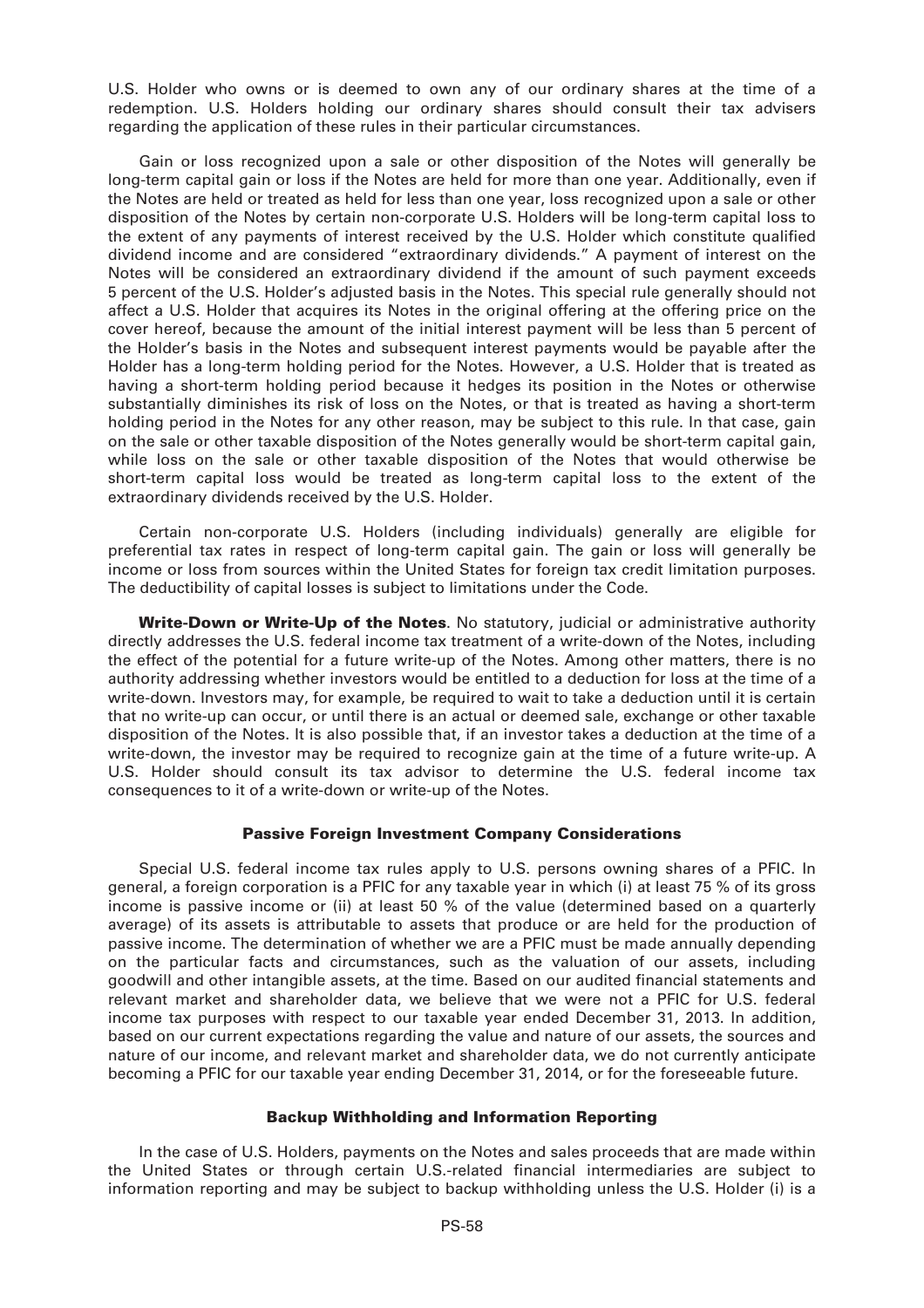corporation or other exempt recipient or (ii) provides a taxpayer identification number and certifies that no loss of exemption from backup withholding has occurred. Holders that are not U.S. persons generally are not subject to information reporting or backup withholding. However, such a holder may be required to provide a certification of its non-U.S. status in connection with payments received within the United States or through a U.S.- related financial intermediary (generally on Form W-8BEN or W-8BEN-E, as applicable). Backup withholding is not an additional tax. Amounts withheld as backup withholding may be credited against a holder's U.S. federal income tax liability. A holder may obtain a refund of any excess amounts withheld under the backup withholding rules by filing the appropriate claim for refund with the Internal Revenue Service and furnishing any required information.

# **Possible FATCA Consequences Relating to the Notes**

As a result of FATCA and related intergovernmental agreements (including an intergovernmental agreement between the United States and Germany), holders of Notes may be required to provide information and tax documentation regarding their identities as well as that of their direct and indirect owners. It is also possible that from no earlier than January 1, 2017, payments made in respect of the Notes may be subject to withholding of 30% to the extent such payments are considered to be "foreign passthru payments" and are made to non-U.S. financial institutions (including intermediaries) that have not entered into agreements with the U.S. Treasury pursuant to FATCA or otherwise established an exemption from FATCA, or to other holders that fail to provide sufficient identifying information. Under current guidance, the term "foreign passthru payment" is not defined. It is unclear to what extent (if any) payments on securities such as the Notes would be considered "foreign passthru payments" or to what extent (if any) foreign passthru payment withholding may be required under intergovernmental agreements. We will not pay additional amounts on account of any withholding tax imposed by FATCA.

FATCA is particularly complex and its application to us, the Notes, and holders of the Notes is uncertain at this time. Investors are encouraged to consult with their own tax advisors regarding the possible implications of FATCA for this investment.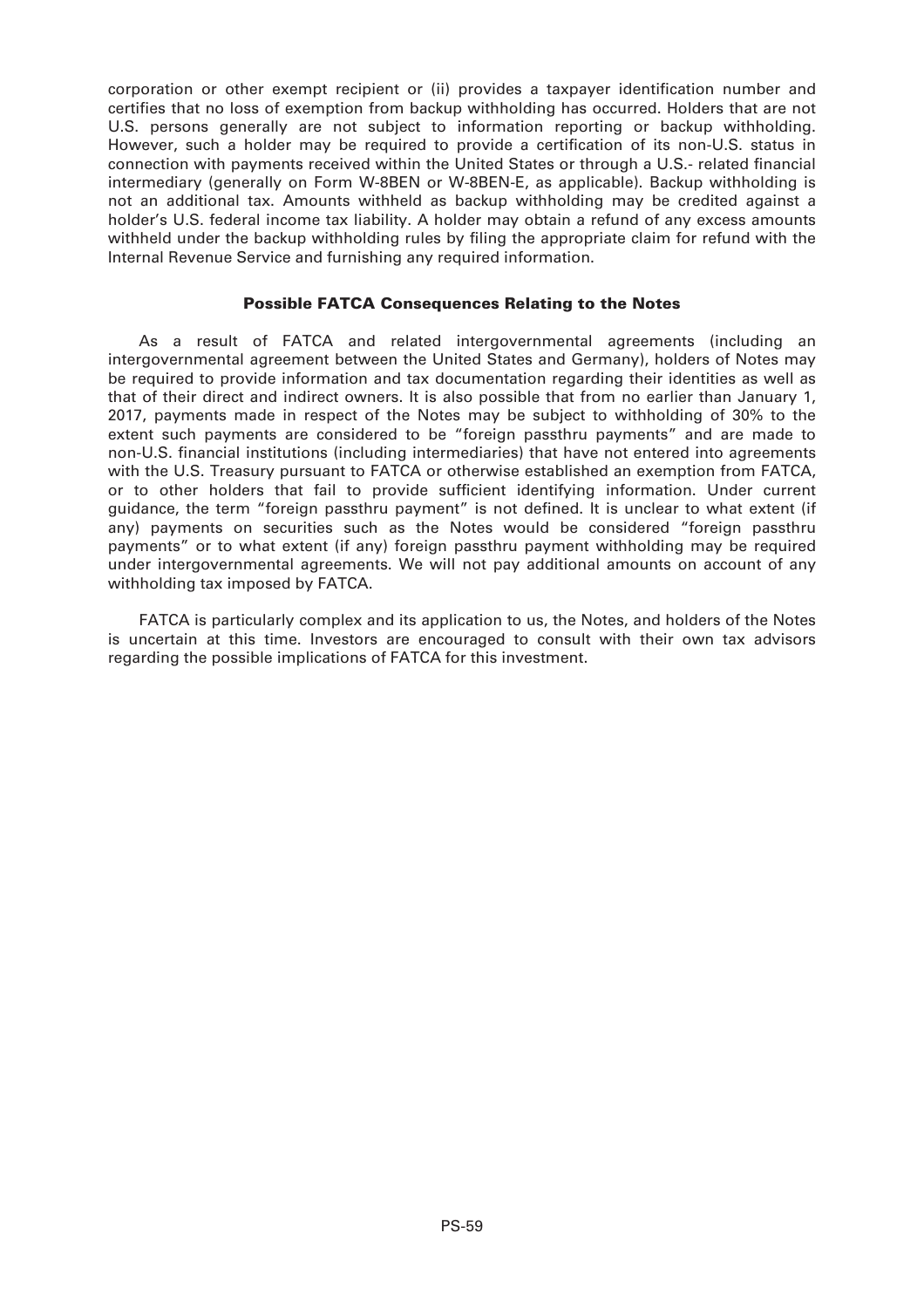# **TAXATION BY GERMANY OF NON-RESIDENT HOLDERS**

*The following is a general discussion of certain German tax consequences of the acquisition, ownership and disposition of the Notes by a holder that is not tax resident in Germany and that purchases the Notes in their initial offering. This summary is based on the laws and administrative guidance that is in force in the Federal Republic of Germany as of the date of this document. These rules are subject to change, possibly with retroactive effect. This discussion does not purport to be a complete, exhaustive or final summary of the tax rules and practice currently applicable in Germany. You should obtain individual tax advice as to the tax consequences in your own particular circumstances of the acquisition, holding, disposition and repayment of the Notes.*

**The Notes are novel instruments. There is no judicial interpretation relating to the application of German tax laws and regulations to instruments such as the Notes. The German Federal Ministry of Finance discussed German tax aspects of certain model instruments in a letter dated April 10, 2014 addressed to German banking associations. We assume that the conclusions drawn in relation to the model instruments apply also to the Notes. The discussion in this section is based on this treatment of the Notes.**

**Income from Notes**. Interest that we pay on the Notes and capital gains derived by you on the sale or other disposition of the Notes should generally not be subject to tax in Germany if you are not a German tax resident. German tax residents are individuals that have their residence or their customary place of abode in Germany and corporations that maintain their statutory seat or place of management in Germany. In certain limited cases, you will, however, be subject to tax in Germany with respect to interest payments and capital gains derived from the Notes even though you are not a German tax resident, in particular if (i) you hold the Notes as business assets of a German permanent establishment (including a permanent representative in Germany) or (ii) the interest payments or capital gains are connected with other German source income (such as the letting and leasing of property in Germany).

**German Withholding Tax**. Notes held by a holder that is not tax resident in Germany should generally not be subject to German withholding tax. If you are not a German tax resident but your Notes are kept in a German securities deposit account with or are administered by a German bank or a German financial services institution, a German securities trading enterprise or a German securities trading bank (including German branches of foreign institutions but excluding foreign branches of German institutions) (any of them referred to as the "**Disbursing Agent**"), the Disbursing Agent has to withhold tax on interest payments and capital gains at a rate of 25% (plus 5.5% solidarity surcharge thereon, resulting in an aggregate withholding rate of 26.375%) if you are subject to tax with respect to such income in Germany (as described above). In such a case, the withholding tax can generally be credited as prepayment against the German corporate or personal income tax liability (if any) and refunded in the amount of any excess. Further, withholding tax will be levied by the Disbursing Agent if you fail to provide sufficient evidence of the fact that you are not subject to tax with respect to such income in Germany.

**Other Taxes**. No estate or gift taxes will arise as a result of the transfer of the Notes under the laws of the Federal Republic of Germany unless (i) you or the beneficiary (e.g., heir or donee) are resident in Germany, (ii) you are a German citizen and you have not lived for more than 5 consecutive years outside Germany without maintaining a German residence or (iii) you hold the Notes as part of a business property for which a permanent establishment is maintained in Germany or for which a permanent representative in Germany has been appointed. No stamp, issue, registration or similar taxes or duties will be payable in Germany in connection with the issuance, delivery or execution of the Notes.

# **The Proposed Financial Transaction Tax**

On February 14, 2013, the European Commission published a proposal for a Directive for a common financial transaction tax ("**FTT**") in certain participating EU Member States. The proposed FTT has very broad scope and could, if introduced in the form proposed on February 14, 2013, apply to certain dealings in financial instruments (including secondary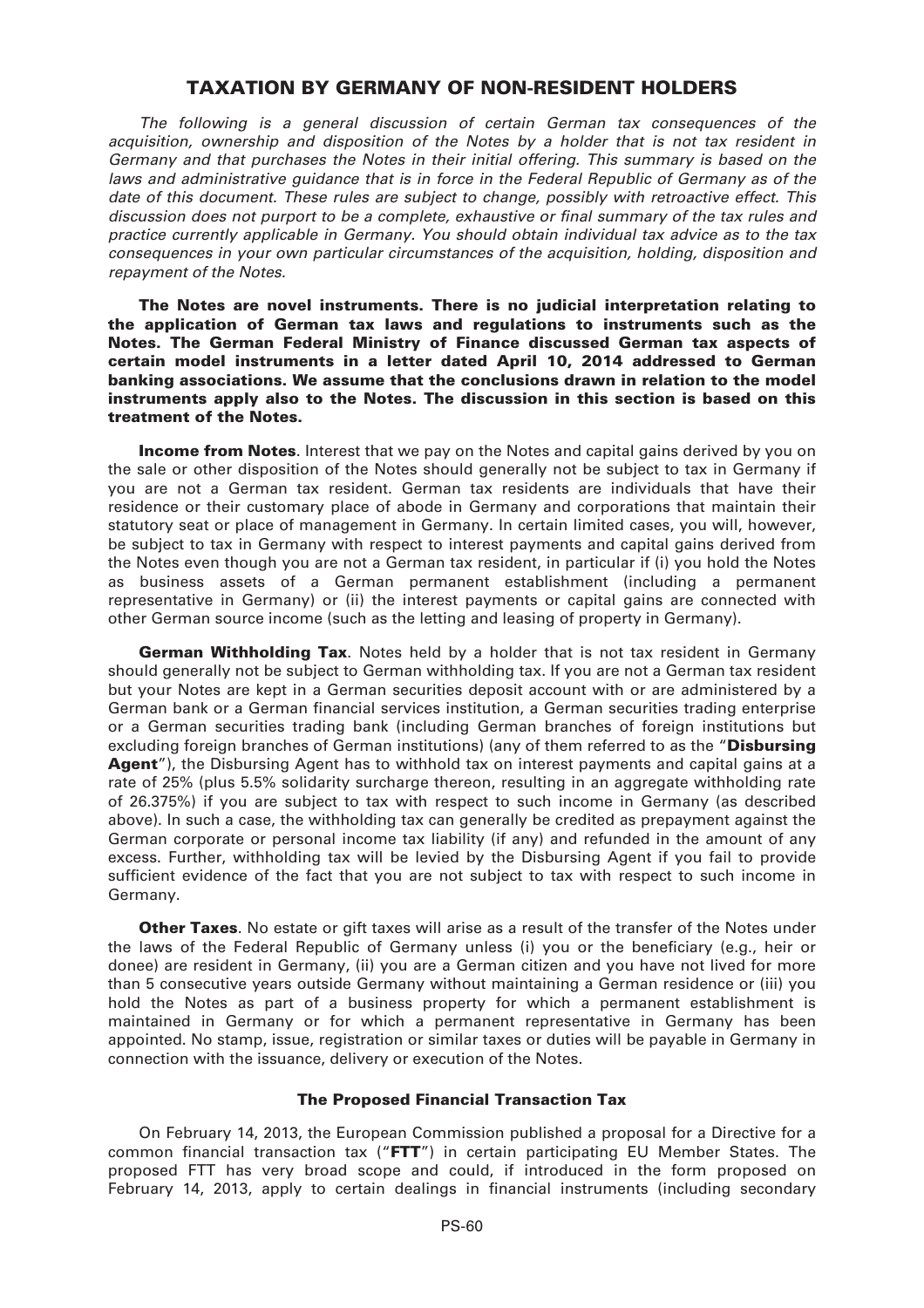market transactions). The FTT could apply to persons both within and outside of the participating EU Member States. Generally, it would apply to certain dealings in financial instruments where at least one party is a financial institution, and either (i) at least one party is established or deemed to be established in a participating EU Member State or (ii) the financial instruments are issued in a participating EU Member State. In May 2014, however, a joint statement by ministers of the participating EU Member States (excluding Slovenia) proposed a "progressive implementation" of the FTT, with the initial focus on applying the tax to transactions in shares and some derivatives. The proposed Directive remains subject to negotiation between the participating EU Member States. It may therefore be altered prior to any implementation, the timing of which remains unclear.

### **European Union Savings Directive**

Under the European Union savings directive (as amended by an EU Council Directive adopted by the European Council on 24 March 2014), EU Member States are required to provide to the tax authorities of another EU Member State details of payments of interest or similar income paid by a person within its jurisdiction to an individual resident in that other EU Member State or to certain limited types of entities established in that other EU Member State. These requirements will be broadened to (i) expand the range of payments covered by the Savings Directive to include certain additional types of income and (ii) apply a "look-through approach" to payments to or by certain entities or legal arrangements, or payments made in certain circumstances, where the person regarded for the purposes of the Savings Directive as the beneficial owner is an individual resident in that other EU Member State. EU Member States have until January 1, 2016 to implement national legislation giving effect to these additional requirements and the national legislation must apply from January 1, 2017.

For a transitional period Austria and Luxembourg are instead required (unless they elect otherwise during such period) to impose a withholding tax in relation to such payments, deducting tax at 35%. The transitional period will end after agreement on exchange of information is reached between the European Union and certain non-European Union states. No withholding will be required where the beneficial owner authorizes the person making the payment to report the payment or presents a certificate from the relevant tax authority establishing exemption from withholding.

Luxembourg intends to replace the withholding tax system with an automatic exchange of information system in relation to payments of interest (or similar income). This change is currently in the legislative process and is expected to be applicable as of January 1, 2015.

A number of third countries, including Switzerland, have adopted similar measures. In addition, the EU Member States have entered into reciprocal provisions of information or transitional withholding arrangements with certain dependent or associated territories in relation to payments made by a person in an EU Member State to an individual resident in one of those territories.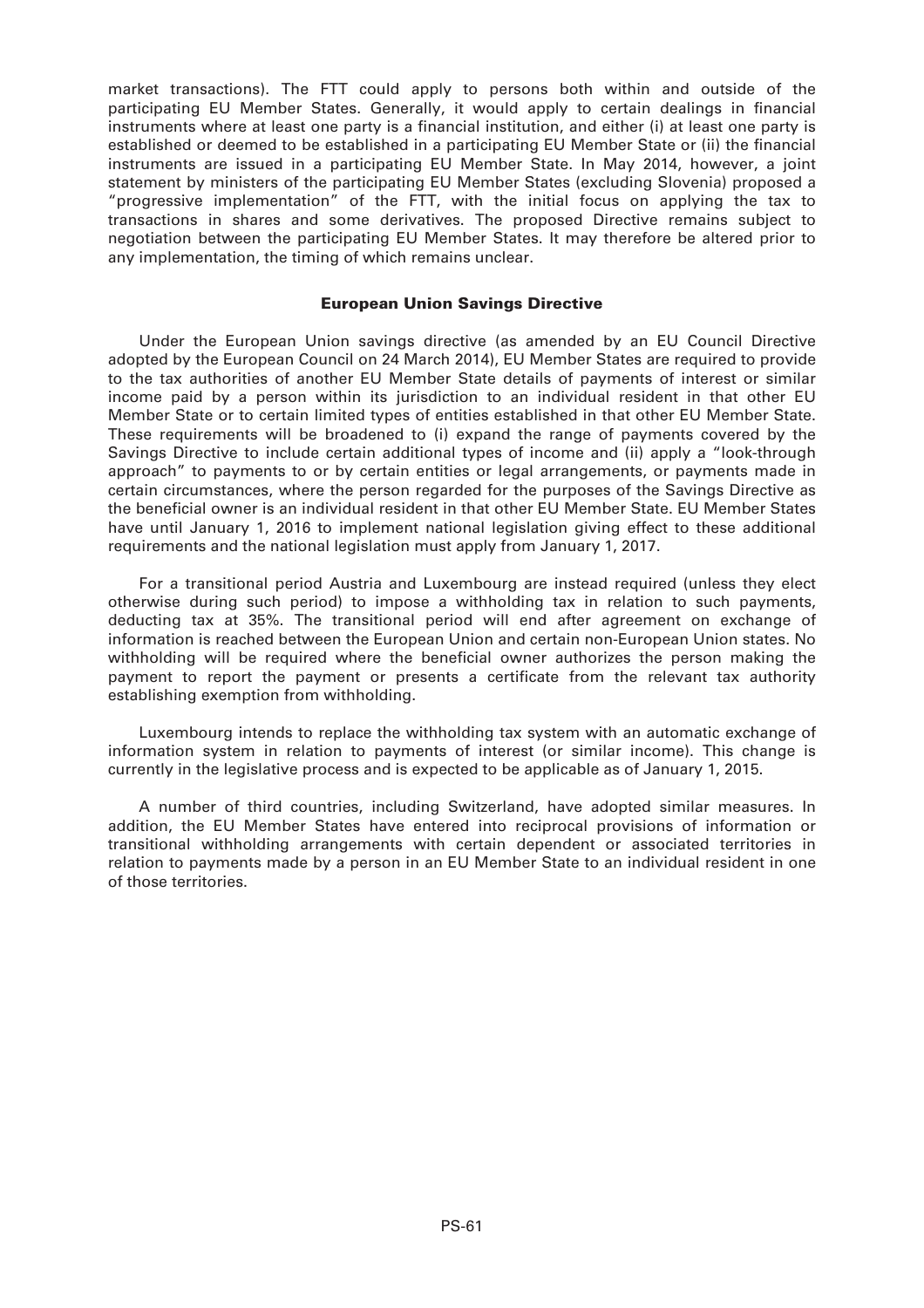# **BENEFIT PLAN INVESTOR CONSIDERATIONS**

A fiduciary of a pension, profit-sharing or other employee benefit plan subject to the Employee Retirement Income Security Act of 1974, as amended ("**ERISA**"), including entities such as collective investment funds, partnerships and separate accounts whose underlying assets include the assets of such plans (collectively, "**ERISA Plans**") should consider the fiduciary standards of ERISA in the context of the ERISA Plan's particular circumstances before authorizing an investment in the Notes. Among other factors, the fiduciary should consider whether the investment would satisfy the prudence and diversification requirements of ERISA and would be consistent with the documents and instruments governing the ERISA Plan.

In addition to ERISA's general fiduciary standards, Section 406 of ERISA and Section 4975 of the Code prohibit ERISA Plans, as well as plans (including individual retirement accounts and Keogh plans) subject to Section 4975 of the Code (together with ERISA Plans, "**Plans**"), from engaging in certain transactions involving the "plan assets" of such Plans with persons who are "parties in interest" under ERISA or "disqualified persons" under Section 4975 of the Code (in either case, "**Parties in Interest**") with respect to such Plans unless exemptive relief is available under a statutory or administrative exemption. Such Parties in Interest could include, without limitation, us, the agents, the calculation agent, the paying agent, transfer agent and registrar, the Depositary or any of our or their respective affiliates. Parties in Interest that engage in a nonexempt prohibited transaction may be subject to excise taxes and other penalties and liabilities under ERISA and Section 4975 of the Code. Thus, a plan fiduciary considering an investment in the Notes should also consider whether such investment might constitute or give rise to a prohibited transaction under Section 406 of ERISA or Section 4975 of the Code. For example, the Notes might be deemed to represent a direct or indirect sale of property, extension of credit or furnishing of services between a Party in Interest and an investing Plan which would be prohibited unless exemptive relief were available under an applicable exemption.

Certain prohibited transaction class exemptions ("**PTCEs**") issued by the U.S. Department of Labor may provide exemptive relief for direct or indirect prohibited transactions resulting from the purchase or holding of the Notes. Those class exemptions are PTCE 96-23 (for certain transactions determined by in-house asset managers), PTCE 95-60 (for certain transactions involving insurance company general accounts), PTCE 91-38 (for certain transactions involving bank collective investment funds), PTCE 90-1 (for certain transactions involving insurance company separate accounts) and PTCE 84-14 (for certain transactions determined by independent qualified professional asset managers). In addition, Section 408(b)(17) of ERISA and Section 4975(d)(20) of the Code may provide a limited exemption for the purchase and sale of the Notes and related lending transactions, *provided* that neither the Party in Interest nor any of its affiliates has or exercises any discretionary authority or control or renders any investment advice with respect to the assets of the Plan involved in the transaction, and provided further that the Plan pays no more, and receives no less, than adequate consideration in connection with the transaction (the so-called "**service provider exemption**"). There can be no assurance that any of these statutory or class exemptions will be available with respect to transactions involving the Notes.

Accordingly, unless otherwise provided in the applicable term sheet or pricing or other applicable supplement, the Notes may not be purchased or held by any Plan, any entity whose underlying assets include "plan assets" by reason of any Plan's investment in the entity (a "**Plan Asset Entity**") or any person investing "plan assets" of any Plan, unless such purchaser or holder is eligible for exemptive relief, including relief available under PTCE 96-23, 95-60, 91-38, 90-1 or 84-14 or the service provider exemption.

The fiduciary investment considerations summarized above generally do not apply to governmental plans (as defined in Section 3(32) of ERISA), certain church plans (as defined in Section 3(33) of ERISA) and foreign plans (as described in Section 4(b)(4) of ERISA) (collectively, "**Non-ERISA Arrangements**"). However, these Non-ERISA Arrangements may be subject to similar provisions under applicable federal, state, local foreign or other regulations, rules or laws ("**Similar Laws**"). The fiduciaries of plans subject to Similar Laws should also consider the foregoing issues in general terms as well as any further issues arising under any applicable Similar Laws.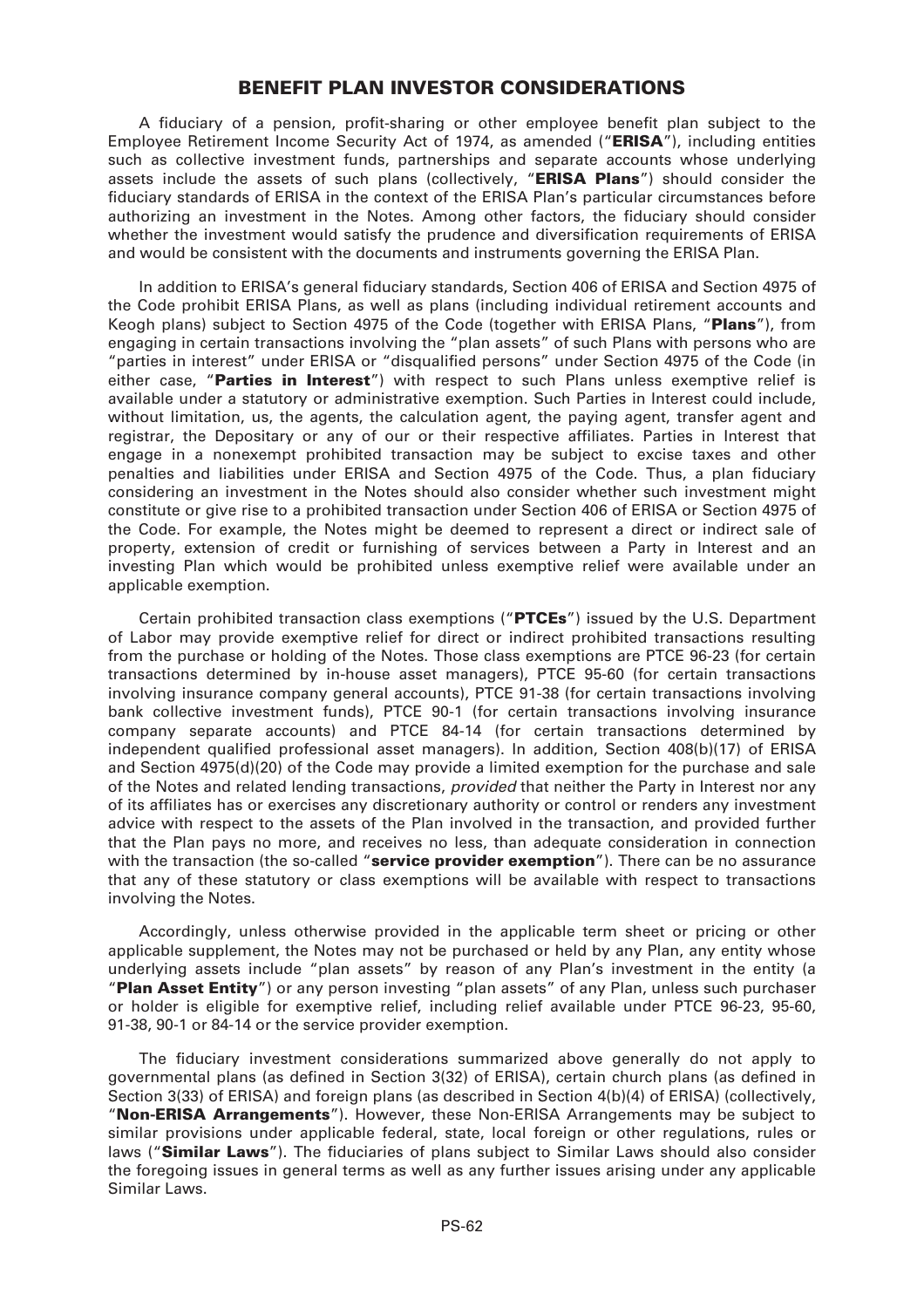Each purchaser or holder of the Notes or any interest therein shall be deemed to have represented and warranted, on each day such purchaser or holder holds such Notes, that either (a) it is not a Plan or a Non-ERISA Arrangement and it is not purchasing or holding such Notes on behalf of or with "plan assets" of any Plan or Non-ERISA Arrangement or (b) its purchase, holding and disposition of such Notes are and will be eligible for exemptive relief under Section 406 of ERISA and Section 4975 of the Code and will not result in a violation of any Similar Law.

Due to the complexity of the applicable rules, it is particularly important that fiduciaries or other persons considering purchasing the Notes on behalf of any Plan or Non-ERISA Arrangement consult with their counsel prior to purchasing the Notes.

**The Notes are contractual financial instruments. The financial exposure provided by the Notes is not a substitute or proxy for, and is not intended as a substitute or proxy for, individualized investment management or advice for the benefit of any purchaser or holder of the Notes. The Notes have not been designed and will not be administered in a manner intended to reflect the individualized needs and objectives of any purchaser or holder of the Notes.**

**Each purchaser or holder of any Notes acknowledges and agrees that:**

- **(i) the purchaser or holder or its fiduciary has made and shall make all investment decisions for the purchaser or holder and the purchaser or holder has not relied and shall not rely in any way upon us or any of our affiliates to act as a fiduciary or adviser of the purchaser or holder with respect to (A) the design and terms of the Notes, (B) the purchaser or holder's investment in the Notes, (C) the holding of the Notes, or (D) the exercise of or failure to exercise any rights we or our affiliate have under or with respect to the Notes;**
- **(ii) we and our affiliates have acted and will act solely for our own account in connection with our obligations under the Notes;**
- **(iii) any and all assets and positions relating to hedging transactions by us or any of our affiliates are assets and positions of those entities and are not assets and positions held for the benefit of the purchaser or holder;**
- **(iv) our interests and the interests of our affiliates are adverse to the interests of the purchaser or holder; and**
- **(v) neither we nor any of our affiliates is a fiduciary or adviser of the purchaser or holder in connection with any such assets, positions or transactions, and any information that we or any of our affiliates may provide is not intended to be impartial investment advice.**

Each purchaser and holder of the Notes has exclusive responsibility for ensuring that its purchase, holding and disposition of the Notes does not and will not violate the fiduciary or prohibited transaction rules of ERISA or Section 4975 of the Code or any applicable Similar Laws. The sale of any Notes to any Plan or Non-ERISA Arrangement is in no respect a representation by us or any of our affiliates or representatives that such an investment meets all relevant legal requirements with respect to investments by Plans or Non-ERISA Arrangements generally or any particular Plan or Non-ERISA Arrangement, or that such an investment is appropriate for Plans or Non-ERISA Arrangements generally or any particular Plan or Non-ERISA Arrangement.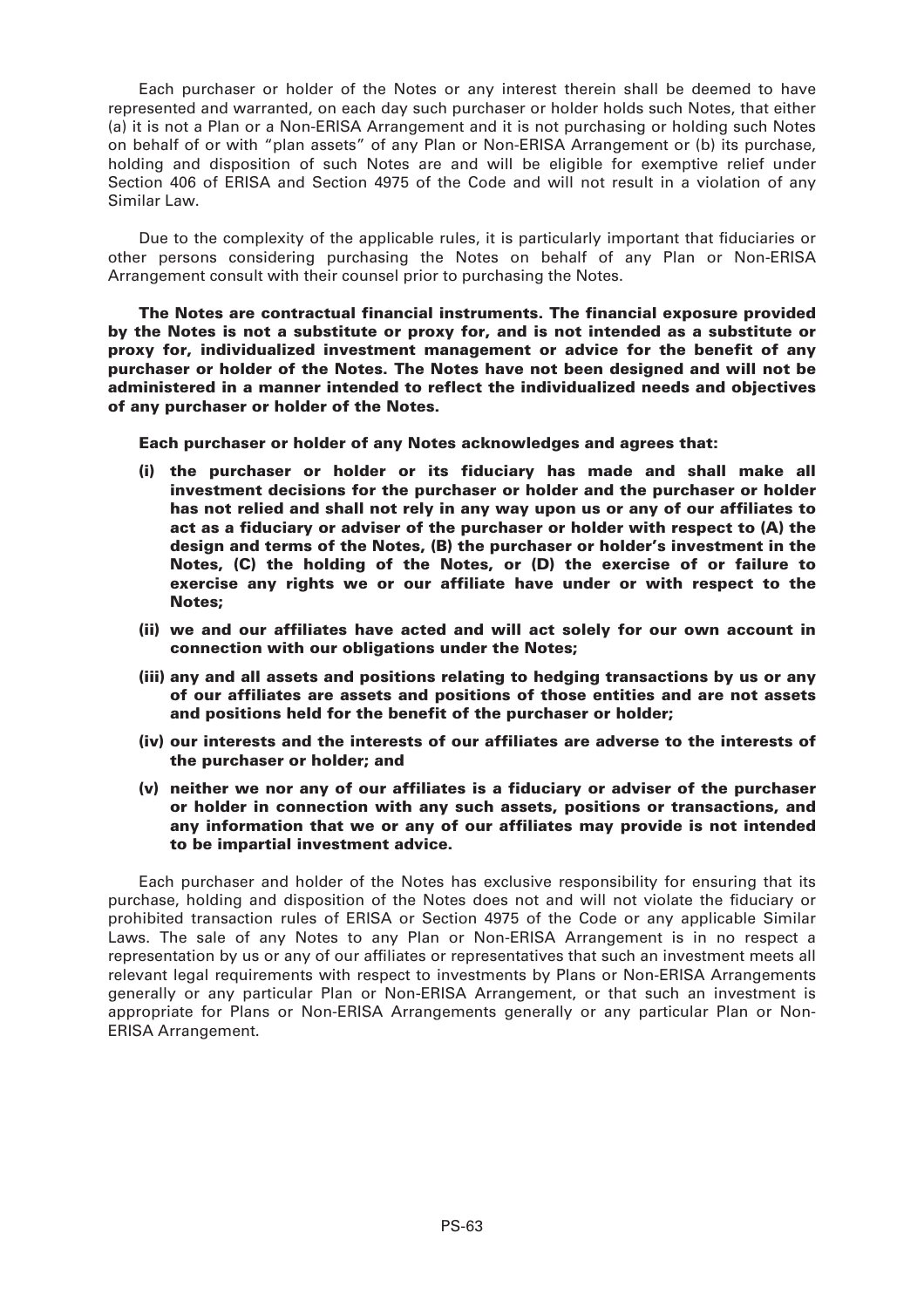# **UNDERWRITING (CONFLICTS OF INTEREST)**

We and the underwriters for the offering named below, which we refer to as the "**Underwriters**," have entered into an underwriting agreement and a pricing agreement with respect to the Notes. Subject to certain conditions, we have agreed to sell to the Underwriters and each Underwriter has severally agreed to purchase the respective principal amounts of the Notes indicated opposite such Underwriter's name in the following table.

| <b>Underwriters</b>                                | <b>Principal Amount of</b><br><b>Notes</b> |
|----------------------------------------------------|--------------------------------------------|
|                                                    | \$<br>952,500,000                          |
|                                                    | \$<br>60,000,000                           |
|                                                    | \$<br>37,500,000                           |
| Merrill Lynch, Pierce, Fenner & Smith Incorporated | \$<br>37,500,000                           |
|                                                    | \$<br>37,500,000                           |
|                                                    | \$<br>60,000,000                           |
|                                                    | \$<br>37,500,000                           |
|                                                    | \$<br>37,500,000                           |
|                                                    | 60,000,000                                 |
|                                                    | \$<br>37,500,000                           |
|                                                    | \$<br>37,500,000                           |
|                                                    | \$<br>11,250,000                           |
|                                                    | 11,250,000                                 |
|                                                    | \$<br>7,500,000                            |
|                                                    | \$<br>7,500,000                            |
|                                                    | \$<br>7,500,000                            |
|                                                    | 7,500,000                                  |
|                                                    | \$<br>7,500,000                            |
|                                                    | 3,750,000                                  |
|                                                    | \$<br>3,750,000                            |
|                                                    | \$<br>7,500,000                            |
|                                                    | \$<br>7,500,000                            |
| Skandinaviska Enskilda Banken AB (publ)            | \$<br>7,500,000                            |
|                                                    | \$<br>7,500,000                            |
|                                                    | 7,500,000                                  |
|                                                    | \$1,500,000,000                            |

The underwriting agreement and the pricing agreement provide that the obligations of the Underwriters are subject to certain conditions precedent and that the Underwriters have undertaken to purchase all the Notes offered by this prospectus supplement if any of these Notes are purchased.

Notes sold by the Underwriters to the public will initially be offered at the initial public offering price set forth on the cover of this prospectus supplement. If all the Notes are not sold at the initial public offering price, the Underwriters may change the offering price and the other selling terms.

Application has been made to list the Notes on the Official List of the Luxembourg Stock Exchange and to trade the Notes on the Euro MTF market. The Euro MTF Market of the Luxembourg Stock Exchange is not a regulated market for purposes of the Markets in Financial Investments Directive (Directive 2004/39/EC). We cannot guarantee that our application will be approved, and settlement of the Notes is not conditional on obtaining the listing. The Notes are a new issue of securities with no established trading market. The Underwriters may or may not make a market in the Notes but, in any case, are not obligated to do so and may discontinue market making at any time without notice. In addition, any market-making activities entered into will be subject to the limits imposed by the Securities Act and the Exchange Act. No assurance can be given as to the liquidity of the trading market for the Notes.

The Notes will settle through the facilities of the Depositary and its participants (including Clearstream, Luxembourg and Euroclear). The CUSIP number for the Notes is 251525AN1, the ISIN is US251525AN16 and the Common Code is 114329657.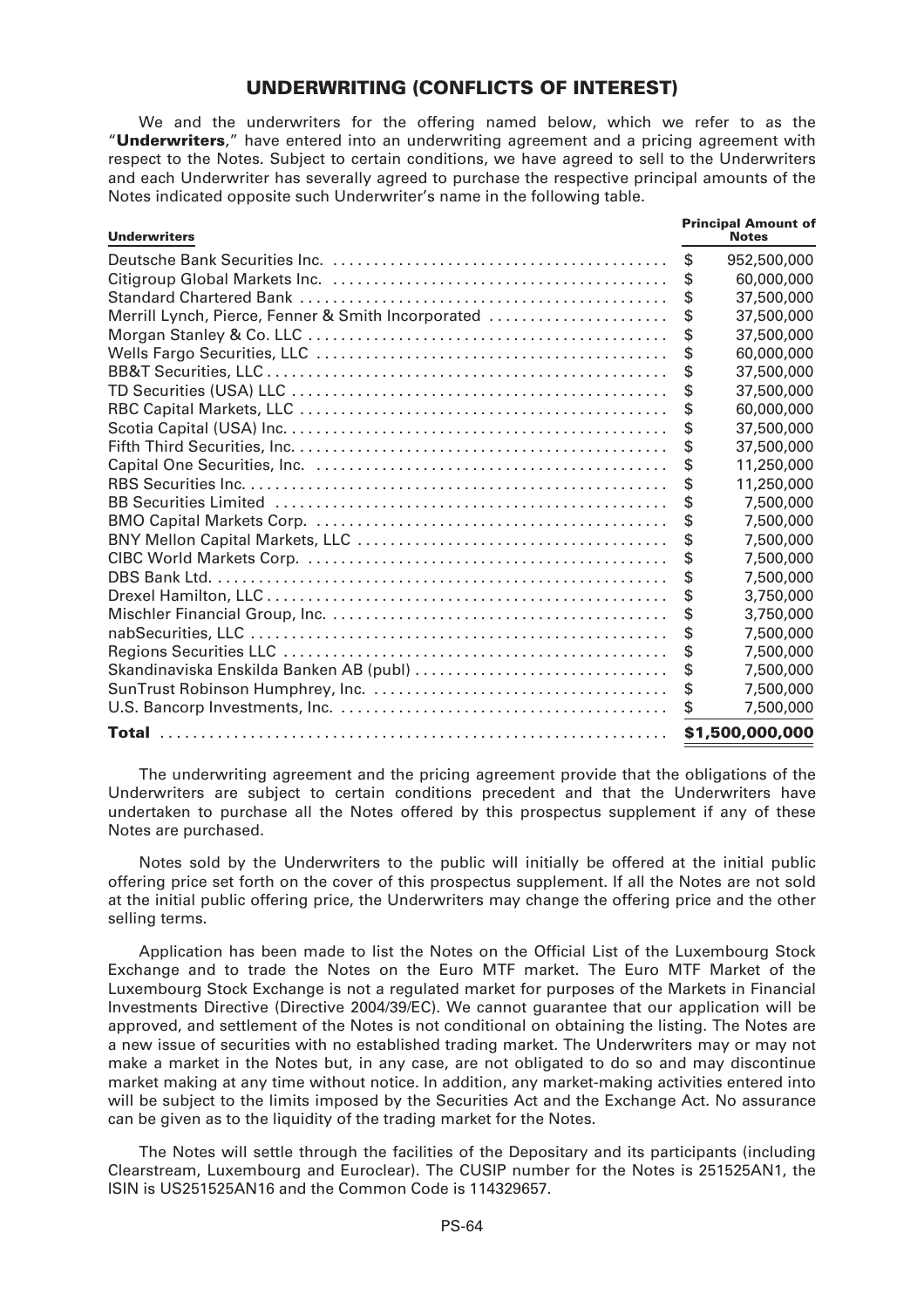Certain of the Underwriters may not be U.S. registered broker-dealers and accordingly will not effect any sales within the United States except in compliance with applicable U.S. laws and regulations, including the rules of FINRA. Standard Chartered Bank, BB Securities Limited, DBS Bank Ltd. and Skandinaviska Enskilda Banken AB (publ) are not U.S.-registered broker-dealers and, therefore, to the extent that they intend to effect any sales of the Notes in the United States, they will do so through one or more U.S.-registered broker-dealers in accordance with the applicable U.S. securities laws and regulations, and as permitted by the FINRA regulations.

We estimate that our total expenses for the offering, excluding underwriting commissions will be approximately \$815,500.

We have agreed to indemnify the several Underwriters and certain other persons against certain liabilities, including liabilities under the Securities Act, and to contribute to payments which the Underwriters and such persons may be required to make as a result of such liabilities.

#### **Conflicts of Interest**

Deutsche Bank Securities Inc., the lead book-running manager for this offering, is a subsidiary of ours. Accordingly, the offering of the Notes will conform with the requirements addressing conflicts of interest when distributing the securities of an affiliate set forth in Rule 5121 of the Financial Industry Regulatory Authority, Inc., which we refer to as "**FINRA**." FINRA Rule 5121 requires that a "qualified independent underwriter" participate in the preparation of this prospectus supplement and exercise the usual standards of due diligence with respect thereto. Citigroup Global Markets Inc. has assumed the responsibilities of acting as the qualified independent underwriter in this offering. Citigroup Global Markets Inc. will not receive any additional fees for serving as a qualified independent underwriter in connection with this offering. We have agreed to indemnify Citigroup Global Markets Inc. against liabilities incurred in connection with acting as qualified independent underwriter, including liabilities under the Securities Act. Additionally, client accounts over which Deutsche Bank Securities Inc. or any affiliate has investment discretion are not permitted to purchase the Notes, either directly or indirectly, without the specific written approval of the accountholder.

Following the initial distribution of the Notes, each Underwriter may offer and sell those Notes in the course of its business as a broker-dealer. An Underwriter may act as principal or agent in those transactions and will make any sales at varying prices related to prevailing market prices at the time of sale or otherwise. The Underwriters may use this prospectus supplement in connection with any of those transactions. No Underwriter is obligated to make a market in any of the Notes, and any Underwriter that does make a market may discontinue doing so at any time without notice.

In the ordinary course of business, the Underwriters and their respective affiliates have provided financial advisory, investment banking and general financing and banking services for us and our affiliates for customary fees, and may do so again in the future.

In addition, in the ordinary course of their business activities, the Underwriters and their affiliates may make or hold a broad array of investments and actively trade debt and equity securities (or related derivative securities) and financial instruments (including bank loans) for their own account and for the accounts of their customers. Such investments and securities activities may involve securities and/or instruments of ours or our affiliates. If any of the Underwriters or their affiliates have a lending relationship with us, certain of those Underwriters or their affiliates routinely hedge, and certain other of those Underwriters may hedge, their credit exposure to us consistent with their customary risk management policies. Typically, these Underwriters and their affiliates would hedge such exposure by entering into transactions which consist of either the purchase of credit default swaps or the creation of short positions in our securities, including potentially the notes offered hereby. Any such credit default swaps or short positions could adversely affect future trading prices of the notes offered hereby. The Underwriters and their affiliates may also make investment recommendations and/or publish or express independent research views in respect of such securities or financial instruments and may hold, or recommend to clients that they acquire, long and/or short positions in such securities and instruments.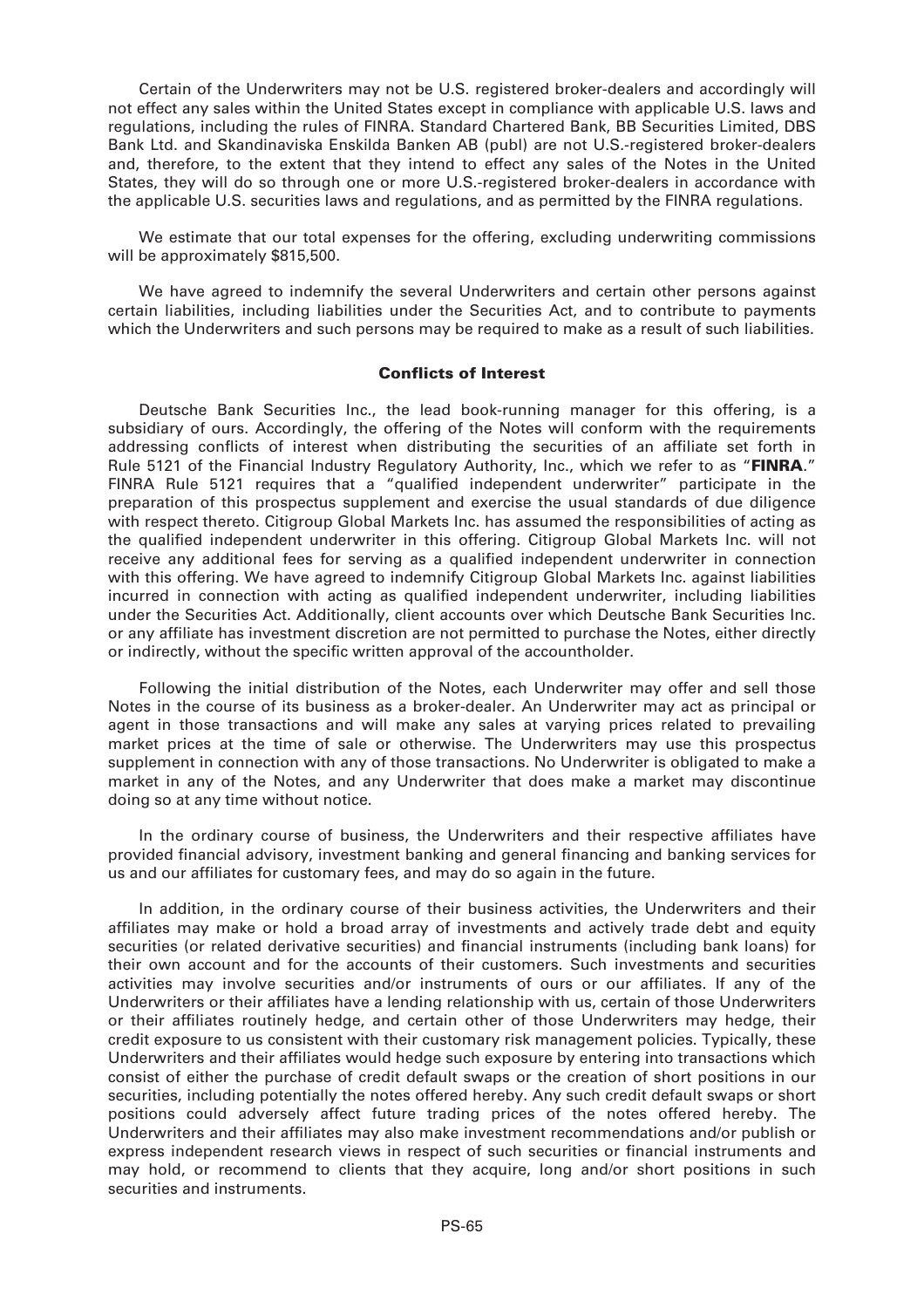In connection with the offering, the Underwriters are not acting for anyone other than us and will not be responsible to anyone other than us for providing the protections afforded to their clients nor for providing advice in relation to the offering.

# **Stabilization Transactions and Short Sales**

In order to facilitate the offering of the Notes, the Underwriters may engage in transactions that stabilize, maintain or otherwise affect the price of the Notes or any other securities, the prices of which may be used to determine payments on the Notes. Specifically, the Underwriters may sell more Notes than they are obligated to purchase in connection with the offering, creating a short position for their own accounts. A short sale is covered if the short position is no greater than the number or amount of Notes available for purchase by the Underwriters under any overallotment option. The Underwriters can close out a covered short sale by exercising the overallotment option or purchasing the Notes in the open market. In determining the source of Notes to close out a covered short sale, the Underwriters will consider, among other things, the open market price of the Notes compared to the price available under the overallotment option. The Underwriters may also sell the Notes or any other securities in excess of the overallotment option, creating a naked short position. The Underwriters must close out any naked short position by purchasing Notes in the open market. A naked short position is more likely to be created if the Underwriters are concerned that there may be downward pressure on the price of the Notes in the open market after pricing that could adversely affect investors who purchase in the offering. As an additional means of facilitating the offering, the Underwriters may bid for, and purchase, the Notes or any other securities in the open market to stabilize the price of the Notes or of any other securities. Finally, the underwriting syndicate or lead Underwriter may also reclaim selling concessions allowed to an Underwriter or a dealer for distributing the Notes in the offering, if the syndicate or lead Underwriter repurchases previously distributed Notes to cover syndicate short positions or to stabilize the price of the Notes. Any of these activities may raise or maintain the market price of the Notes above independent market levels or prevent or retard a decline in the market price of the Notes. The Underwriters are not required to engage in these activities, and may end any of these activities at any time. However, Deutsche Bank Securities Inc. will not engage in such transactions to the extent it is restricted from doing so due to applicable European regulatory requirements.

The Underwriters also may impose a penalty bid. This occurs when a particular Underwriter repays to the Underwriters a portion of the underwriting discount received by it because such Underwriter or its affiliates have repurchased notes sold by or for the account of such Underwriter in stabilizing or short covering transactions.

# **Selling Restrictions**

# *European Economic Area*

In relation to each member state of the European Economic Area which has implemented the Prospectus Directive (each, a "**Relevant Member State**"), with effect from and including the date on which the Prospectus Directive is implemented in that Relevant Member State (the "**Relevant Implementation Date**") an offer to the public of any Notes which are the subject of the offering contemplated by this prospectus supplement and the accompanying prospectus may not be made in the Relevant Member State except that an offer to the public in that Relevant Member State may be made at any time with effect from and including the Relevant Implementation Date under the following exemptions under the Prospectus Directive:

- (a) to any legal entity which is a qualified investor as defined in the Prospectus Directive;
- (b) to fewer than 100 or, if the Relevant Member State has implemented the relevant provisions of the 2010 PD Amending Directive, 150, natural or legal persons (other than qualified investors as defined in the Prospectus Directive), as permitted under the Prospectus Directive, subject to obtaining the prior consent of the relevant dealer or dealers nominated by us for any such offer;
- (c) in any other circumstances falling within Article 3(2) of the Prospectus Directive,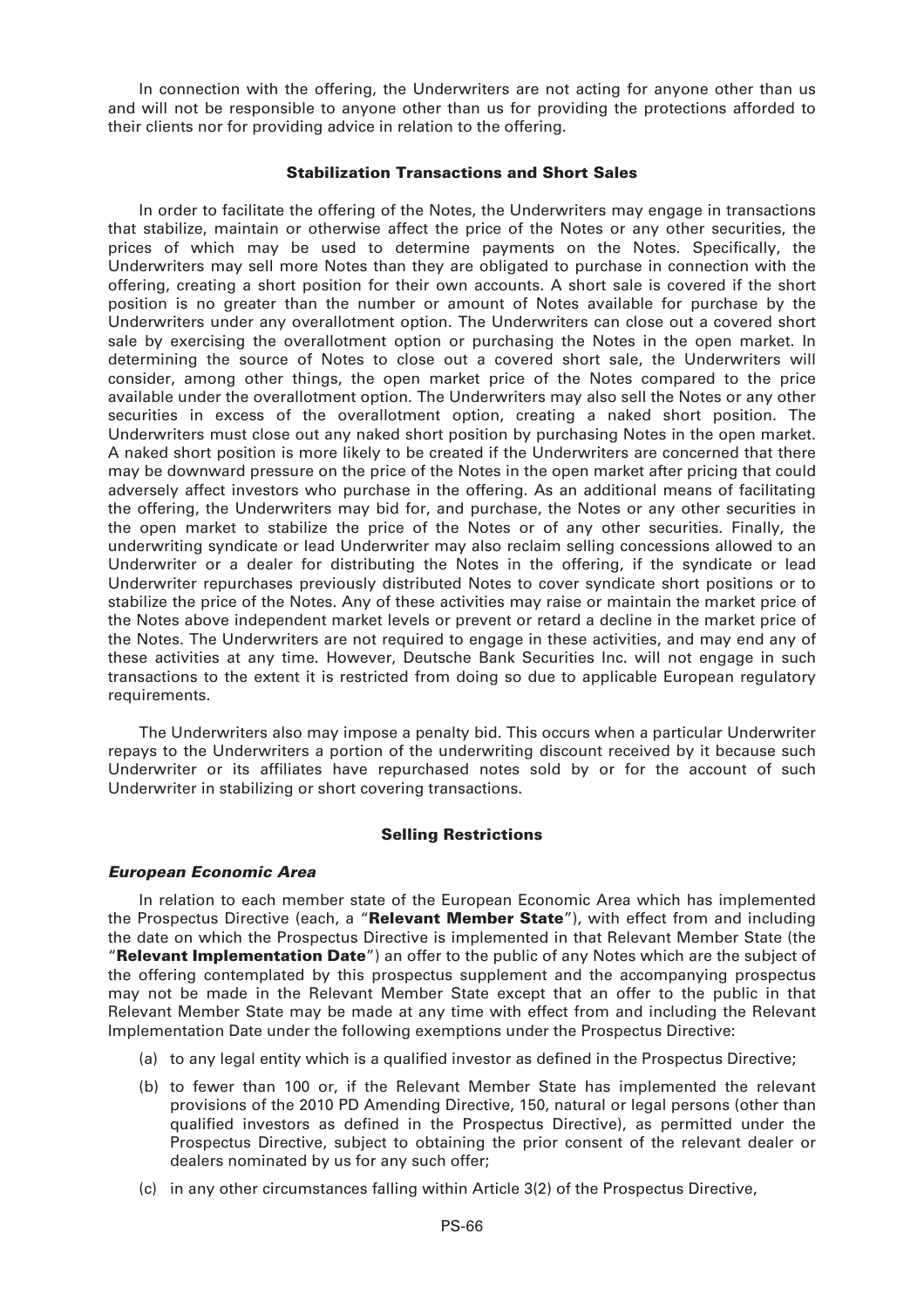*provided* that no such offer of Notes referred to in (b) or (c) above shall require us or any Underwriter to publish a prospectus pursuant to Article 3 of the Prospectus Directive or supplement a prospectus pursuant to Article 16 of the Prospectus Directive.

For the purposes of this provision, the expression an "**offer to the public**" in relation to any Notes in any Relevant Member State means the communication in any form and by any means of sufficient information on the terms of the offer and the Notes to be offered so as to enable an investor to decide to purchase or subscribe the Notes, as the same may be varied in that Member State by any measure implementing the Prospectus Directive in that Member State; the expression "**Prospectus Directive**" means Directive 2003/71/EC (and amendments thereto, including the 2010 PD Amending Directive, to the extent implemented in the Relevant Member State) and includes any relevant implementing measure in the Relevant Member State; and the expression "**2010 PD Amending Directive**" means Directive 2010/73/EU.

This European Economic Area selling restriction is in addition to any other selling restrictions set out in this prospectus supplement.

# *People's Republic of China (excluding Hong Kong, Macau and Taiwan)*

The Notes may not be offered or sold directly or indirectly within the borders of the People's Republic of China ("**PRC**," which, for such purposes, does not include the Hong Kong or Macau Special Administrative Regions or Taiwan) or to any resident of the PRC. This prospectus supplement and any other offering material relating to the Notes, which has not been and will not be submitted to or approved/verified by or registered with any relevant governmental authorities in the PRC (including but not limited to the China Securities Regulatory Commission), may not be supplied to the public in the PRC or used in connection with any offer for the subscription or sale of the Notes in the PRC. This prospectus supplement and any other offering material relating to the Notes do not constitute an offer to sell or the solicitation of an offer to buy any securities in the PRC. The Notes may only be offered or sold to PRC investors that are authorized to engage in the purchase of Notes of the type being offered or sold, including but not limited to those that are authorized to engage in the purchase and sale of foreign exchange for itself and on behalf of its customers and/or purchase and sale of government bonds or financial bonds and/or purchase and sale of debt securities denominated in foreign currency other than stocks. Investors in the PRC are responsible for obtaining all relevant approvals/licenses, verification and/or registrations themselves from relevant governmental authorities (including but not limited to the China Securities Regulatory Commission), and complying with all relevant PRC regulations, including, but not limited to, all relevant foreign exchange regulations and/or foreign investment regulations.

# *Hong Kong*

The Notes may not be offered or sold by means of any document, including this prospectus supplement, other than (i) in circumstances which do not constitute an offer to the public within the meaning of the Companies Ordinance and any rules promulgated thereunder (Cap. 32, Laws of Hong Kong; as supplemented by any such rules, the "**Companies Ordinance**"), or (ii) to "professional investors" within the meaning of the Securities and Futures Ordinance and any rules promulgated thereunder (Cap. 571, Laws of Hong Kong; as supplemented by any such rules, the "Securities and Futures Ordinance") or (iii) in other circumstances which do not result in the document being a "prospectus" within the meaning of the Companies Ordinance, and no advertisement, invitation or document relating to the Notes may be issued or may be in the possession of any person for the purpose of being issued (in each case whether in Hong Kong or elsewhere), which is directed at, or the contents of which are likely to be accessed or read by, the public in Hong Kong (except if permitted to do so under the laws of Hong Kong) other than with respect to Notes which are or are intended to be disposed of only to persons outside Hong Kong or only to "professional investors" within the meaning of the Securities and Futures Ordinance.

# *Japan*

The Notes have not been and will not be registered under the Financial Instruments and Exchange Act of Japan (act no. 25 of 1948, as amended; the "**FIEA**"). Accordingly, the Notes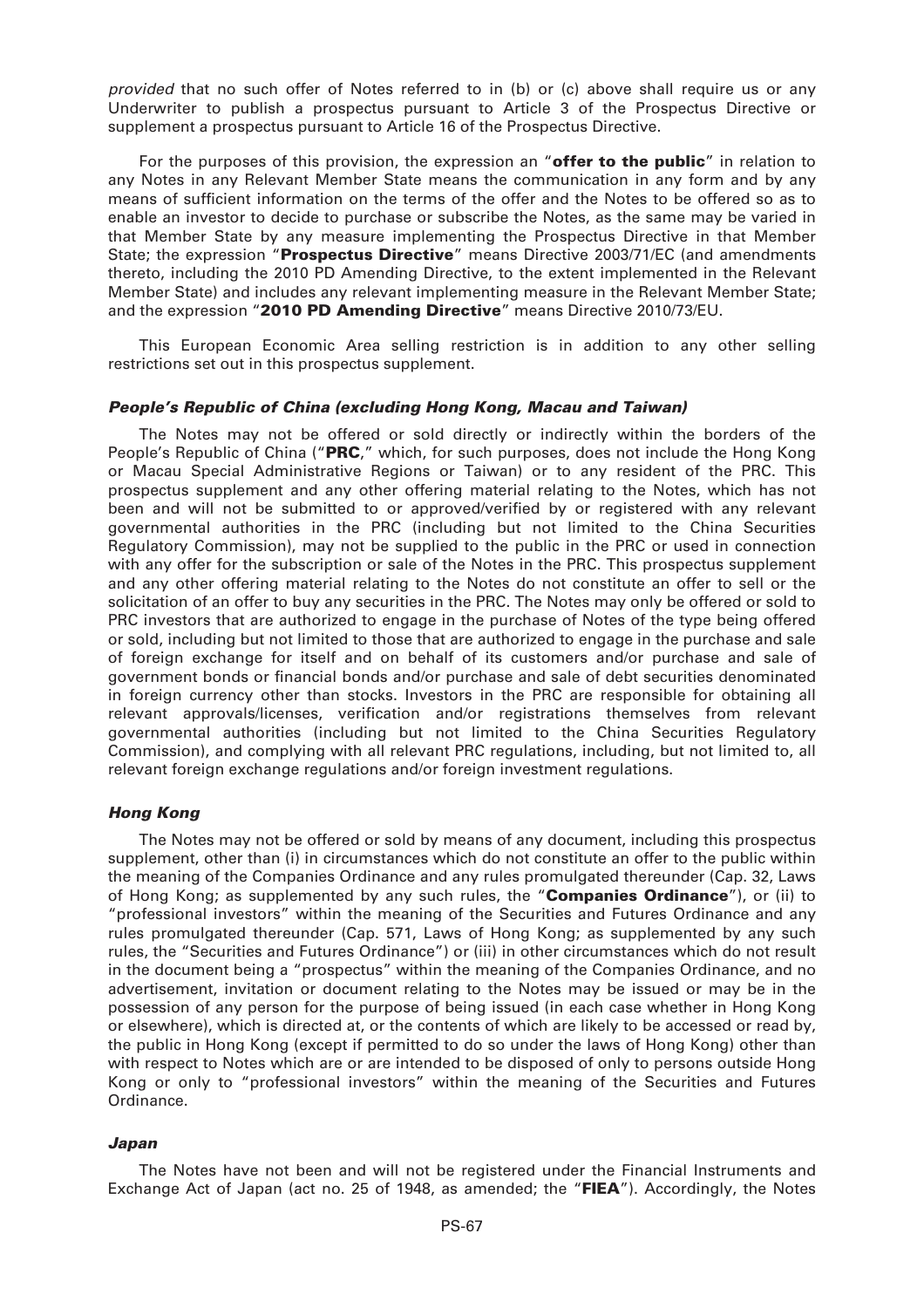may not be offered or sold, directly or indirectly, in Japan or to, or for the benefit of, any resident of Japan (as defined under item 5, paragraph 1, article 6 of the Foreign Exchange and Foreign Trade Act (act no. 228 of 1949, as amended)), or to others for re-offering or re-sale, directly or indirectly, in Japan or to, or for the benefit of, a resident of Japan except pursuant to an exemption from the registration requirements of, and otherwise in compliance with, the FIEA and any other applicable laws and regulations of Japan.

The Notes and the solicitation of an offer for acquisition thereof have not been and will not be registered under paragraph 1, article 4 of the FIEA. The Notes may only be offered, sold, resold or otherwise transferred, directly or indirectly to, or for the benefit of, (i) a person who is not a resident of Japan or (ii) a Qualified Institutional Investor ("**QII**") as defined in article 10 of the cabinet ordinance concerning definitions under article 2 of the FIEA (ordinance no. 14 of 1993, as amended). A person who purchased or otherwise obtained the Notes as a QII cannot resell or otherwise transfer the Notes in Japan to any person except another QII. A person who purchased or otherwise obtained the Notes as a non-QII may only resell or otherwise transfer all the Notes held by such person at that time to one person.

# *Korea*

The Notes have not been and will not be registered under the Financial Investment Services and Capital Markets Act of Korea and none of the Notes may be offered or sold, directly or indirectly, in Korea or to any resident of Korea, or to any persons for reoffering or resale, directly or indirectly, in Korea or to, or for the account or benefit of, any resident of Korea (as such term is defined in the Foreign Exchange Transaction Law of Korea and rules and regulations promulgated thereunder), except as otherwise permitted under applicable laws and regulations.

# *Singapore*

This prospectus supplement has not been registered as a prospectus with the monetary authority of Singapore. Accordingly, this prospectus supplement and any other document or material in connection with the offer or sale, or invitation for subscription or purchase, of the Notes may not be circulated or distributed, nor may the Notes be offered or sold or be made the subject of an invitation for subscription or purchase, whether directly or indirectly, to persons in Singapore other than (i) to an institutional investor pursuant to section 274 of the Securities And Futures Act, chapter 289 of Singapore (the "SFA"), (ii) to a relevant person pursuant to section 275(1) of the SFA or any person pursuant to section 275(1a) of the SFA, and in each case in accordance with the conditions specified in section 275 of the SFA or (iii) otherwise pursuant to, and in accordance with the conditions of, any other applicable provision of the SFA.

Where the Notes are subscribed or purchased under section 275 of the SFA by a relevant person which is:

- (i) a corporation (which is not an accredited investor (as defined in section 4a of the SFA)) the sole business of which is to hold investments and the entire share capital of which is owned by one or more individuals, each of whom is an accredited investor; or
- (ii) a trust (where the trustee is not an accredited investor) whose sole purpose is to hold investments and each beneficiary of the trust is an individual who is an accredited investor, securities (as defined in section 239(1) of the SFA) of that corporation or the beneficiaries' rights and interest (howsoever described) in that trust shall not be transferred within six months after that corporation or that trust has acquired the Notes pursuant to an offer made under section 275 of the SFA except:
	- (1) to an institutional investor or to a relevant person defined in section 275(2) of the SFA or to any person where the transfer arises from an offer referred to in section 275(1a) or section 276(4)(i)(b) of the SFA;
	- (2) where no consideration is or will be given for the transfer;
	- (3) where the transfer is by operation of law; or
	- (4) as specified in section 276(7) of the SFA.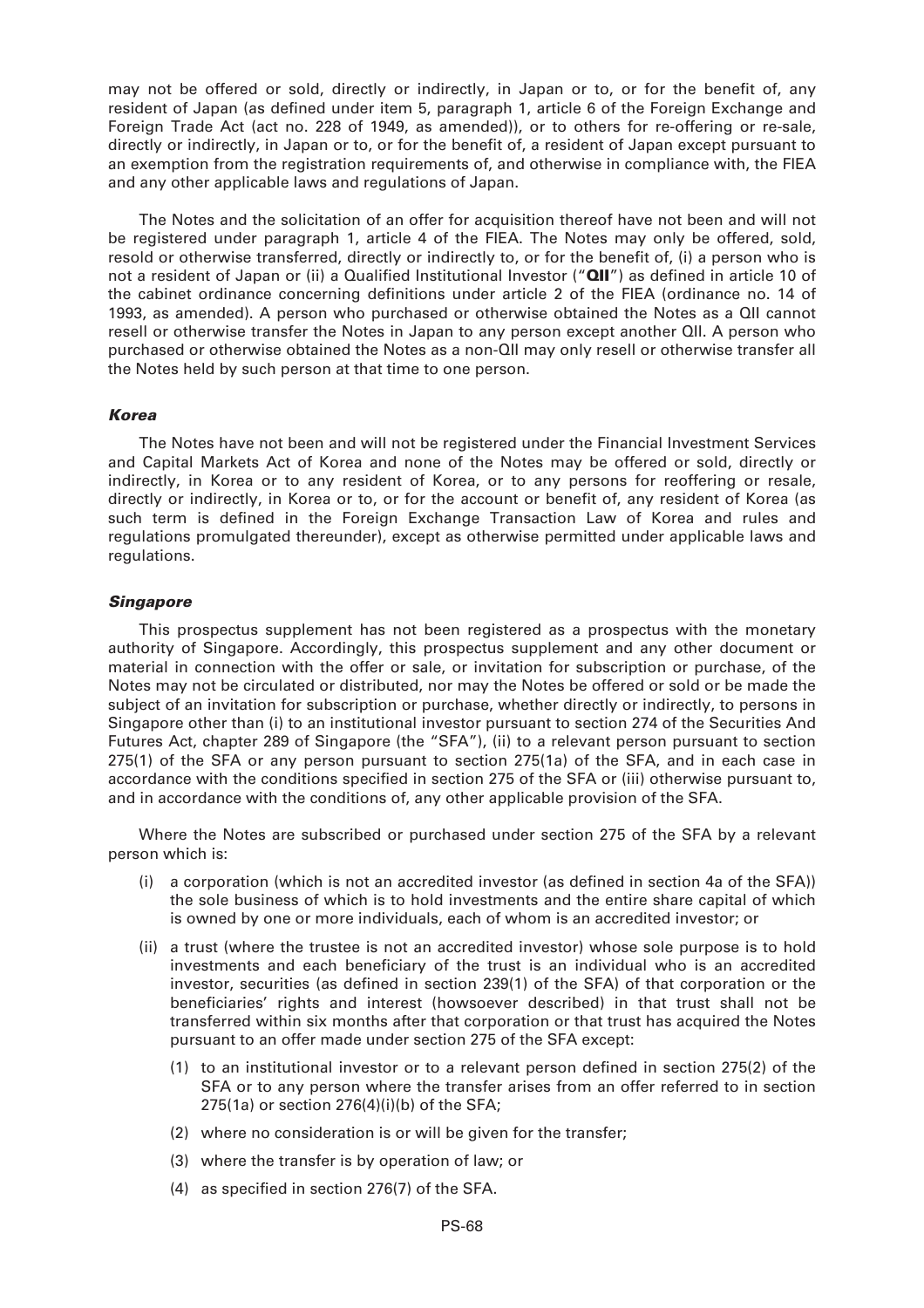### *Switzerland*

This prospectus supplement is not intended to constitute an offer or solicitation to purchase or invest in the Notes described herein. In particular, this prospectus supplement as well as any other material relating to the offering contemplated by this prospectus supplement or the Notes which are the subject of the offering contemplated by this prospectus supplement does not constitute an issue prospectus pursuant to article 652a and/or article 1156 of the Swiss Code of Obligations. The Notes will not be listed on the SIX Swiss Exchange or any other exchange or regulated trading facility in Switzerland and, therefore, the documents relating to the Notes including, but not limited to, this prospectus supplement do not claim to comply with the disclosure standards of the listing rules of the SIX Swiss Exchange and corresponding prospectus schemes annexed to the listing rules of the SIX Swiss Exchange. In particular, this prospectus supplement does not constitute a listing prospectus within the meaning of the listing rules of the SIX Swiss Exchange or any other exchange or regulated trading facility in Switzerland.

This prospectus supplement and any other material relating to the Notes is personal and confidential and does not constitute an offer to any other person. This prospectus supplement may only be used by those investors to whom it has been handed out in connection with the offering described herein and may neither directly nor indirectly be distributed or made available to other persons without the express consent of the Bank. This prospectus supplement as well as any other material relating to the Notes may not be used in connection with any other offer and may not be copied and/or distributed to the public or otherwise made publicly available in, into or from Switzerland.

# *Taiwan*

The Notes may be made available to Taiwan residents outside Taiwan but may not be marketed, offered or sold in Taiwan.

# *United Kingdom*

This communication is only being distributed to and is only directed at (i) persons who are outside the United Kingdom or (ii) investment professionals falling within Article 19(5) of the Financial Services and Markets Act 2000 (Financial Promotion) Order 2005 (the "**Order**") or (iii) high net worth companies, and other persons to whom it may lawfully be communicated, falling within Article 49(2)(a) to (d) of the Order (all such persons together being referred to as "**relevant persons**"). The Notes are only available to, and any invitation, offer or agreement to subscribe, purchase or otherwise acquire such Notes will be engaged in only with, relevant persons. Any person who is not a relevant person should not act or rely on this document or any of its contents.

Each Underwriter has severally represented and agreed that:

- it has only communicated or caused to be communicated and will only communicate or cause to be communicated an invitation or inducement to engage in investment activity (within the meaning of Section 21 of the Financial Services and Markets Act of 2000 (the "**FSMA**")) received by it in connection with the issue or sale of any Notes in circumstances in which section 21(1) of the FSMA does not apply to us; and
- it has complied and will comply with all applicable provisions of the FSMA with respect to anything done by it in relation to any Notes in, from or otherwise involving the United Kingdom.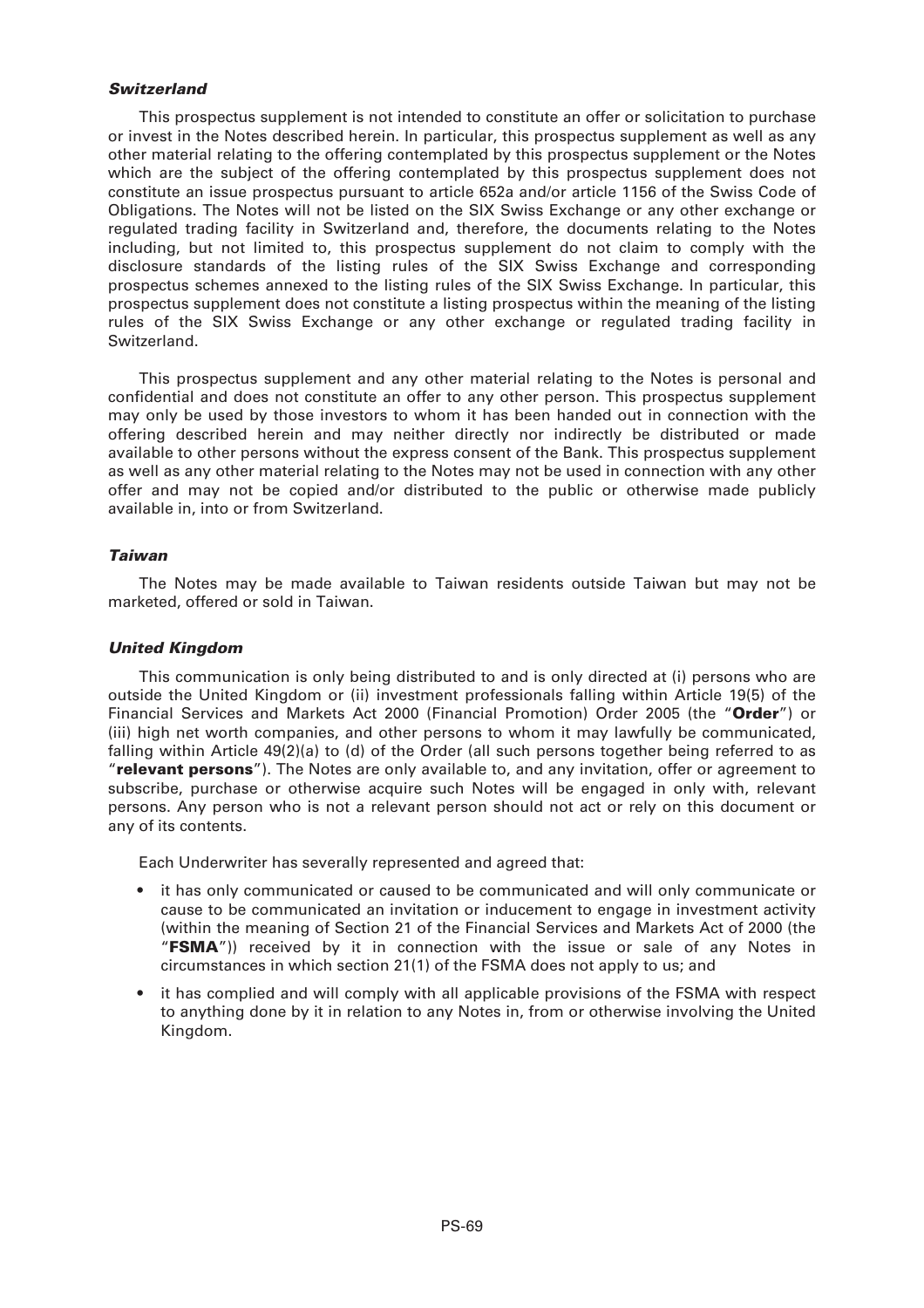# **LEGAL MATTERS**

Certain legal matters with respect to United States and New York law will be passed upon for the Bank by Cleary Gottlieb Steen & Hamilton LLP, Frankfurt am Main, Germany. Davis Polk & Wardwell London LLP will pass upon certain matters with respect to United States and New York law for the Underwriters. Certain legal matters with respect to German law will be passed upon for Deutsche Bank AG by Group Legal Services of Deutsche Bank AG.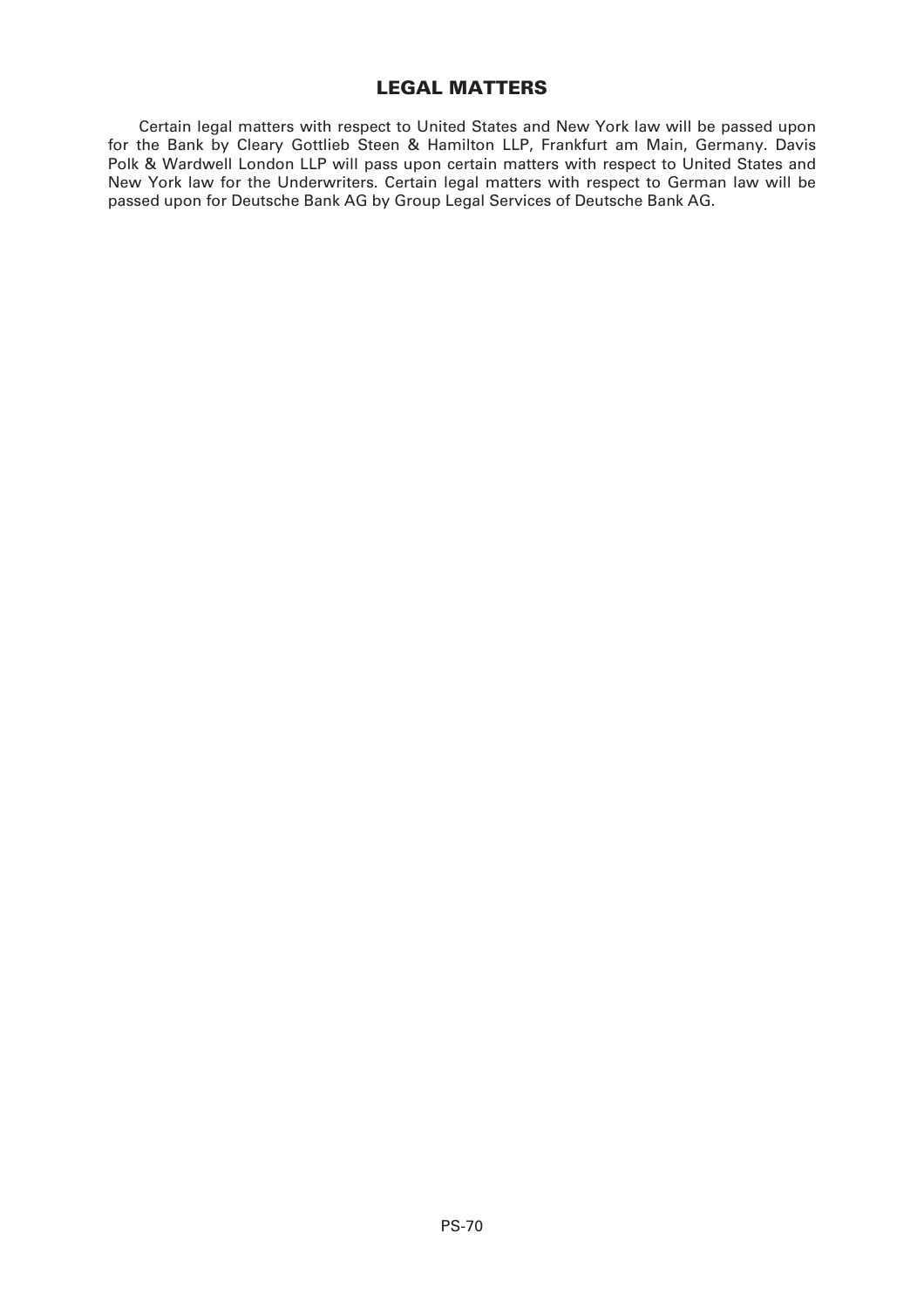# **INDEPENDENT REGISTERED PUBLIC ACCOUNTING FIRM**

The consolidated financial statements of Deutsche Bank Aktiengesellschaft and its subsidiaries as of December 31, 2013 and 2012, and the related consolidated statements of income, changes in equity, comprehensive income, and cash flows for each of the years in the three-year period ended December 31, 2013, which were prepared in accordance with IFRS and management's assessment of the effectiveness of internal control over financial reporting as of December 31, 2013 appearing in our annual report on Form 20-F for the year ended December 31, 2013, are incorporated by reference herein in reliance upon the audit reports of KPMG AG Wirtschaftsprüfungsgesellschaft (which we refer to as "**KPMG**"), The Squaire, Am Flughafen, 60549 Frankfurt am Main, Germany, independent registered public accounting firm, incorporated by reference herein, and upon the authority of said firm as experts in auditing and accounting.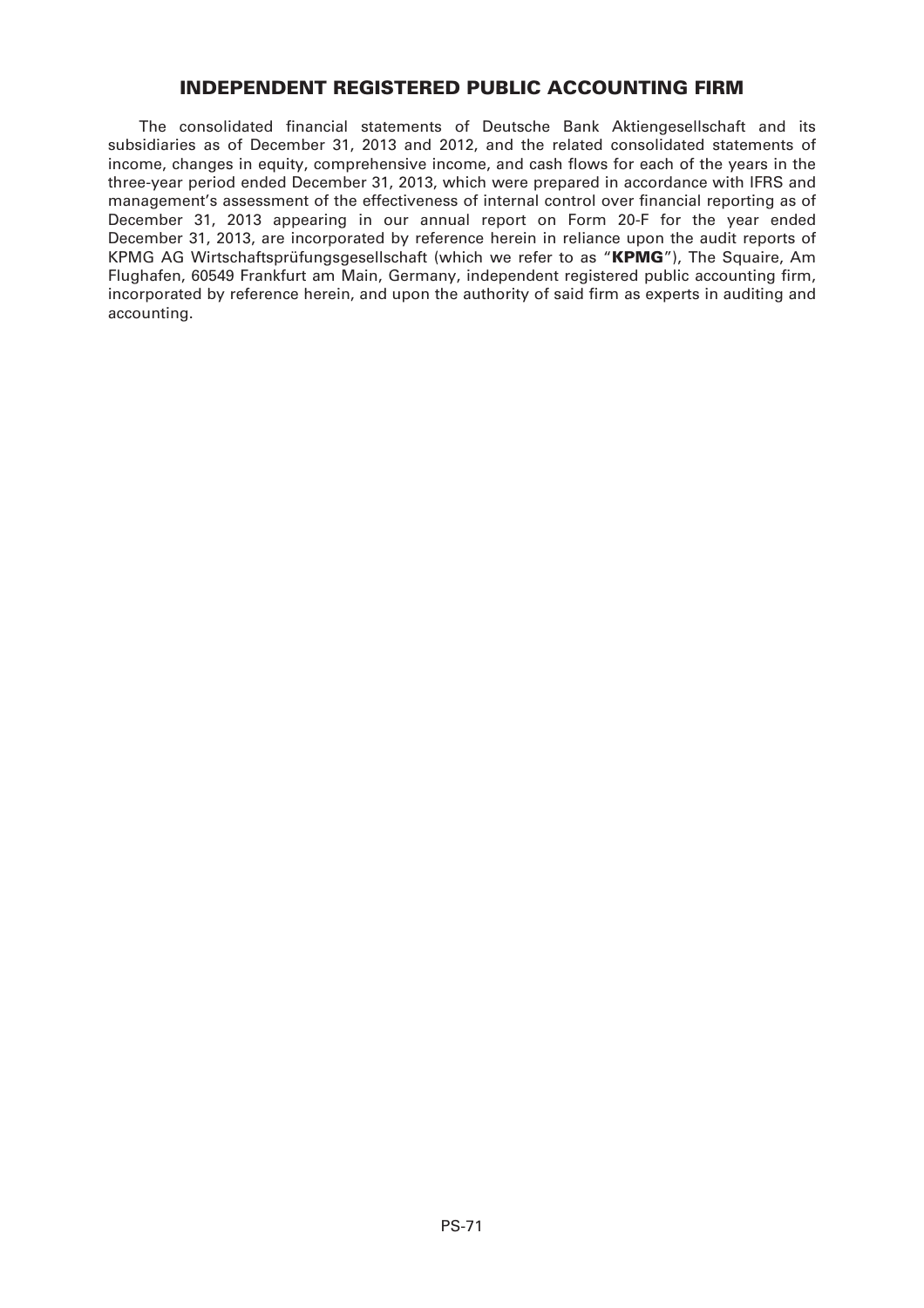# **Deutsche Bank Aktiengesellschaft**



We, Deutsche Bank Aktiengesellschaft, may, from time to time, offer subordinated capital securities, which we refer to as "**Capital Securities**."

This prospectus describes the general terms of the Capital Securities and the general manner in which the Capital Securities will be offered. The specific terms of any Capital Securities offered will be included in a supplement to this prospectus. The prospectus supplement will also describe the specific manner in which the Capital Securities will be offered. We will not use this prospectus to issue any Capital Securities unless it is attached to a prospectus supplement.

Unless stated otherwise in a prospectus supplement, we will not list the Capital Securities offered hereunder on any securities exchange.

These Capital Securities may be offered directly or to or through underwriters, agents or dealers, including Deutsche Bank Securities Inc. The names of any underwriters, agents or dealers will be included in the applicable prospectus supplement.

Investing in the Capital Securities involves risks. We may include specific risk factors in an applicable prospectus supplement under the heading "Risk Factors."

#### **Restrictions on marketing and sales to retail investors**

The Capital Securities discussed in this prospectus are complex financial instruments and are not a suitable or appropriate investment for all investors. In some jurisdictions, regulatory authorities have adopted or published laws, regulations or guidance with respect to the offer or sale of securities such as the Capital Securities to retail investors.

In particular, in August 2014, the U.K. Financial Conduct Authority (the "**FCA**") published the Temporary Marketing Restriction (Contingent Convertible Securities) Instrument 2014 (as amended or replaced from time to time, the "**TMR**") which took effect on October 1, 2014. Under the rules set out in the TMR (as amended or replaced from time to time, the "**TMR Rules**"), certain contingent write-down or convertible securities, such as the Capital Securities, must not be sold to retail clients in the EEA and nothing may be done that would or might result in the buying of such securities or the holding of a beneficial interest in such securities by a retail client in the EEA (in each case within the meaning of the TMR Rules), other than in accordance with the limited exemptions set out in the TMR Rules.

Certain of the underwriters are required to comply with the TMR Rules. In addition, by purchasing, or making or accepting an offer to purchase, any Capital Securities from us and/or the underwriters, you represent, warrant, agree with and undertake to us and each of the underwriters that:

- 1. you are not a retail client in the EEA (as defined in the TMR Rules);
- 2. whether or not you are subject to the TMR Rules, you will not sell or offer the Capital Securities to retail clients in the EEA or do anything (including the distribution of this prospectus supplement) that would or might result in the buying of the Capital Securities or the holding of a beneficial interest in the Capital Securities by a retail client in the EEA (in each case within the meaning of the TMR Rules), other than (i) in relation to any sale or offer to sell Notes to a retail client in or resident in the United Kingdom, in circumstances that do not and will not give rise to a contravention of the TMR Rules by any person and/or (ii) in relation to any sale or offer to sell Notes to a retail client in any EEA member state other than the United Kingdom, where (a) you have conducted an assessment and concluded that the relevant retail client understands the risks of an investment in the Notes and is able to bear the potential losses involved in an investment in the Notes and (b) you have at all times acted in relation to such sale or offer in compliance with the Markets in Financial Instruments Directive (2004/39/EC) ("**MiFID**") to the extent it applies to you or, to the extent MiFID does not apply to you, in a manner which would be in compliance with MiFID if it were to apply to you; and
- you will at all times comply with all applicable local laws, regulations and regulatory guidance (whether inside or outside the EEA) relating to the promotion, offering, distribution and/or sale of the Capital Securities, including any such laws, regulations and regulatory guidance relating to determining the appropriateness and/or suitability of an investment in the Capital Securities by investors in any relevant jurisdiction.

Where acting as agent on behalf of a disclosed or undisclosed client when purchasing, or making or accepting an offer to purchase, any Capital Securities from us and/or the underwriters the foregoing representations, warranties, agreements and undertakings will be given by and be binding upon both the agent and its underlying client.

#### **Neither the Securities and Exchange Commission nor any state securities commission has approved or disapproved of these Capital Securities, or determined if this prospectus is truthful or complete. Any representation to the contrary is a criminal offense.**

**These Capital Securities are not deposits or savings accounts and are not insured or guaranteed by the Federal Deposit Insurance Corporation or any other U.S. or foreign governmental agency or instrumentality.**

The date of this prospectus is November 6, 2014.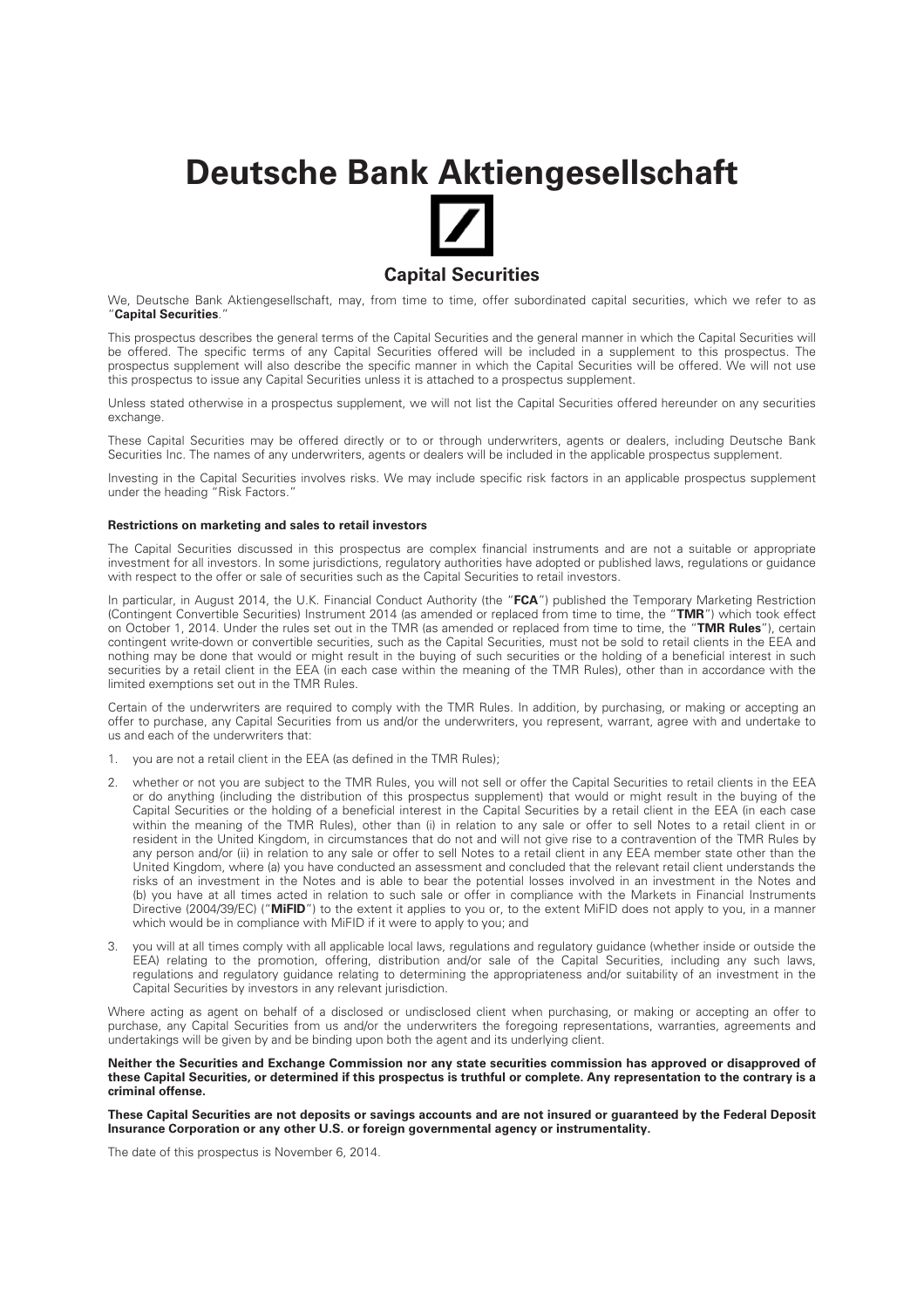# **TABLE OF CONTENTS**

|                                               | Page |
|-----------------------------------------------|------|
|                                               |      |
| ABOUT THIS PROSPECTUS                         | 5    |
|                                               | 6    |
| USE OF NON-GAAP FINANCIAL MEASURES            | 8    |
|                                               | 9    |
|                                               |      |
|                                               | 12   |
|                                               | 13   |
|                                               | 14   |
|                                               | 15   |
|                                               | 16   |
|                                               | 25   |
|                                               | 28   |
|                                               | 30   |
| LEGAL MATTERS                                 | 31   |
| INDEPENDENT REGISTERED PUBLIC ACCOUNTING FIRM | 31   |
| BENEFIT PLAN INVESTOR CONSIDERATIONS          | 31   |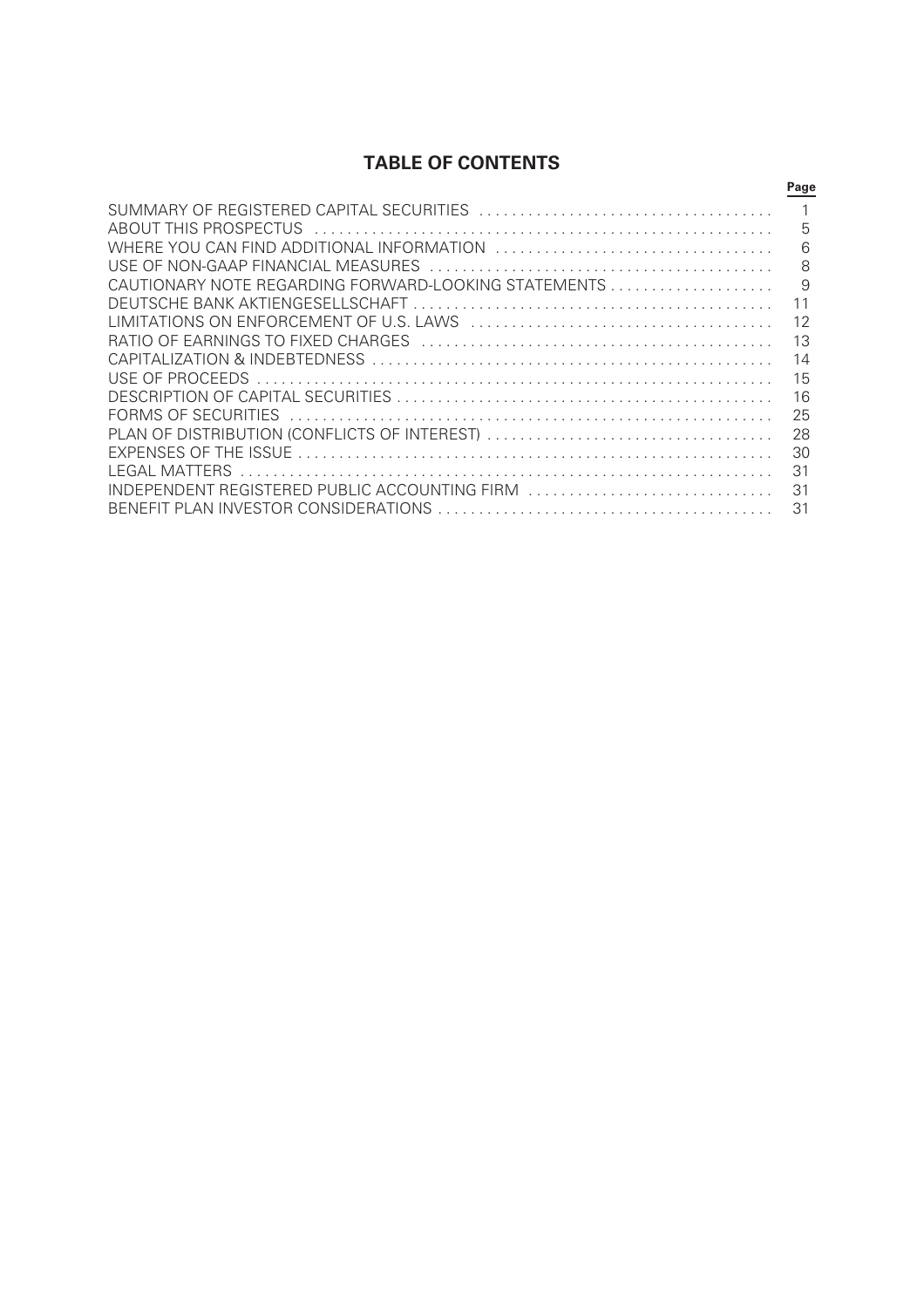# **SUMMARY OF REGISTERED CAPITAL SECURITIES**

Deutsche Bank Aktiengesellschaft, which we also refer to as the "**Bank**" or "**we**," may offer subordinated capital securities. The following summary describes these securities in general terms only. You should read the summary together with the more detailed information contained in the rest of this prospectus and the applicable prospectus supplement.

**Capital Securities** We may issue subordinated capital securities, which we refer to as "**Capital Securities**." We will provide one or more prospectus supplements that describe:

- whether the Capital Securities will be issued by Deutsche Bank AG directly or through one of its branches;
- the specific designation;
- whether the Capital Securities qualify for regulatory capital treatment as additional tier 1 capital or otherwise;
- the ranking of the Capital Securities relative to our issued debt and equity, including to what extent they may rank junior in right of payment to other of our obligations or in any other manner;
- the aggregate principal amount, purchase price and denomination;
- the currency in which the Capital Securities are denominated and/or in which principal, and premium, if any, and/or interest, if any, is payable;
- whether the Capital Securities have a maturity date and if so, the date of maturity;
- the interest rate or rates or the method by which the interest rate or rates, if any, will be determined and under what circumstances interest is payable;
- the date from which interest accrues and the interest payment dates, if any;
- provisions, if any, for the cancellation of all or any portion of any interest payment at our discretion or under other circumstances;
- limitations, if any, on our ability to pay principal or interest in respect of the Capital Securities, including situations whereby we may be prohibited from making such payments;
- provisions, if any, for write-downs (and related write-ups, if any) in the principal amount of the Capital Securities and the effect, if any, of such write-downs (and related writeups, if any) on interest payable on such Capital Securities;
- the place or places for payment of the principal of and any premium, if any, and/or interest, if any, on the Capital Securities;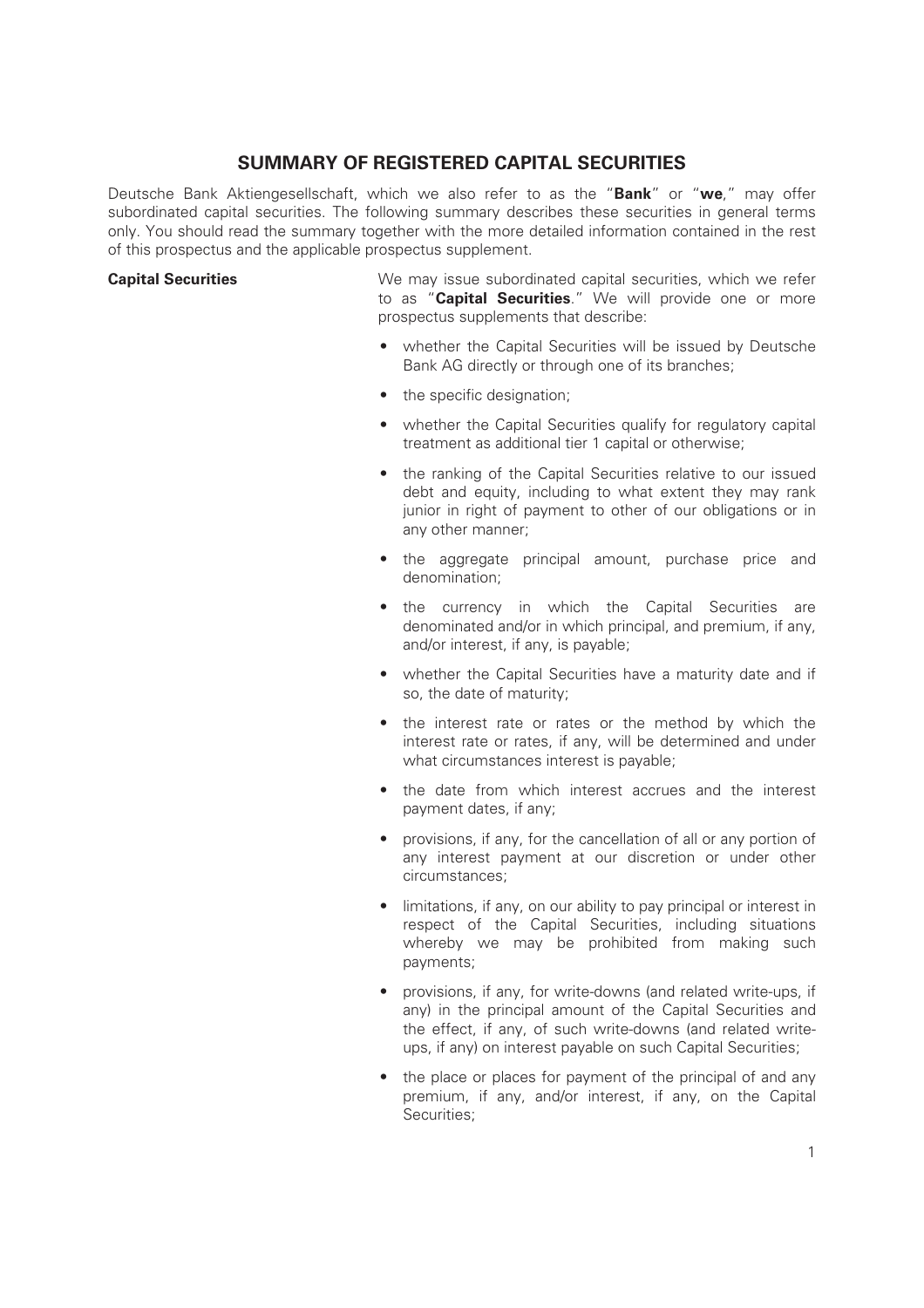- any repayment, redemption, prepayment or sinking fund provisions, including any redemption notice provisions;
- any terms on which the Capital Securities may or will be converted at our option or otherwise into ordinary shares or other securities of ours, which we refer to as "**Conversion Securities**," and, if so, the nature and terms of the Conversion Securities into which such Capital Securities are convertible and any additional or other provisions relating to such conversion, including any triggering event that may give rise to such conversion (which may include, but shall not be limited to, certain regulatory capital events) and the terms upon which such conversion should occur;
- whether we may conduct an offer of Conversion Securities after any conversion of the Capital Securities in order to deliver cash proceeds to holders of Capital Securities in lieu of the Conversion Securities and the terms upon which any such offer should occur;
- any terms relating to the adjustment of the Conversion Securities into which the Capital Securities may be converted;
- whether we will issue the Capital Securities in registered form or bearer form or both and, if we are offering Capital Securities in bearer form, any restrictions applicable to the exchange of one form for another and to the offer, sale and delivery of those Capital Securities in bearer form;
- whether we will issue the Capital Securities in global (*i.e.*, book-entry) or definitive (*i.e.*, certificated) form and under what terms and conditions;
- the terms on which holders of the Capital Securities may convert or exchange them into or for one or more securities of ours or entities that are or are not affiliated with us, a basket or baskets of those securities, other property, or any combination of, or the cash value of, any of the foregoing; the terms on which conversion or exchange may occur, including whether exchange is mandatory, at the option of the holder or at our option; the period during which exchange may occur; the initial exchange price or rate; and the circumstances or manner in which the amount of securities or other property, or any combination thereof, deliverable upon exchange, or the cash value thereof, may be adjusted;
- information as to the methods for determining the amount of principal, premium, if any, and/or interest payable on any date and/or currencies, commodities or securities of ours or entities that are or are not affiliated with us, the basket or baskets of those currencies, commodities or securities, or the index or indices of those currencies, commodities or securities, or interest rates, or intangibles, articles, or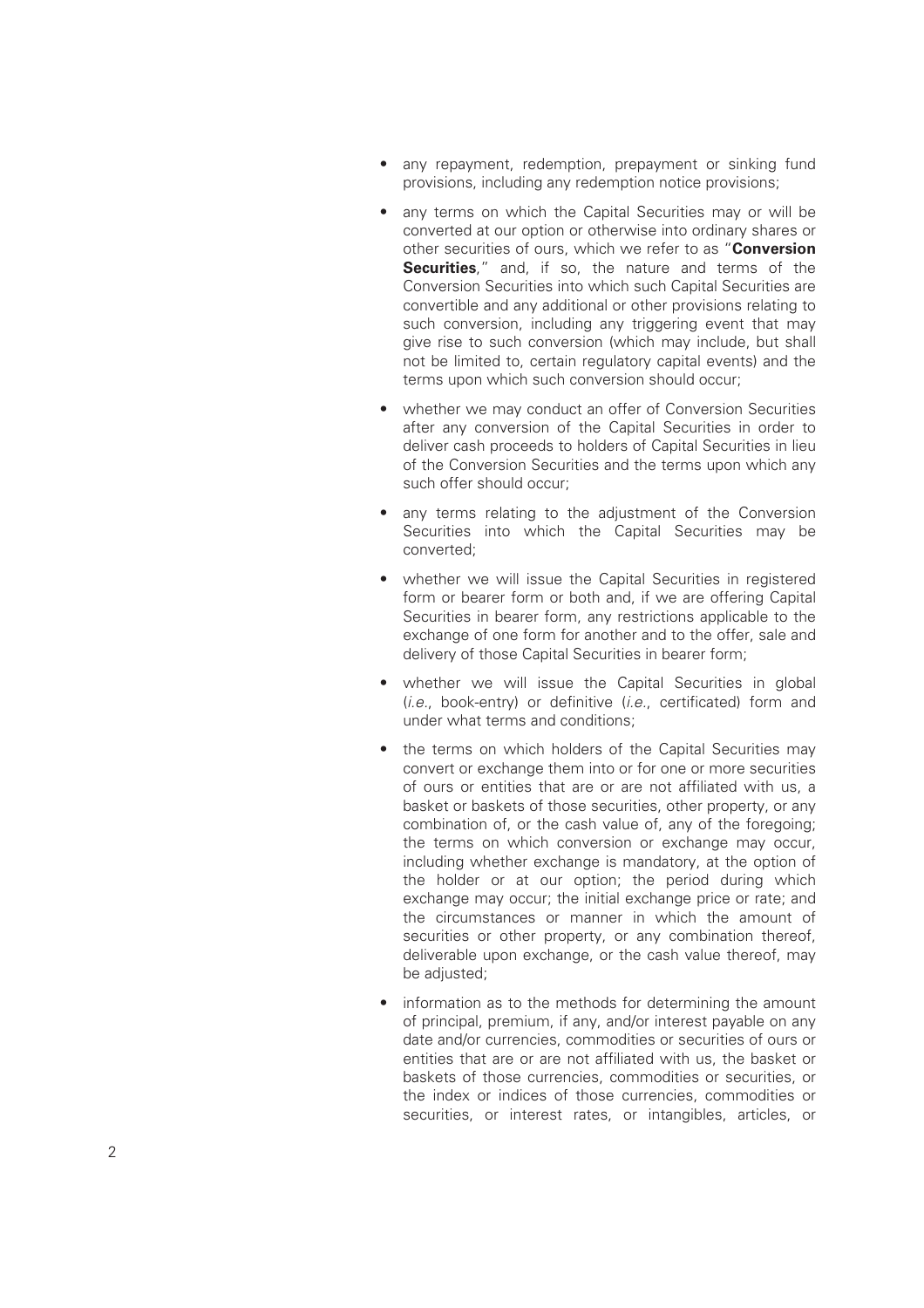goods, or any other financial or economic or other measures or instruments, including the occurrence or nonoccurrence of any events or circumstances, to which the amount payable on that date is linked;

- the identity of any agents for the Capital Securities, including the trustee, depositaries, authenticating or paying agents, transfer agents, registrars, determination or other agents;
- the proposed listing, if any, of the Capital Securities on any securities exchange:
- whether the Capital Securities are to be sold separately or with other securities as part of units; and
- any other specific terms of the Capital Securities and any terms required by or advisable under applicable laws or regulations.

**Capital Securities Indenture** The Capital Securities will be issued under the Capital Securities Indenture dated November 6, 2014 among us, as issuer, The Bank of New York Mellon, as trustee, and Deutsche Bank Trust Company Americas, as paying agent, calculation agent, transfer agent and registrar and authenticating agent, and the supplements thereto. We may amend, restate or replace the Capital Securities Indenture from time to time. The Capital Securities Indenture that governs our Capital Securities does not limit the amount of additional indebtedness that we or any of our subsidiaries may incur. We have summarized the general features of the Capital Securities Indenture under the heading "Description of Capital Securities." We encourage you to read the Capital Securities Indenture, which is an exhibit to our registration statement, and the supplements thereto, which will be included as exhibits to our registration statement.

**Ranking; Status** The Capital Securities will constitute our unsecured and subordinated obligations, ranking *pari passu* among themselves. In the event of our dissolution, liquidation, insolvency or composition, or other proceedings for the avoidance of insolvency of, or against, us, the obligations under the Capital Securities will be fully subordinated to the claims of our unsubordinated creditors, the claims under our Tier 2 instruments (within the meaning of the CRR), and the claims specified in Section 39 (1) nos. 1 to 5 of the German Insolvency Statute (*Insolvenzordnung*) so that in any such event no amounts will be payable in respect of the Capital Securities until the claims of such unsubordinated creditors, the claims under such Tier 2 instruments, and the claims specified in Section 39 (1) nos. 1 to 5 of the German Insolvency Statute have been satisfied in full. Subject to this subordination provision, we may satisfy our obligations under the Capital Securities also from our other distributable assets (*freies Vermögen*).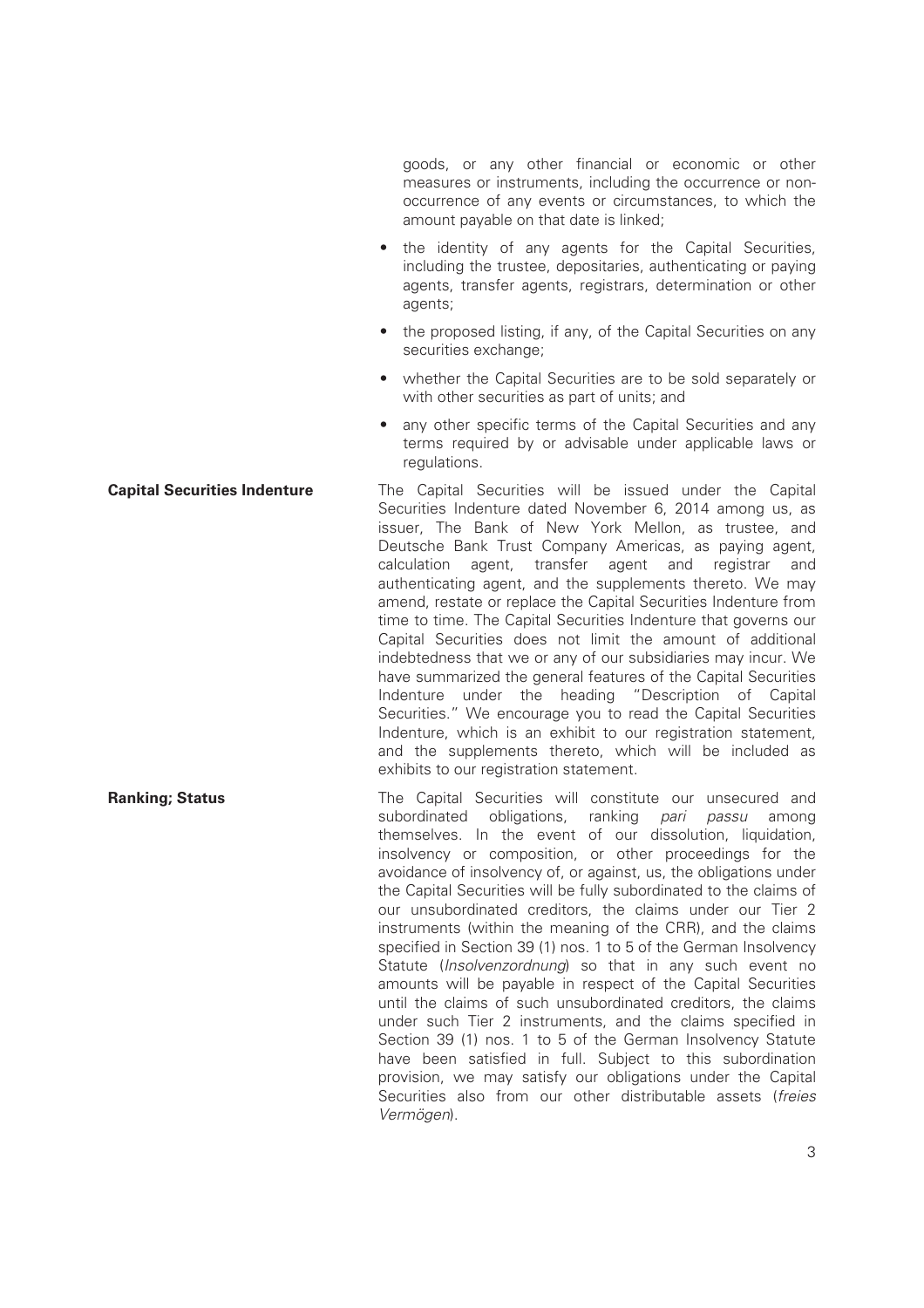|                                                            | "CRR" means Regulation (EU) No 575/2013 of the European<br>Parliament and the Council of 26 June 2013 on prudential<br>requirements for credit institutions and investment firms and<br>amending Regulation (EU) No 648/2012 (including any<br>provisions of regulatory law supplementing this Regulation); to<br>the extent that any provisions of the CRR are amended or<br>replaced, the term CRR as used in the Capital Securities<br>Indenture and the Capital Securities also refer to such<br>amended provisions or successor provisions. |
|------------------------------------------------------------|--------------------------------------------------------------------------------------------------------------------------------------------------------------------------------------------------------------------------------------------------------------------------------------------------------------------------------------------------------------------------------------------------------------------------------------------------------------------------------------------------------------------------------------------------|
|                                                            | Our payment obligations under the Capital Securities will rank<br>pari passu with the claims against us under the support<br>undertakings, subordinated guarantees and issuances listed in<br>the applicable prospectus supplement.                                                                                                                                                                                                                                                                                                              |
| Form                                                       | We may issue Capital Securities in fully registered form or in<br>bearer form and, in either case, in definitive form or global<br>form.                                                                                                                                                                                                                                                                                                                                                                                                         |
| <b>Terms Specified in Prospectus</b><br><b>Supplements</b> | When we decide to sell particular Capital Securities, we will<br>provide a prospectus supplement describing the Capital<br>Securities offering and the specific terms of the Capital<br>Securities. You should carefully read this prospectus and the<br>applicable prospectus supplement.                                                                                                                                                                                                                                                       |
|                                                            | We will offer our Capital Securities to investors on terms<br>determined by market and other conditions. Our Capital<br>Securities may be sold for U.S. dollars or foreign currency.<br>Principal of, and any premium or interest on, Capital Securities<br>may be payable in U.S. dollars or foreign currency, as we<br>specifically designate in the related prospectus supplement.                                                                                                                                                            |
|                                                            | Any prospectus supplement we provide will include the name<br>of and compensation to each dealer, underwriter or agent, if<br>any, involved in the sale of the Capital Securities being offered<br>and the managing underwriters for any Capital Securities sold<br>to or through underwriters. Any underwriters, including<br>managing underwriters, dealers or agents in the United States<br>may include Deutsche Bank Securities Inc. or other affiliates of<br>ours.                                                                        |
| <b>Branches</b>                                            | We may act directly through our principal office in Frankfurt or<br>through one of our branch offices, such as our London branch,<br>our New York branch, or such other branch as specified in the<br>applicable prospectus supplement.                                                                                                                                                                                                                                                                                                          |
| <b>Conflicts of Interest</b>                               | To the extent an offering of the Capital Securities will be<br>distributed by Deutsche Bank Securities Inc. or any other<br>U.S. broker-dealer affiliate of the Bank, each such offering of<br>Capital Securities will be conducted in compliance with the<br>requirements of Rule 5121 of the Financial Industry Regulatory<br>Authority, Inc., or "FINRA," regarding a FINRA member firm's<br>of securities of affiliates. See "Plan of<br>distribution<br>Distribution-Conflicts of Interest."                                                |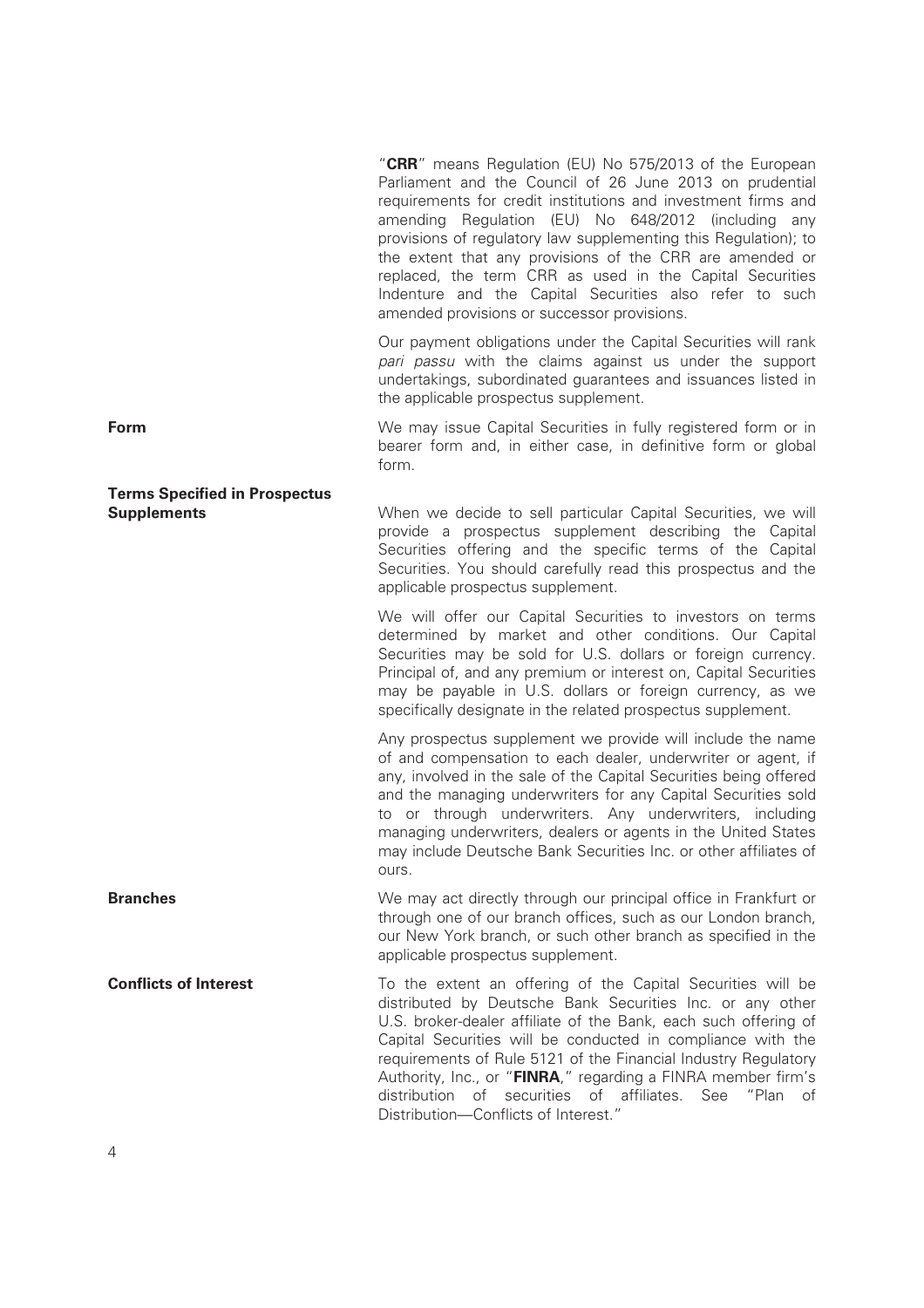# **ABOUT THIS PROSPECTUS**

*References in this prospectus to the "Bank," "we," "our," "us" or "Deutsche Bank AG" refer to Deutsche Bank Aktiengesellschaft (including, as the context may require, acting through one of its branches) and, unless the context requires otherwise, will include our other consolidated subsidiaries. In the sections of this prospectus entitled "Description of Capital Securities," references to "Bank," "we," "our," "us" or "Deutsche Bank AG" refer to Deutsche Bank Aktiengesellschaft (including, as the context may require, acting through one of its branches), as issuer of the securities described in such sections.*

*References to "you" or "your" mean those who invest in the securities being offered, whether they are the direct holders or owners of beneficial interests in those securities. References to "holders" mean those who own securities registered in their own names on the books that we or the trustee maintain for this purpose, and not those who own beneficial interests in securities issued in book-entry form through The Depository Trust Company or another depositary or in securities registered in street name. Owners of beneficial interests in the securities should read the section entitled "Forms of Securities."*

This prospectus is part of a registration statement on Form F-3 that we filed with the Securities and Exchange Commission (the "**Commission**" or "**SEC**") utilizing a "shelf" registration process. Under this shelf process, we may, from time to time and in one or more offerings, sell any combination of the Capital Securities described in this prospectus.

This prospectus provides you with a general description of the Capital Securities we may offer. Each time we sell Capital Securities, we will provide one or more prospectus supplements that will contain specific information about the terms of the offering. A prospectus supplement may add, modify or replace information contained in this prospectus. *If a prospectus supplement is inconsistent with this prospectus, the terms of the prospectus supplement will control. Therefore the statements made in this prospectus may not be the terms that apply to the Capital Securities you purchase*. You should read both this prospectus and any prospectus supplement together with additional information described under the heading "Where You Can Find Additional Information" beginning on page 4 of this prospectus before purchasing any Capital Securities.

Following the initial distribution of an offering of Capital Securities, certain affiliates of ours may offer and sell those Capital Securities in the course of their businesses. Such affiliates may act as principal or agent in these transactions. This prospectus and the applicable prospectus supplement will also be used in connection with those transactions. Sales in any of those transactions will be made at varying prices related to prevailing market prices and other circumstances at the time of sale.

References to "**EUR**," "**€**" and "**euros**" are to the euro, the currency introduced at the start of the third stage of the European Economic and Monetary Union pursuant to the treaty establishing the European Community, as amended by the treaty on European Union. References to "**USD**," "**U.S. dollars**," "**dollar**" and "**\$**" are to United States currency, and the terms "**United States**" and "**U.S.**" mean the United States of America, its states, its territories, its possessions and all areas subject to its jurisdiction.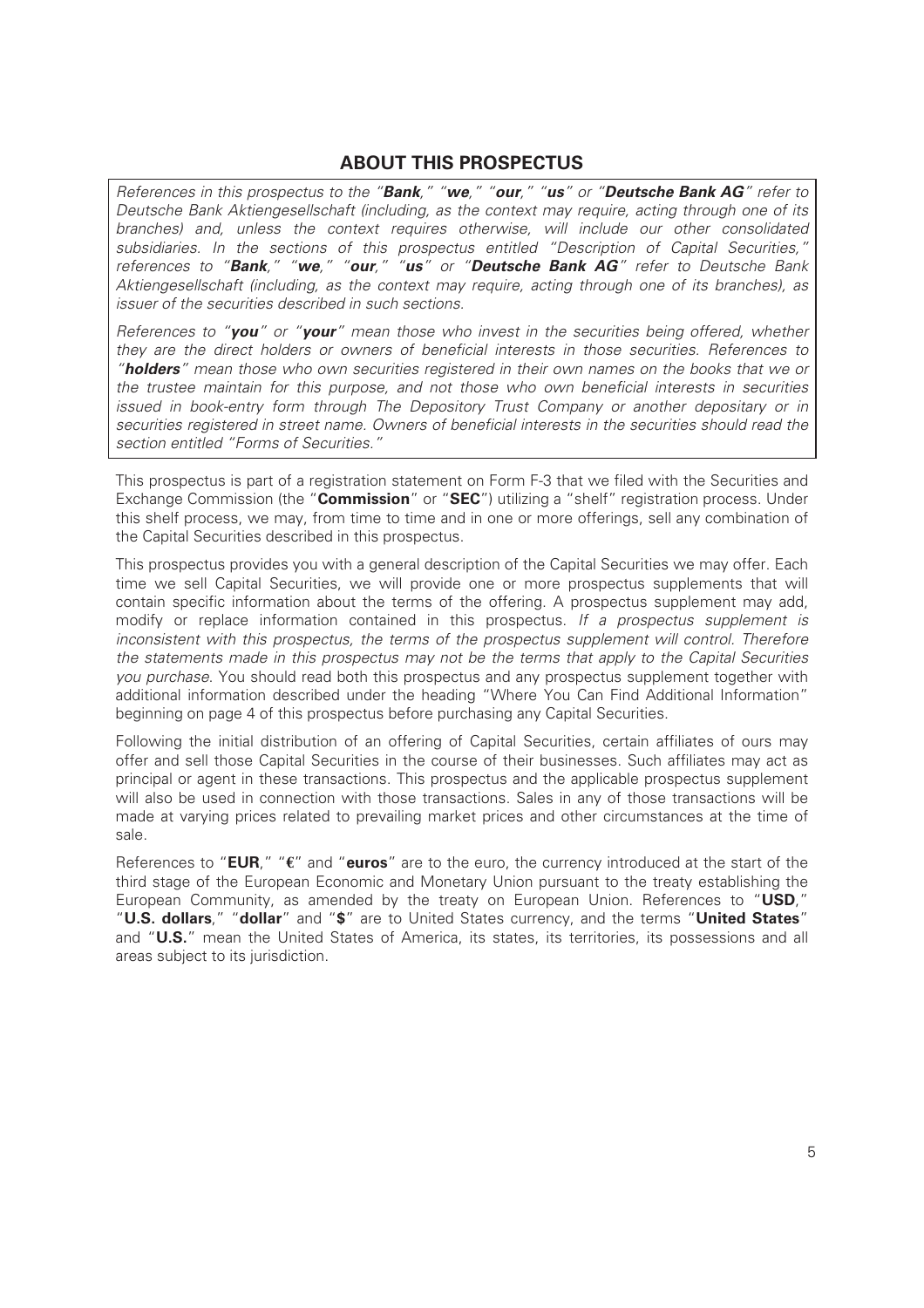### **WHERE YOU CAN FIND ADDITIONAL INFORMATION**

We are subject to the informational requirements of the Securities Exchange Act of 1934, as amended (the "**Exchange Act**"), and in accordance therewith, we file reports and other information with the SEC. You may read and copy these documents at the SEC's Public Reference Room at 100 F Street, NE, Washington, D.C. 20549. Copies of these materials can also be obtained from the Public Reference Room of the SEC at 100 F Street, NE, Washington, D.C. 20549 at prescribed rates. Please call the SEC at 1-800-732-0330 for further information about the Public Reference Room. The SEC also maintains an internet website that contains reports and other information regarding us that are filed through the SEC's Electronic Data Gathering, Analysis and Retrieval (EDGAR) System. This website can be accessed at http://www.sec.gov. You can find information that we have filed with the SEC by reference to file number 001-15242. Reports and other information concerning the business of Deutsche Bank Aktiengesellschaft may also be inspected at the offices of the New York Stock Exchange at 20 Broad Street, New York, New York 10005.

This prospectus is part of a registration statement on Form F-3 that we filed with the SEC. This prospectus omits some information contained in the registration statement in accordance with SEC rules and regulations. You should review the information in and exhibits to the registration statement for further information on us and the securities we are offering. Statements in this prospectus concerning any document we filed as an exhibit to the registration statement or that we otherwise filed with the SEC are not intended to be comprehensive and are qualified in their entirety by reference to these filings. You should review the complete document to evaluate these statements.

The SEC allows us to "incorporate by reference" much of the information we file with the SEC, which means that we can disclose important information to you by referring you to those publicly available documents. The information that we incorporate by reference in this prospectus is an important part of this prospectus. Because we are incorporating by reference future filings with the SEC, this prospectus is continually updated and those future filings may modify or supersede some of the information included or incorporated in this prospectus. This means that you must look at all of the SEC filings that we incorporate by reference to determine if any of the statements in this prospectus or in any document previously incorporated by reference have been modified or superseded. This prospectus incorporates by reference the documents listed below and any future filings we make with the SEC under Section 13(a), 13(c), 14 or 15(d) of the Exchange Act. Current Reports on Form 6-K we furnish to the SEC after the date of this prospectus (or portions thereof) are incorporated by reference in this prospectus only to the extent that the report expressly states that it (or any such portion) is incorporated by reference in this prospectus. We incorporate by reference in this prospectus:

- (1) Annual Report on Form 20-F of Deutsche Bank Aktiengesellschaft for the year ended December 31, 2013, filed on March 20, 2014, which we also refer to as our "**2013 Form 20-F**."
- (2) Current Reports on Form 6-K of Deutsche Bank Aktiengesellschaft dated June 24, 2014, October 27, 2014 and October 29, 2014, in each case only to the extent expressed therein to be incorporated by reference into a then-effective registration statement of Deutsche Bank Aktiengesellschaft.
- (3) Exhibit 99.4 of the Current Report on Form 6-K of Deutsche Bank Aktiengesellschaft dated July 29, 2014.

Upon request, we will provide to each person, including any beneficial owner to whom a prospectus is delivered, a copy of any or all of the information that has been incorporated by reference in the prospectus but not delivered with the prospectus.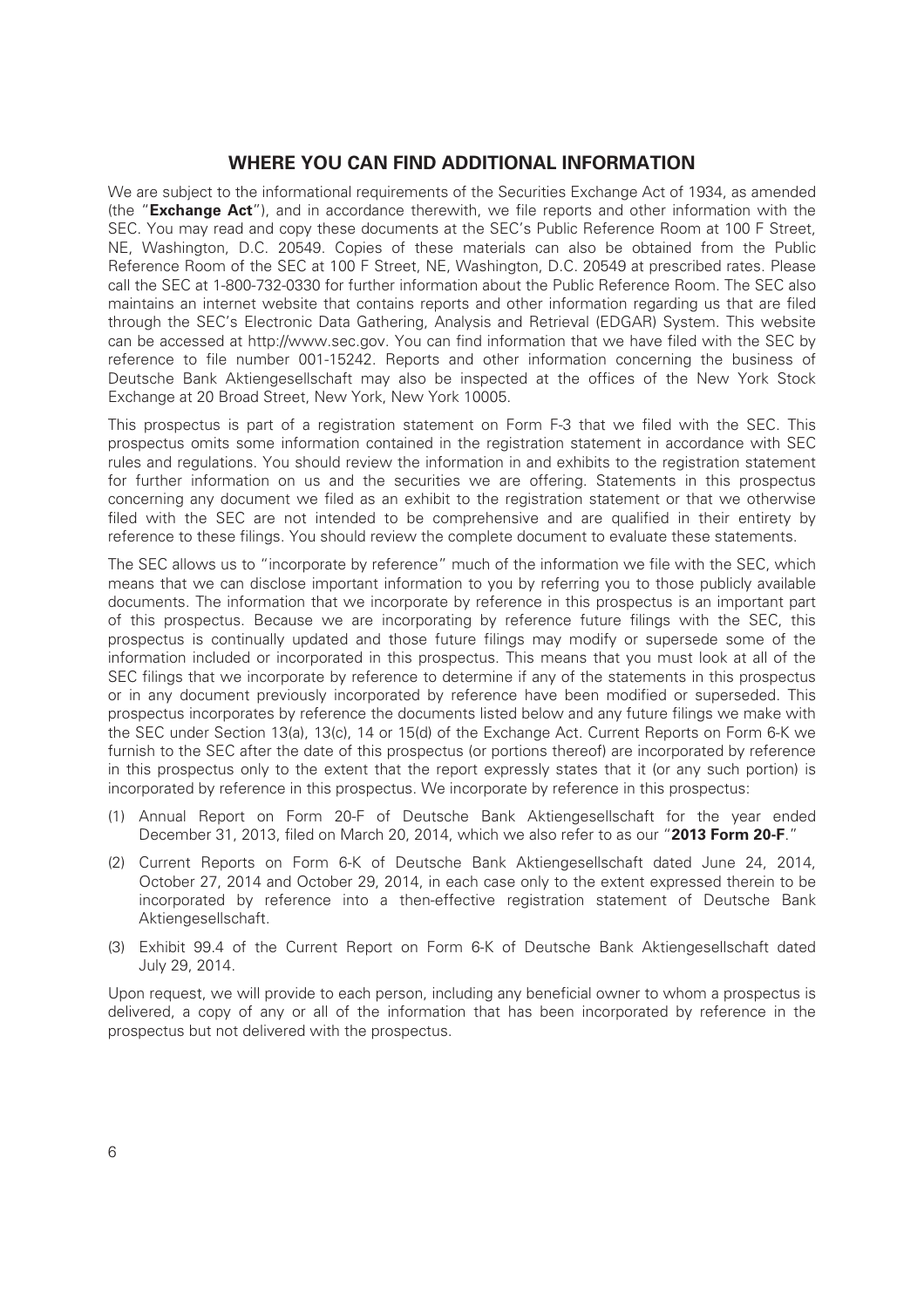You may request, at no cost to you, a copy of these documents (other than exhibits thereto not specifically incorporated by reference) by writing or telephoning us at: Deutsche Bank AG, Taunusanlage 12, 60325 Frankfurt am Main, Germany, Attention: Investor Relations (Telephone: +49- 69-910-00). Certain of these documents can also be obtained on our website http://www.deutschebank.com/ir under "Reporting and Events—Reports—SEC Filing." Reference to this "uniform resource locator" or "URL" is made as an inactive textual reference for informational purposes only. Other information found at this website is not incorporated by reference in this document.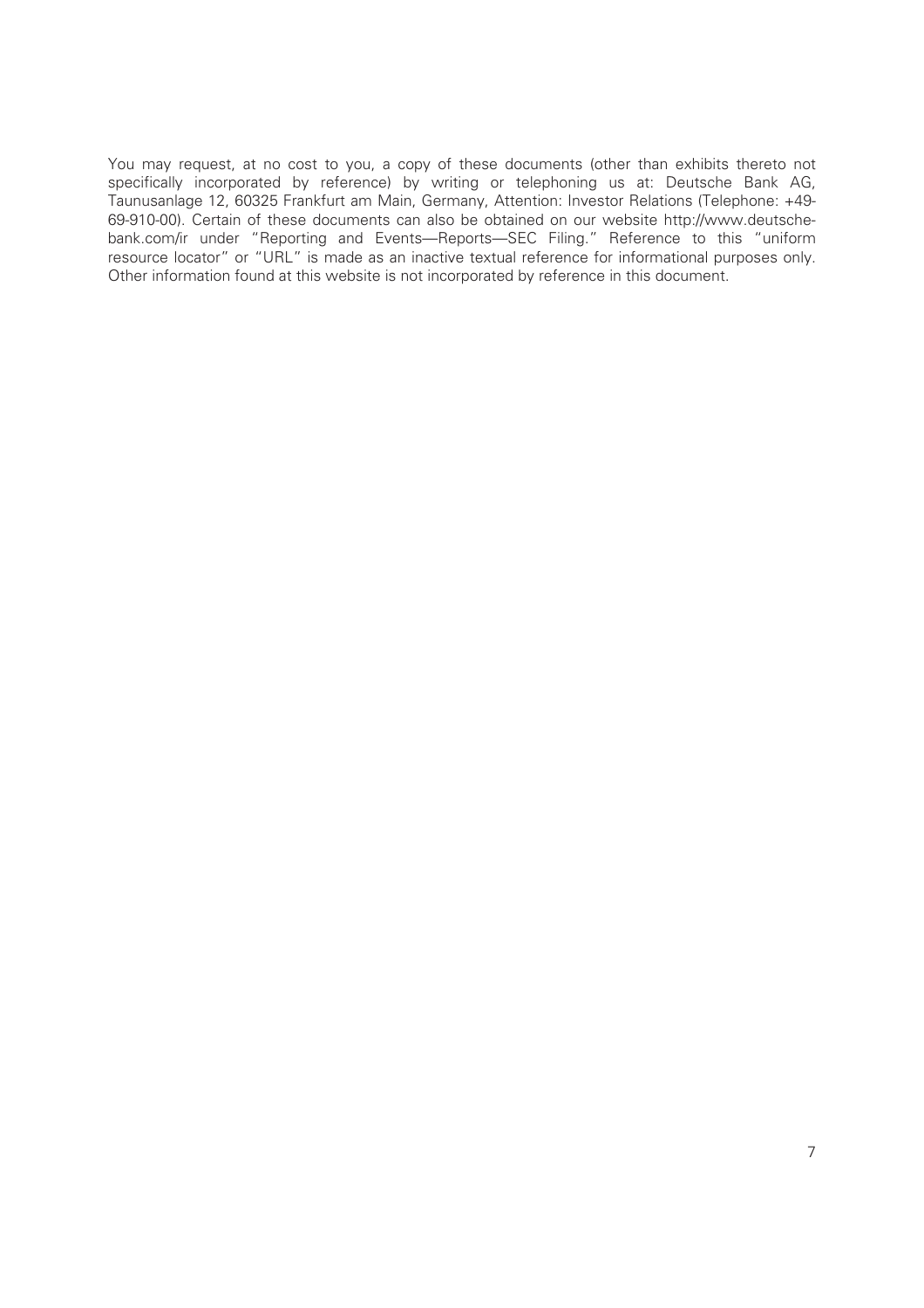# **USE OF NON-GAAP FINANCIAL MEASURES**

This document contains or incorporates by reference non-GAAP financial measures. Non-GAAP financial measures are measures of our historical or future performance, financial position or cash flows that contain adjustments that exclude or include amounts that are included or excluded, as the case may be, from the most directly comparable measure calculated and presented in accordance with International Financial Reporting Standards ("**IFRS**") as issued by the International Accounting Standards Board ("**IASB**") and as endorsed by the European Union ("**EU**") in our financial statements.

Descriptions of non-GAAP financial measures we use and the adjustments made to the most directly comparable IFRS financial measures to obtain them are set forth in our 2013 Form 20-F and the other documents incorporated by reference herein.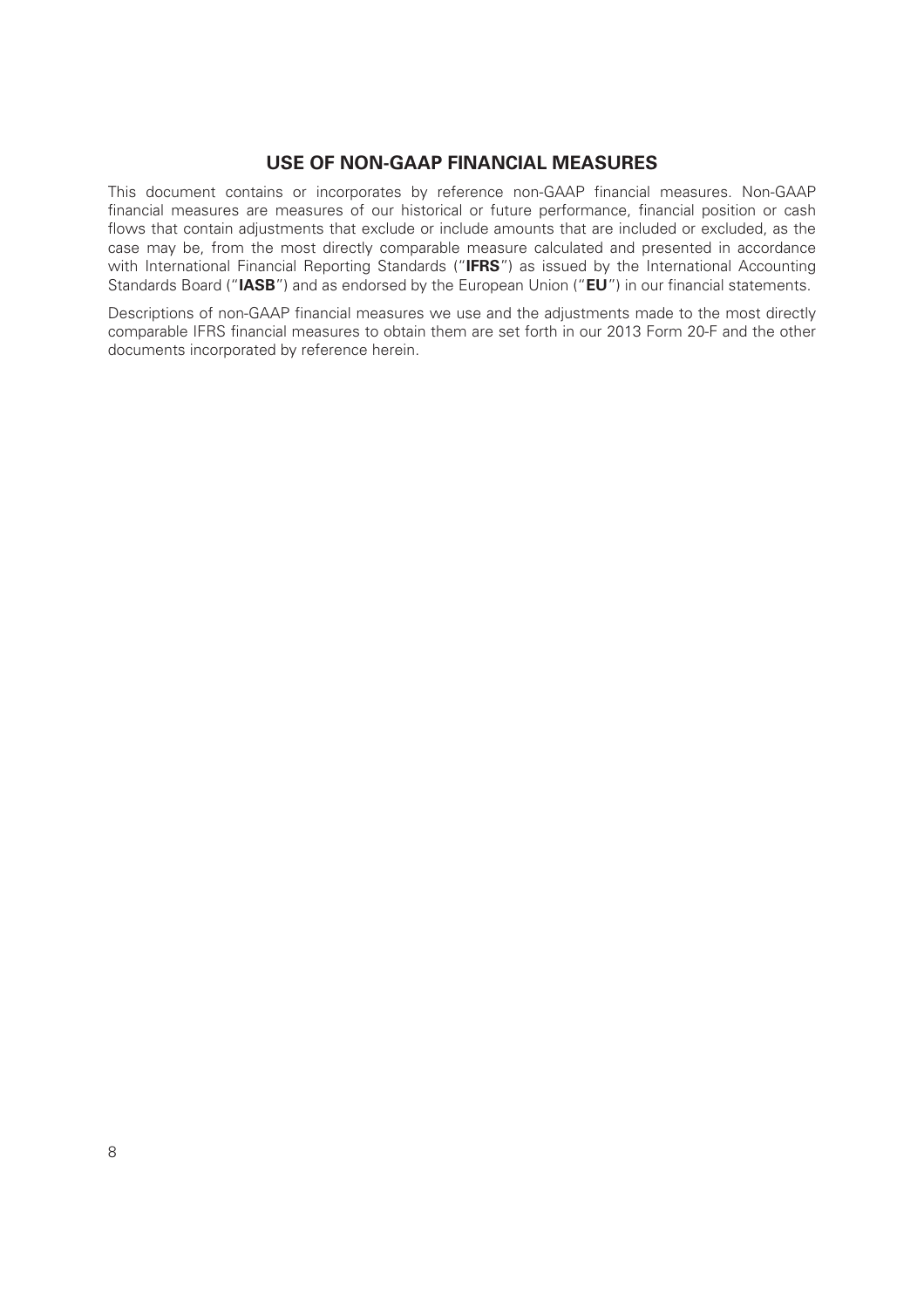# **CAUTIONARY NOTE REGARDING FORWARD-LOOKING STATEMENTS**

This prospectus and any prospectus supplements, including the information incorporated by reference, contain forward-looking statements within the meaning of Section 27A of the Securities Act of 1933, as amended (the "**Securities Act**"), and Section 21E of the Exchange Act. Forward-looking statements are statements that are not historical facts, including statements about our beliefs and expectations. We use words such as "believe," "anticipate," "expect," "intend," "seek," "estimate," "project," "should," "potential," "reasonably possible," "plan," "aim" and similar expressions to identify forward-looking statements. In addition, we may from time to time make forward-looking statements in our periodic reports to the SEC on Forms 20-F and 6-K, annual and interim reports, invitations to annual shareholders' meetings and other information sent to shareholders, offering circulars and prospectuses, press releases and other written materials. Our Management Board, Supervisory Board, officers and employees may also make oral forward-looking statements to third parties, including financial analysts.

Such forward-looking statements may include, without limitation, statements relating to the following:

- the potential development and impact on us of economic and business conditions and the legal and regulatory environment to which we are subject;
- the implementation of our strategic initiatives and other responses to the conditions and environment referenced above;
- the aspirations and targets we have announced in connection with our "Strategy 2015+";
- the measures we intend to implement in connection with our "Strategy 2015+";
- the development of aspects of our results of operations;
- our expectations of the impact of risks that affect our business, including the risks of losses on our trading processes and credit exposures; and
- other statements relating to our future business development and economic performance.

By their very nature, forward-looking statements involve risks and uncertainties, both general and specific. We base these statements on our current plans, estimates, projections and expectations. You should therefore not place too much reliance on them. Our forward-looking statements speak only as of the date we make them, and we undertake no obligation to update any of them in light of new information or future events.

We caution you that a number of important factors could cause our actual results to differ materially from those we describe in any forward-looking statement. These factors include, among others, the following:

- the potential development and impact on us of economic and business conditions;
- other changes in general economic and business conditions;
- changes and volatility in currency exchange rates, interest rates and asset prices;
- changes in governmental policy and regulation, including measures taken in response to economic, business, political and social conditions;
- changes in our competitive environment;
- the success of our acquisitions, divestitures, mergers and strategic alliances;
- our success in implementing our strategic initiatives, including our "Strategy 2015+", and other responses to economic and business conditions and the legal and regulatory environment and realizing the benefits anticipated therefrom;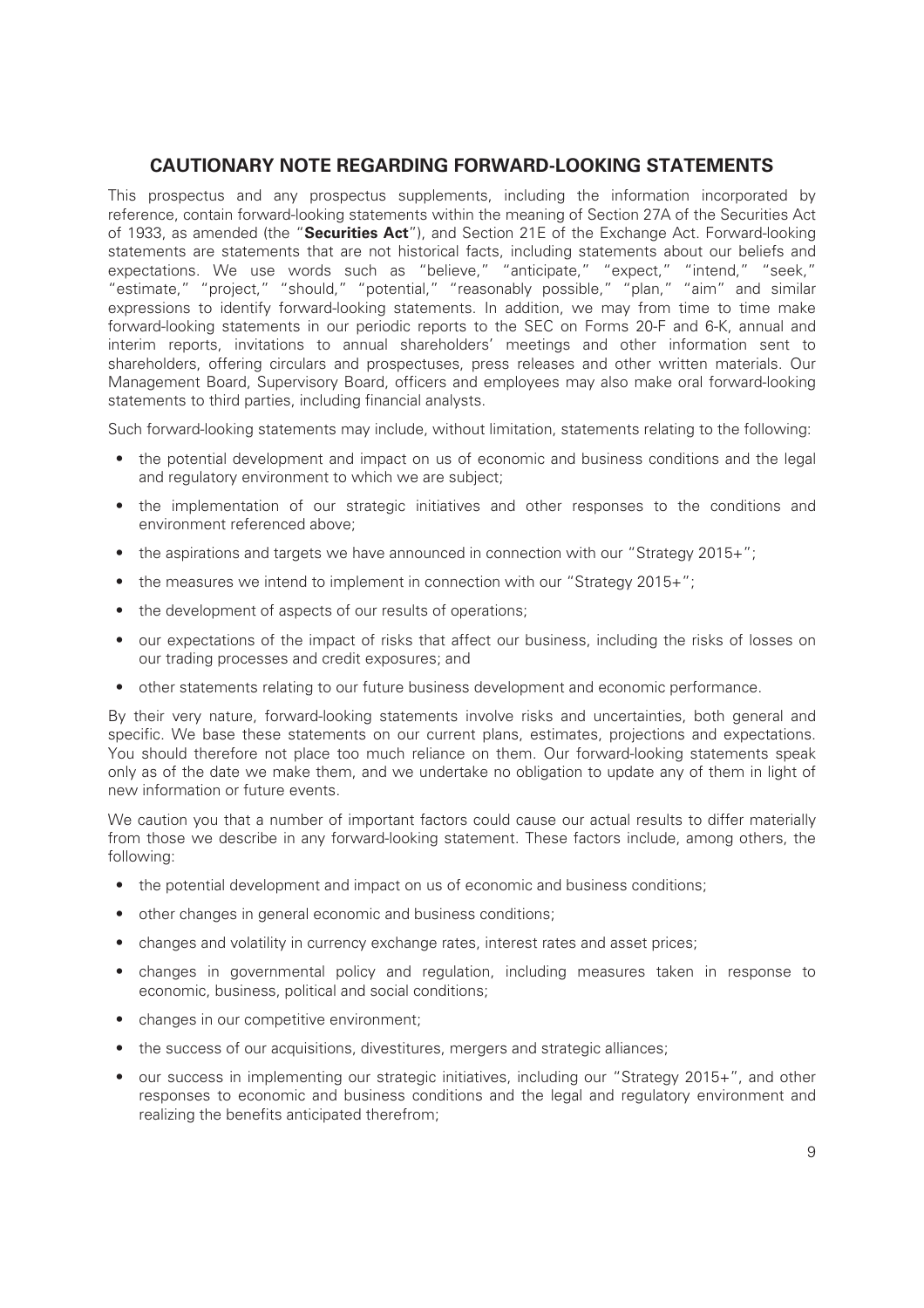- the impact on us of litigation, investigations and regulatory enforcement actions to which we are or may in the future become subject; and
- other factors, including those we refer to in "Item 3: Key Information—Risk Factors" of our 2013 Form 20-F and elsewhere in the 2013 Form 20-F, in Exhibit 99.1 to our Current Report on Form 6-K dated June 24, 2014, this prospectus and any prospectus supplements, and others to which we do not refer.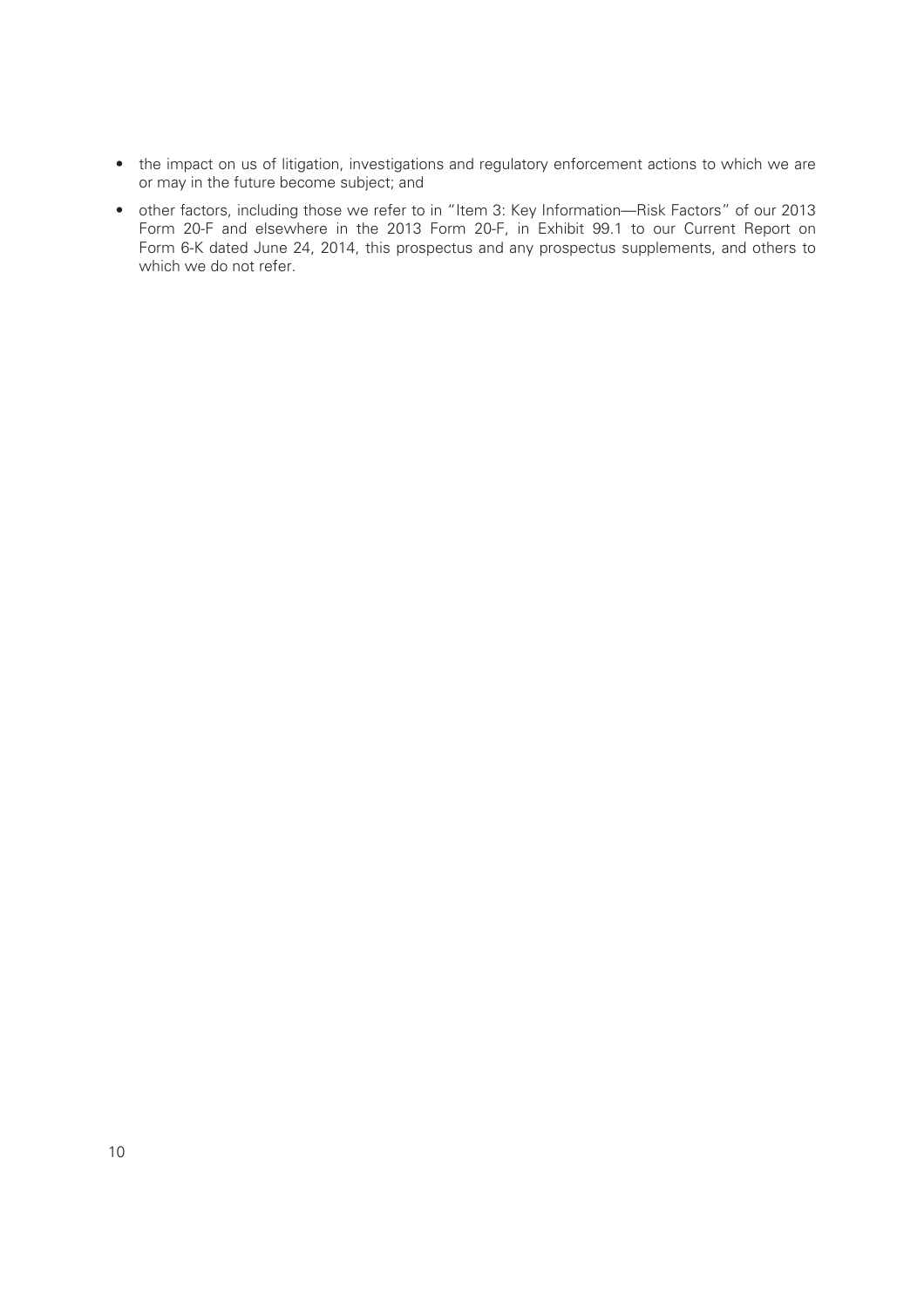## **DEUTSCHE BANK AKTIENGESELLSCHAFT**

Deutsche Bank Aktiengesellschaft is a stock corporation organized under the laws of Germany registered in the Commercial Register of the District Court in Frankfurt am Main under registration number HRB 30 000. Our registered office is in Frankfurt am Main. We maintain our head office at Taunusanlage 12, 60325 Frankfurt am Main, Germany.

Deutsche Bank Aktiengesellschaft originated from the reunification of Norddeutsche Bank Aktiengesellschaft, Hamburg, Rheinisch-Westfälische Bank Aktiengesellschaft, Düsseldorf, and Süddeutsche Bank Aktiengesellschaft, Munich. Pursuant to the Law on the Regional Scope of Credit Institutions, these were disincorporated in 1952 from Deutsche Bank, which had been founded in 1870. The merger and the name were entered in the Commercial Register of the District Court Frankfurt am Main on May 2, 1957.

We are the parent company of a group consisting of banks, capital market companies, fund management companies, a real-estate finance company, installment financing companies, research and consultancy companies and other German and non-German companies. We offer a wide variety of investment, financial and related products and services to private individuals, corporate entities and institutional clients around the world.

We are one of the largest banks in Germany and one of the largest financial institutions in Europe and the world measured by total assets. As of September 30, 2014, on an unaudited basis, we had total assets of € 1,709.2 billion, total liabilities of € 1,639.1 billion and total shareholders' equity of € 66.4 billion, in each case on the basis of IFRS.

As of September 30, 2014, our share capital amounted to € 3,530.9 million consisting of 1,379.3 million ordinary shares of no par value, of which 1,378.8 million were outstanding. The shares are fully paid up and in registered form. The shares are listed for trading and official quotation on all the German stock exchanges and are listed on the New York Stock Exchange.

Please refer to our 2013 Form 20-F and the other documents incorporated by reference herein for additional information and financial statements relating to us.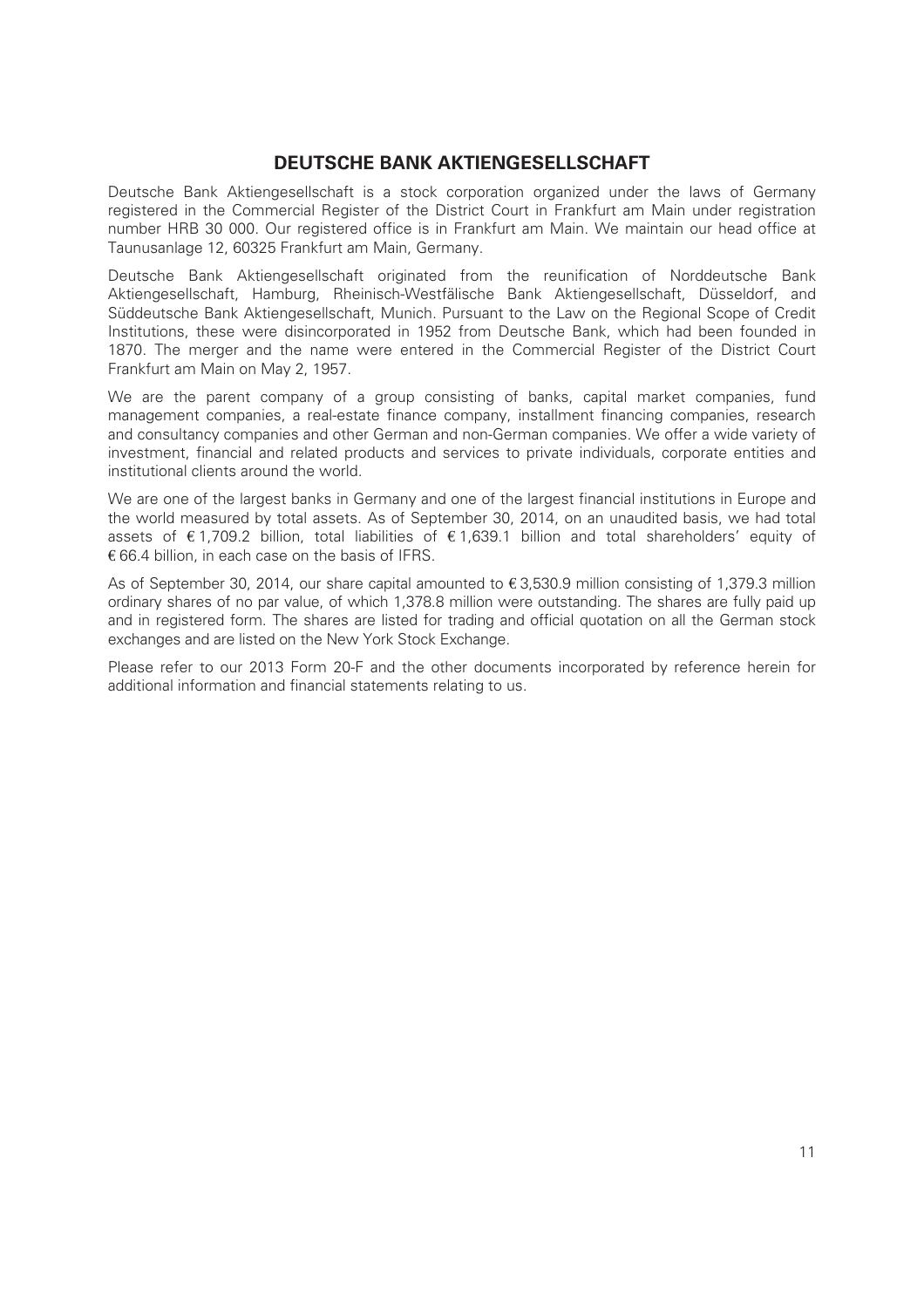# **LIMITATIONS ON ENFORCEMENT OF U.S. LAWS**

Deutsche Bank AG is a German stock corporation (*Aktiengesellschaft* or *AG*), and its registered office and most of its assets are located outside of the United States. In addition, most of the members of our Management Board (*Vorstand*), our Supervisory Board (*Aufsichtsrat*), our senior management and the experts named herein are residents of Germany and jurisdictions other than the United States. As a result, it may not be possible for you to effect service of process within the United States upon these individuals or upon us or to enforce judgments obtained in U.S. courts based on the civil liability provisions of the U.S. securities laws against us in the United States. Awards of punitive damages in actions brought in the United States or elsewhere are generally not enforceable in Germany. In addition, actions brought in a German court against us or the members of our Management Board, Supervisory Board, our senior management and the experts named herein to enforce liabilities based on U.S. federal securities laws may be subject to certain restrictions; in particular, German courts generally do not award punitive damages. Litigation in Germany is also subject to rules of procedure that differ from the U.S. rules, including with respect to the taking and admissibility of evidence, the conduct of the proceedings and the allocation of costs. Proceedings in Germany would have to be conducted in the German language, and all documents submitted to the court would, in principle, have to be translated into German. For these reasons, it may be difficult for a U.S. investor to bring an original action in a German court predicated upon the civil liability provisions of the U.S. federal securities laws against us, the members of our Management Board, Supervisory Board, our senior management and the experts named in this prospectus. In addition, even if a judgment against our company, the non-U.S. members of our Management Board, Supervisory Board, senior management or the experts named in this prospectus based on the civil liability provisions of the U.S. federal securities laws is obtained, a U.S. investor may not be able to enforce it in U.S. or German courts.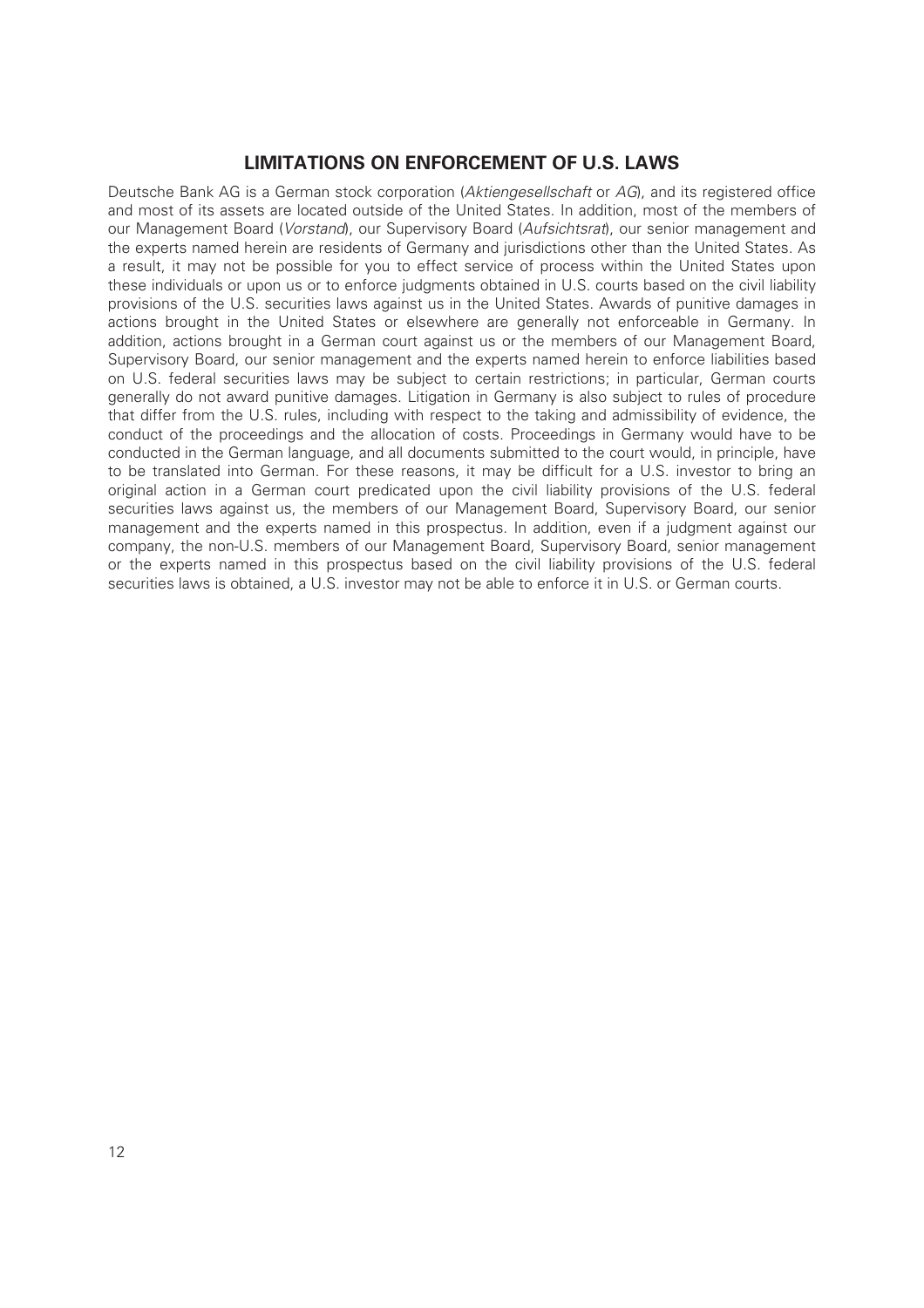# **RATIO OF EARNINGS TO FIXED CHARGES**

The Statement re: Computation of Ratio of Earnings to Fixed Charges of Deutsche Bank AG for the periods ended September 30, 2014 and December 31, 2013, 2012, 2011, 2010 and 2009 included as Exhibit 99.3 to our Current Report on Form 6-K filed with the SEC on October 29, 2014 is hereby incorporated by reference.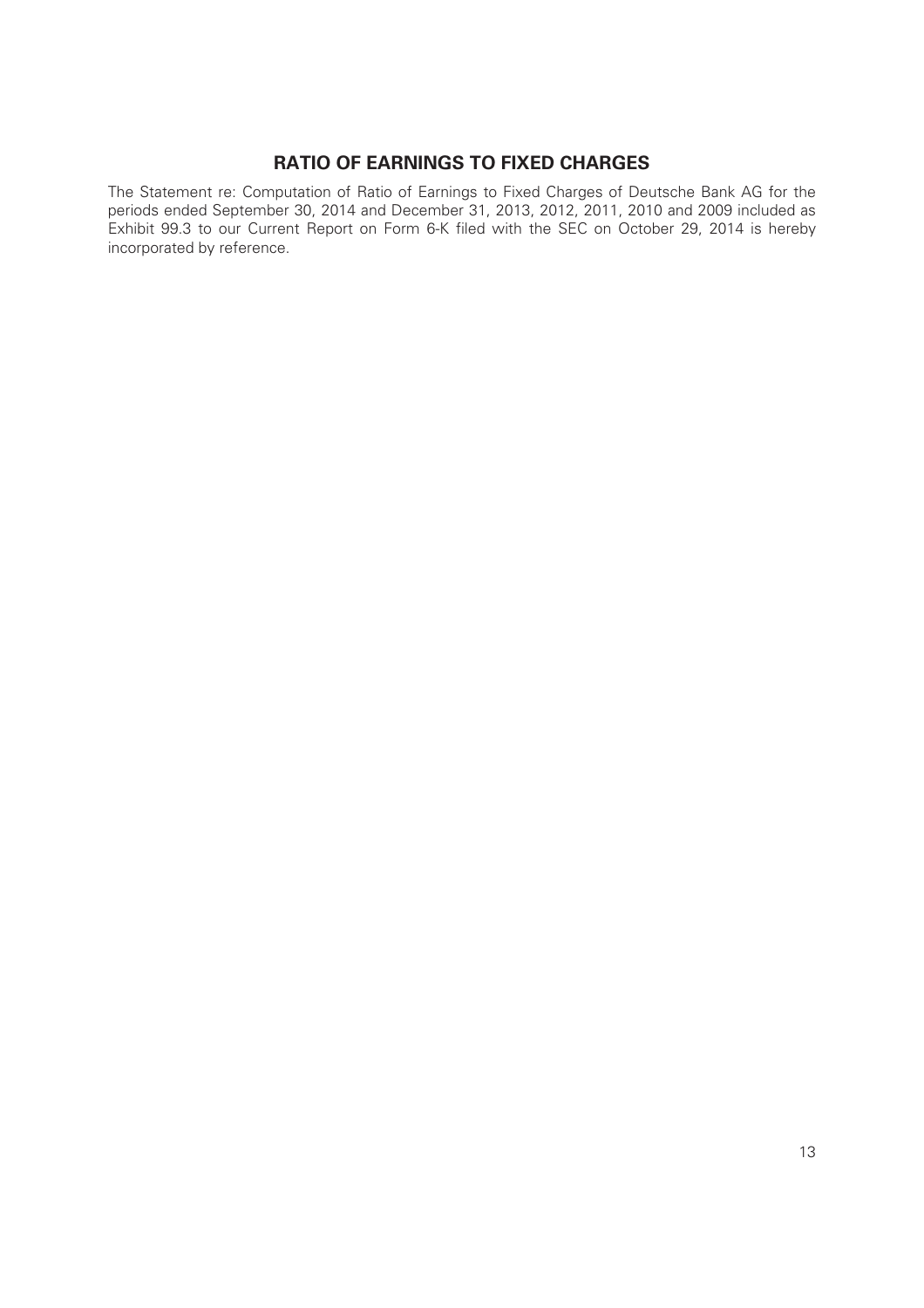# **CAPITALIZATION & INDEBTEDNESS**

The Capitalization Table of Deutsche Bank AG as of September 30, 2014 included as Exhibit 99.2 to our Current Report on Form 6-K filed with the SEC on October 29, 2014 is hereby incorporated by reference. As of November 6, 2014, there has not been a material change in our capitalization and indebtedness from that set forth in such Capitalization Table.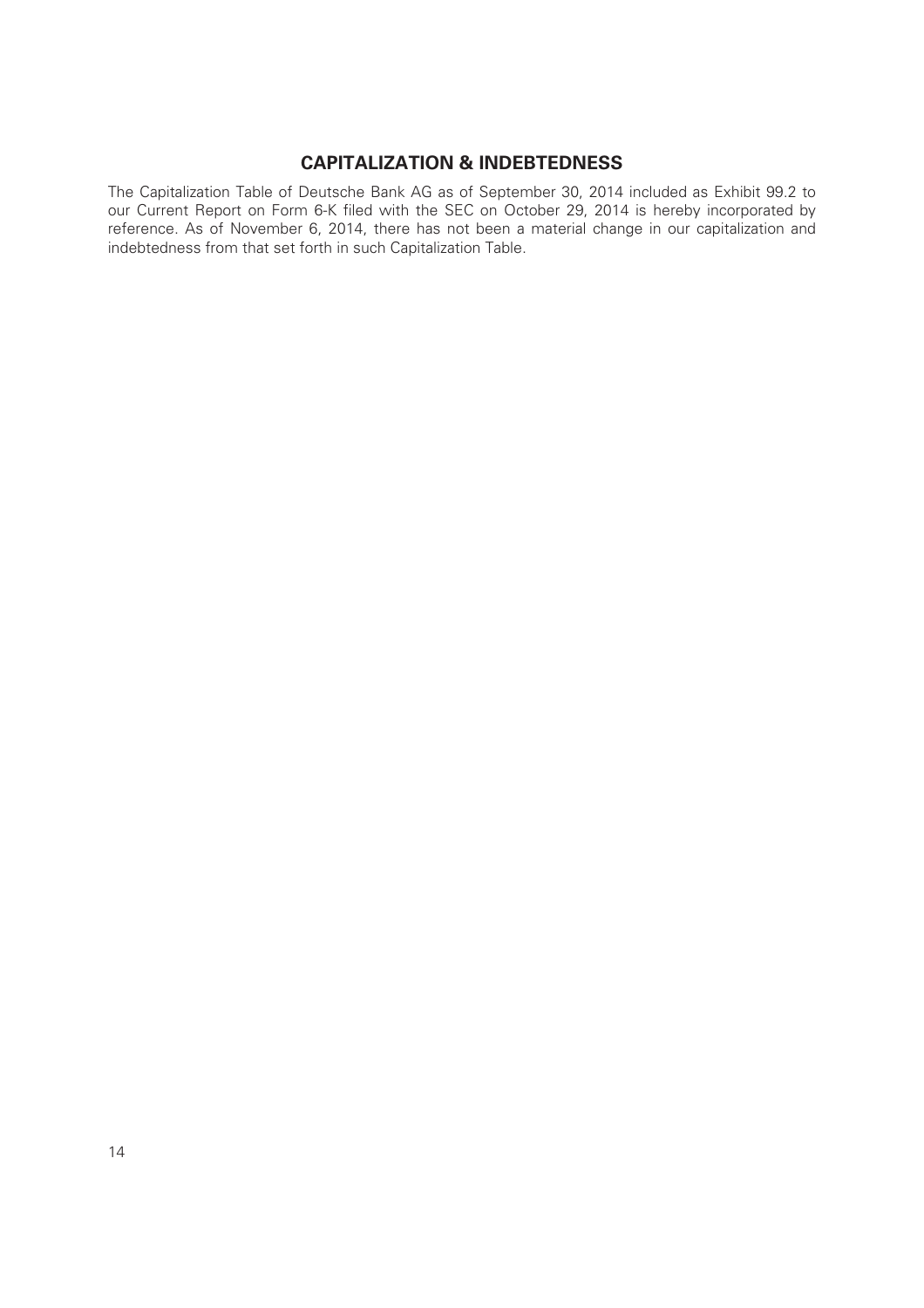# **USE OF PROCEEDS**

We will use the net proceeds from the sale of the Capital Securities we offer by this prospectus for general corporate purposes, in connection with hedging our obligations under the securities, or for any other purposes described in the applicable prospectus supplement. General corporate purposes may include additions to working capital, investments in or extensions of credit to our subsidiaries and the repayment of indebtedness.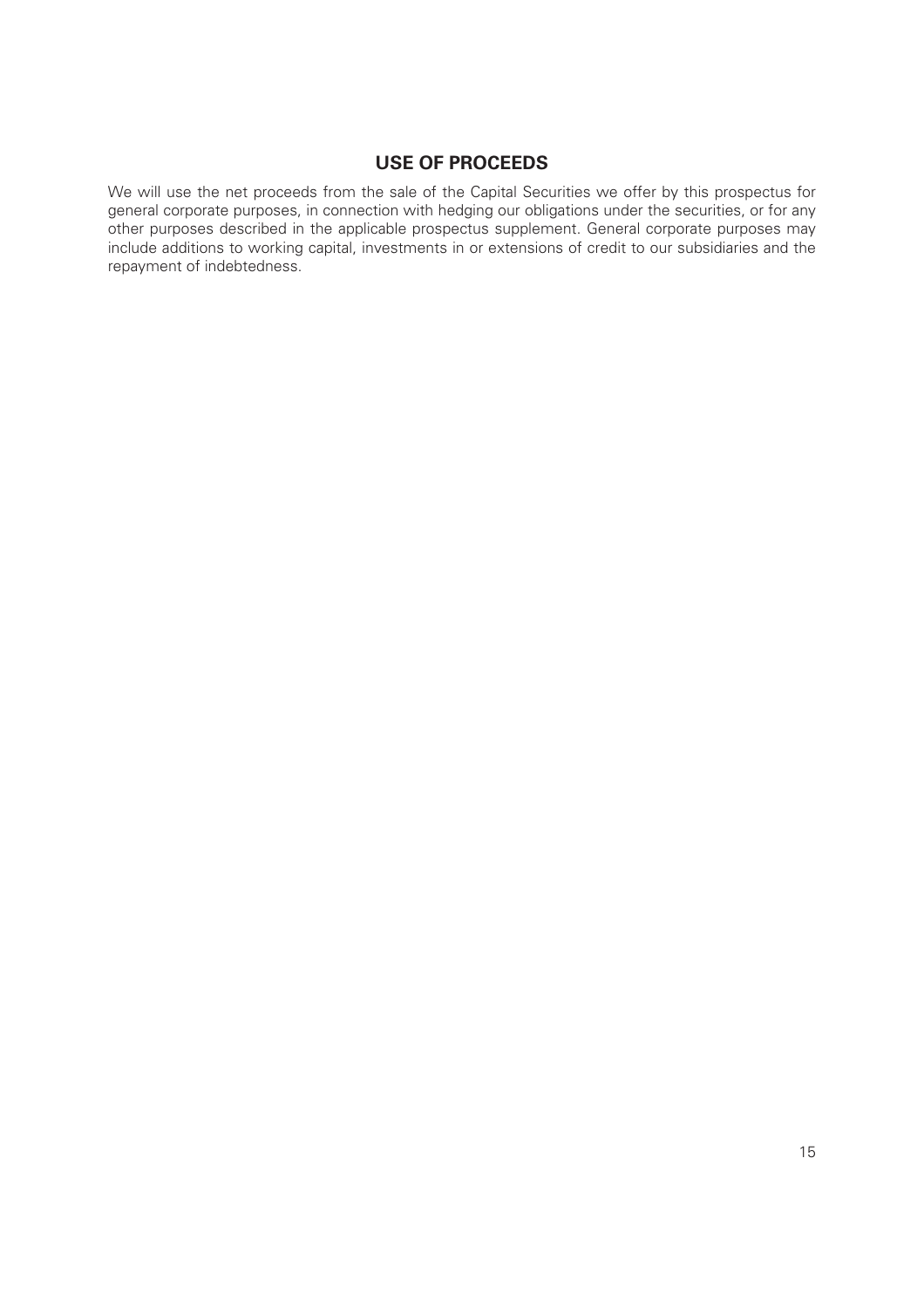# **DESCRIPTION OF CAPITAL SECURITIES**

This section describes the general terms that will apply to any Capital Securities that may be offered pursuant to this prospectus by Deutsche Bank AG directly or through one of its branches. The specific terms of the offered Capital Securities, and the extent to which the general terms described in this section apply to Capital Securities, will be described in one or more related prospectus supplements at the time of the offer.

#### **General**

As used in this prospectus, the term "**Capital Securities**" means the subordinated capital securities that Deutsche Bank AG issues, directly or through one of its branches, and that the trustee authenticates and delivers under the capital securities indenture.

The Capital Securities (and, in the case of Capital Securities in bearer form, any coupons to these securities) will constitute our unsecured and subordinated obligations, ranking *pari passu* among themselves. In the event of our dissolution, liquidation, insolvency or composition, or other proceedings for the avoidance of insolvency of, or against, us, the obligations under the Capital Securities will be fully subordinated to:

- the claims of our unsubordinated creditors.
- the claims under our Tier 2 instruments (within the meaning of the CRR), and
- the claims specified in Section 39 (1) nos. 1 to 5 of the German Insolvency Statute (*Insolvenzordnung*),

so that in any such event no amounts will be payable in respect of the Capital Securities until the claims of such unsubordinated creditors, the claims under such Tier 2 instruments, and the claims specified in Section 39 (1) nos. 1 to 5 of the German Insolvency Statute have been satisfied in full. Subject to this subordination provision, we may satisfy our obligations under the Capital Securities also from our other distributable assets (*freies Vermögen*).

"**CRR**" means Regulation (EU) No 575/2013 of the European Parliament and the Council of 26 June 2013 on prudential requirements for credit institutions and investment firms and amending Regulation (EU) No 648/2012 (including any provisions of regulatory law supplementing this Regulation); to the extent that any provisions of the CRR are amended or replaced, the term CRR as used in the capital securities indenture and the Capital Securities also refer to such amended provisions or successor provisions.

The term "**unsubordinated creditors**" means the holders of any indebtedness or other payment obligation of ours that is not expressed to be subordinated by means of contractual agreement or as a matter of law.

Our payment obligations under the Capital Securities will rank *pari passu* with the claims against us under the support undertakings, subordinated guarantees and issuances listed in the applicable prospectus supplement.

Under the relevant resolution laws and regulations as applicable to us from time to time, the Capital Securities may be subject to the powers exercised by our competent resolution authority to:

- write down, including write down to zero, the claims for payment of the principal amount, the interest amount or any other amount in respect of the Capital Securities;
- convert the Capital Securities into ordinary shares or other instruments qualifying as core equity tier one capital; and/or
- apply any other resolution measure, including, but not limited to, (i) any transfer of the Capital Securities to another entity, (ii) the amendment of the terms and conditions of the Capital Securities or (iii) the cancellation of the Capital Securities.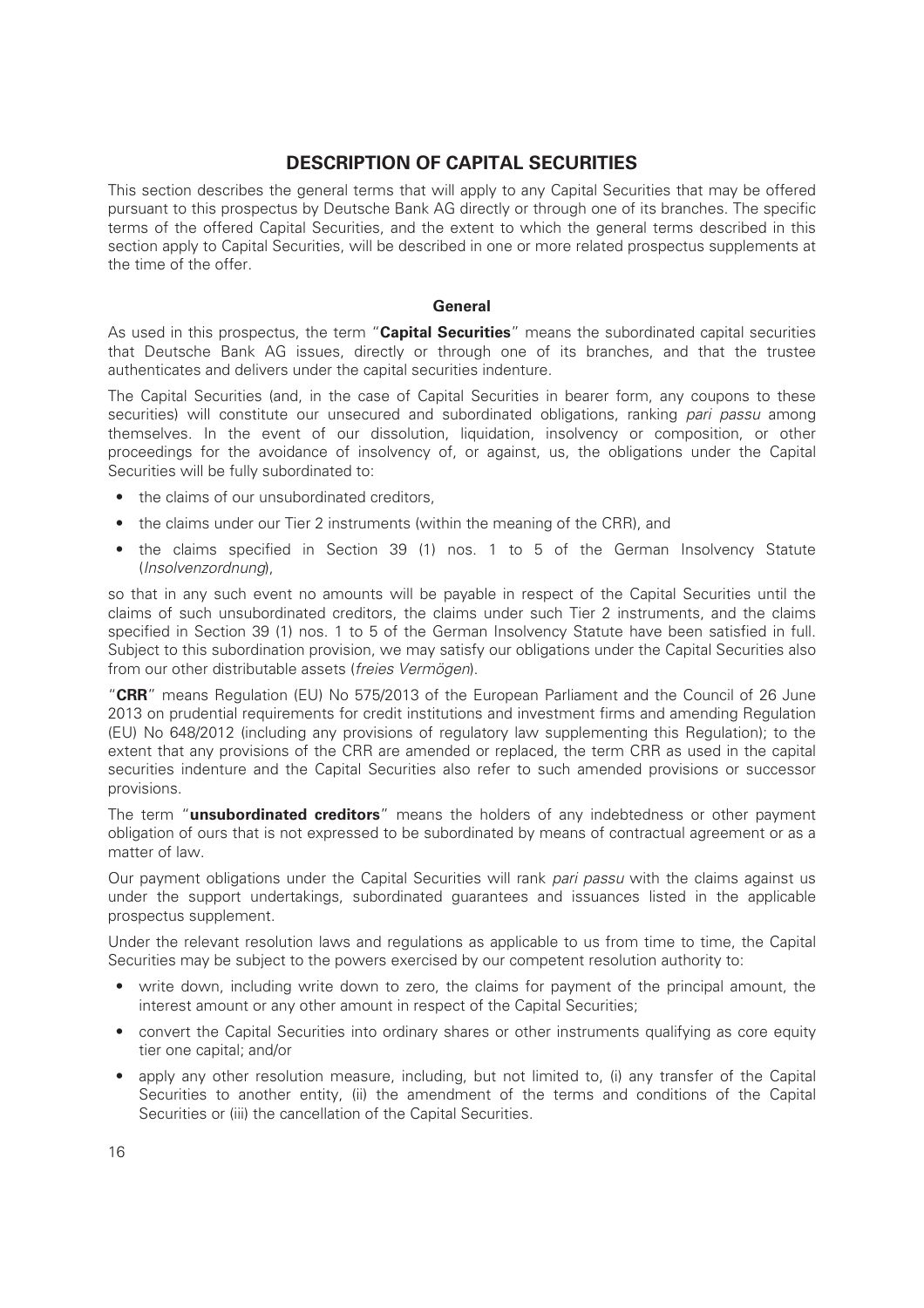We refer to each of these measures as a "**Resolution Measure**." Resolution Measures include, among others, the measures generally referred to within the meaning of the "bail-in tool" under the European directive of May 15, 2014 establishing a framework for the recovery and resolution of credit institutions and investment firms. Each holder of the Capital Securities will be bound by any Resolution Measure. No holder of the Capital Securities will have any claim or other right against us arising out of any Resolution Measure. In particular, the imposition of any Resolution Measure will not constitute a default or an event of default under the Capital Securities, the capital securities indenture or the Trust Indenture Act of 1939, as amended, which we refer to as the "**Trust Indenture Act**."

We may issue Capital Securities through our head office or through one of our branches. Deutsche Bank AG as a whole is responsible for the obligations of its branches. Where, however, Deutsche Bank AG is delayed in performing or is unable, whether in whole or in part, to perform the obligations of the branch that issued any Capital Securities through such branch due to any law, requirement or any other act of state or of any authority in the jurisdiction of such branch, investors may be unable to seek performance of such obligations through any of Deutsche Bank's other branches or offices (including its head office).

#### **The Indenture**

The Capital Securities offered pursuant to this prospectus will be issued, in one or more series under, and will be governed by, the base capital securities indenture among us, as issuer, The Bank of New York Mellon, as trustee, and Deutsche Bank Trust Company Americas, as paying agent, calculation agent, transfer agent and registrar and authenticating agent, and the supplements thereto. The capital securities indenture will be qualified under the Trust Indenture Act.

We refer to the trustee under the capital securities indenture, including any successor trustee, as the "**trustee**" with respect to that indenture and the Capital Securities issued under it. We refer to the capital securities indenture and the supplements thereto as the "**indenture**."

We have summarized below the material provisions of the indenture and the Capital Securities, or indicated which material provisions will be described in the related prospectus supplement. These descriptions are only summaries and are qualified in their entirety by the indenture. The terms of the indenture will include both those stated in the indenture and those made part of the indenture by the Trust Indenture Act. The indenture and the supplements thereto will be included as exhibits to the registration statement of which this prospectus forms a part, and you should read the indenture for provisions that may be important to you.

#### **We May Issue Different Series of Capital Securities**

The indenture does not limit the amount of Capital Securities that may be issued. We may issue Capital Securities securities from time to time in one or more distinct series, at a price of 100% of their principal amount or at a premium or a discount. This section summarizes terms of the Capital Securities that apply generally to all series. The provisions of the indenture allow us not only to issue Capital Securities with terms different from those of Capital Securities previously issued under the indenture, but also to "reopen" a previously issued series of Capital Securities and issue additional Capital Securities of that series. The Capital Securities will not be secured by any property or assets of Deutsche Bank AG. We will describe many of the specific terms of the applicable series in the applicable prospectus supplement.

#### **Qualification as Regulatory Capital**

We may issue Capital Securities that have terms that enable them to qualify as our additional tier 1 capital, as defined and provided for in the bank regulatory capital provisions to which we are subject. We will include in prospectus supplements descriptions of the terms of any Capital Securities that we intend to qualify for inclusion in our regulatory capital.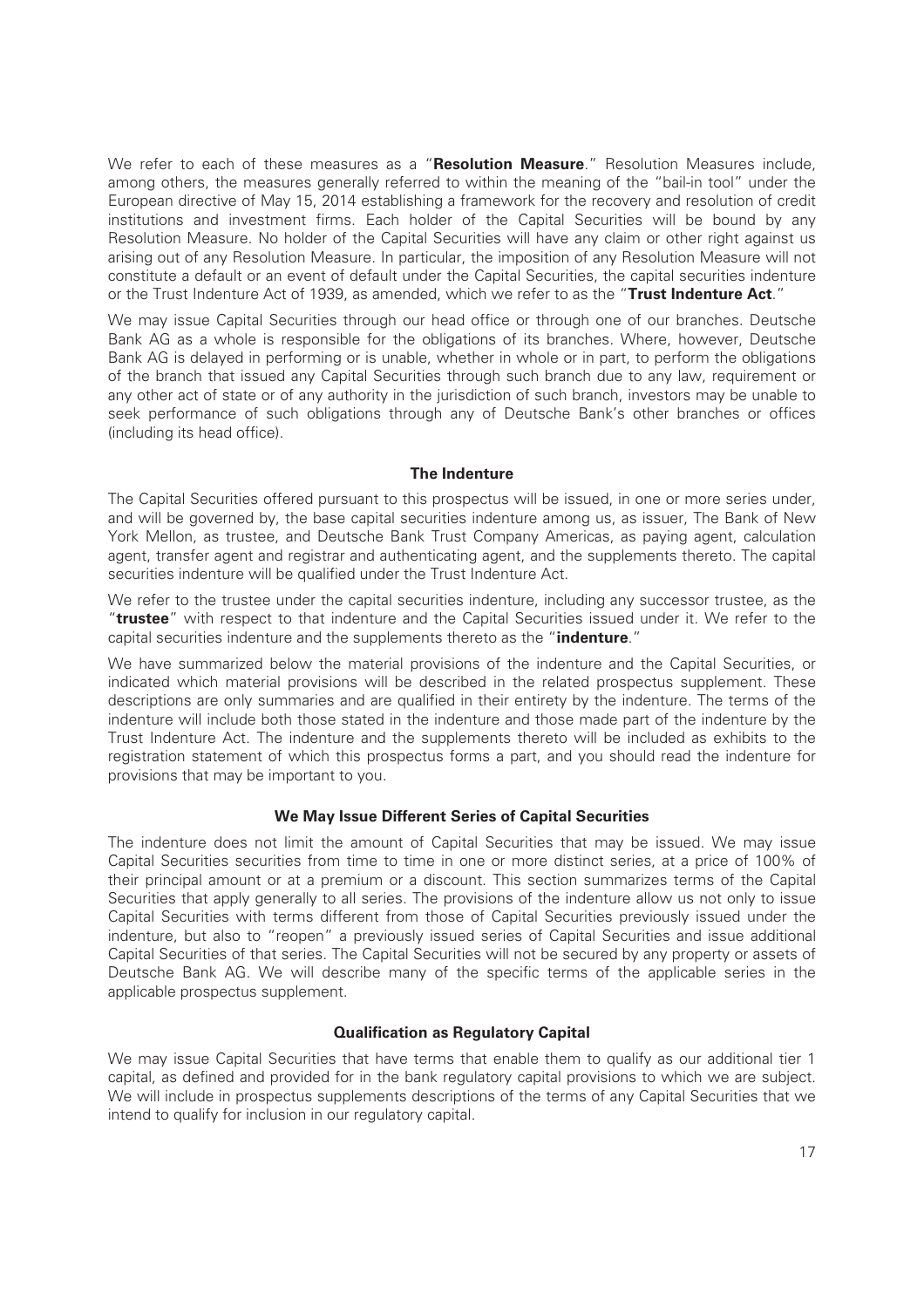#### **Payments on the Capital Securities**

**Denomination and currency.** The Capital Securities may be denominated and payable in U.S. dollars or other currencies.

*Fixed rate and floating rate Capital Securities*. Capital Securities may bear interest at a fixed rate or a floating rate, which, in either case, may be zero, or at a rate that varies during the lifetime of the Capital Securities.

**Cancellation of interest payments.** We may issue Capital Securities from time to time with provisions for the cancellation of any interest payment at our discretion or under other circumstances.

**Limitations on payments of principal or interest.** We may issue Capital Securities from time to time with limitations on our ability to pay principal or interest in respect of such Capital Securities, including circumstances in which we may be prohibited from making such payments.

**Write-downs of principal.** We may issue Capital Securities from time to time with provisions for write-downs in the principal amount of such Capital Securities;

**Contingent convertible Capital Securities.** We may issue Capital Securities from time to time that may or will be converted at our option or otherwise into ordinary shares or other securities of ours.

*Linked or exchangeable Capital Securities*. We may issue Capital Securities from time to time with the principal amount and/or interest payable on any relevant payment date to be determined by reference to the performance, level or value of one or more of the following: other securities issued by us, securities of any entity affiliated or unaffiliated with us, indices, currencies, commodities, interest rates, intangibles, articles or goods, any other financial, economic or other measures or instruments, including the occurrence or non-occurrence of any events or circumstances and/or a basket or baskets of any of these items. Holders of these types of Capital Securities will receive payments of principal and/or interest (if any) that are determined by reference to the applicable underlying instrument or measurement. Such Capital Securities may provide either for cash settlement or for physical settlement by delivery of the applicable underlying property or other property of the type listed above. Such Capital Securities may also provide that the form of settlement may be determined at our option or at your option.

We may issue Capital Securities that are exchangeable, either mandatorily or at our or the holder's option, into securities of ours or entities that are or are not affiliated with us, a basket or baskets of those securities, other property, or any combination of, or the cash value of, such securities or other property.

#### **Terms Specified in Prospectus Supplement**

The prospectus supplement will contain, where applicable, the following terms of and other information relating to any offered Capital Securities:

- whether the Capital Securities will be issued by Deutsche Bank AG directly or through one of its branches;
- the specific designation;
- whether the Capital Securities qualify for regulatory capital treatment as additional tier 1 capital (within the meaning of the regulatory capital adequacy requirements to which we are subject) or otherwise;
- the ranking of the Capital Securities relative to our issued debt and equity, including to what extent they may rank junior in right of payment to other of our obligations or in any other manner;
- the aggregate principal amount, purchase price and denomination;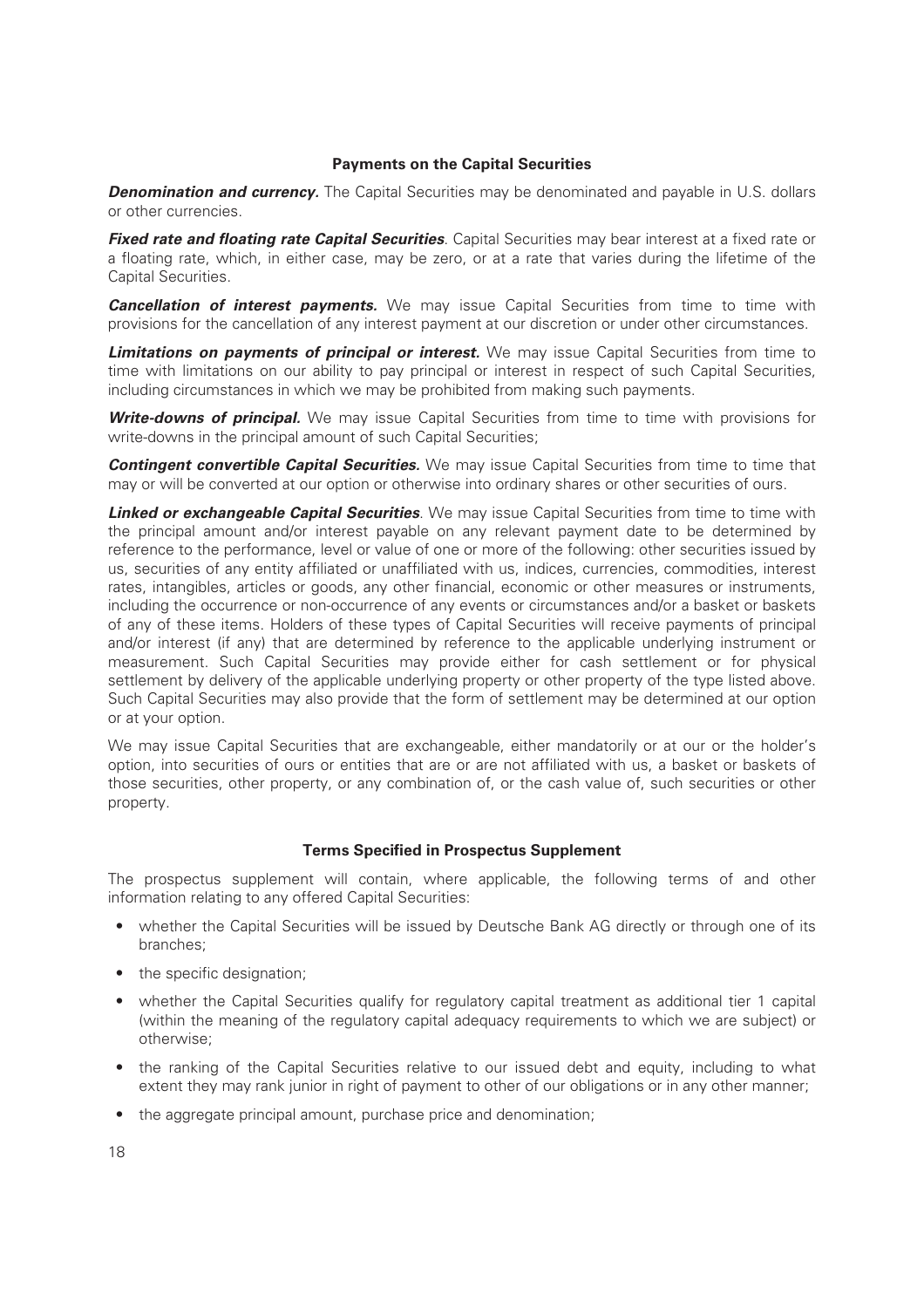- the currency in which the Capital Securities are denominated and/or in which principal, and premium, if any, and/or interest, if any, is payable;
- whether the Capital Securities have a maturity date and if so, the date of maturity (and any provisions relating to extending or shortening the maturity date);
- the interest rate or rates or the method by which the calculation agent (identified in the prospectus supplement) will determine the interest rate or rates, if any, and under what circumstances interest is payable;
- the date from which interest accrues and the interest payment dates, if any;
- provisions, if any, for the cancellation of all or any portion of any interest payment at our discretion or under other circumstances;
- limitations, if any, on our ability to pay principal or interest in respect of the Capital Securities, including situations whereby we may be prohibited from making such payments;
- provisions, if any, for write-downs (and related write-ups, if any) in the principal amount of the Capital Securities and the effect, if any, of such write-downs (and related write-ups, if any) on interest payable on such Capital Securities;
- the place or places for payment of the principal of and any premium, if any, and/or interest, if any, on the Capital Securities;
- any repayment, redemption, prepayment or sinking fund provisions, including any redemption notice provisions;
- any terms on which the Capital Securities may or will be converted at our option or otherwise into ordinary shares or other securities of ours, which we refer to as "**Conversion Securities**," and, if so, the nature and terms of the Conversion Securities into which such Capital Securities are convertible and any additional or other provisions relating to such conversion, including any triggering event that may give rise to such conversion (which may include, but shall not be limited to, certain regulatory capital events) and the terms upon which such conversion should occur;
- whether we may conduct an offer of Conversion Securities after any conversion of the Capital Securities in order to deliver cash proceeds to holders of Capital Securities in lieu of the Conversion Securities and the terms upon which any such offer should occur;
- any terms relating to the adjustment of the Conversion Securities into which the Capital Securities may be converted;
- whether we will issue the Capital Securities in registered form or bearer form or both and, if we are offering Capital Securities in bearer form, any restrictions applicable to the exchange of one form for another and to the offer, sale and delivery of those Capital Securities in bearer form;
- whether we will issue the Capital Securities in global (*i.e.*, book-entry) or definitive (*i.e.*, certificated) form and under what terms and conditions;
- the terms on which holders of the Capital Securities may convert or exchange them into or for one or more securities of ours or entities that are or are not affiliated with us, a basket or baskets of those securities, other property, or any combination of, or the cash value of, any of the foregoing; the terms on which conversion or exchange may occur, including whether exchange is mandatory, at the option of the holder or at our option; the period during which exchange may occur; the initial exchange price or rate; and the circumstances or manner in which the amount of securities or other property, or any combination thereof, deliverable upon exchange, or the cash value thereof, may be adjusted;
- information as to the methods for determining the amount of principal, premium, if any, and/or interest payable on any date and/or currencies, commodities or securities of ours or entities that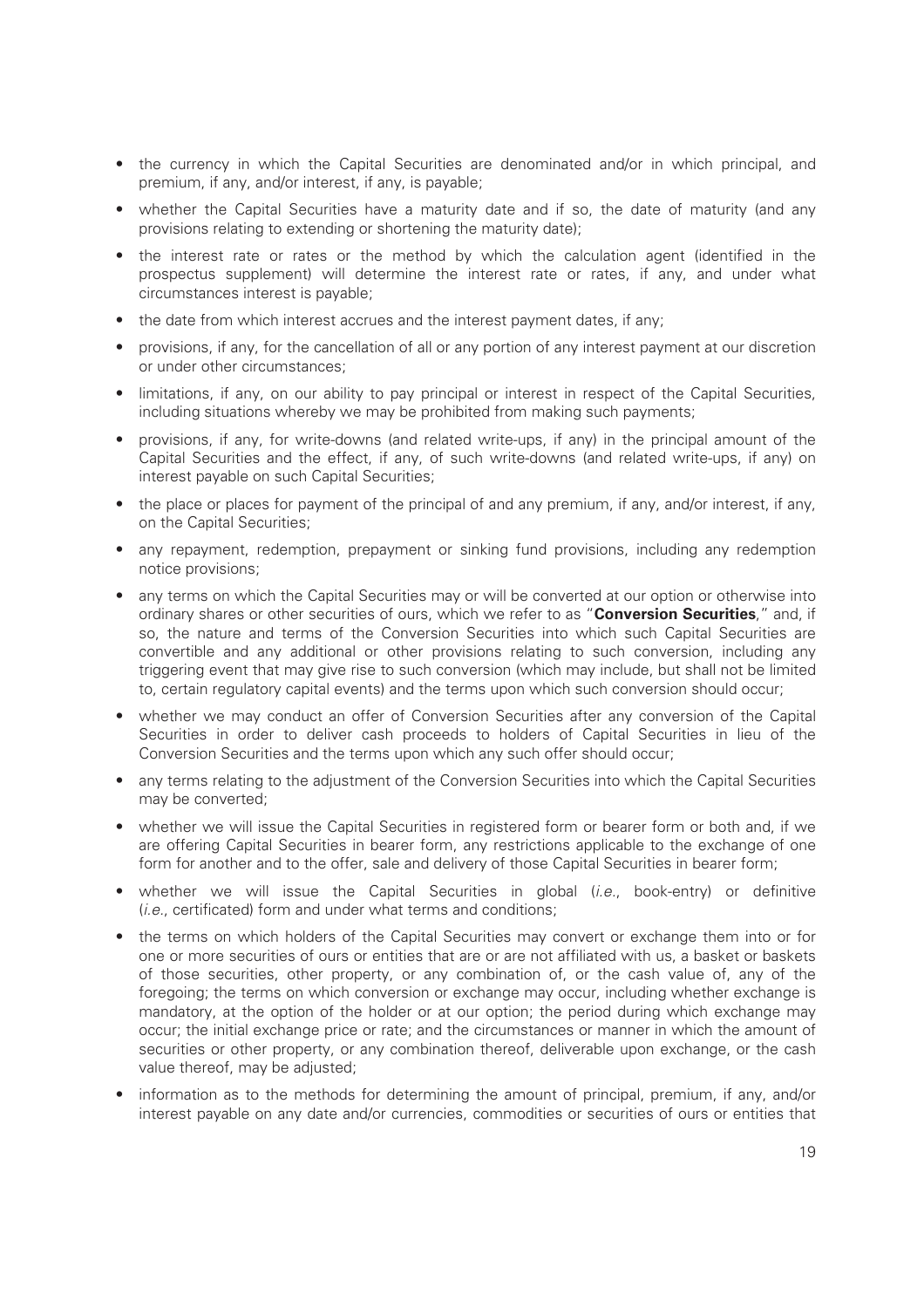are or are not affiliated with us, the basket or baskets of those currencies, commodities or securities, or the index or indices of those currencies, commodities or securities, or interest rates, or intangibles, articles, or goods, or any other financial or economic or other measures or instruments, including the occurrence or non-occurrence of any events or circumstances, to which the amount payable on that date is linked:

- the identity of any agents for the Capital Securities, including the trustee, depositaries, authenticating or paying agents, transfer agents, registrars, determination or other agents;
- the proposed listing, if any, of the Capital Securities on any securities exchange;
- whether the Capital Securities are to be sold separately or with other securities as part of units; and
- any other specific terms of the Capital Securities and any terms required by or advisable under applicable laws or regulations.

The prospectus supplement relating to any series of Capital Securities may also include, if applicable, a discussion of certain U.S. federal income tax considerations, certain German income tax consequences, certain income tax consequences due to the jurisdiction of any relevant issuing branch and certain considerations under ERISA, in each case in relation to an investment in the securities.

#### **Registration and Transfer of Capital Securities**

Holders may present Capital Securities for exchange and transfer (except bearer securities) in the manner, at the places and subject to the restrictions stated in the Capital Securities and described in the applicable prospectus supplement. We will provide these services without charge except for any tax or other governmental charge payable in connection with these services and subject to any limitations or requirements provided in the indenture or the supplemental indenture thereto or issuer order under which that series of Capital Securities is issued.

Holders may transfer Capital Securities in bearer form and/or the related coupons, if any, by delivery to the transferee.

If any of the Capital Securities are held in global form, the procedures for transfer of interests in those securities will depend upon the procedures of the depositary for those global securities. See "Forms of Securities."

#### **Impact of Significant Corporate Actions and Other Developments**

Under German law, a surviving corporation in a merger or consolidation generally assumes the obligations of its predecessors. There are, however, no covenants in the indenture or other provisions designed to protect holders of the Capital Securities against a reduction in the creditworthiness of Deutsche Bank AG that would afford holders of Capital Securities additional protection in the event of a recapitalization transaction, a change of control of us, a merger or consolidation, a sale, lease or conveyance of all or substantially all of our assets or a highly leveraged transaction or any other transaction that might adversely affect holders of the Capital Securities.

It may be that Deutsche Bank AG will depend increasingly upon the earnings and cash flow of its subsidiaries to meet its obligations under the Capital Securities. Since the creditors of any of its subsidiaries would generally have a right to receive payment that is superior to Deutsche Bank AG's right to receive payment from the assets of that subsidiary, holders of Capital Securities will be effectively subordinated to creditors of Deutsche Bank AG's subsidiaries. In addition, there are various regulatory requirements applicable to some of Deutsche Bank AG's subsidiaries that limit their ability to pay dividends and make loans and advances to Deutsche Bank AG.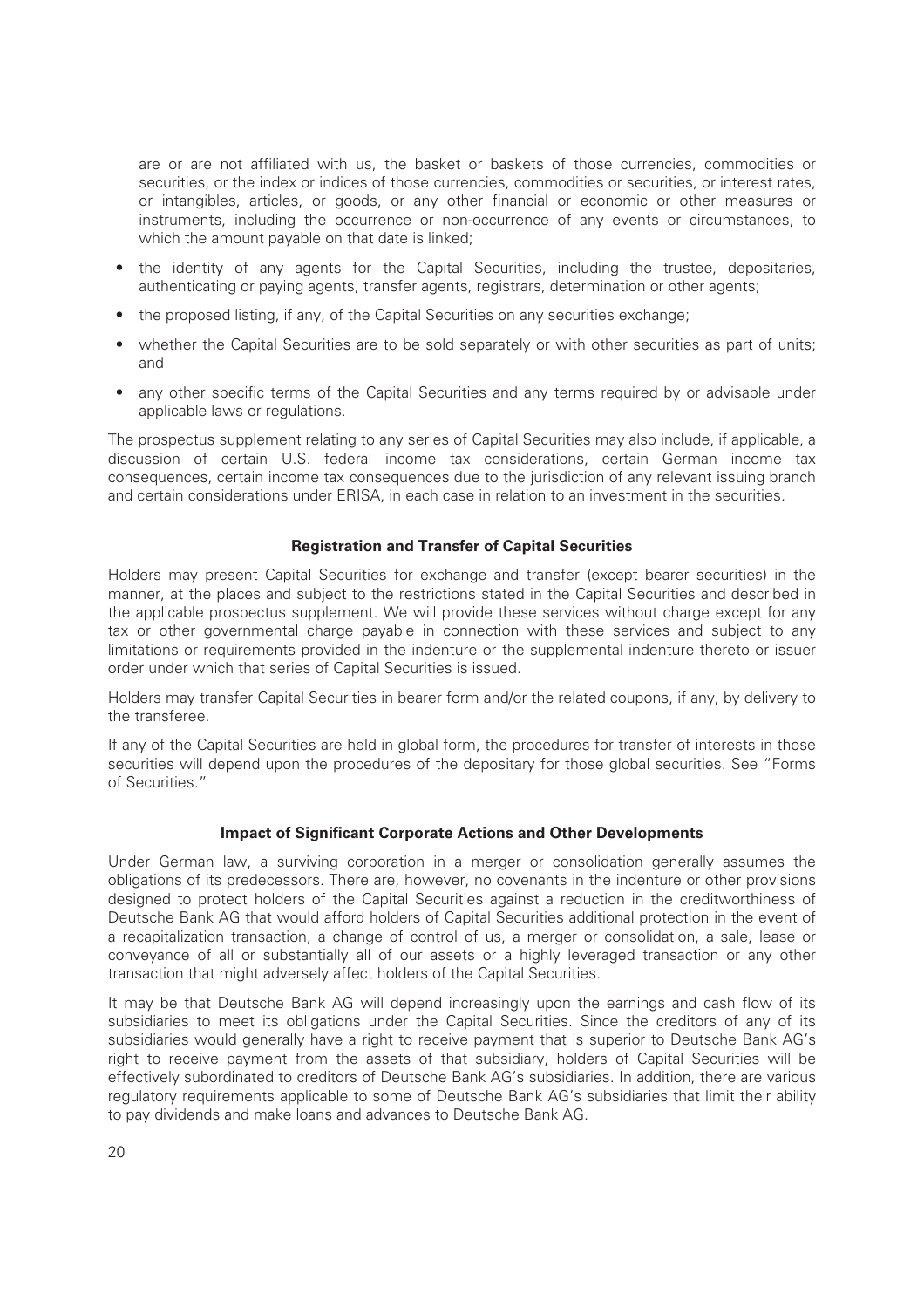#### **Subordination of Capital Securities**

The discussion of subordination in this section applies to each of our Capital Securities, directly or through one of its branches, issued under the indenture.

The Capital Securities will constitute our unsecured and subordinated obligations, ranking *pari passu* among themselves. Our payment obligations under the Capital Securities will rank *pari passu* with the claims against us under the support undertakings, subordinated guarantees and issuances listed in the applicable prospectus supplement.

The indenture provides that:

- in the event of our dissolution, liquidation, insolvency, composition or other proceedings for the avoidance of insolvency of, or against, us, the obligations under the Capital Securities will be fully subordinated to (i) the claims of our unsubordinated creditors, (ii) the claims under our tier 2 instruments (within the meaning of the CRR), and (iii) the claims specified in Section 39 (1) nos. 1 to 5 of the German Insolvency Statute (*Insolvenzordnung*), so that in any such event no amounts will be payable in respect of the Capital Securities until (i) the claims of such of our unsubordinated creditors, (ii) the claims of under such tier 2 instruments and (iii) such claims specified in Section 39 (1) nos. 1 to 5 of the German Insolvency Statute have been satisfied in full;
- the claims of a holder of Capital Securities may not be set off against any of our claims;
- no security or guarantee of whatever kind is, or will at any time be, provided by us or any other person securing the rights of holders of Capital Securities under any series of the Capital Securities;
- no subsequent agreement may limit the subordination provisions applicable to any series of Capital Securities or shorten the term of any series of Capital Securities other than pursuant to the terms thereof or any applicable notice period; and
- any redemption of Capital Securities of any series (other than at their final maturity, if any Capital Security by its terms provides for a final maturity) shall be subject to receipt by the Bank of prior written approval of the German Federal Financial Supervisory Authority (*Bundesanstalt für Finanzdienstleistungsaufsicht*) or any other competent authority assuming the relevant supervisory functions performed by the German Federal Financial Supervisory Authority as of the date of the base capital securities indenture (together, the "**Relevant Regulator**"), if then required under applicable law, the regulations, requirements, guidelines and policies relating to capital adequacy adopted by bodies of the European Union or the Federal Republic of Germany or any other competent authority then in effect in the Federal Republic of Germany and applicable to us, other regulations or policies of the Relevant Regulator.

If we fail to make payment of principal of, interest on, or other amounts owing under any series of Capital Securities at such time as such payment is requested to be made pursuant to the terms of such series of Capital Securities, which we refer to as a "**Non-Payment Event**," and such Non-Payment Event is continuing, the trustee and the holders of Capital Securities could take action against us, but they may not accelerate the maturity of the Capital Securities and would not receive any money until the claims of the senior indebtedness have been fully satisfied. Furthermore, if we become subject to German insolvency proceedings, the trustee and the holders of our Capital Securities will have no right to file a claim against us unless the competent insolvency court allows the filing of subordinated claims.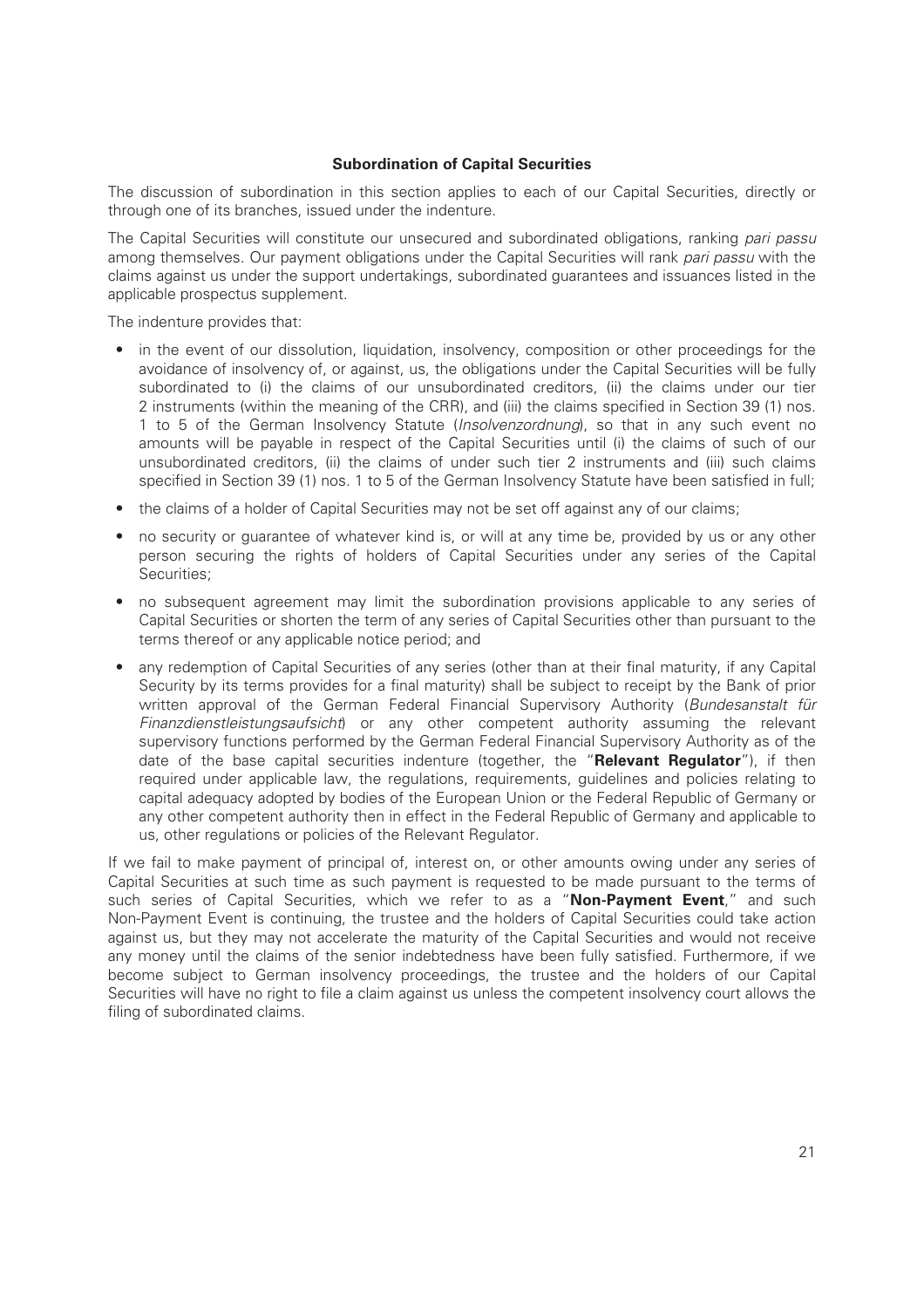#### **No Defaults or Events of Default**

#### **There are no defaults or events of default under the indenture with respect to any series of the Capital Securities.**

#### *No Acceleration of Capital Securities.*

The indenture provides that there is no right of acceleration in the case of any non-payment of principal of, interest on or other amounts owing under any series of Capital Securities or a failure by the Issuer to perform any other covenant under the Capital Securities or under the indenture. Under no circumstances may the holders or the trustee declare the principal amount of any series of the Capital Securities and interest accrued thereon to be due and payable.

*No Negative Pledge.* The indenture contains no restrictions preventing us from incurring additional debt.

**Indemnification of Trustee for Actions Taken on Your Behalf**. The indenture provides that the trustee shall not be liable with respect to any action taken or omitted to be taken by it in good faith in accordance with the direction of the holders of Capital Securities issued under the indenture relating to the time, method and place of conducting any proceeding for any remedy available to the trustee, or exercising any trust or power conferred upon the trustee. In addition, the indenture contains a provision entitling the trustee, subject to the duty of the trustee to act with the required standard of care during a Non-Payment Event, to be indemnified by the holders of Capital Securities issued under the indenture before proceeding to exercise any right or power at the request of holders. Subject to these provisions and some other limitations, the holders of a majority in aggregate principal amount of each affected series of outstanding Capital Securities, voting as one class, may direct the time, method and place of conducting any proceeding for any remedy available to the trustee, or exercising any trust or power conferred on the trustee.

**Limitation on Actions by You as an Individual Holder**. The indenture provides that no individual holder of Capital Securities may institute any action against us under the indenture, except (to the extent required by the Trust Indenture Act and subject to the subordination and other provisions of any Capital Securities) actions to receive payment of the principal of and interest on Capital Securities on or after the respective due dates expressly provided for pursuant to the terms of such Capital Securities, unless the following actions have occurred:

- the holder must have previously given written notice to the trustee of the continuing Non-Payment Event;
- the holders of not less than a majority in aggregate principal amount of the outstanding Capital Securities of each affected series, treated as one class, must have (1) requested the trustee to institute that action and (2) offered the trustee reasonable indemnity;
- the trustee must have failed to institute that action within 60 days after receipt of the request referred to above; and
- the holders of a majority in aggregate principal amount of the outstanding Capital Securities of each affected series, treated as one class, must not have given directions to the trustee inconsistent with those of the holders referred to above.

Distributions on Capital Securities may be paid only out of certain distributable items, and we may retain full discretion at all times to cancel distributions on Capital Securities qualifying as additional tier 1 capital for an unlimited period and on a non-cumulative basis, in particular if ordered by the competent authority to not make any such distributions. In addition, depending on the terms of the Capital Security, the principal of a Capital Security may be written down automatically or, by order of a competent authority, the Capital Securities may be converted, if a minimum regulatory capital threshold is triggered. In such cases, a holder of the Capital Securities would not be able to bring an action. Additionally, the provisions governing the Capital Securities will not give the holder the right to accelerate future scheduled payments of interest or principal.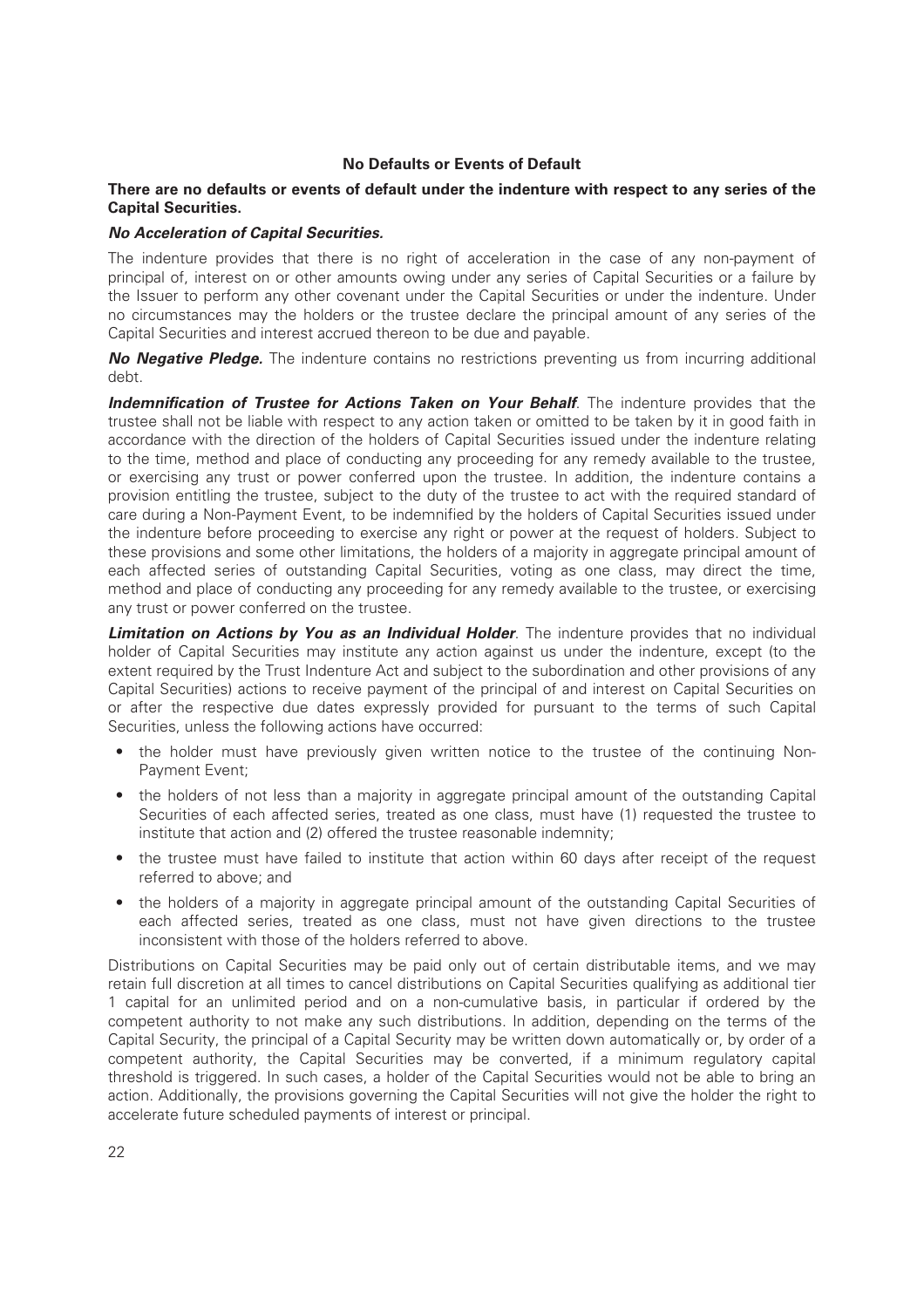The indenture contains a covenant that we will file annually with the trustee a certificate of no non-compliance in the performance of any covenants or conditions contained in the indenture, or a certificate specifying any non-compliance that exists.

#### **Discharge**

We may discharge all of our obligations under the indenture, other than as to transfers and exchanges, after we have:

- paid or caused to be paid the principal of and any interest or premium, if any, on all of the outstanding Capital Securities issued thereunder in accordance with their terms; or
- delivered to the trustee for cancellation all of the outstanding Capital Securities issued thereunder.

#### **Modification of the Indenture**

*Modification without Consent of Holders*. We and the trustee may enter into supplemental indentures without the consent of the holders of Capital Securities issued under the indentures to:

- evidence the assumption by a successor corporation of our obligations;
- add covenants for the protection of the holders of Capital Securities:
- cure any ambiguity or correct any inconsistency or manifest error;
- to give effect to any variation to the terms of the Capital Securities as a result of any exercise of any Resolution Measure;
- establish the forms or terms of Capital Securities of any series; or
- evidence the acceptance of appointment by a successor trustee.

*Modification Requiring Consent of Each Holder*. We and the trustee may not make any of the following changes to any outstanding Capital Security without the consent of each holder that would be affected by such change:

- if any Capital Security by its terms provides for a final maturity, change the final maturity thereof;
- reduce the principal amount of such Capital Security in any manner not permitted pursuant to the terms of such Capital Security;
- reduce the rate or change the time of payment of interest of such Capital Security in any manner not permitted pursuant to the terms of such Capital Security;
- reduce any amount payable on redemption;
- change the currency in which the principal, premium, or interest thereon is payable;
- modify or amend the provisions for conversion of any currency into another currency;
- alter the terms on which holders of the Capital Securities may convert or exchange Capital Securities for other securities of the Bank or of other entities or for other property or the cash value of thereof, other than in accordance with the antidilution provisions or other similar adjustment provisions included in the terms of the Capital Securities;
- alter certain provisions of the indenture relating to Capital Securities not denominated in U.S. dollars;
- modify the provisions of the indenture with respect to the subordination of the Capital Securities in a manner adverse to the holders;
- reduce the percentage of Capital Securities the consent of whose holders is required for modification of the indenture; or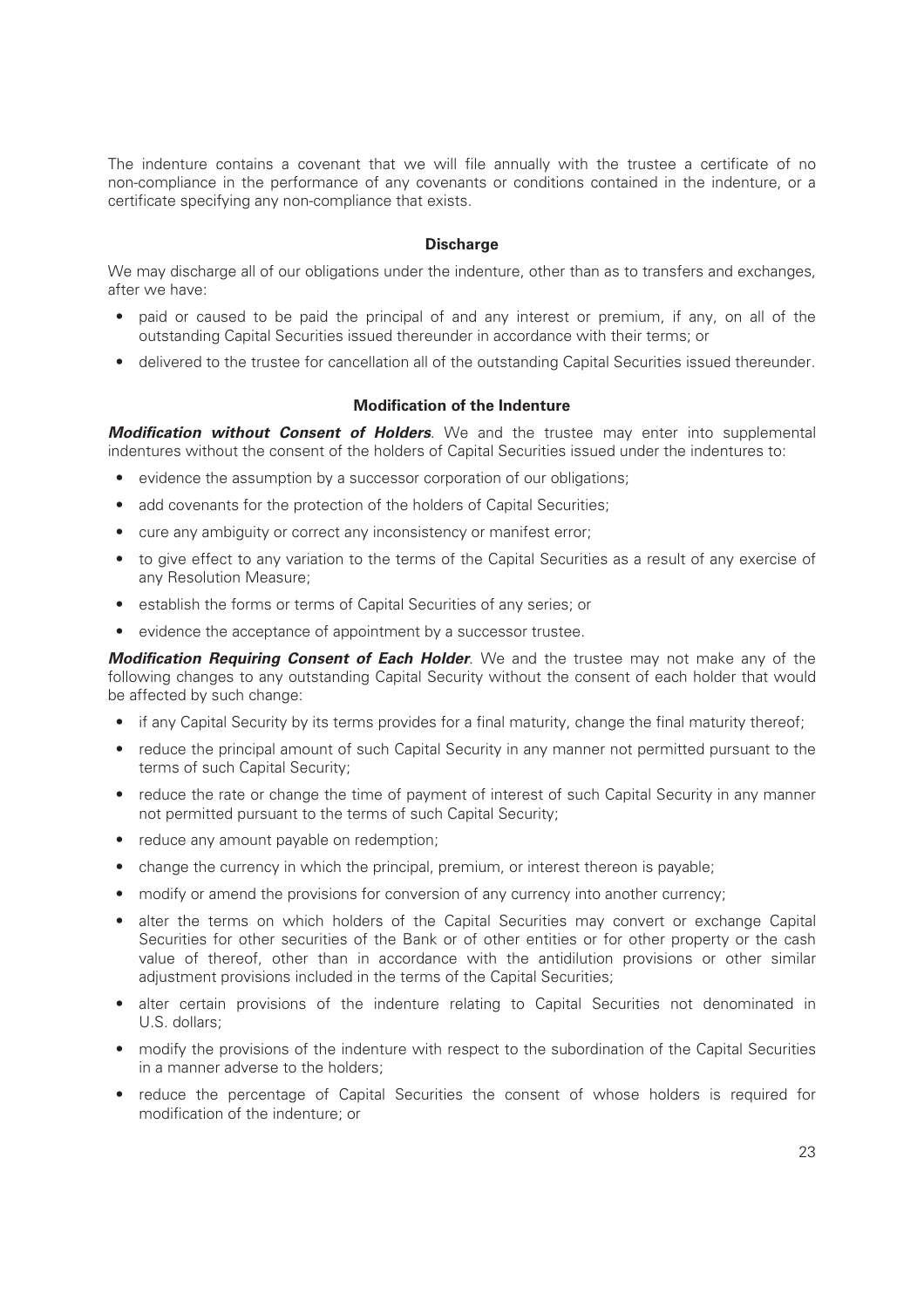• to the extent required by the Trust Indenture Act and subject to the subordination and other provisions of any Capital Securities, impair the right of any holder to institute actions to receive payment of the principal of and interest on Capital Securities on or after the respective due dates expressly provided for pursuant to the terms of such Capital Securities.

*Modification with Consent of Holders of a Majority*. We and the trustee may make any other change to the indenture and to the rights of the holders of the Capital Securities issued thereunder, if we obtain the consent of the holders of not less than a majority in aggregate principal amount of all affected series of outstanding Capital Securities issued thereunder, voting as one class.

#### **Concerning Our Relationship with the Trustee**

We and our subsidiaries maintain ordinary banking relationships and custodial facilities with the trustee and affiliates of the trustee.

#### **Governing Law**

The Capital Securities and the indenture will be governed by and construed in accordance with the laws of the State of New York, except for the subordination provisions thereof, which will be governed by German law.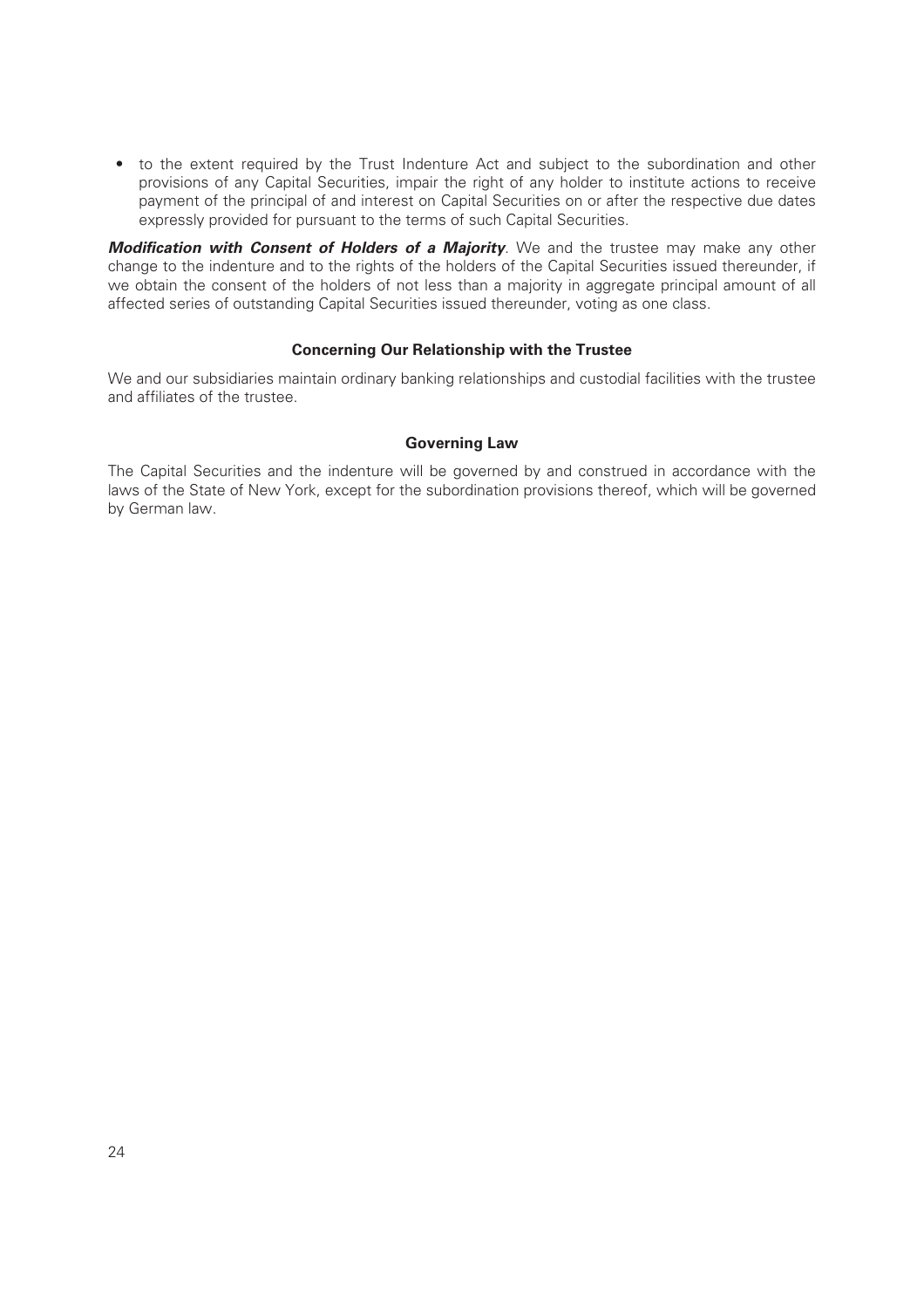# **FORMS OF SECURITIES**

Each security will be represented either by:

- one or more global securities representing the entire issuance of securities, or
- a certificate issued in definitive form to a particular investor.

Certificated securities in definitive form and global securities both may be issued either (1) in registered form, where our obligation runs to the holder of the security named on the face of the security or (2) in bearer form, where our obligation runs to the bearer of the security, subject to limitations to be described in the prospectus supplement relating to such security.

#### **Legal Ownership**

*Global Securities*. Global securities will name a depositary or its nominee as the owner of the securities represented by these global securities (other than global bearer securities, which name the bearer as owner). Investors in global securities can own only beneficial interests in such securities. The depositary maintains a computerized system that will reflect each investor's beneficial ownership of the securities through an account maintained by the investor with its broker/ dealer, bank, trust company or other representative, as we explain more fully below under "—Global Securities."

**Definitive Securities**. Definitive securities will name you or your nominee as the owner of the security (other than definitive bearer securities, which will specify the bearer as owner). In order to transfer or exchange these securities or to receive payments other than interest or other interim payments, you or your nominee must physically deliver the securities to the trustee, registrar, paying agent or other agent, as applicable.

*Our Obligations Are to Legal Owners Only.* Our obligations, as well as the obligations of the trustee under the indenture, and the obligations, if any, of any other agents of ours or any agents of the trustee, run only to the persons or entities named as holders of the securities in the relevant security register, in the case of registered securities, or the persons or entities that are the bearers of those securities, in the case of bearer securities.

*Neither we nor the trustee, any other agent of ours or agent of the trustee have obligations to investors who hold beneficial interests in global securities, in street name or by any other indirect means.*

Upon making a payment or giving a notice to the holder or bearer as required by the terms of that security, we will have no further responsibility for that payment or notice even if that holder or bearer is required, under agreements with depositary participants or customers or by law, to pass it along to the indirect owners of beneficial interests in that security but does not do so. Similarly, if we want to obtain the approval or consent of the holders or bearers of any securities for any purpose, we would seek the approval only from the holders or bearers, and not the indirect owners, of the relevant securities. Whether and how the holders or bearers contact the indirect owners would be governed by the agreements between such holders and bearers and the indirect owners.

#### *Global Securities*

*Registered Global Securities***.** We may issue securities in the form of one or more fully registered global securities that will be deposited with a depositary or its nominee identified in the applicable prospectus supplement and registered in the name of that depositary or its nominee. In those cases, one or more registered global securities will be issued in a denomination or aggregate denominations equal to the portion of the aggregate principal, face amount or liquidation preference amount of the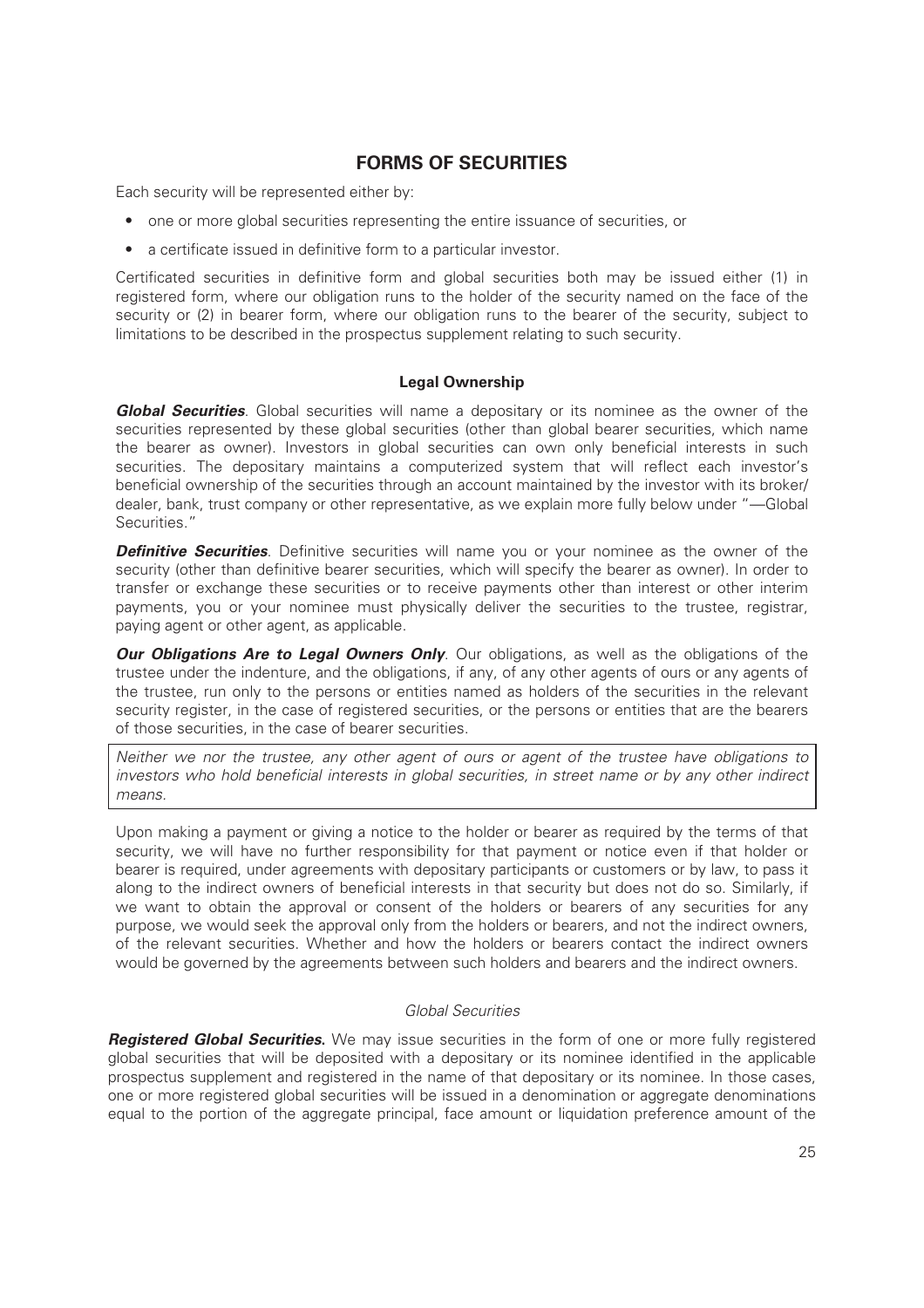securities to be represented by registered global securities. Unless and until it is exchanged in whole for securities in definitive registered form, a registered global security may not be transferred except as a whole by and among the depositary for the registered global security, the nominees of the depositary or any successors of the depositary or those nominees.

If not described below, any specific terms of the depositary arrangement with respect to any securities to be represented by a registered global security will be described in the prospectus supplement relating to those securities. We anticipate that the following provisions will apply to all depositary arrangements.

Ownership of beneficial interests in a registered global security will be limited to persons, called "**participants**," who have accounts with the depositary or persons who may hold interests through participants. Upon the issuance of a registered global security, the depositary will credit, on its bookentry registration and transfer system, the participants' accounts with the respective principal or face amounts of the securities beneficially owned by the participants. Any dealers, underwriters or selling agents participating in the distribution of the securities will designate the accounts to be credited. Ownership of beneficial interests in a registered global security will be shown on, and the transfer of ownership interests will be effected only through, records maintained by the depositary, with respect to interests of participants, and on the records of participants, with respect to interests of persons holding through participants. The laws of some states may require that some purchasers of securities take physical delivery of these securities in definitive form. These laws may impair your ability to own, transfer or pledge beneficial interests in registered global securities.

So long as the depositary, or its nominee, is the registered owner of a registered global security, that depositary or its nominee, as the case may be, will be considered the sole owner or holder of the securities represented by the registered global security for all purposes under the Articles of Association or indenture. Except as described below, owners of beneficial interests in a registered global security will not be entitled to have the securities represented by the registered global security registered in their names, will not receive or be entitled to receive physical delivery of the securities in definitive form and will not be considered the owners or holders of the securities under the Articles of Association or indenture. Accordingly, each person owning a beneficial interest in a registered global security must rely on the procedures of the depositary for that registered global security and, if that person is not a participant, on the procedures of the participant through which the person owns its interest, to exercise any rights of a holder under the Articles of Association or indenture. We understand that under existing industry practices, if we request any action of holders or if an owner of a beneficial interest in a registered global security desires to give or take any action that a holder is entitled to give or take under the Articles of Association or indenture, the depositary for the registered global security would authorize the participants holding the relevant beneficial interests to give or take that action, and the participants would authorize beneficial owners owning through them to give or take that action or would otherwise act upon the instructions of beneficial owners holding through them.

Payments of principal of, and premium (if any) and interest (if any) on, securities represented by a registered global security registered in the name of a depositary or its nominee, will be made to the depositary or its nominee, as the case may be, as the registered owner of the registered global security. None of the Bank, the trustee or any other agent of the Bank or agent of the trustee will have any responsibility or liability for any aspect of the records relating to payments made on account of beneficial ownership interests in the registered global security or for maintaining, supervising or reviewing any records relating to those beneficial ownership interests.

We expect that the depositary for any of the securities represented by a registered global security, upon receipt of any payment of principal, premium, interest or other distribution to holders on that registered global security, will immediately credit participants' accounts in amounts proportionate to their respective beneficial interests in that registered global security as shown on the records of the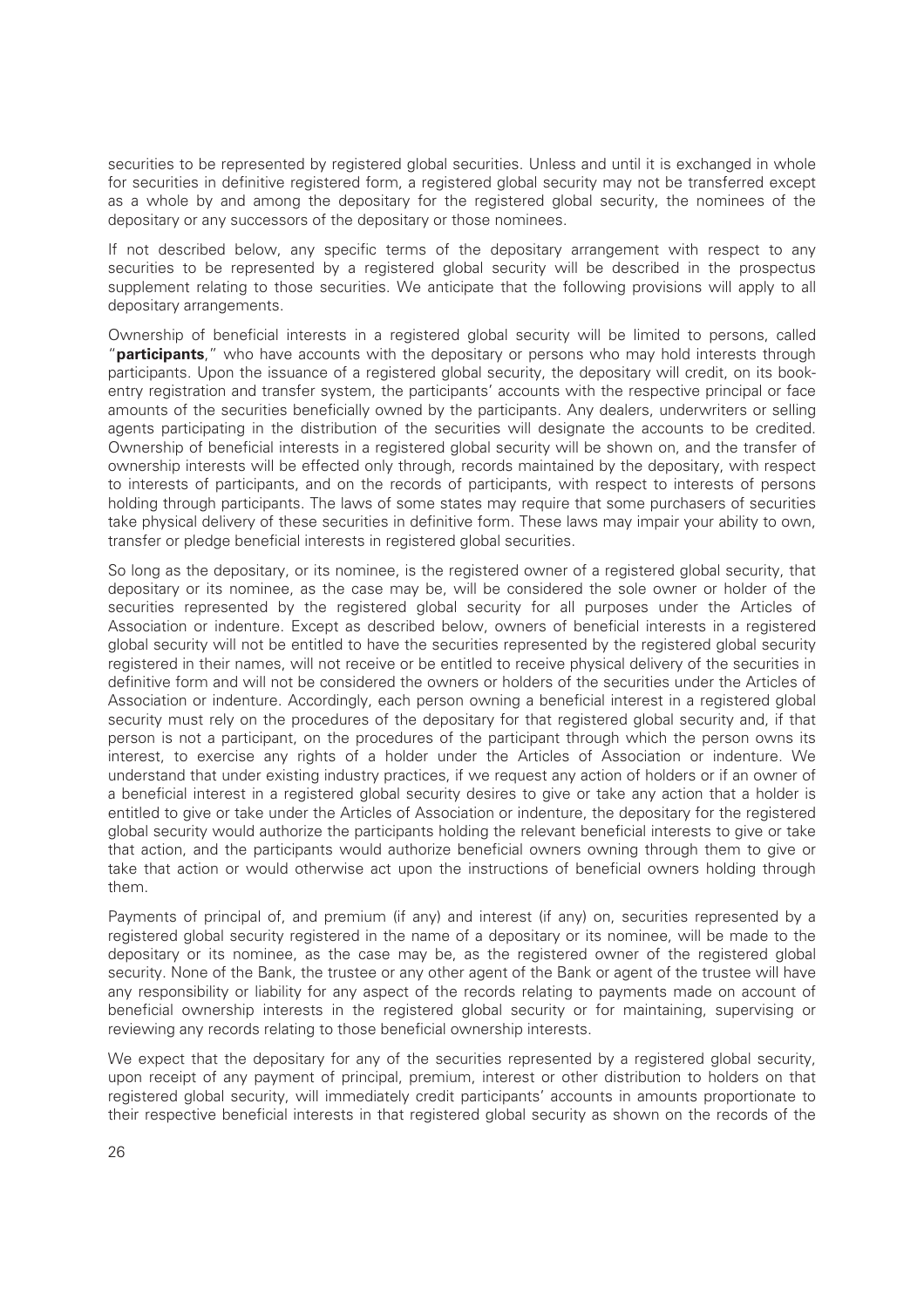depositary. We also expect that payments by participants to owners of beneficial interests in a registered global security held through participants will be governed by standing customer instructions and customary practices, as is now the case with the securities held for the accounts of customers in bearer form or registered in "street name," and will be the responsibility of those participants, not us.

**Discontinuance of Any Depositary**. If the depositary for any of these securities represented by a registered global security is at any time unwilling or unable to continue as depositary or ceases to be a clearing agency registered under the Exchange Act, and a successor depositary registered as a clearing agency under the Exchange Act is not appointed by us within 90 days, we will issue securities in definitive form in exchange for the registered global security that had been held by the depositary. In addition, we may at any time request the withdrawal from the depositary of any of the securities represented by one or more registered global securities. Upon receipt of such request, the depositary will issue a notice to its participants of our request, and will process any withdrawal requests submitted by those participants in accordance with its procedures. If participants request withdrawal following our request, we will issue securities in definitive form in exchange for that portion of the registered global security or securities representing the securities held by participants requesting such withdrawal. Any securities issued in definitive form in exchange for a registered global security will be registered in the name or names that the depositary gives to the trustee or other relevant agent of ours or the trustee. It is expected that the depositary's instructions will be based upon directions received by the depositary from participants with respect to ownership of beneficial interests in the registered global security that had been held by the depositary.

*Bearer Global Securities*. The securities may also be issued in the form of one or more bearer global securities that will be deposited with a common depositary for Euroclear Bank SA/NV, as operator of the Euroclear System, and Clearstream Banking, *société anonyme*, or with a nominee for the depositary identified in the prospectus supplement relating to those securities. The specific terms and procedures, including the specific terms of the depositary arrangement, with respect to any securities to be represented by a bearer global security will be described in the prospectus supplement relating to those securities.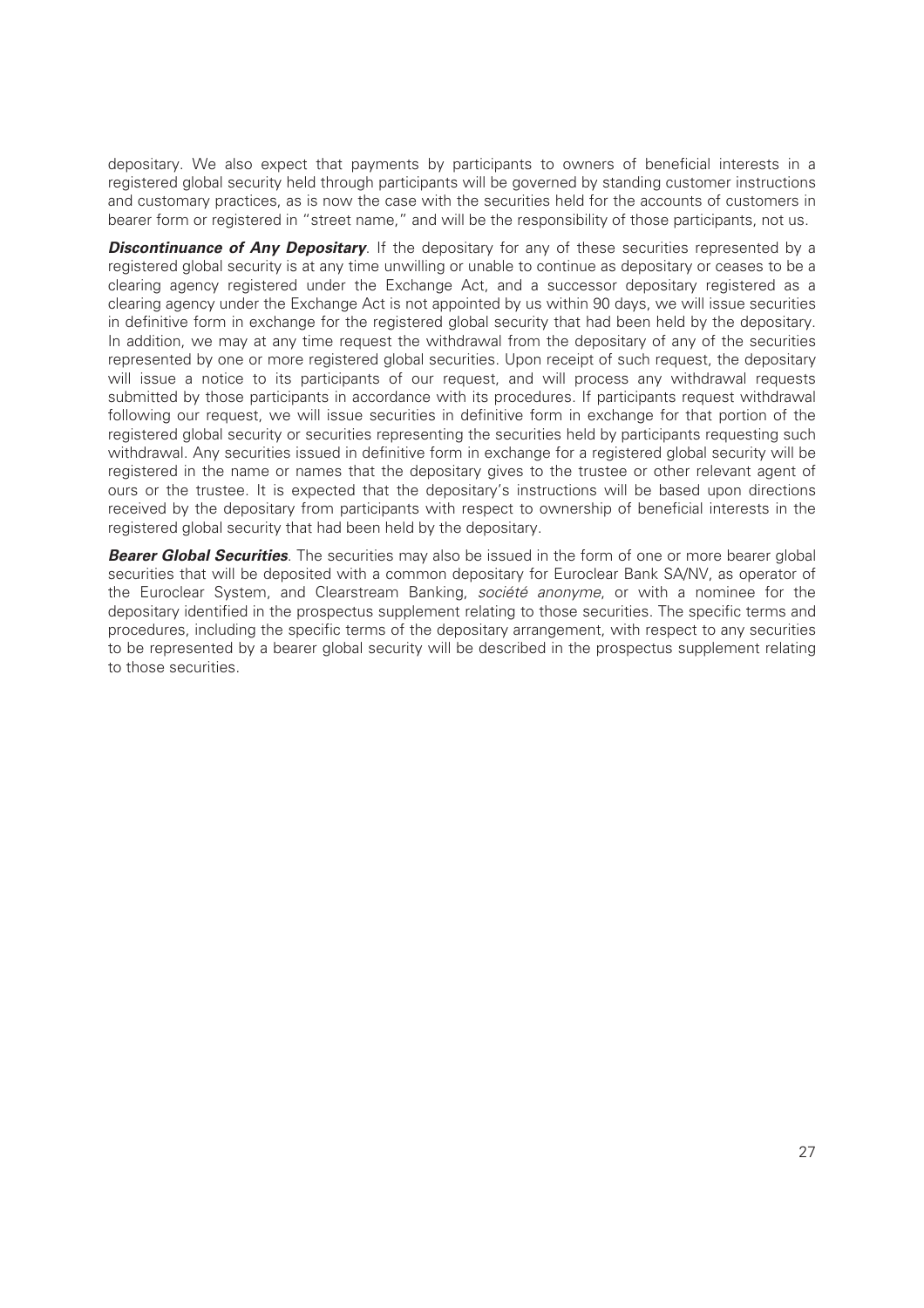# **PLAN OF DISTRIBUTION (CONFLICTS OF INTEREST)**

We may sell the securities being offered by this prospectus in four ways: (1) directly, including through one or more of our branches, (2) through selling agents, (3) through underwriters and/or (4) through dealers. Any of these selling agents, underwriters or dealers in the United States or outside the United States may include affiliates of the Bank.

In some cases, we or dealers acting for us or on our behalf may also repurchase securities and reoffer them to the public by one or more of the methods described above.

In addition, we may issue the securities as a dividend or distribution or in a subscription rights offering to our existing security holders.

We may designate selling agents from time to time to solicit offers to purchase these securities. We will name any such agent, who may be deemed to be an underwriter as that term is defined in the Securities Act, and state any commissions or the possible range of commissions we are to pay to that agent in the applicable prospectus supplement. That agent will be acting on a reasonable efforts basis for the period of its appointment or, if indicated in the applicable prospectus supplement, on a firm commitment basis.

If we use any underwriters to offer and sell these securities, we will enter into an underwriting agreement with those underwriters when we and they determine the offering price of the securities, and we will include the names of the underwriters and the terms of the transaction in the applicable prospectus supplement.

If we use a dealer to offer and sell these securities, we will sell the securities to the dealer, who will purchase the securities as principal, and we will name the dealer in the applicable prospectus supplement. The dealer may then resell the securities to the public at varying prices to be determined by that dealer at the time of resale.

Our net proceeds will be the purchase price in the case of sales to a dealer, the public offering price less discount in the case of sales to an underwriter or the purchase price less commission in the case of sales through a selling agent — in each case, less other expenses attributable to issuance and distribution.

In order to facilitate the offering of these securities, the underwriters may engage in transactions that stabilize, maintain or otherwise affect the price of these securities or any other securities the prices of which may be used to determine payments on these securities. Specifically, the underwriters may sell more securities than they are obligated to purchase in connection with the offering, creating a short position for their own accounts. A short sale is covered if the short position is no greater than the number or amount of securities available for purchase by the underwriters under any over-allotment option. The underwriters can close out a covered short sale by exercising the over-allotment option or purchasing these securities in the open market. In determining the source of securities to close out a covered short sale, the underwriters will consider, among other things, the open market price of these securities compared to the price available under the over-allotment option. The underwriters may also sell these securities or any other securities in excess of the over-allotment option, creating a naked short position. The underwriters must close out any naked short position by purchasing securities in the open market. A naked short position is more likely to be created if the underwriters are concerned that there may be downward pressure on the price of these securities in the open market after pricing that could adversely affect investors who purchase in the offering. As an additional means of facilitating the offering, the underwriters may bid for, and purchase, these securities or any other securities in the open market to stabilize the price of these securities or of any other securities. Finally, in any offering of the securities through a syndicate of underwriters, the underwriting syndicate may also reclaim selling concessions allowed to an underwriter or a dealer for distributing these securities in the offering, if the syndicate repurchases previously distributed securities to cover syndicate short positions or to stabilize the price of these securities. Any of these activities may raise or maintain the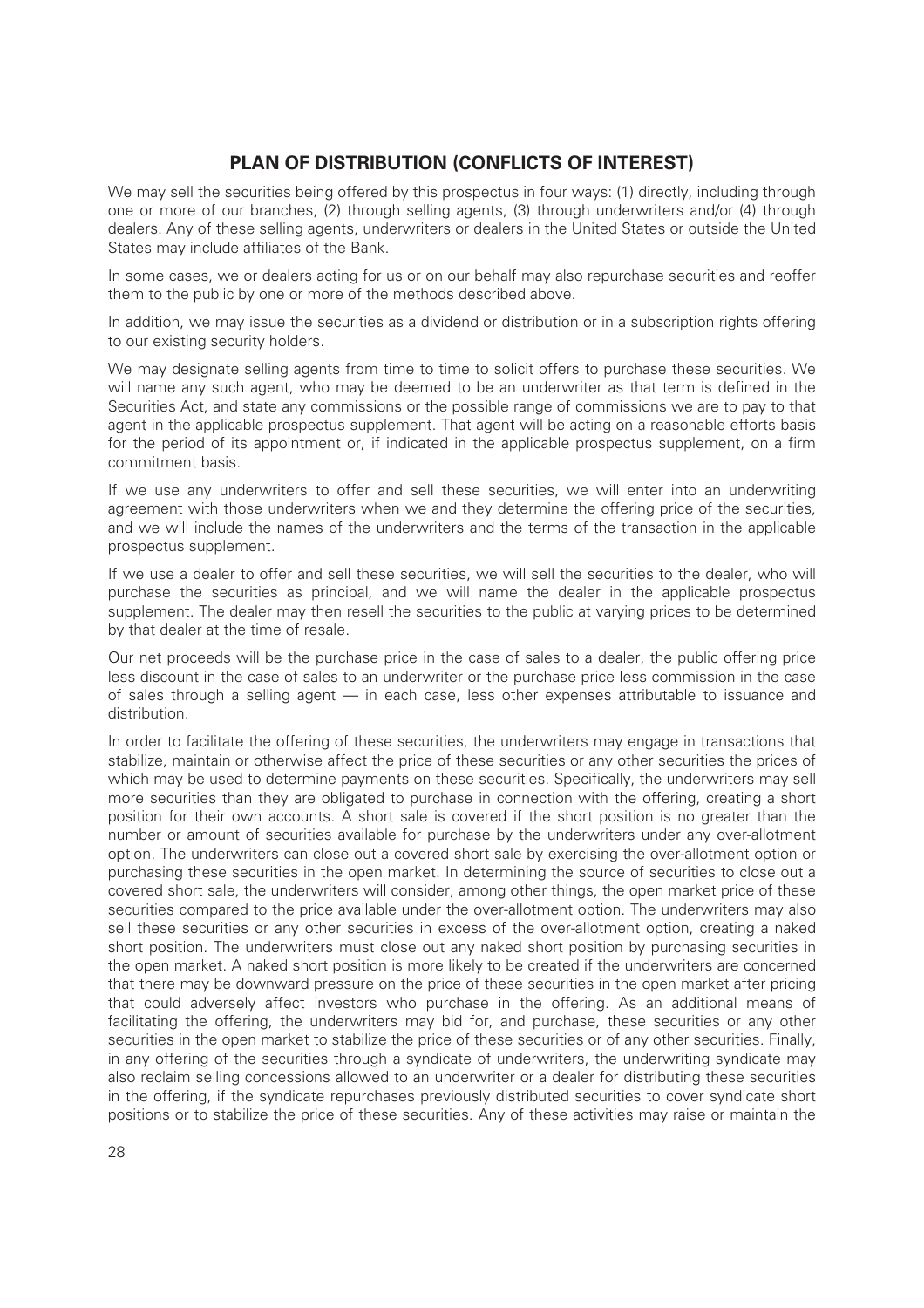market price of these securities above independent market levels or prevent or retard a decline in the market price of these securities. The underwriters are not required to engage in these activities, and may end any of these activities at any time.

Selling agents, underwriters and dealers may be entitled under agreements with us to indemnification by us against some civil liabilities, including liabilities under the Securities Act, and may be customers of, engage in transactions with or perform services for the Bank in the ordinary course of business.

If so indicated in the prospectus supplement, we will authorize selling agents, underwriters or dealers to solicit offers by some purchasers to purchase securities from us at the public offering price stated in the prospectus supplement under delayed delivery contracts providing for payment and delivery on a specified date in the future. These contracts will be subject only to those conditions described in the prospectus supplement, and the prospectus supplement will state the commission payable for solicitation of these offers.

**Conflicts of Interest**. To the extent an offering of the securities will be distributed by Deutsche Bank Securities Inc. or any other U.S. broker-dealer affiliate of the Bank, each such offering of securities will be conducted in compliance with the requirements of Rule 5121 of the Financial Industry Regulatory Authority, Inc., or "**FINRA**," regarding a FINRA member firm's distribution of securities of affiliates and related conflicts of interest. No underwriter, selling agent or dealer utilized in the offering of securities that is an affiliate of the Bank will confirm sales to accounts over which it exercises discretionary authority without the prior specific written approval of its customer.

Following the initial distribution of any of these securities, affiliates of the Bank may offer and sell these securities in the course of their businesses. Such affiliates may act as principals or agents in these transactions and may make any sales at varying prices related to prevailing market prices at the time of sale or otherwise. Such affiliates may also use this prospectus in connection with these transactions. None of our affiliates is obligated to make a market in any of these securities and may discontinue any market-making activities at any time without notice.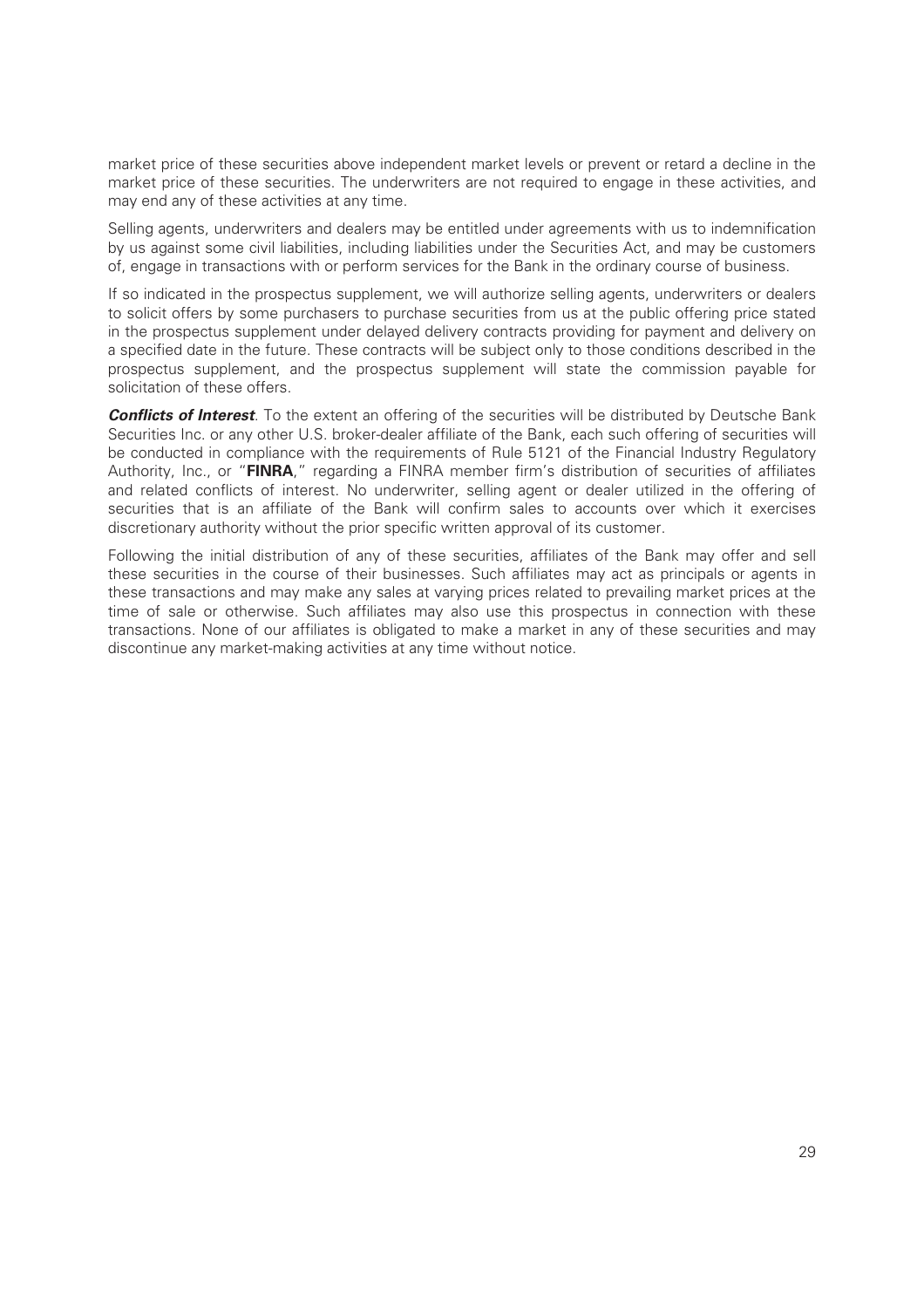# **EXPENSES OF THE ISSUE**

The following is a statement of expenses, other than underwriting discounts and commissions, in connection with the distribution of the securities registered. All amounts shown are estimates.

|                                                     | <b>Amount to be</b><br>paid |
|-----------------------------------------------------|-----------------------------|
| Securities and Exchange Commission Registration Fee |                             |
|                                                     | \$225,500                   |
|                                                     | N/A                         |
|                                                     | \$20,000                    |
|                                                     | \$500,000                   |
|                                                     | \$50,000                    |
|                                                     | \$20,000                    |
|                                                     | \$815,500                   |

(\*) Unknown because the filing is being deferred pursuant to Rule 456(b) and 457(r) under the Securities Act.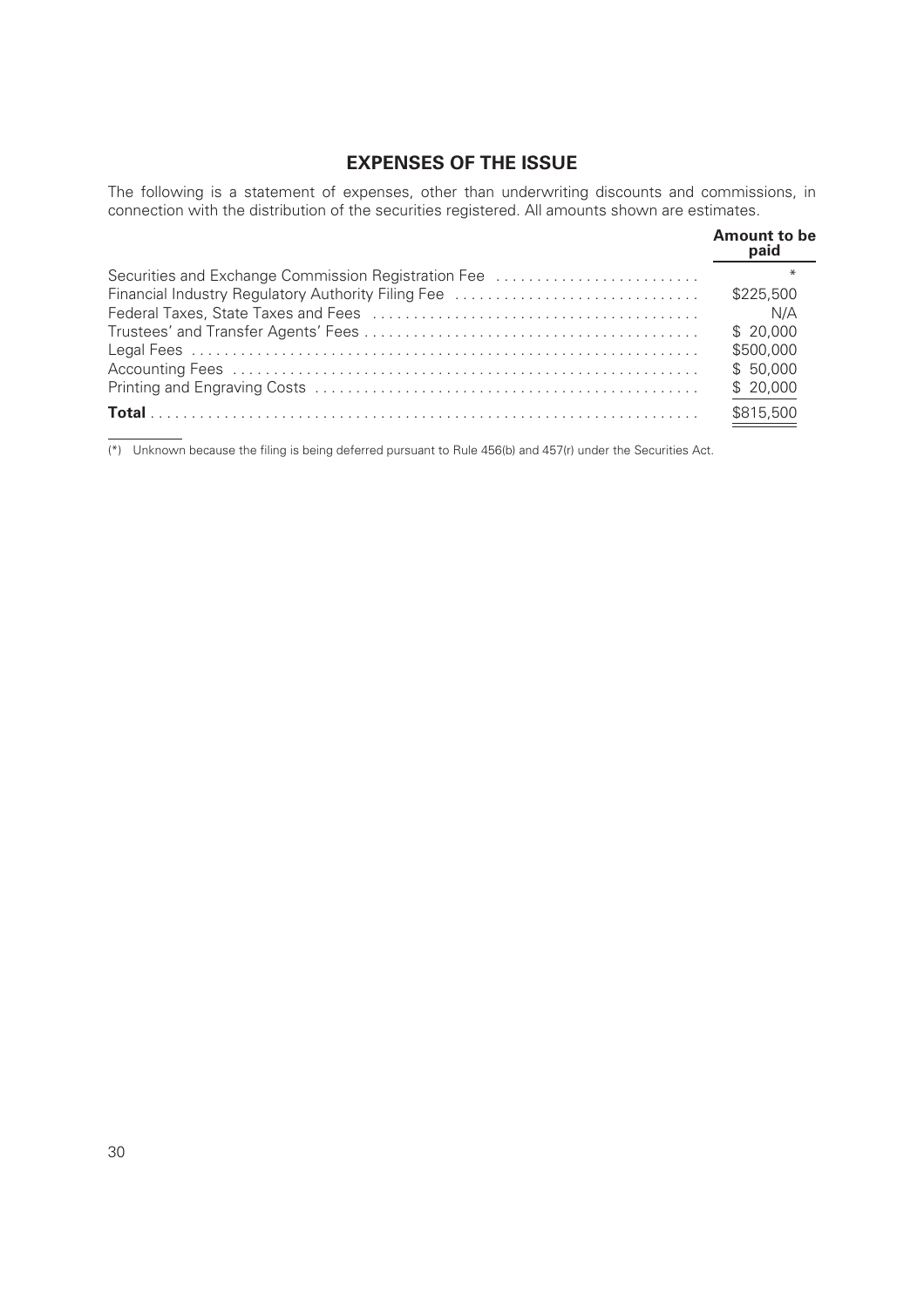# **LEGAL MATTERS**

Certain legal matters with respect to German, United States and New York law relating to the validity of certain of the offered securities may be passed upon for the issuer of those securities by Cleary Gottlieb Steen & Hamilton LLP.

Certain legal matters with respect to United States and New York law relating to the validity of the securities will be passed upon for the underwriters of, or dealers or selling agents with respect to, those securities by Davis Polk & Wardwell London LLP.

Certain legal matters with respect to German law relating to the validity of certain of the offered securities will be passed upon for the issuer of those securities by Group Legal Services of Deutsche Bank Aktiengesellschaft. Certain legal matters with respect to the validity of certain of the offered securities for any underwriters, dealers or selling agents will be passed upon by the firms or persons identified in the applicable prospectus supplement.

# **INDEPENDENT REGISTERED PUBLIC ACCOUNTING FIRM**

The consolidated financial statements of Deutsche Bank Aktiengesellschaft and its subsidiaries as of December 31, 2013 and 2012, and the related consolidated statements of income, changes in equity, comprehensive income, and cash flows for each of the years in the three-year period ended December 31, 2013, which were prepared in accordance with IFRS and management's assessment of the effectiveness of internal control over financial reporting as of December 31, 2013 appearing in our annual report on Form 20-F for the year ended December 31, 2013, are incorporated by reference herein in reliance upon the audit reports of KPMG AG Wirtschaftsprüfungsgesellschaft (which we refer to as "**KPMG**"), The Squaire, Am Flughafen, 60549 Frankfurt am Main, Germany, independent registered public accounting firm, incorporated by reference herein, and upon the authority of said firm as experts in auditing and accounting.

# **BENEFIT PLAN INVESTOR CONSIDERATIONS**

The Bank and some of our affiliates may each be considered a "party in interest" within the meaning of ERISA, or a "disqualified person" within the meaning of the Internal Revenue Code with respect to many employee benefit plans and perhaps certain other types of arrangements, such as individual retirement accounts. Prohibited transactions within the meaning of ERISA or the Internal Revenue Code may arise, for example, if the securities are acquired by or with the assets of a pension or other plan with respect to which the Bank or any of its affiliates is a service provider, unless those securities are acquired pursuant to an exemption from the applicable prohibited transaction rules. The assets of a pension or other plan may include assets held in certain investment funds or in the general account of an insurance company that are deemed to be "plan assets" under ERISA and the Internal Revenue Code. In addition, other employee benefit plans and accounts (such as governmental plans or non-U.S. plans) not subject to ERISA or the Internal Revenue Code may nonetheless be subject to similar rules under other applicable laws or documents. **Any pension or other plan, or any person investing the assets of a pension or other plan, proposing to invest in the securities should read the Benefit Plan Investor Considerations set forth in the relevant prospectus or pricing supplement(s) applicable to the securities being purchased and should consult with legal counsel prior to investing in the securities.**